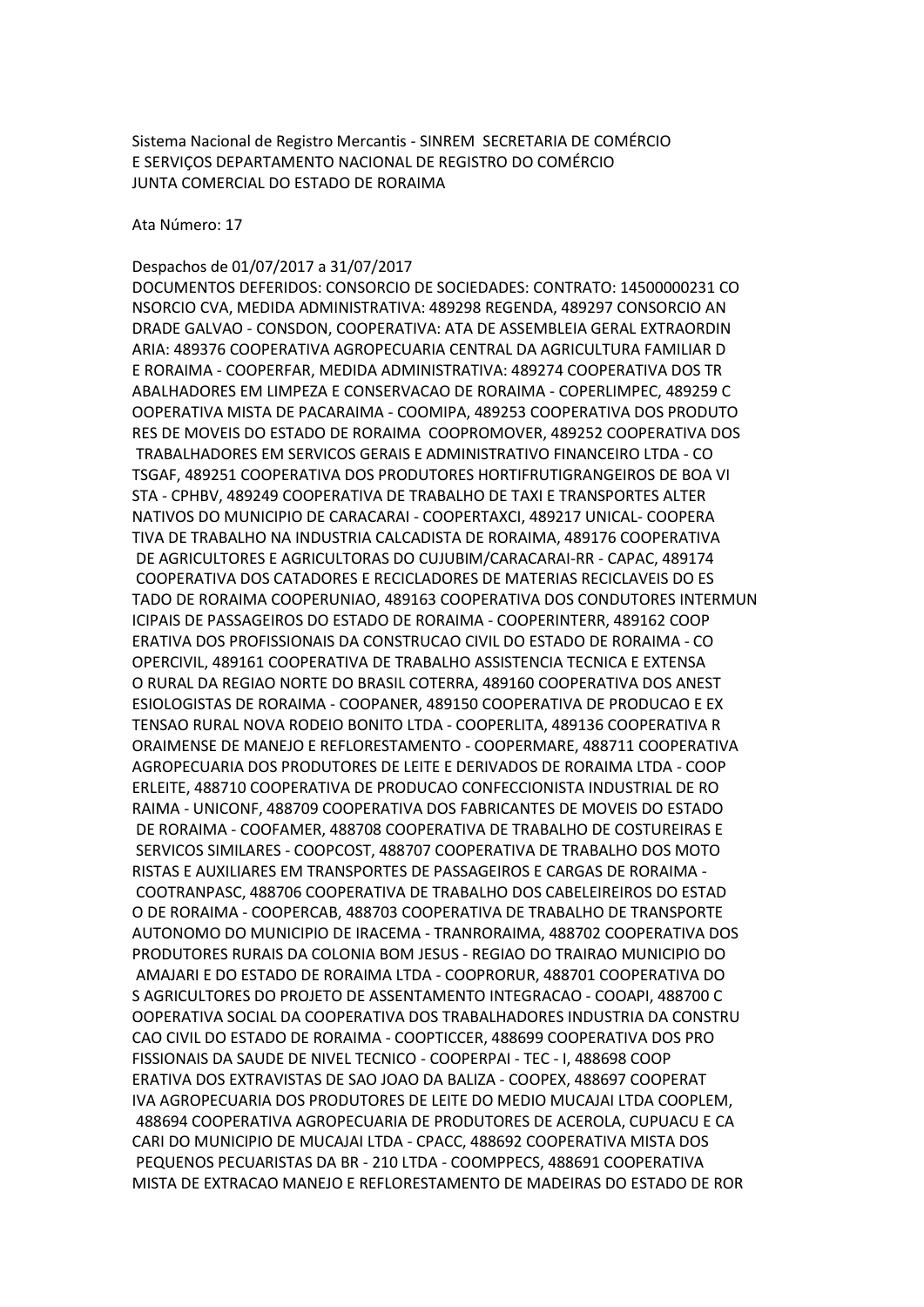AIMA, 488674 COOPERATIVA DOS AGENTES ORIENTADORES E COORDENADORES LEGIS LATIVOS DE RORAIMA LTDA, 488673 COOP. DE TRABALHADORES E PRESTADORES DE SERVICO DE INFORMATICA DO ESTADO DE RORAIMA, 488671 COOPERATIVA AGROPE CUARIA DE AQUICULTURA DO ESTADO DE RORAIMA - COOPERAQUI/RR, 488630 COOP AGRIC - COOPERATIVA AGRICOLA DO MUNICIPIO DO CANTA, 488589 COOPERATIVA INTERDISCIPLINAR DE TRABALHOS PROFISSIONAIS LTDA - INTERCOOP, 488538 CO OPERATIVA AGRO-INDUSTRIAL DE RORAIMA- COPERAR, 488444 COOPERATIVA AGROP ECUARIA DE PRODUTORES DE AVES E DERIVADOS DO ESTADO DE RORAIMA LTDA - COOPERAVES, 488422 COOPERATIVA AGROPECUARIA VALE DO BARAUNA - COOPERVAL E, 488409 COOPERATIVA AGROINDUSTRIAL DE RORAIMA LTDA COAGROL, 488349 CO OPERATIVA DE COMUNICACAO, ASSESSORAMENTO E CONSULTORIA - COOPERCOM, 488 348 COOPERATIVA DOS PROFISSIONAIS DO SISTEMA LEGISLATIVO DE RORAIMA - C OOPERLEGIS, 488045 UNICON - COOPERATIVA DE CONSUMO DOS COOPERADOS EMPRE GADOS E USUARIOS DA UNIMED DE BOA VISTA, 488034 COOPERATIVA DOS MOTORIS TAS DE TAXI LOTACAO LTDA - COOPERLOTACAO, 488030 COOPERATIVA DE TRABALH O DOS CAMINHONEIROS DO ESTADO DE RORAIMA - UNICAM, 488017 COOPERATIVA D OS PROFISSIONAIS DA SAUDE - COOPERPAI-MED, EMPRESA INDIVIDUAL DE RESPON SABILIDADE LIMITADA (DE NATUREZA EMPRESARIA): ALTERACAO: 489402 J L DE SOUSA EIRELI - ME, 14600008683 UNIAGRO RORAIMA EMPREENDIMENTOS EIRELI - EPP, 489410 D. HENRI LEOPOLD PESCI EIRELI - ME, 489442 G.F.BORCHARDT - ME, 489397 I M A ALBUQUERQUE EIRELI - ME, 489393 G. SANTOS DE OLIVEIRA EIRELI - ME, 489372 M. R. B. GONCALVES EIRELI - EPP, 489370 CONSTRUCEL L COMERCIO E SERVICOS EIRELI - EPP, 489306 R. A. F. DAS NEVES EIRELI - ME, 489305 D. M. ALCANTARA - ME, 483166 CENTRO CLINICO MAIS SAUDE EIREL I - ME, 483167 L D NETO EIRELI - ME, 14900045819 AGENCIA DE VIAGENS FLY TUR EIRELI - ME, 483059 FL ASSESSORIA CONTABIL E EMPRESARIAL EIRELI - ME, 483045 C. M. BRAZ - ME, 483081 CITY TUR TRANSPORTE EIRELI - EPP, 48 3077 RMS MATERIAL DE CONSTRUCAO LTDA - ME, 483085 VITALLI E ROCHA LTDA - ME, 14900045827 APARECIDA R. DE J. RODRIGUES EIRELI - ME, 483064 BVNE T SERVICOS E COMUNICACAO EIRELI - ME, 489411 I. G. FERNANDES EIRELI - M E, ATO CONSTITUTIVO - EIRELI: 14600008802 A. VIANA DA SILVA EIRELI, 146 00008667 C M BRAZ EIRELI-ME, 14600008675 CURSO DE AVIACAO TRAINING EIRE LI, 14600008691 D. M. ALCANTARA EIRELI, 14600008705 DISTRIBUIDORA SAO F RANCISCO EIRELI, 14600008713 H L EMPREENDIMENTOS EIRELI, 14600008730 CL INICA ODONTOLOGICA DENTISTAS DO SORRISO EIRELI, 14600008721 KAMERON COM ERCIO DE EMBALAGEM EIRELI, 14600008764 J A S MAIA EIRELI, 14600008748 M ERCANTIL E COMERCIO DE FRIOS EIRELI, 14600008756 AVALITY INTELIGENCIA A DUANEIRA EIRELI, 14600008781 PRISCILA DA SILVA E SILVA EIRELI, 14600008 799 G F BORCHARDT EIRELI, 14600008772 FARMTECH GESTAO E ADMINISTRACAO D E PROPRIEDADES IMOBILIARIAS EIRELI, BALANCO: 489422 J ROCHA DE SOUZA EI RELI - ME, 489419 ALMIR MORAIS SA EIRELI, 489418 F M HOLANDA EIRELI - M E, ENQUADRAMENTO DE MICROEMPRESA: 489429 J A S MAIA EIRELI, 489423 MERC ANTIL E COMERCIO DE FRIOS EIRELI, 483071 CURSO DE AVIACAO TRAINING EIRE LI ME, 489453 ALMIR MORAIS SA EIRELI - ME, 489341 H L EMPREENDIMENTOS E IRELI, OUTROS DOCUMENTOS DE INTERESSE EMPRESA/EMPRESARIO: 489311 F C S OLIVEIRA EIRELI - EPP, 483162 F C S OLIVEIRA EIRELI - EPP, 489455 MALU MINIMERCADO EIRELI - ME, 489357 RONIN VIGILANCIA PRIVADA EIRELI - ME, 4 89355 E. F. B. DE BRITO EIRELI - ME, 483103 PASSOS RAVEDUTTI COMERCIO E SERVICOS EIRELI, PROCURACAO (QUANDO ARQUIVADA INDIVIDUALMENTE) : 48307 9 F. NEYRE DE VASCONCELOS LIMA EIRELI - ME, REENQUADRAMENTO DE ME COMO EPP: 483124 CONSERTA CONSTRUCOES EIRELI - ME, EMPRESARIO: ALTERACAO: 48 9412 F. C. A RODRIGUES - EPP, 489417 L. CABRAL RODRIGUES - ME, 489409 A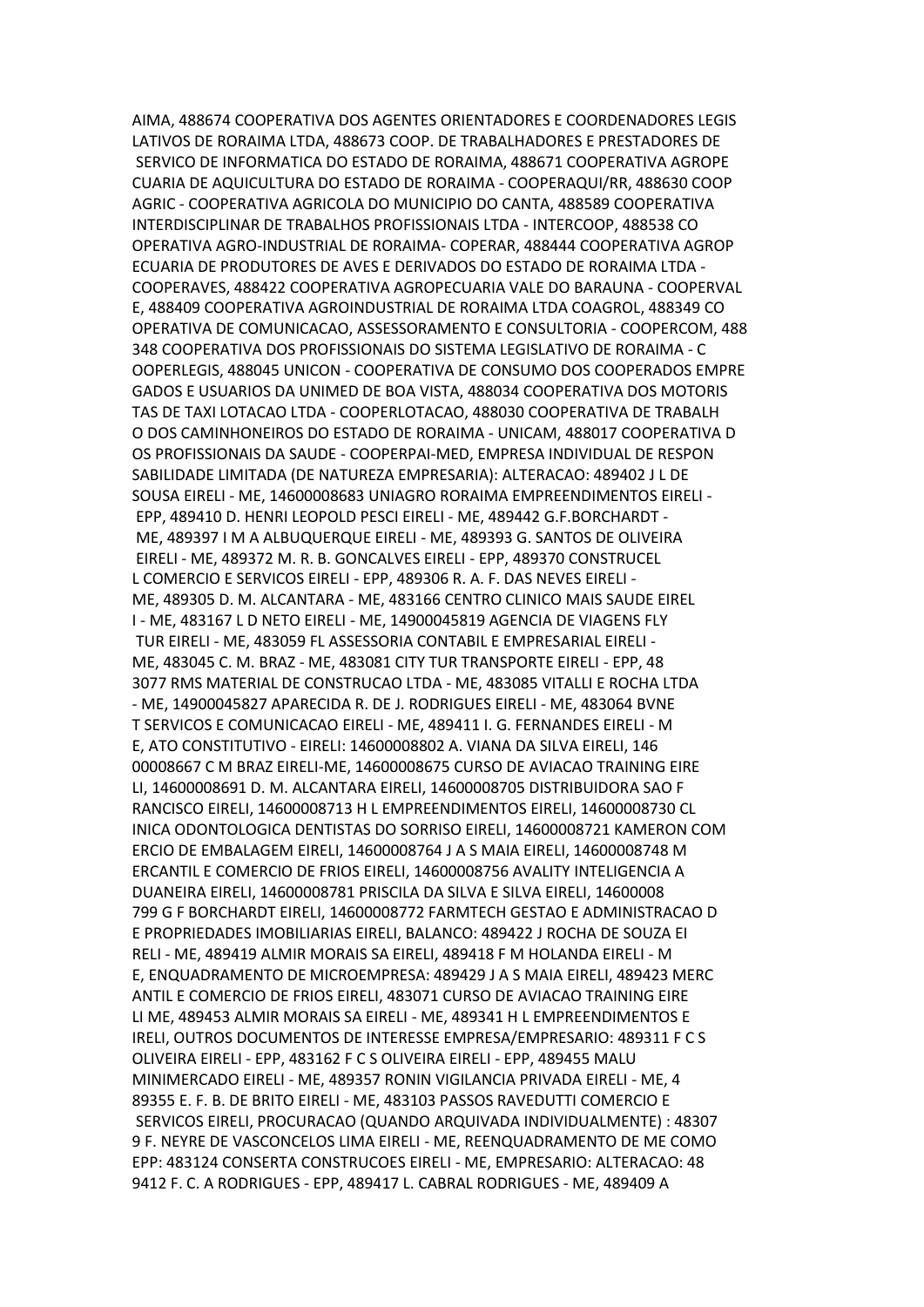DE LIMA KUMAMOTO - ME, 489420 G. S. PEREIRA - EPP, 489413 J. D. PEREIR A DO NASCIMENTO ME, 489415 EDVAL BEZERRA ALVES-ME, 489394 J.P.L. DA SIL VA - ME, 489362 ABU SUFIAN - ME, 489363 IVANETE ORLANDA DA S. COSTA - M E, 489371 G. G. GONZAGA - ME, 489368 A M DA ROCHA ME, 489375 ROBERTO LI MA - ME, 489346 N DE SOUSA FREITAS - ME, 489348 A. C. N. RABELO - ME, 4 89328 O. A. DO NASCIMENTO FILHO - ME, 489318 D DE SOUZA PERES, 489313 F . C. DE ARAUJO - EPP, 489320 J R NUNES ME, 489302 NATANAEL ALVES DO NAS CIMENTO JUNIOR ME, 483188 ANTONIO CARLOS SANTOS PEREIRA ME, 483176 M. G . DA SILVA MAGALHAES - ME, 483186 M P DE LIMA - ME, 483180 M. M. DE SOU SA CONFECCOES - ME, 483168 K S RODRIGUES - ME, 483152 DARIO SANTOS - ME , 483151 F DE LIMA FIGUEIREDO - ME, 483147 L SOARES VIEIRA - ME, 483156 FABIO DA SILVA MOURA - ME, 483149 S. DE A. REGO - ME, 483150 S M C ROD RIGUES - ME, 483144 M. FERREIRA DA SILVA - ME, 483140 M DE L RIBEIRO SI NDEAUX - ME, 483121 CATANDUVAS SERVICOS E COMERCIO LTDA - ME, 483119 A L PETER PERES - ME, 483118 ROSA MARIA FERREIRA DA COSTA - ME, 483083 D. S. SANTOS -ME, 483080 H. C. LOBO - ME, 483102 ERISVAN DUARTE CARVALHO - ME, 483114 M S M BORGES - ME, 483115 ISAAC SAYMON COLARES LIRA - ME, 483097 FERNANDA SOARES FRANCA LOPES - ME, 483090 L. T. MONTEIRO CELULAR ES - ME, 483101 M L S MENDES - ME, 483093 V. S DOS REIS - ME, 483088 Z A MENDONCA - ME, 483051 ADELIA B. FERREIRA - ME, 483048 J. C. QUINCO - ME, 483061 MANOEL ROCHA FARIAS - ME, 483052 L. C. A. SAYAN - ME, 483042 JOSE MARIA SEELIG DE SOUZA - EPP, 483038 O. MAIA DE OLIVEIRA - ME, 489 454 R. C. SOUZA CONTABILIDADE, 489451 GABRIELA V COLARES APOIO ADMINIST RATIVO - ME, 489452 V. P. BARBOSA - ME, 489457 A. J. SOARES ALMEIDA - M E, 489461 J. MOTA DE SOUSA - ME, 489463 RAIMUNDO LIRA CAMARA - ME, 4894 37 H J DE JESUS ME, 489443 A T M SOUSA - ME, 489440 R. A. DUARTE - ME, 489439 SHEILA CAVALCANTE DE LIMA 00849713200 ME, 489467 G. A. GUDINHO - ME, 489435 MAURO DOS SANTOS FILHO - ME, 489441 NILSON SANTANA DUTRA 76 972780144 - ME, 489424 ELIETE F GOMES - ME, BALANCO: 489334 R S RUFINO ME, 489408 R. L. DA SILVA - ME, COMUNICACAO DE FUNCIONAMENTO: 483159 RU BENITA DE OLIVEIRA MOURA SILVA ME, 483190 F DOROTEU CRUZ ME, 489317 C. RODRIGUES BEZERRA - ME, 489329 EDILEUSA DE SOUSA ALMEIDA - ME, ENQUADRA MENTO DE EPP: 483047 S.S. VIEIRA GUEDES - ME, ENQUADRAMENTO DE MICROEMP RESA: 483146 E DE FREITAS FERREIRA, 483070 C SILVA VIEIRA - ME, 483098 VILANES HERCULANO CORDEIRO - ME, 483099 F C DE ALMEIDA - ME, 483084 KEN NEDY SOUZA DOS SANTOS - ME, 483113 SILVIO BIONDI - ME, 483057 ANA CARLA F. DA CUNHA - ME, 483056 E D T M LIMA - ME, 483044 M. I. P. AGUIAR - M E, 483036 A. NOGUEIRA BARBOSA - ME, 483139 T. A. DO VALE, 483185 J T CA MELO, 489301 A DA S MAIA, 489310 V M RAMOS, 489336 S. DE AGUIAR, 489324 JOZIMAR V AGUIAR, 489354 MARIO S G MEDEIROS, 483187 A. L. BATISTA BARB OSA SANTOS - ME, EXTINCAO/DISTRATO: 489448 ANTONIO TEIXEIRA SILVA - ME, 489450 V SOUZA DA CRUZ, 489462 CLARICE DE OLIVEIRA LIMA ME, 489449 M. CECILIA DIAS - ME, 489444 ANDREIA CLAUDIA DE OLIVEIRA - ME, 489428 MARI A NILCE DA SILVA, 489390 G. DIAS PRADO ME, 489385 JULIO CESAR VILLELA, 489366 M. J. VIEIRA DA SILVA - ME, 489365 L ALVES MACIEL, 489351 MARCOS ROLIN DA SILVA ME, 489356 AMELIA ALVES LIMA - ME, 489344 MAX XAVIER CO UTINHO COMERCIO E SERVICOS ME, 489349 E D ALVES SARAIVA ME, 489331 L. M . CAMINHA BATISTA - ME, 489323 S P CORREIA ME, 489319 GLICINEIDE SANTOS DE OLIVEIRA - ME, 483184 R. S. MANGABEIRA, 483155 C. SILVA VIEIRA - ME , 483089 NADIA A BEZERRA ME, 483087 D. G. TREVISAN - ME, 483053 M Z FUR TADO DE VASCONCELOS - ME, INSCRICAO: 14100290061 R. DOS SANTOS LENDENGU E, 14100290053 R. GOMES NASCIMENTO, 14100289691 A. NOGUEIRA BARBOSA, 14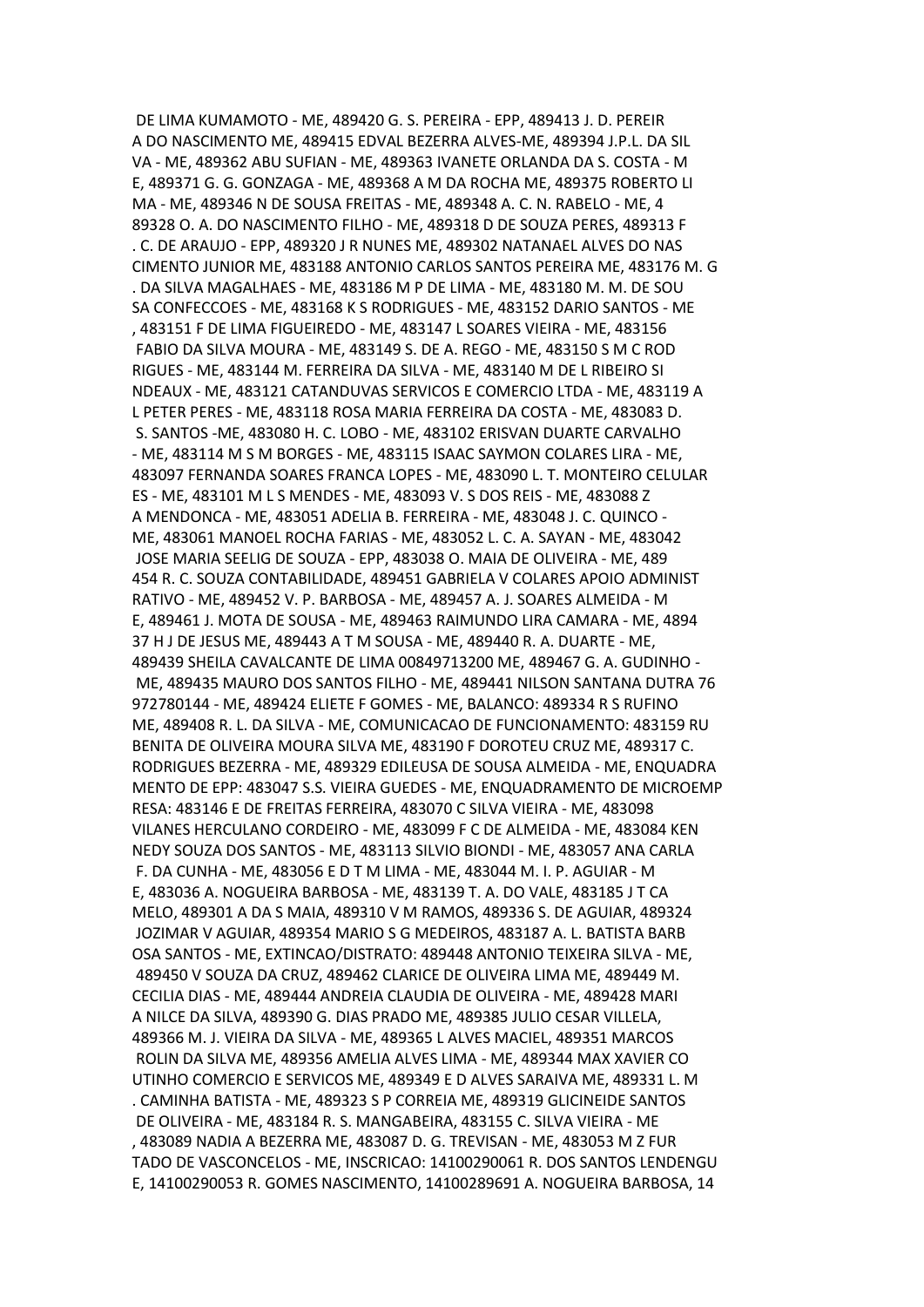100289705 M. I. P. AGUIAR, 14100289730 E T M D LIMA, 14100289721 S.S. V IEIRA GUEDES, 14100289748 ANA CARLA F. DA CUNHA, 14100289772 VILANES HE RCULANO CORDEIRO, 14100289764 KENNEDY SOUZA DOS SANTOS, 14100289781 F C DE ALMEIDA, 14100289756 C SILVA VIEIRA, 14100289799 SILVIO BIONDI, 141 00289811 E DE FREITAS FERREIRA, 14100290070 SAMARA C. A. DOS SANTOS, 14 100290088 T J DE M RODAS, 14100290045 R. LUIZ DA SILVA, 14100290029 R. FERREIRA BARBOSA, 14100290037 P V DOS SANTOS MOURA, 14100290011 J F LOP ES, 14100290002 L.V. FELIX REGINATTO, 14100289993 J. V. P. MAGALHAES, 1 4100289985 C R PADILHA ROCHA, 14100289977 CARLOS ENRIQUE DIAZ CHICO, 14 100289969 A P SIVIRINO, 14100289951 E. F. SILVA, 14100289926 R. DOS S. ALBERTI, 14100289934 J. DRESCH, 14100289942 MARIO S G MEDEIROS, 1410028 9900 JOZIMAR V AGUIAR, 14100289918 S. DE AGUIAR, 14100289870 V M RAMOS, 14100289896 WELLYTON J. P. ROSA, 14100289888 FRANKNADIA G DA SILVA, 14 100289861 I. L. DE MELO, 14100289853 M A P DE MELLO, 14100289845 A DA S MAIA, 14100289837 J T CAMELO, 14100289829 A. L. BATISTA BARBOSA SANTOS , 14100289802 T. A. DO VALE, MEDIDA ADMINISTRATIVA: 488007 A. L. SOUSA COSTA ME, 488006 T . M . ALVES DE LIMA - ME, 488005 S . CONCEICAO DE AM ORIM, 488004 D. C. A. JATOBA GARCIA, 488003 E. DANTAS E SILVA - ME, 488 002 A. G. SIQUEIRA PINHEIRO, 488001 PAULO VIANEY BARBOSA DE OLIVEIRA, 4 88000 SIMAO M LIRA ME, 487999 T. H. S. SANTOS, 487998 ADAO PEREIRA DA S ILVA - ME, 487997 ALAN B. LUMELINO ME, 487996 ANTONIO C. P. DA SILVA - ME, 487995 MARIA DA CONCEICAO ALMEIDA DO NASCIMENTO ME, 487994 A. R. BE ZERRA DA SILVA, 487993 F. A. A LINS - ME, 487992 J. FERREIRA DE SOUZA-M E, 487991 TEODORICO DE JESUS COSTA - ME, 487990 M. S. N. CARVALHO- ME, 487989 RONALDO C. DA SILVA - ME, 487988 RENILCA P DA SILVA ME, 487987 O DETE T. DO AMARAL - ME, 487986 NAYLA MARIA CARVALHO DE SA ME, 487985 FR ANCISCO COSTA SILVA ME, 487984 MARINALVA DA SILVA E SILVA ME, 487983 CE LESTE C. RICIERI - ME, 487982 TELMA MARIA DE BARROS ME, 487981 DILMARA ANETE SANTOS ME, 487980 AMADEU HUMZE HAMID, 487979 PRISCILLA BEZERRA DA SILVA, 487978 F. E. NOBRE - ME, 487977 ROBERTO GAUGER - ME, 487976 GER SON FERREIRA GOMES - ME, 487975 I. T. DE SOUZA ME, 487974 N B LIMA ME, 487973 L. R. VIANA ME, 487972 ADELMO B . PEREIRA, 487971 J. JORGE FERRE IRA LOPES EPP, 487970 D. C. DE SALES SOUSA - ME, 487969 R. LUANA DOS SA NTOS - ME, 487968 M . DE LOURDES DA SILVA RESTAURANTE - ME, 487967 FRAN CISCO DE SOUSA MOURA REPRESENTACOES, 487966 B. MORAIS DA COSTA - ME, 48 7965 MAURICELIO SOUSA DA SILVA - ME, 487964 M. G. M. JACOME ME, 487963 CARLOS MEDEIROS ME, 487962 T. B. BELTRAO ME, 487961 I. RIBEIRO PACHECO ME, 487960 R. SILVA SANTOS - ME, 487959 A. C. DE SOUSA PEREIRA, 487958 OZIMAR ALENCAR SILVA - EPP, 487957 B. B. DA SILVA MERCANTIL, 487956 C. LISBOA ALVARENGA - ME, 487955 ALUIZIO DA SILVA SOUZA - ME, 487954 F ABIO GONCALVES DA SILVA- ME, 487953 C . R . M . CABRAL - ME, 487952 I . SANTOS AGAPITO - ME, 487951 JULIENE M. DE LIMA - ME, 487950 JAMES F. G ONCALVES, 487949 G. A. S. MIGLIORANZA - ME, 487948 P . M . MARTINS DO N ASCIMENTO, 487947 L . DE . O . BRAGA - ME, 487946 M . J . DE OLIVEIRA L IMA - ME, 487945 L . R . M . JACOME - ME, 487944 CLEUTON DE . S . LIMA - ME, 487943 F. M. CARVALHO ME, 487942 J ELIAS ARAUJO ME, 487941 MARIA DO SOCORRO F. DE ARAUJO ME, 487940 A. LUNA PINHEIRO ME, 487939 LEONARD O TEIXEIRA MONTEIRO ME, 487938 G. C. BENTO ME, 487937 ALICE DO C. BARBO SA - ME, 487936 C. XAVIER GONTIJO, 487935 DELZIMAR DA SILVA AMORIM - ME , 487934 JOSINA P DE SOUZA ME, 487933 MAURA G. PEREZ, 487932 J.M.ALVES PEREIRA, 487931 R. M. VELOZO - ME, 487930 VANDERLEI VIEIRA DUARTE, 4879 29 A. C. DE SOUZA COUTINHO, 487928 S. P. RIBEIRO MELO, 487927 S. SEN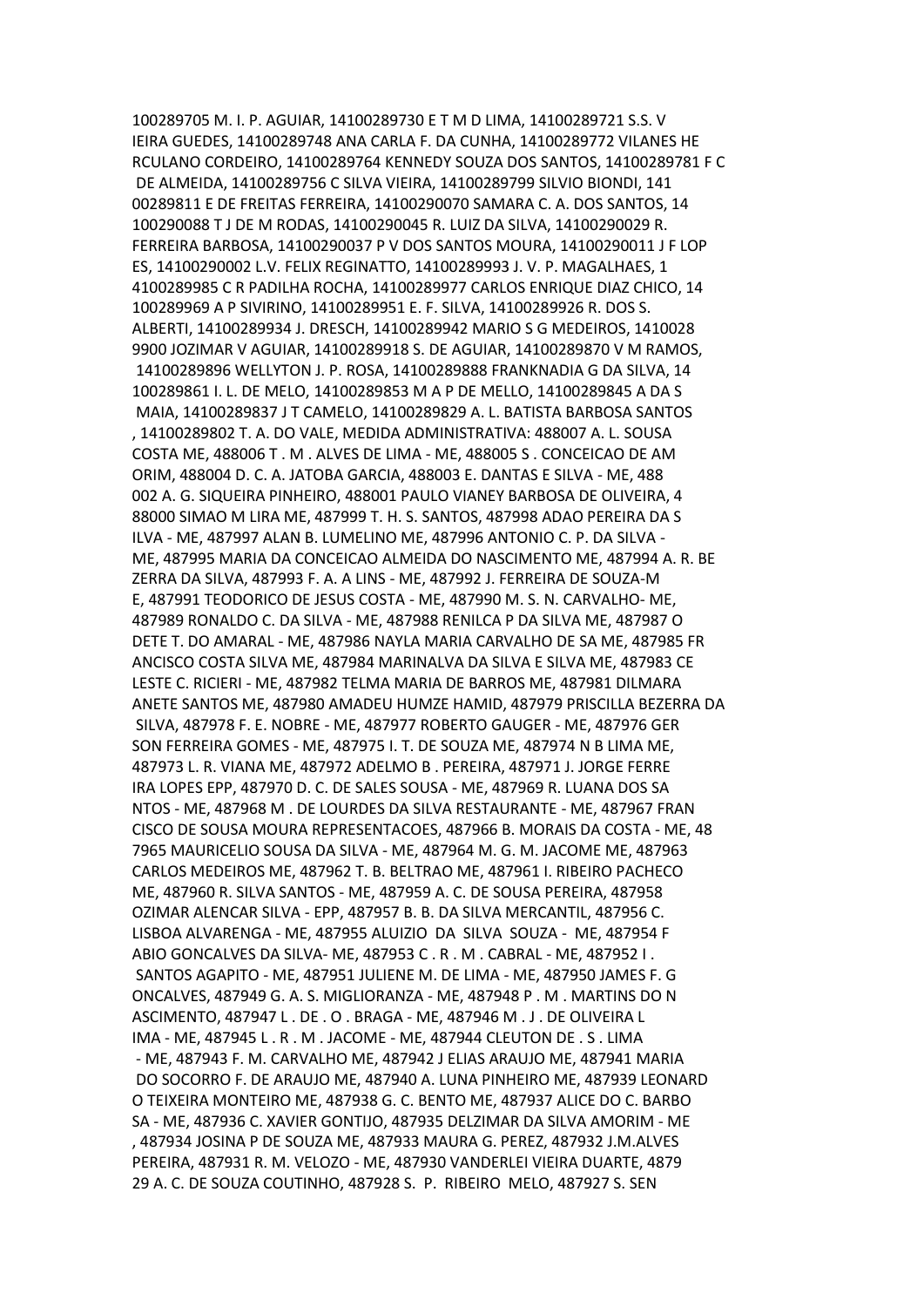A MOTA, 487926 R.P.ROCHA, 487925 A.C. MATOS CAMPOS, 487924 M. A. PEREIR A DE SOUZA, 487923 ANTONIO FERREIRA DA SILVA - ME, 487922 LUTCHER LUIS BROWN COLLUM, 487921 F. J. B. DE GUIAR ME, 487920 ADEIUDA SOARES DOS S . SILVA COMERCIO - EPP, 487919 ALESSANDRA A. DA SILVA - ME, 487918 M. A. ZANATTA - ME, 487917 F. R. FREITAS DE HOLANDA - ME, 487916 M. G. CA RVALHO PEREIRA - ME, 487915 M. DO P. S. DE O. PROGENIO, 487914 S. J. A. DOS SANTOS - ME, 487913 AYRTON F. DE LACERDA - ME, 487912 CIDETE D O C. CAVALCANTE - ME, 487911 M. G. TOSTES PEREIRA - ME, 487910 ELI AS DOLVIM DANTAS, 487909 M. DO SOCORRO FONTELES ALBUQUERQUE, 487908 R. S. VELOSO - ME, 487907 M V L SOUSA - ME, 487906 E LUCENA DA SILVA ME, 4 87905 R ROCHA NUNES ME, 487904 H. W. TREVISAN - ME, 487903 S. FORTUNATO MONTEIRO ME, 487902 I. M. P. DE SOUZA, 487901 JORGE L . S . DA SILVA - ME, 487900 S L DE OLIVEIRA ME, 487899 M S FIGUEIRA ME, 487898 ROSILENE MARQUES - ME, 487897 DONALD R. P. MENDEZ, 487896 M S DE ALMEIDA SILVA ME, 487895 MARIA ZELIA SILVA LEAO - ME, 487894 JOSE R . DE MORAIS FILHO , 487893 D . F . SALES DIOGENES, 487892 EDIMILSON C DA SILVA ME, 487891 V. DE PAULA DE S. AMORIM, 487890 P L BARROSO MORGADO ME, 487889 F. PAN TOJA DE OLIVEIRA ME, 487888 J BROCK ME, 487887 R MARQUES LIMA ME, 48788 6 CASSIO DE ARAUJO SILVA ME, 487885 ANTONIO GAUDENCIO NETO ME, 487884 F . C. F. DOS SANTOS ME, 487883 M. R. ALVES MELO, 487882 D . M . LIMA, 48 7881 R. C. SILVA RIBEIRO HERMOZA, 487880 H R DOS R COSTA COMERCIO E REP RESENTACOES ME, 487879 M. ALVES DOS SANTOS, 487878 E. BARROS DE ANDRADE ME, 487877 ABRAAO A . CHUNHA, 487876 E. NASCIMENTO RIBEIRO - ME, 48787 5 J. PEDROSA DA SILVA - ME, 487874 L. N. RAMALHO ME, 487873 A. ALVES DO S SANTOS ME, 487872 ALBERTO ANTUNES DOS SANTOS ME, 487871 R. DA SILVA S ANTANA -ME, 487870 J PEREIRA NETO ME, 487869 ROSANIRA SANCHES PEREIRA M E, 487868 JOSE RICARDO DA SILVA ME, 487867 C. O. SOUSA ME, 487866 S M D AMASCENO ME, 487865 M. ARAUJO FERNANDES - ME, 487864 A N GONCALVES, 487863 J. A. C. BUSTOS - ME, 487862 ALDERICO DA SILVA - ME, 487861 M . C . F . DE ALMEIDA - ME, 487860 M HELENA GOMES DA SILVA ME, 487859 JUC ICLEIDE FERREIRA E SILVA, 487858 G. MARTINS, 487857 ANA LUCIA VIEIRA - ME, 487856 S L DE OLIVEIRA ME, 487855 JONAS GONCALVES MOURAO - ME, 4878 54 J. M. MONTEIRO DE SOUZA - ME, 487853 ETELVINA C. SOUZA - ME, 487852 A F PEREIRA NETO, 487851 C. A. L. BEZERRA JUNIOR, 487850 A.B.REIS-ME, 4 87849 JOAO MATOS ALVES - ME, 487848 R. BARNABE DA SILVA - ME, 487847 F D DE AGUIAR CALU ME, 487846 ILMARA DA SILVA RODRIGUES - ME, 487845 E. S . FONSECA FERREIRA ME, 487844 ZILDA GAMA DE FIGUEIREDO - ME, 487843 E. VIANA FERREIRA - ME, 487842 P. DE MELO ROCHA - ME, 487841 MARIA BATISTA FERREIRA - ME, 487840 L. S. TOMAZ DA SILVA ME, 487839 M R C DE ABRANTE S ME, 487838 P. B. MARIN, 487837 L . G . C . LOIOLA FILHO, 487836 F DAN TAS DE SOUZA ME, 487835 A . AZEVEDO GOMES, 487834 A. G. BATISTA JUNIOR - ME, 487833 F. MACIEL PEREIRA ME, 487832 J . OSCARDONE TEIXEIRA, 48783 1 W . PEREIRA DE SA, 487830 M. LUCIO DA SILVA, 487829 E. DA COSTA PEREI RA - ME, 487828 D R PEREIRA, 487827 JOAO BARBOSA SOBRINHO - ME, 487826 RAIMUNDO CRUZ LIMA ME, 487825 R. N. PAIVA, 487824 A . C . O . DE OLIV EIRA - ME, 487823 S. SANTANA DE MAGALHAES, 487822 JOSE LIMA BRITO ME, 4 87821 M. R. LEANDRO, 487820 E . DE MEDEIROS - ME, 487819 G . C . BASTOS - ME, 487818 J. ROBERT BOYLE ME, 487817 ELIS R. A. DE SOUZA - ME, 4878 16 JOCILENE . L . DA SILVA - ME, 487815 T. CAMELO DE LIMA ME, 487814 M PEREIRA ROSA, 487813 C MELO DE SOUSA, 487812 GILIARD C . BARBOSA - ME, 487811 MARLY BARROS ME, 487810 EDINEIS C. RIBEIRO DE BARROS ME, 487809 E. S . M. REPRESENTACOES, 487808 A G CARDOSO NUNES ME, 487807 VICENTE B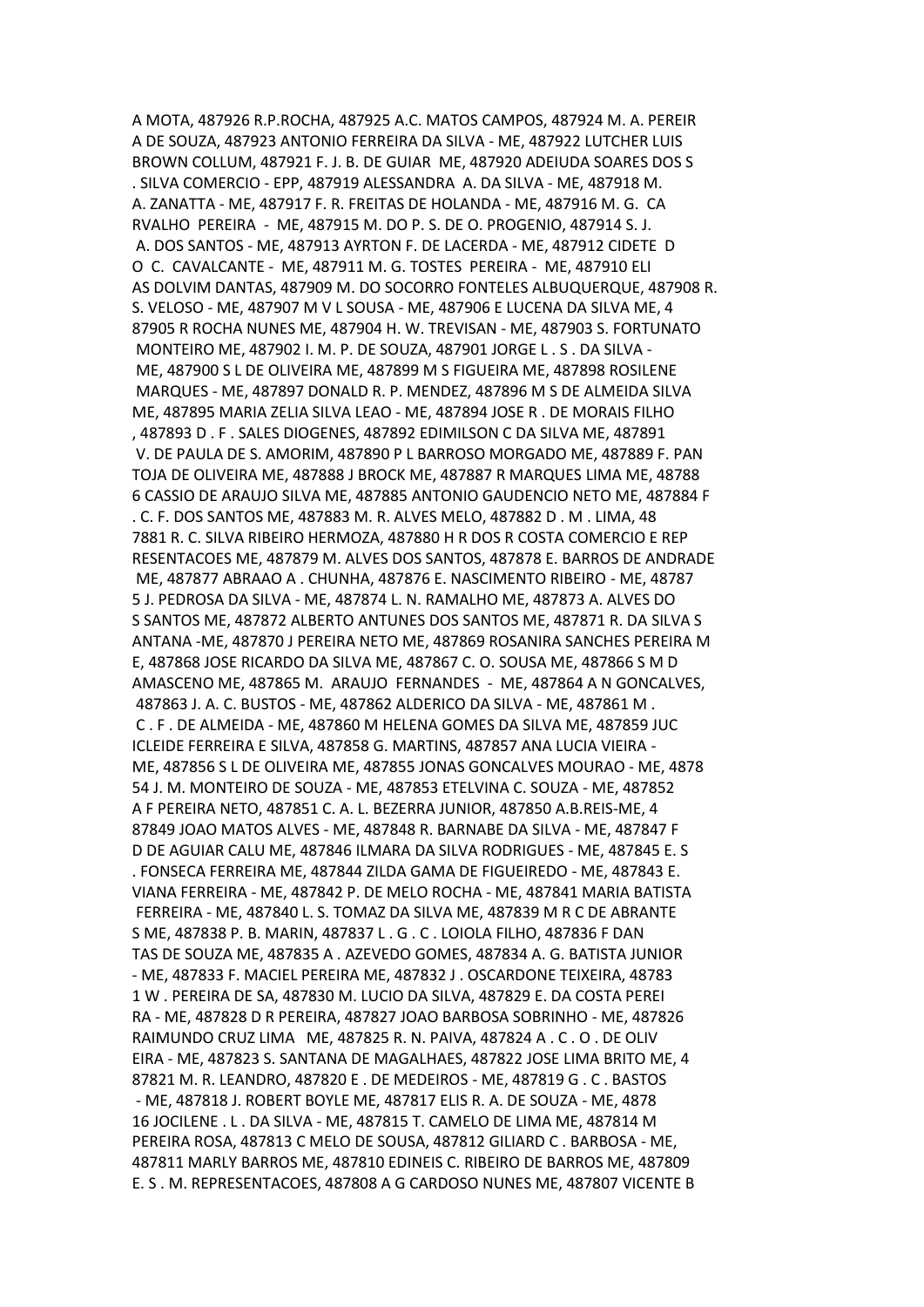EZERRA DA SILVA, 487806 R. DO S. DE O. LACERDA ME, 487805 B. HORTENCIO NETO - ME, 487804 MESSIAS SOUZA REIS - ME, 487803 RUZIMAR F. LIMA-ME, 4 87802 A. VENTURA DE OLIVEIRA, 487801 R. A. DE ALBUQUERQUE, 487800 C. H. J. DA SILVA REIS - ME, 487799 L. NUNES COSTA, 487798 FRANCISCO BRAZ - ME, 487797 M J OLIVEIRA DIAS - ME, 487796 M. T. NOGUEIRA FROTA - ME, 48 7795 GABRIEL ALESSANDER COELHO MARANHAO, 487794 S. FARIAS RODRIGUES - M E, 487793 EDILAMAR SOBRAL DE LIMA, 487792 C M M DE LIMA, 487791 SYLVIO V. H. DA SILVA ALMEIDA, 487790 E. B. MATOS, 487789 J. S. BATISTA LIMA ME, 487788 C J AIRES PEREIRA, 487787 WALMARA C. LIMA, 487786 SIRLEI DE ALMEIDA -ME, 487785 RAQUELMA DE ARAUJO LOPES ME, 487784 J P VIANA ME, 4 87783 M . A . DOS S . OLIVEIRA - ME, 487782 JOAO BRAULIO DE AZEVEDO FER REIRA - ME, 487781 TEREZA ALMEIDA VAZ - ME, 487780 E . DOS SANTOS REGO - ME, 487779 L. FREDILEI GOMES DIAS, 487778 F. FERNANDES LIMA ME, 48777 7 TATIANA DE LIMA MONTEIRO DIAS - ME, 487776 A M DE OLIVEIRA SILVA ME, 487775 GUIOMAR P. COSTA, 487774 E. GOMES DO NASCIMENTO-ME, 487773 MARIA GENARIA DE L. C. OLIVEIRA, 487772 MARCIA SILVA DOS SANTOS, 487771 M. V . LUCIA DA SILVA, 487770 MANOEL SIDNEY PEREIRA DE CARVALHO, 487769 P. R . DANIEL, 487768 A . R . F . DA SILVA MELO - ME, 487767 JOAO MARCOS PER EIRA DE MELO ME, 487766 A. NEWTON DE PAIVA SANTANA - ME, 487765 G. DAMA SCENO LIMA ME, 487764 BENDER A S LIMA ME, 487763 T . R . DA SILVA AMBRO SIO - ME, 487762 M. V. DE L. BEZERRA, 487761 I. ALVES DA SILVA, 487760 E . G . DA COSTA - ME, 487759 ERNESTO FERREIRA ARAUJO NETO - ME, 487758 R . NONATO PIRES - ME, 487757 ANDREA PERES DE AZEVEDO ME, 487756 FATIM A M ARAUJO ME, 487755 Y. DE OLIVEIRA MARQUES, 487754 W M JUNIOR ME, 487 753 A P DE MOURA - ME, 487752 ELBERT HOLANDA MOURA ME, 487751 ALYSSON B M LINS - ME, 487750 A S MEDRADO - ME, 487749 JOAO P. DE AZEVEDO - ME, 487748 W. F. DE ARAUJO ME, 487747 FRANCISCO JOSE FERREIRA - ME, 487746 ELADIO ALVES DE SOUZA FILHO - ME, 487745 OTAVIO ANTONIO DE SOUZA - ME, 487744 G. SILVEIRA DE SOUSA - ME, 487743 KARINE J V C CESAR - ME, 48774 2 H. MENEZES BIBIANO ME, 487741 S. L. DINIZ NETO, 487740 S. SILVA COSTA , 487739 JOSE RODRIGES FERREIRA- ME, 487738 M. R. SANTOS - ME, 487737 N . S. LIMA - ME, 487736 M. A. V. DOS REIS - ME, 487735 NOEMIA SALES DE M AGALHAES - ME, 487734 P A DE ALMEIDA, 487733 M A LIMA QUADROS ME, 48773 2 O DE SOUZA FALCAO ME, 487731 J. J. RIBEIRO DE MELLO ME, 487730 L. S. DOURADO ME, 487729 J . C . CUTINO MERA ME, 487728 M S ALVES VIEIRA, 487 727 C. COIMBRA LOPES -ME, 487726 M. F. RIBEIRO FILHO- ME, 487725 M . G. P. OLIVEIRA - ME, 487724 S. A. DOS SANTOS FREITAS, 487723 M . K . V . HOLANDA PINHEIRO - ME, 487722 M. E. MARQUES DO VALE - ME, 487721 ALO IZIO J. DA SILVA - ME, 487720 L CAINETE HAMID ME, 487719 M. SOARES LIMA - ME, 487718 R. DE AQUINO - ME, 487717 J . C . CARVALHO DE AMORIM - ME, 487716 M . SALETE DA SILVA - ME, 487715 G. W. REIS NUNES-ME, 487714 RO SA C. A. ALENCAR ME, 487713 IRACEMA NOBREGA GUIMARAES ME, 487712 A. PER EIRA SILVA - ME, 487711 L. B. DOS SANTOS REPRESENTACAO E COMERCIO, 4877 10 ELIAS B. ARAUJO ME, 487709 ERONEIDE DOS S PEREIRA ME, 487708 A. CERD EIRA DOS SANTOS ME, 487707 SONIA ANDRADE DA SILVA, 487706 I. CICERA DE SOUZA- ME, 487705 D DOMINGOS SOARES ME, 487704 FRANCISCO R DA SILVA COMERCIO VAREJ. DE MERC. ME GERAL ME, 487703 JOAO B. DORGAM - ME, 48770 2 JOAO B. TORQUATO - ME, 487701 F. GOMES DA SILVA NETO ME, 487700 S . L . SALES, 487699 A . P . DA COSTA, 487698 T . GOUVEA REPRESENTACAO, 487 697 E . N . DA PACIENCIA - ME, 487696 ERONILDA R . DA SILVA - ME, 48769 5 G J M SANTOS - ACADEMIA DE MUSCULACAO TRANSFORME, 487694 E. V. BEZERR A - ME, 487693 R DE MORAIS VIANA ME, 487692 L DA SILVA MACHADO ME, 4876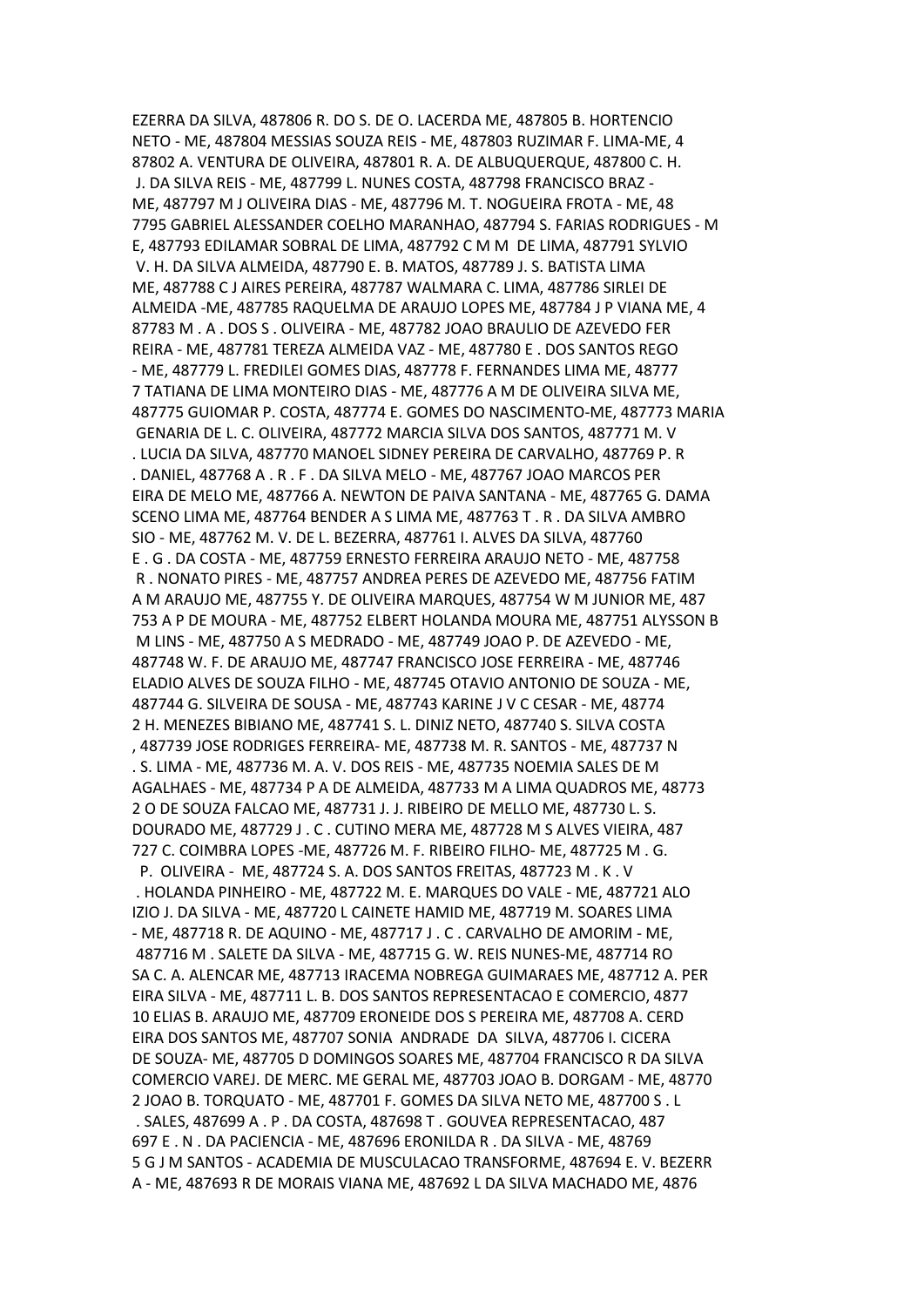91 FERNANDO FERNANDES DE OLIVEIRA ME, 487690 JACKSON DIAS SANTOS, 48768 9 MANOEL BEZERRA DA SILVA - ME, 487688 I M DE M S E M XAVIER LIMA, 4876 87 A V GOMES FERREIRA ME, 487686 PAULO CESAR CUNHA - ME, 487685 JOSE A DE SOUSA BEZERRA ME, 487684 I M LINHARES DE SOUSA, 487683 R H DOS SANTO S ME, 487682 S. S. FILGUEIRAS, 487681 A. P. BATISTA - ME, 487680 ALUIZI O E S OLIVEIRA ME, 487679 O. PEREIRA DA SILVA ME, 487678 GESSIVALDO CRU Z DE BRITO ME, 487677 A. M. FRANCISCA DA SILVA ME, 487676 H. L. SOARES DA SILVA ME, 487675 F J FERNANDES ME, 487674 J. OSSIAM COSTA ME, 487673 HUMBERTO CONSTANTINO DE ANDRADE E SILVA ME, 487672 A. RICAS - ME, 4876 71 M L FERNADES ME, 487670 L P DO REGO ME, 487669 E N MENEZES ME, 48766 8 M L DE OLIVEIRA NOBREGA ME, 487667 M Z DA CONCEICAO RIBEIRO ME, 48766 6 W . ALMEIDA SOUZA - ME, 487665 A V ALVES DE SOUSA ME, 487664 V SOUZA BRAGA, 487663 F BISPO DA SILVA ME, 487662 SUZANA SOUZA DA SILVA ME, 487 661 E S PROBO - ME, 487660 J. DE SOUZA SALES, 487659 A C D DOS SANTOS - ME, 487658 P. M. FIGUEIREDO - ME, 487657 NORA NEY C. LIMA - ME, 487656 M. A. MESSIAS DE SOUZA - ME, 487655 R N BRAGA ARAUJO ME, 487654 H. A. ANDRADE - ME, 487653 V. G. PRAXEDES - ME, 487652 JOSE PEIXOTO DA SILVA-ME, 487651 EWALDO SCHROEDER - ME, 487650 RUNY H. G. REIS ME, 487649 N. TORRES GUIZONI - ME, 487648 L. DA CONCEICAO FREITAS - ME, 487647 R. N. RODRIGUES COELHO, 487646 M DA C BORGES DA SILVA - ME, 487645 J. C. BEND ER, 487644 WASHINGTON . G . GUIMARAES - ME, 487643 DJACIRA . M . SILVEI RA - ME, 487642 L. N. DE SOUZA CONSTRUCAO - ME, 487641 EUDE DE A. MARTI NS - ME, 487640 GILDO DE OLIVEIRA - ME, 487639 MARINALVA SILVA - ME, 48 7638 E. P. GUIMARAES, 487637 L. M. BENTO RIBEIRO - ME, 487636 EDSON DE SA MENEZES ME, 487635 K J DO NASCIMENTO, 487634 M S LADISLAU PEREIRA M E, 487633 L. TAVARES DE SOUZA ME, 487632 ALMIR LIMA DE OLIVEIRA - ME, 4 87631 JOAO C DA SILVA ME, 487630 M. DE F. RIBEIRO DOS SANTOS ME, 487629 R M DE OLIVEIRA PINHEIRO ME, 487628 ANDRE LUIZ DE OLIVEIRA SANTOS - ME , 487627 ANTONIO C. DA SILVA - ME, 487626 V L FERNANDES VALENTIM ME, 48 7625 M ARAUJO NORONHA ME, 487624 I L ARAGAO, 487623 Z . A . A . COELHO, 487622 ALTEMIZA VIANA FIGUEIREDO, 487621 LEILA DO SOCORRO DA SILVA ME, 487620 J. MARLON DE C. GOMES ME, 487619 ROSAMALENA DOS SANTOS MATHIAS - ME, 487618 MARTA PEREIRA DA SILVA SERVICOS DE COBRANCA - ME, 487617 M . DE N . M . DE CARVALHO - ME, 487616 E. O. BEZERRA, 487615 M. MONTEIR O RODRIGUES, 487614 JOSE R ROCHA - ME, 487613 LUIS C. DOS SANTOS ME, 48 7612 E. M CUNHA DA GAMA - ME, 487611 A. R. DE SOUSA BAR - ME, 487610 RA IMUNDO NONATO . C . B . ARAUJO - ME, 487609 M PENA RODRIGUES ME, 487608 C. COSTODIO DOS SANTOS - ME, 487607 ADAO APARECIDA FERREIRA MACHADO - ME, 487606 FRANCISCO R. DA SILVA FILHO ME, 487605 ANTONIO PINHEIRO FILH O - ME, 487604 FRANCICA DE SOUZA DA SILVA ME, 487603 S . M . DE SOUSA F ILHO - ME, 487602 MANOEL BARBOSA FERREIRA LACHONETE ME, 487601 V DE JES US ROCHA ME, 487600 N. GOMES DA SILVA - ME, 487599 J. S. DO NASCIMENTO - ME, 487598 ENEIDA LIMA DE SOUSA, 487597 M Z MACEDO DE OLIVEIRA ME, 487596 DINORAH P DE SOUZA ME, 487595 G A COSTA - ME, 487594 IDEVONE NASCIMENTO PEREIRA ME, 487593 J A P NEVES - SERRALHERIA, 487592 EVERILD A C. DA SILVA - ME, 487591 EDWARD BRUCE DICK, 487590 NELSON RIBEIRO COS TA ME, 487589 JUCELINO P SILVA ME, 487588 J H PEREIRA ME, 487587 JUAREZ CARDOSO - ME, 487586 V. E. DE CARVALHO - ME, 487585 NELSON MARQUES FIL HO - ME, 487584 ANTONIO BRITO NUNES - ME, 487583 R LIMA AMADOR, 487582 F C BARBOSA, 487581 M DAS NEVES BEZERRA ME, 487580 C REGO DE OLIVEIRA - ME, 487579 E DE S GOMES ME, 487578 E. C. SAMPAIO - ME, 487577 FRANCINA LDA DE SOUSA SILVA ME, 487576 M. ZEDK DA COSTA LIMA - ME, 487575 JOSE M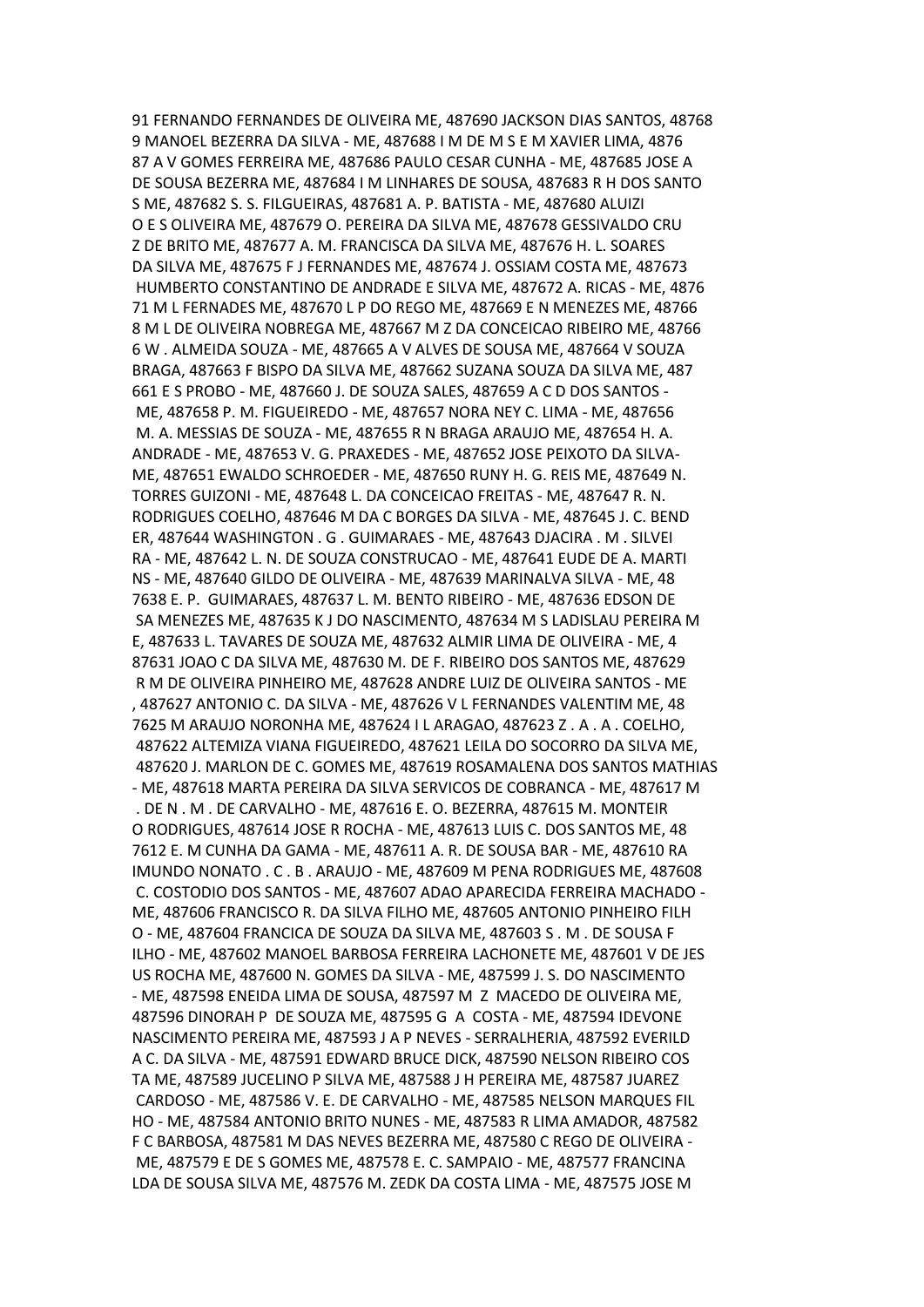ARIA MONTEIRO ME, 487574 MARIA AMELIA RODRIGUES DOS SANTOS - ME, 487573 S. L. DA SILVA NETO ME, 487572 MARIA IVONEIDE SILVA DE SOUZA ME, 48757 1 LUCIA NUNES SANCHES ALMEIDA ME, 487570 G. F. MORAES - ME, 487569 A. A . NUNES DE OLIVEIRA - ME, 487568 M. L. M. LIMA DE OLIVEIRA ME, 487567 M . XAVIER DA SILVA ME, 487566 F. S. DE OLIVEIRA - ME, 487565 H C GARCIA RAMOS ME, 487564 D. DE B. ARAUJO - ME, 487563 J. A. G. DE ALMEIDA - ME, 487562 V. M. L. DOS SANTOS ME, 487561 F C DE CASTRO ME, 487560 A. FRAN CISCO GOMES, 487559 J. B. DA FONSECA JUNIOR, 487558 ARISTOVAN A. LIMA M E, 487557 ANTONIO DOS SANTOS SILVA - ME, 487556 A. SIMPLICIO DA SILVA - ME, 487555 VANDERLEI DOS SANTOS ME, 487554 P. ABREU MOURAO ME, 487553 A HENTGES ME, 487552 F R DE SOUZA ME, 487551 A LEITAO PINTO, 487550 A D A SILVA BENEVIDES - ME, 487549 G. P. LOPES - ME, 487548 L. D. RODRIGUES SOUZA ME, 487547 J. F. MONTEIRO - ME, 487546 E. GONCALVES DE ARAUJO ME , 487545 M DA S BARROS ME, 487544 AROLDO BRUNO SOARES ME, 487543 SIMONE DA SILVA OLIVEIRA ME, 487542 M. DE MATOS BENTES ME, 487541 J. CHAVES N ERY ME, 487540 D . DE JESUS PEREIRA ME, 487539 F. JUNIO RIBEIRO - ME, 4 87538 ANTONIO L. DA SILVA ME, 487537 H. C. DOS SANTOS JUNIOR ME, 487536 CLAUDINICE M. DA SILVA - ME, 487535 F. F. DA CONCEICAO ME, 487534 L P MATOS CARNEIRO ME, 487533 J B ROCHA MARQUES ME, 487532 J. F. GOMES, 487 531 ANTONIO RIBEIRO DE SOUSA, 487530 CLEMILDA P. DA SILVA - ME, 487529 T. G. DA FROTA ME, 487528 R. A. TAPAJOS, 487527 M. M. ANTONIO CANDIDO R ODRIGUES, 487526 FRANCISCO FLAVIO ALVES - ME, 487525 EDENILSON PEREIRA DA SILVA PERFURACAO ME, 487524 J. C. DE MOURA - ME, 487523 W. B. ALBUQU ERQUE SANTOS - ME, 487522 ALDILENE VIDAL OLIVEIRA - ME, 487521 MILCA DA S . SANTOS - ME, 487520 J . GOVEIA RODRIGUES - ME, 487519 VICENTE P DA SILVA ME, 487518 A. B. NASCIMENTO LOPES ME, 487517 J. S. PIMENTEL, 487 516 RUTE FERREIRA LIMA - ME, 487515 P. COELHO DA SILVA - ME, 487514 A. RODRIGUES DE MENDONCA - ME, 487513 IVALCIRA R. SILVA - ME, 487512 J MAR TINS ARRUDA ME, 487511 E. B. DE SOUSA - ME, 487510 JOSE LACERDA FILHO - ME, 487509 VITERBEM A. RODRIGUES ME, 487508 R. N. SILVEIRA DE SOUSA - ME, 487507 F I A PINHEIRO ME, 487506 G C PAES PEREIRA ME, 487505 MIGUEL R DA SILVA ME, 487504 C. B. DUTRA PEREIRA- ME, 487503 F. DAS C. A. PAS SOS ME, 487502 F. O. PARENTE ME, 487501 L CASTELO BRANCO FILHO - ME, 48 7500 IARA P. CRUZ - ME, 487499 J. R. L. COELHO - ME, 487498 ALDINETE S. LINA - ME, 487497 MARIA DELZUITA SILVADE LIMA ME, 487496 R. DOS PRAZER ES DAMASCENO - ME, 487495 M. R. DA FONSECA, 487494 M . R . MACHADO DOS SANTOS - ME, 487493 E . DA SILVA VIANA - ME, 487492 ENOI D DE SOUZA ME , 487491 W.FERREIRA CARDOSO-ME, 487490 R S PEREIRA ME, 487489 A L CAR NEIRO ME, 487488 FABIO TARCISIO SANTOS-ME, 487487 C. MARTINS - ME, 4874 86 L. R. BESERRA AMANCIO -ME, 487485 LUIZ COSTA FILHO ME, 487484 S. O. FERREIRA SILVA - ME, 487483 J. C. R. DANTAS - ME, 487482 JOAO BATISTA D E OLIVEIRA - ME, 487481 D. FERREIRA PINTO - ME, 487480 ROSELI B S REBOU CAS ME, 487479 F A PEREIRA ME, 487478 F ADALTO DE SOUSA GOMES - ME, 487 477 NELSON GIRO - ME, 487476 A. C. MIRANDA GALVAO ME, 487475 M DA C GOM ES DE SOUSA - ME, 487474 I. C. DE ALMADA ME, 487473 EDIMAR RIBEIRO DA S ILVA ME, 487472 M A DE O MONTEIRO ME, 487471 N S RIBEIRO COSTA ME, 4874 70 A. M. B. NOJOSA - ME, 487469 JOSE DE ANCHIETA P SILVA, 487468 EMERSO N DOUGLAS FELIX CONSOLIN ME, 487467 J. A. L. DA SILVA - ME, 487466 J. A . O. DE MESQUITA - ME, 487465 JOELSON MENDES DA SILVA - ME, 487464 V. D E A. FIRMINO ANDRADE - ME, 487463 COMERCIAL TREVOR RODRIGUES, 487462 OV IDIO J DA SILVA NETO - ME, 487461 RIDICLEY S. ARAUJO - ME, 487460 D. BA RRETO ARAUJO - ME, 487459 A. MARANGUAPE DE ALBUQUERQUE ME, 487458 J. G.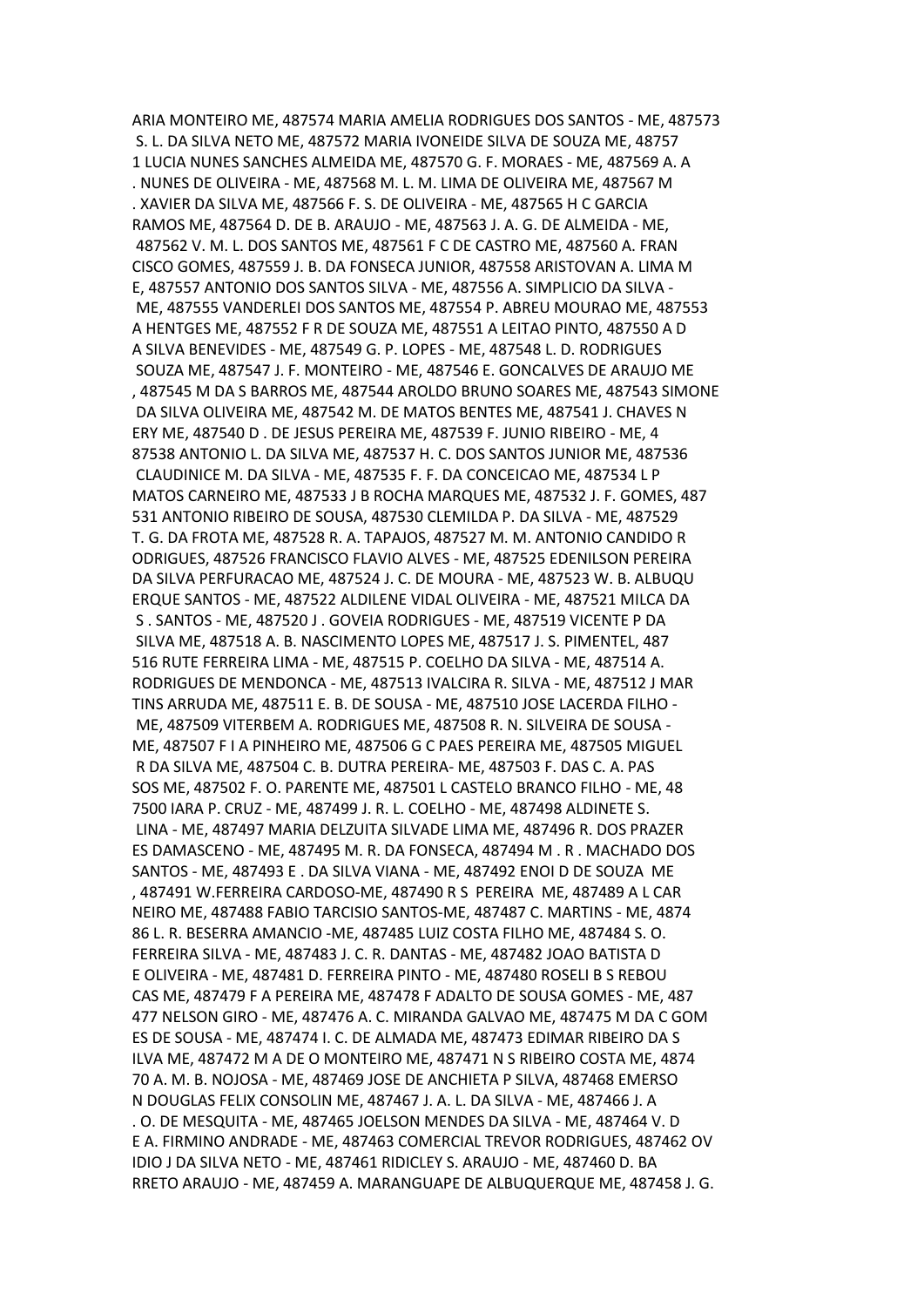DE PINHO - ME, 487457 A. DA S. FONTINELLE- ME, 487456 D. DE OLIVEIRA P EREIRA - ME, 487455 MARTONIO FERREIRA TAVARES - ME, 487454 J GONCALO RO DRIGUES SOARES ME, 487453 ORCINI G. DE ALMEIDA - ME, 487452 R A VIANA - ME, 487451 J. R. L. PERES - ME, 487450 A. C. FERNANDES SANTOS - ME, 48 7449 J F DE CALDAS - ME, 487448 MARIA ELAIR LEITE DE CALDAS - ME, 48744 7 R A FIGUEIREDO FILHO ME, 487446 A. R. OLIVEIRA BRIGLIA - ME, 487445 R . R. DE NOVAIS BASTOS - ME, 487444 L. M. M. VIANA - ME, 487443 M. F. M ELO SAMPAIO - ARMARINHOS ME, 487442 W. MENDES DE SOUZA ME, 487441 F. D. F. OLIVEIRA - ME, 487440 M. LOURENCO DA SILVA ME, 487439 R. DOS S. CAB RAL JUNIOR - ME, 487438 J. M. DA SILVA PASCOAL - ME, 487437 G DE OLIVEI RA COSTA ME, 487436 V. BRASIL BARROS ME, 487435 A. DE JESUS ALMEIDA, 48 7434 H. S. L. JUNIOR - ME, 487433 S. DE LIMA RIBEIRO ME, 487432 J DE A LOPES ME, 487431 J SOARES FERREIRA ME, 487430 J. LIMA DE ARAUJO, 487429 V. S. PIMENTEL, 487428 L. F. ALFAIA, 487427 C. J. N. BARBOSA ME, 48742 6 MAICON F. GOMES, 487425 L. B. BENTES, 487424 J. ALBER SAMPAIO - ME, 4 87423 V. MENDONCA DE LIRA - ME, 487422 OSSIAN P. DE ARAUJO, 487421 CARL OS MARCINIAK - ME, 487420 J. SALES NUNES, 487419 MARIA ARAUJO DE OLIVEI RA COMERCIO VAREJISTA, 487418 M. A. J. DA SILVA - ME, 487417 J.AZEVEDO DOS SANTOS, 487416 R.C. MENDES SILVA, 487415 A. CRUZ SOUZA, 487414 SEBA STIAO PAULO SILVA - ME, 487413 MARIA ELIZANGELA SOUSA, 487412 ROCILMAR CARVALHO DAMASCENO, 487411 O. GOMES GONZAGA - ME, 487410 JULIETA P. CO STA, 487409 PEDRO G. CASTRO-ME, 487408 RENATO F MARQUES ME, 487407 P.S. SOUSA CEREAIS -ME, 487406 N. S. MESSECHMIDT- ME, 487405 RAIMUNA N DE S OUSA OLIVEIRA ME, 487404 A. FERNANDO ALVES GERMANO - ME, 487403 R N ALV ES BATISTA ME, 487402 ANTONIO MARTINS DA SILVA ME, 487401 S. DE S. V. D E SOUZA - ME, 487400 J. DOS SANTOS LIMA- ME, 487399 PAULO MATOS SILVA M E, 487398 JANETE KORB - ME, 487397 M F DE BRITO GOMES - ME, 487396 KESI A VIEIRA, 487395 A LOBO MIRANDA, 487394 J C BARRETO LIMA ME, 487393 MAR IA DE JESUS SILVA MOURA- ME, 487392 A.PEREIRA CORREA-ME, 487391 LUIZ HE NRIQUE VENTURA DE OLIVEIRA - ME, 487390 C . C . OLIVEIRA CANTO - ME, 48 7389 PATRICIA M. SILVA / ME, 487388 R . M . F . DE VASCONCELOS - EPP, 4 87387 M. A. SILVA DO NASCIMENTO - ME, 487386 J A MEDEIROS ASSESSORIAS, 487385 JOAO ARAUJO NUNES - ME, 487384 P. E. DA SILVA SOUZA, 487383 R A SCARANO, 487382 DILMA RODRIGUES DE ARAUJO - ME, 487381 E. P. GUERRA - M E, 487380 DAMIAO J. DOS SANTOS - ME, 487379 E . PINHEIRO - EPP, 487378 M T BRAGA SILVA ME, 487377 F . DE ASSIS PEREIRA MARCENARIA - ME, 487376 E C DE MORAIS ME, 487375 FRANCISCO DE ASSIS Q ARAUJO, 487374 S M ALMEI DA DIAS, 487373 RICARDINA NOBRE RABELO - ME, 487372 F D DA SILVA, 48737 1 ALZENORA DE SOUZA LIMA COMERCIO ME, 487370 ROSILDA B DAS NEVES ME, 48 7369 V. C. L. V. DE MOURA, 487368 J PASSARINHO, 487367 M P DA FONSECA M E, 487366 M. FERREIRA LOPES, 487365 MOACIR DOS SANTOS -ME, 487364 A.M. S. FREDO ME, 487363 R. F. BERNARDI - ME, 487362 E S MENDONCA ME, 487361 A. H. TARRAF BAYDOUN = ME, 487360 ANTONIO CAETANO DA SILVA, 487359 APA RECIDA M. BENTO -ME, 487358 ITAPOAN V DE MORAIS, 487357 ANTONIO C. ALVE S DA SILVA - ME, 487356 LUIZ BAR BOSA DE SOUZA, 487355 D. M. S. DA SILV A = ME, 487354 J A XIMENES ME, 487353 E. M. DE SANTANA, 487352 A M LOPE S NASCIMENTO - ME, 487351 M . L . DE ALMEIDA, 487350 CLEYTON L. OLIVEIR A EPP, 487349 TATIANE TREVISAN - ME, 487348 EDERSEN MENDES LIMA, 487347 S. S. QUEIROZ ME, 487346 D. C. SILVA DOS REIS, 487345 R MENEZES, 4873 44 A DA SILVA LEAO ME, 487343 J B B NETTO, 487342 ISANEIDES VASCONCELOS RODRIGUES, 487341 JOAO BATISTA PEREIRA, 487340 G.L.BENIGNO, 487339 V D E BRITO, 487338 SALOMAO LIMA DA SILVA ME, 487337 L.C. BERELLI-ME, 48733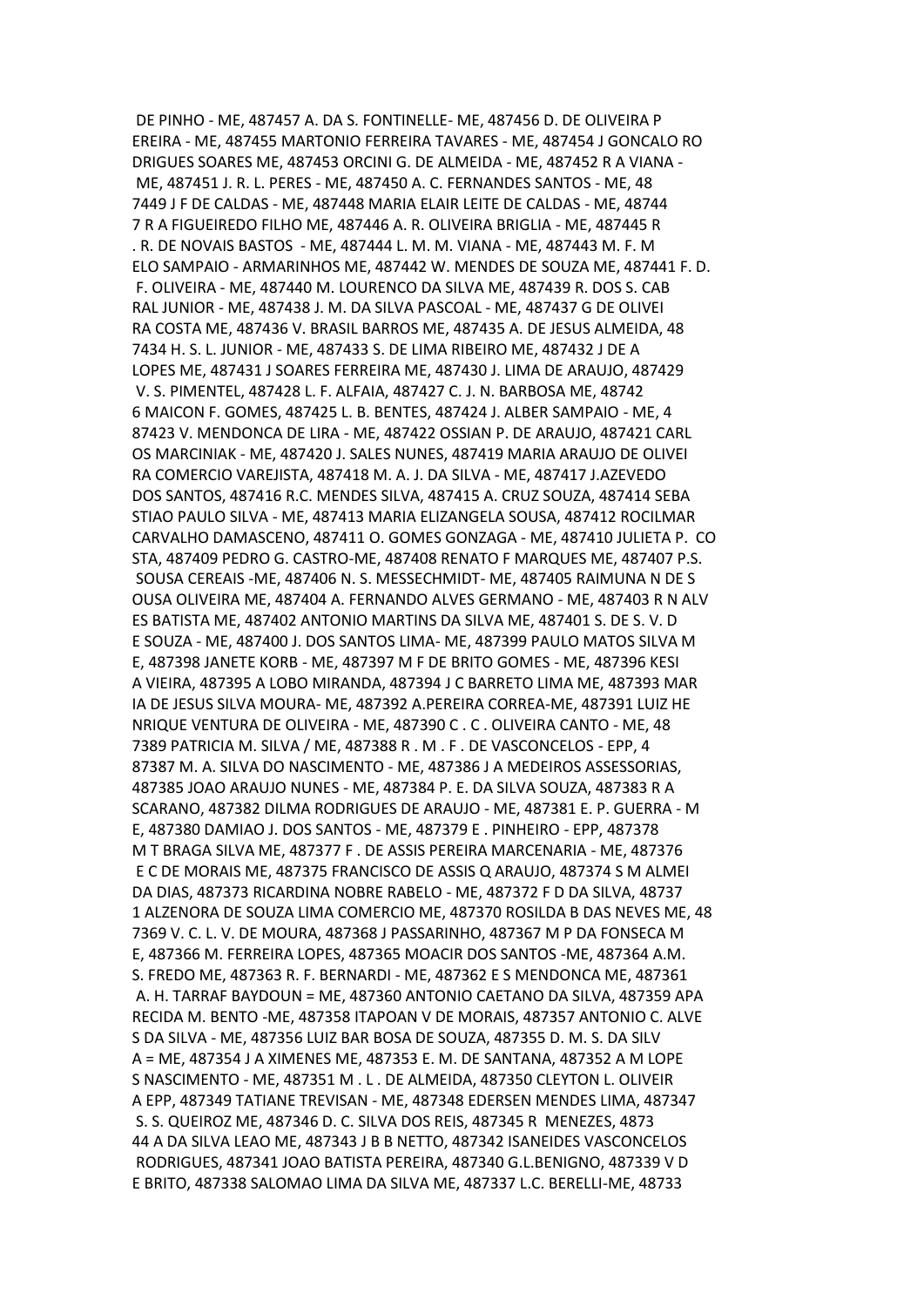6 G.DA .S.OLIVEIRA-ME, 487335 I FERREIRA ROCHA, 487334 V OLIVEIRA COSTA ME, 487333 FATIMA S.MACEDO-ME, 487332 ELIANA M TAVARES, 487331 C ANDRE PEREIRA DOS REIS - ME, 487330 MARENICY A DE SOUZA ME, 487329 ADEMAR NU NES ME, 487328 OSVALDO P. CRUZ - ME, 487327 CLEODIMAR P. PEIXOTO - ME, 487326 E DONATO DOS SANTOS, 487325 M.N.ROCHA NERY-ME, 487324 MARCELO S. DE SOUZA - ME, 487323 F.E.L. DA SILVA-ME, 487322 M G DANTAS DE ASSIS, 487321 H. P. DE M. REZENDE - ME, 487320 LUSANA DE MATOS KHAN-ME, 487319 ARLINDO CARVALHO DE OLIVEIRA - ME, 487318 RITA FIRMO DA COSTA - ME, 48 7317 M. R. S. VASCONCELOS, 487316 LUIZ GERSON LOPES ME, 487315 ELIZETE . B . DE ANDRADE - ME, 487314 J. ITAMAR ANGELO - ME, 487313 D. DA CONCE ICAO - ME, 487312 ROZANA DA SILVA BRAGA - ME, 487311 R . N . MACHADO OL IVEIRA - ME, 487310 M. M. COELHO - ME, 487309 V. R. V. GARCIA, 487308 C . DE MOURA CAMPOS ME, 487307 V L DRESCH ME, 487306 LETICE PAULINO LIMA LEITE, 487305 CARLOS RODRIGUES DE MELO ME, 487304 H . S . ALEXANDRE SIL VA, 487303 F. FEITOZA FILHO - ME, 487302 M M DA SILVA BEZERRA ME, 48730 1 J. O. MONTEIRO ME, 487300 EVANIO M. DE OLIVEIRA - ME, 487299 M. D. A. DE ALMEIDA, 487298 M D M NASCIMENTO ME, 487297 ROSELIA DOS SANTOS OLVE IRA-ME, 487296 E. R. HOYOS REGO - ME, 487295 S. S. LEITE - ME, 487294 A C P ALVES FILHO-ME, 487293 IRANILSON S. DE SOUSA - ME, 487292 NIVALDO ALVES DOS SANTOS-ME, 487291 A. CARLOS DE SOUZA ME, 487290 GRACILENE BEN ZAQUEM DA SILVA-ME, 487289 T. DO CARMO FERNADES ME, 487288 A. M. C. ROD RIGUES-ME, 487287 A. ARAUJO FERREIRA - ME, 487286 R. F. DA SILVA JUNIOR - ME, 487285 G. MOURA GOUVEIA - ME, 487284 J . H . LIMA DO NASCIMENTO - ME, 487283 MONICA LIMA COSTA, 487282 M. E. ALBURQUE, 487281 LUZANILDE S SANTOS ME, 487280 N. M.VILELA CARDOSO, 487279 ROBERTO CARLOS FERREIR A - ME, 487278 M . L . ALVES CARVALHO - ME, 487277 N DA COSTA SOUZA - M E, 487276 M A LEOCADIO VIANA ME, 487275 R. N. V. SILVA - ME, 487274 M . E . SILVA POLICARPO - ME, 487273 JOSEVAN COSTA LIMA - ME, 487272 GIANC ARLO A. GHIROTTI ME, 487271 O . MATTOS DA SILVA, 487270 G . DA S . PALH ETA - ME, 487269 A R MOTA ME, 487268 T B DE CARVALHO ME, 487267 JOEL B. DA CRUZ, 487266 R G FIGUEIREIDO ME, 487265 S.M.DA TRINDADE -ME, 487264 DANIEL FREITAS MONCAO - ME, 487263 SEBASTIAO XAVIER DE SOUSA, 487262 D AVI P SILVESTRE - ME, 487261 A. DOS SANTOS S. ZORRILHA - ME, 487260 SAN DRA S. DA SILVA - ME, 487259 M. F. R. DE ANDRADE - ME, 487258 R. BARROS DE SOUZA = ME, 487257 F U SOBRINHO-ME, 487256 M . B . SANTANA - ME, 48 7255 MARIA RAIMUNDA N. DE SOUZA - ME, 487254 V. R. V. NEGREIROS, 487253 J. FONTELES DA SILVA - ME, 487252 VANDERSON A SANTOS - ME, 487251 ALDE RINA C. SANTANA - ME, 487250 A. J. DE LUCENA - ME, 487249 GERALDO C. MO TA - EPP, 487248 FRANCISCO JOSE CABRAL DO NASCIMENTO - ME, 487247 W. R. TRAJANO SANTOS - ME, 487246 Z JULIA DA SILVA, 487245 O P DOS SANTOS ME , 487244 C BARBOSA CHAGAS ME, 487243 M L BENEVIDE ME, 487242 E. P. MAI A, 487241 CICERO R NORONHA ME, 487240 BEATRIZ B DO NASCIMENTO, 487239 H OSMAIR FELISBINO DA SILVA ME, 487238 WELINGTON C. SILVA NETO ME, 48723 7 E. J. DA ROCHA, 487236 E FARIA DE OLIVEIRA, 487235 ABRAHAO F LIMA ME , 487234 JOEL R GONCALVES ME, 487233 T J DE SOUSA LEITE, 487232 EDILBER TO O LIMA ME, 487231 FRANCISCO ISBERNON LEITE PEREIRA ME, 487230 M. A. ATANASKOVITCH - ME, 487229 J. B. RAMOS DE ALMEIDA - ME, 487228 F.M.SIQU EIRA-ME, 487227 D GUIMARAES EVANGELISTA - ME, 487226 C.P.P.SIQUEIRA-ME, 487225 J. B. DOS SANTOS LINS - ME, 487224 A. C. T. E SILVA - ME, 487223 PLACIDO LIMA MACHADO ME, 487222 CARLOS JOSE C F DE ARAUJO ME , 487221 S. P. DE ALMEIDA - ME, 487220 SANDRO M DE SOUZA ME, 487219 G. DOS SANTOS EVANGELISTA - ME, 487218 J VALES DE OLIVEIRA ME, 487217 F .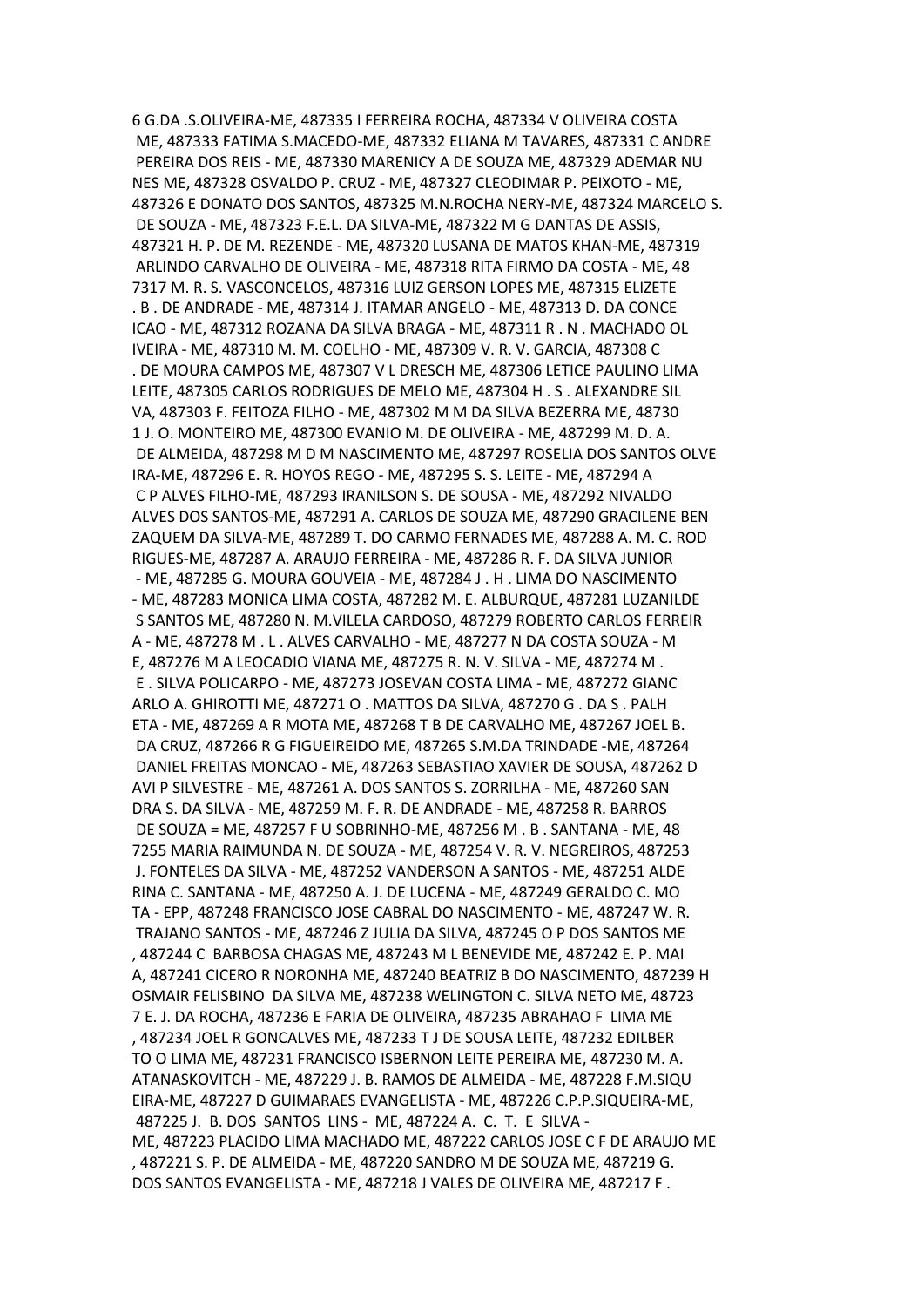CONRADO FERNANDES - ME, 487216 R GONCALVES RAMOS ME, 487215 M . A . DO NASCIMENTO SILVA - ME, 487214 J . C ROCHA DA COSTA - ME, 487213 SUELIA C DA SILVA ME, 487212 E. F. DE LIMA, 487211 S. P. RIBEIRO FARIAS - ME, 487210 M O GONCALVES BAR ME, 487209 J. D. FONTE - ME, 487208 L. DE F. JAUREGUY SCHULTZ - ME, 487207 F. C. SOUSA - ME, 487206 V. SANTOS DE ARU JO - ME, 487205 LUIZ DALAZOANA ME, 487204 R. FREITAS CAETANO - ME, 487 203 T M DE J CAMPOS DE MELO, 487202 EDER SOARES DA COSTA, 487201 M.D.A. P.C. BRANCO, 487200 ANTONIO M R CAMARA - ME, 487199 MARIA DE JESUS M SO USA ME, 487198 F P ALENCAR ME, 487197 R G RAMALHO ME, 487196 A SILVA B ARBOSA, 487195 MARIA DE FATIMA MARINHO DE SOUZA - ME, 487194 J. H. B. S ILVA - ME, 487193 K VASCONCELOS DE SOUSA - ME, 487192 PERCIANO A. DA PA IXAO - ME, 487191 ROSALINA FRANCISCO, 487190 C R DE CASTRO FONTES ALMEI DA, 487189 B. S. MOTA - ME, 487188 DANIELE LOPES MACHADO, 487187 FERNAN DO PINHEIRO DOS SANTOS - ME, 487186 C. F. F. HELFENSTEIN - ME, 487185 F . C. GADELHA JUNIOR, 487184 ELIAS VIEIRA DA SILVA - ME, 487183 J . F . L . SOBRAL - ME, 487182 F. PERICLES GALUCIO AIRES-ME, 487181 M. A. DOS SANTOS FILHA - ME, 487180 VALDENICE P.DA SILVA, 487179 MARILDA F. H. CA RVALHO ME, 487178 JANICE G. DE OLIVEIRA - ME, 487177 S. S. DO NASCIMENT O-ME, 487176 M. C. DA SILVA NEVES, 487175 EDINALDO SIMIAO VIEIRA ME, 48 7174 JOAO BATISTA DA SILVA, 487173 J EDUARDO MARTINS, 487172 J. C. BACK , 487171 ANTONIO CARLOS DA SILVA COMERCIO VAREJISTA, 487170 WILLIAMS FR EITAS FIGUEIREDO, 487169 E S DPO NASCIMENTO, 487168 E. P. DA SILVA ROSA , 487167 JOSIEL R. DA SILVA, 487166 M.G.M.DE OLIVEIRA, 487165 ONIVIA AV ELINA DE SOUZA ME, 487164 C. ALMEIDA SOARES - ME, 487163 V RAMOS DE SO UZA ME, 487162 J. R. MONTEIRO - ME, 487161 M C QUEIROZ ME, 487160 WE STSEL B. DA SILVA - ME, 487159 LUCILEIA F. DA SILVA - ME, 487158 FEL ICISSIMO F. M. NETO - ME, 487157 FRANCISCO DAS CHAGAS COSTA - ME, 48715 6 F.PAULO MESSIAS - ME, 487155 FABIO P. DA SILVA - ME, 487154 R. L IMA PEREIRA ME., 487153 E. A. MACENA - ME, 487152 N. PEDROSO DA SILVA M ARCENARIA = ME, 487151 M. L. SOUSA DA SILVA-ME, 487150 L C PEREIRA DE M OURA ME, 487149 E L MARQUES TRINDADE ME, 487148 C.G. DE OLIVEIRA ME, 48 7147 E. J. M. DA SILVA JUNIOR- ME, 487146 A.S. FERREIRA DA SILVA ME, 48 7145 CELIA M DE O RODRIGUES ME, 487144 A R M DE OLIVEIRA ME, 487143 S.R .R. LIMA ME, 487142 M. M. SANTOS MACIEL/ME, 487141 A A TEIXEIRA ME, 487 140 NISLAI VIDAL DE OLIVIERA-ME, 487139 M A B DE AZEVEDO ME, 487138 M D AS GRACAS DE F BREVES ME, 487137 RAIMUNDA DOS SANTOS OLIVEIRA ME, 48713 6 R. N. T. JORGE-ME, 487135 F. C. DE SOUZA COMERCIAL-ME, 487134 M DA C RODRIGUES ME, 487133 F. R. BARRETO - ME, 487132 C. DE SOUSA FONSECA - M E, 487131 T. R NOGUEIRA - ME, 487130 JUCIMAR P. DA SILVA - ME, 487129 J. CARLOS ALBUQUERQUE - ME, 487128 C. H. MAGALHAES E SILVA - ME, 48712 7 AUGUSTO F. TORRES - ME, 487126 ALCIR S. DE MACEDO - ME, 487125 J. BAT ISTA PRESTES - ME, 487124 D OLIVEIRA SA ME, 487123 M. DE SOUZA MOREIRA - ME, 487122 F C PINHEIRO, 487121 M. DE F. L. ROCHA - ME, 487120 EDISO N DICK, 487119 N . DELMINA FERREIRA - ME, 487118 MANOEL RIBAS GALVAO, 4 87117 W DOS SANTOS SOUZA ME, 487116 ADILSA M. DA SILVA, 487115 C. DOS S ANTOS ALVES - ME, 487114 M. AUSGUSTO DE ARAUJO, 487113 MARILSON G. DE O LIVEIRA - ME, 487112 S. C. L. VIANA, 487111 J. J. DE GODOI - ME, 487110 M. G. RAMOS LOPES, 487109 JUAREZ BATISTA DE MORAES, 487108 F. PIMENTEL GUERREIRO - ME, 487107 ZELIA M A BARROS ME, 487106 R. J. PEREIRA CUSTO DIO ANDRADE, 487105 ESTER B. SILVA - ME, 487104 M. DE F. DA SILVA ARAU JO, 487103 FRANCISCO BEZERRA DE SOUSA, 487102 IZAIAS FERREIRA CARNEIRO, 487101 A P GONCALVES FIGUEREDO, 487100 MARIA DE JESUS S. DA COSTA, 487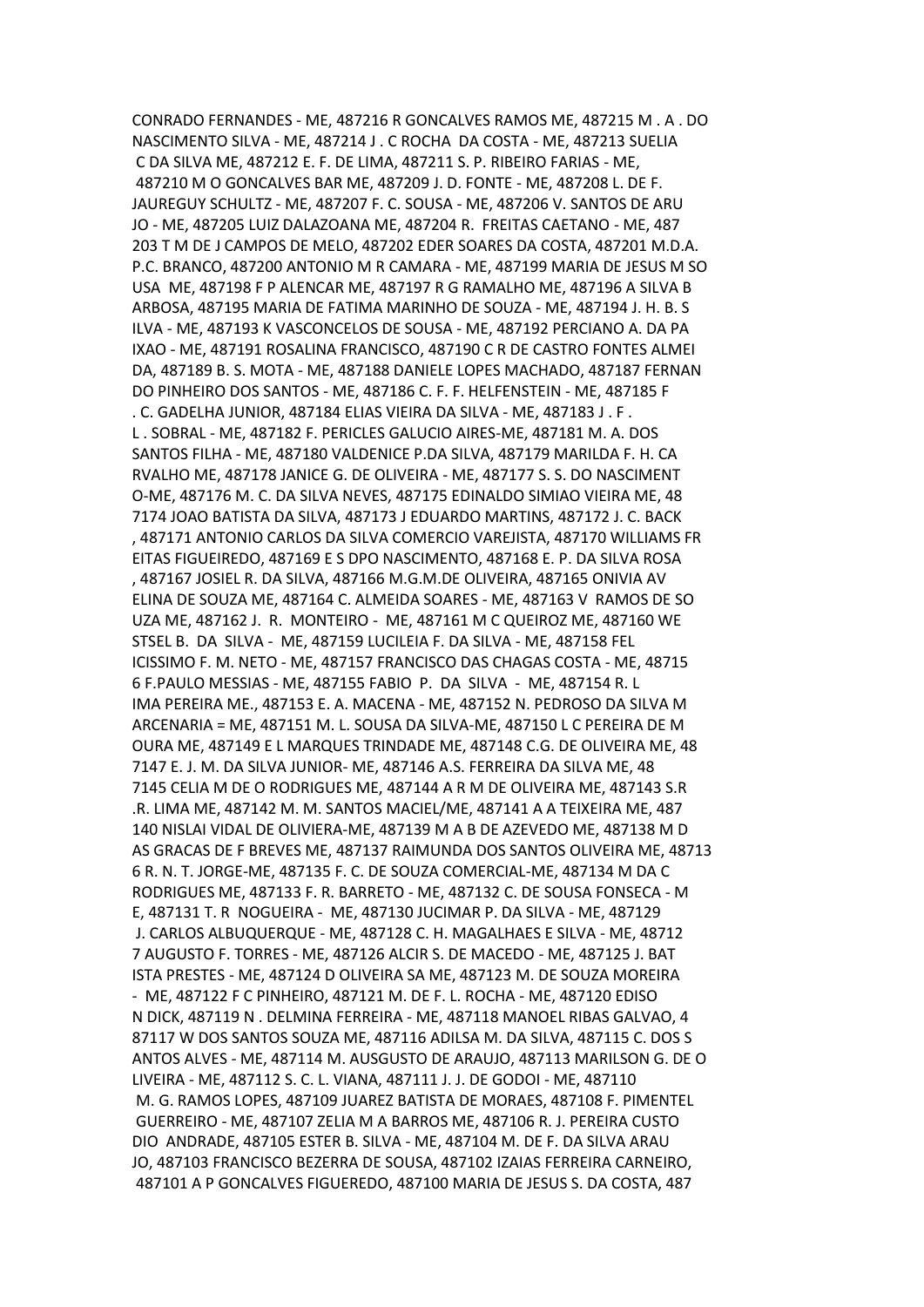099 M. PEREIRA DOS SANTOS, 487098 D. DE SOUSA PIRES, 487097 R. S. DO NA SCIMENTO, 487096 F. ARNALDO MARCULINO, 487095 S. B. ARAUJO, 487094 G PE RES RIBEIRO ME, 487093 F. J. SILVA MATOS - ME, 487092 A. C. B. DE M ORAES - ME, 487091 A R R DE LIMA ME, 487090 S. S. GARCEZ, 487089 A T CH AVES CRUZ - ME, 487088 M. H. DE SOUZA CAMPOS - ME, 487087 K. W. ABOU HA RB - ME, 487086 ANTONIO E. DA SILVA - ME, 487085 M. ZIUMAR O. BATISTA - ME, 487084 M. MACIEL NETO - ME, 487083 A. L. V. DA SILVA - ME, 487082 R. C. ROSARIO ME, 487081 V. M. MUNIZ - ME, 487080 R. DE P. SALDANHA - M E, 487079 J. DE SOUSA LIMA - ME, 487078 J. M. F. DOS SANTOS JUNIOR - ME , 487077 N. O. PEREIRA NUNES - ME, 487076 ANGELA DE A. NUNES - ME, 4870 75 HERBERT SANTOS DA SILVA INFORMATICA, 487074 DEUSAILTON A. DE SOUZA - ME, 487073 J SOUSA E SOUSA ME, 487072 CLODOMIR CARVALHO MELO ME, 48707 1 B. F. ALVES - ME, 487070 M. S. LEMOS NOBRE - ME, 487069 PAULO DE SOUZ A COELHO - ME, 487068 M. R. NOGUEIRA MINOTTO, 487067 E. S. SOBRINHO DE OLIVEIRA, 487066 P. A. DE CARVALHO SILVA - ME, 487065 J. A. DE LIMA - M E, 487064 PAULO SERGIO GRICOLETTO DA SILVA, 487063 ALBINO F. LIMA - ME, 487062 ELIAS COSTA DOS SANTOS - ME, 487061 A . F . V . LIMA, 487060 J. L. L. DOS SANTOS, 487059 FRANCISCO MANOEL A. NETO - ME, 487058 S. BARROS DE MORAIS - ME, 487057 A. N. BARRETO-ME, 487056 C L C NOGUEI RA ME, 487055 ALFREDO TURY BARBOSA - ME, 487054 MARIA MADALENA D`AMICO FRANCA SILVA, 487053 V. A. S. PEREIRA - ME, 487052 L C DE OLIVEIRA ME, 487051 Z.SA PEREIRA-ME, 487050 N Q DE CARVALHO FILHO ME, 487049 D ARCI DALBOSCO-ME, 487048 L.C. AMARAL DA SILVA - ME, 487047 M E MORAES D A SILVA, 487046 E CAMPOS BRITO ME, 487045 SHIGUEO KATO JUNIOR, 487044 A UGUSTO MANOEL DA COSTA-ME, 487043 SERGIO H. C. BRIGIDO - ME, 487042 JO SE MARIA ARAUJO TAVARES - ME, 487041 M. S. C. RESENDE - ME, 487040 JOSI ANE DE CASTRO SILVA - ME, 487039 A.PEREIRA SOBRINHO-ME, 487038 CLODOALD O ALVES DINIZ - ME, 487037 CELIA REGINA S. S. MARTINS - ME, 487036 ANAN IAS C. MIRANDA - ME, 487035 C.A. DOS PASSOS CASTRO - ME, 487034 VALDEMA RINA RODRIGUES DA ROCHA ME, 487033 CARLOS FERREIRA DE SOUZA - ME, 48703 2 F. MOURA NETO - ME, 487031 SEBASTIANA DA SILVA E SILVA - ME, 487030 W . AIRES DOS SANTOS - ME, 487029 VERA LUCIA DO NASCIMENTO BARBOSA - ME, 487028 A. P. R. PEREIRA ME, 487027 I. DOS SANTOS AGUIAR, 487026 L. A. G ONCALVES, 487025 L D ANDRADE, 487024 IRACILDA MARQUES DE OLIVEIRA, 4870 23 A. S. CRUZ, 487022 J . R . DE ALMEIDA - ME, 487021 E . V . DE ANDRAD E NETO - ME, 487020 R DE SOUZA NETO, 487019 L . F . V . DE SOUSA - ME, 487018 P R M CAMPOS, 487017 N . C . SOARES HANANIYA - ME, 487016 H DA C OSTA B NUNES - ME, 487015 GERSON EDILSON LIMA DOS SANTOS ME, 487014 M. BENEVIDES DE SOUZA, 487013 M. DE A. SILVA, 487012 B. A. DOS SANTOS , 487011 F.M.SOARES LEITE, 487010 FRANCISCO ASSIS DE MORAIS, 487009 R. SOUSA BARROS, 487008 E DUARTE DA SILVA ME, 487007 ELISMAR JOSE DE ARAUJ O-ME, 487006 VALDEMAR FABRO ME, 487005 REGINALDO B. DA SILVA-ME, 487004 E DE O DOS SANTOS, 487003 F. A. SILVA CAVALCANTE - ME, 487002 L. H. TH OME - ME, 487001 M. BOAVENTURA - ME, 487000 DAIANE MEDINA DE SOUZA ME, 486999 E PEREIRA XAVIER ME, 486998 N. DE JESUS COSTA LOBATO ME, 486997 LUCENIRA LIMA DE SOUZA ME, 486996 L. T. E. ALVES DE ALMEIDA, 486995 CLA UDIA P. M. CARVALHO- ME, 486994 FRANCISCO SILVA BARROSO, 486993 M. DE A SSIS MACHADO, 486992 F. DE SOUSA GOMES ME, 486991 K. S. G. GOMES - ME, 486990 M. M. DA CRUZ - ME, 486989 B. A. DE OLIVEIRA - ME, 486988 R. DE SOUZA SANT'ANNA - ME, 486987 E DOS SANTOS PEIXOTO - ME, 486986 JESSE S. FERNANDES ME, 486985 V . PANZENHAGEM - EPP, 486984 S. V. DA SILVA E S ILVA ME, 486983 M. R. CARVALHO DE PINHO ME, 486982 NEUZA SIQUEIRA LARA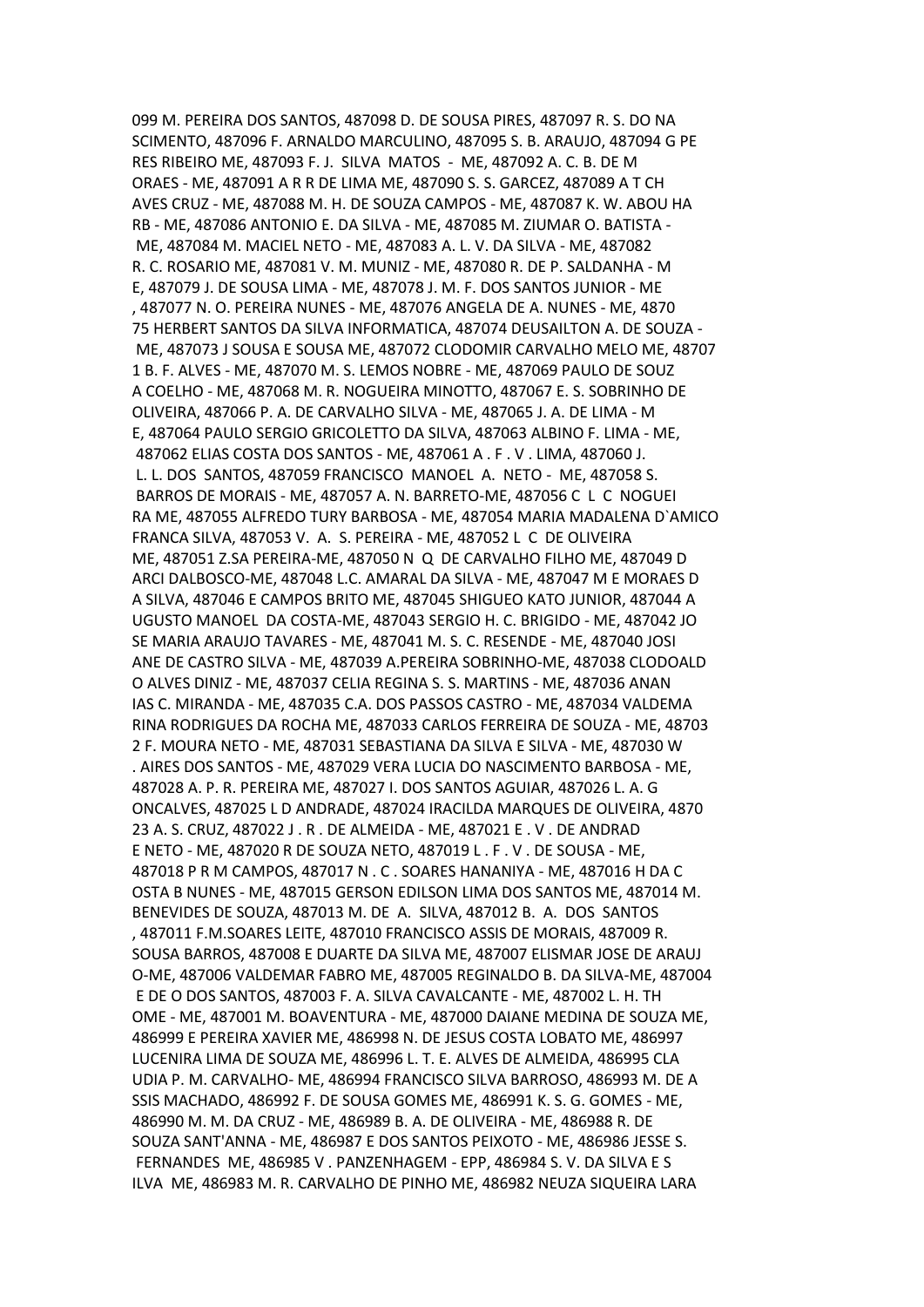NJEIRA ME, 486981 JOSIANI S COSTA, 486980 SILDOMAR O CABRAL ME, 486979 M L FRANCO DE SOUZA ME, 486978 FRANCISCO GLEIDSON DE MAGALHAES OLIVEIR A ME, 486977 C. F. M. DE MELO JUNIOR ME, 486976 E A MARQUES - ME, 4869 75 MARIA RABECA DA COSTA - ME, 486974 NIVALDO A DE SOUSA ME, 486973 F. CRAVEIRO DE SOUZA - ME, 486972 V. M. M. DOS SANTOS - ME, 486971 ONILDA MENEZES DA COSTA ME, 486970 CELINA C. O. DE OLIVEIRA - ME, 486969 F. F. DE OLIVEIRA, 486968 M A DA COSTA ME, 486967 JEORGE R. DE MAGALHAES, 48 6966 P P LIMA MACEDO ME, 486965 EDIR RIBEIRO SIMOES-ME, 486964 MARIA DA GUIA TOMAZ ME, 486963 K. PEREIRA ALMEIDA - ME, 486962 VALDISIO G CORRE IA ME, 486961 RAIMUNDO BARBOSA DA SILVA, 486960 CANTIDIO L DUARTE ME, 4 86959 M. A. G. DOS SANTOS - ME, 486958 M. NOEME ALVES PINHEIRO ME, 4869 57 ANTONIO A DE CARVALHO - ME, 486956 R G S FILHO ME, 486955 IRACI RIBE IRO ME, 486954 A. C. ARAUJO LOPES - ME, 486953 F A S DELMIRO ME, 486952 S. C. FRANCA - ME, 486951 KELLY PRADO INACIO - ME, 486950 M. A. MASO, 486949 O RIBEIRO DE MORAES ME, 486948 JUVENCIO S DA SILVA ME, 486947 C. OLIMPIO M. DA SILVA, 486946 VALTER F LIMA ME, 486945 BALBINO DA SILVA ME, 486944 EDUARDO COELHO ME, 486943 L C C DOS SANTOS ME, 486942 TOME F RANCISCO DE OLIVEIRA ME, 486941 M C DE ANDRADE ME, 486940 M DE FATIMA RODRIGUES ME, 486939 M. D. RIBEIRO AMORIM - ME, 486938 A. E. A. DE SOUZ A - ME, 486937 A DE AZEVEDO GOMES ME, 486936 M. E. DE CASTRO SOBRINHO, 486935 C . DOS SANTOS CASTRO - ME, 486934 E.M.V.DE LIMA-ME, 486933 F K YOSHIHARA, 486932 R. F. DE FREITAS ESTRELLA - ME, 486931 F. DA MOTA M . FILHO - ME, 486930 F. TEIXEIRA DE LIMA- ME, 486929 LEONILIA TELES DOS SANTOS - ME, 486928 A. CARDOSO DA SILVA - MINIMERCADO - ME, 486927 O. M. SILVA, 486926 I.E.ALBUQUERQUE, 486925 WENNES OLIVEIRA DE MORAIS - ME , 486924 I. C. DO NASCIMENTO ME, 486923 A. F. DA SILVA - ME, 486922 ELI S M. P. DA SILVA, 486921 JAILTON JOSE DA SILVA - ME, 486920 FRANCISCO B 'ASANO FILHO, 486919 ELOI PEREIRA DA SILVA, 486918 A ALBERTINO DE SOUZA ME, 486917 L. T. DOS SANTOS - ME, 486916 S EVANGELISTA DO NASCIMENTO - ME, 486915 H P BORRALHO ME, 486914 C AUGUSTO SOARES TRINDADE - ME, 486 913 M. DA C. DA SILVA ME, 486912 O. DE HOLANDA CARVALHO ME, 486911 JOSE MARCULINO DUARTE ME, 486910 N OLIVEIRA ALVES ME, 486909 D. DOS S. SILV A ME, 486908 ELZIENE DE M. MARTINS-ME, 486907 L O NEGREIROS ME, 486906 PAULO A. NASCIMENTO ME, 486905 J A TALEB ME, 486904 F. C. MARTINS PEREI RA - ME, 486903 JOSE ELIGELSON LUCENA ARAUJO, 486902 G. M. JUNIOR - ME, 486901 A H TAVARES DE MENEZES ME, 486900 ADEMAR F MIRANDA FILHO ME, 48 6899 AIGA CASAGRANDE - ME, 486898 P. BITTENCOURT LEAL - ME, 486897 M. V . M. DE ARAUJO - ME, 486896 T DE JESUS MARQUES ME, 486895 VANGELCI BAT ISTA ALVES-ME, 486894 ORLANDO BENTES DA SILVA ME, 486893 J. S. CAVALCAN TE - ME, 486892 RUBENS D. BILL ME, 486891 HUMBERTO DA SILVA FERREIRA ME , 486890 V GOMES - ME, 486889 J. FERNANDES DE ARAUJO, 486888 N C RAMOS, 486887 IZABELA CRISTINA LEAO DE AGUIAR EPP, 486886 S. L. PEREIRA DA CR UZ - ME, 486885 A J MARTINELLI, 486884 A R L PIRES ME, 486883 A. P. M. S. DA COSTA - ME, 486882 VILMA F . DA SILVA - ME, 486881 O. S. PINH EIRO - ME, 486880 E F MIRANDA, 486879 AROLDO ALCANTARA - ME, 486878 K. D. MEDEIROS SILVA, 486877 L FELIX FERREIRA ME, 486876 P. D. PRZIBILWIE Z - ME, 486875 N B C DA SILVA EPP, 486874 M . M . DE FIGUEIREDO - ME, 4 86873 EDILSON DE MELO GALVAO - ME, 486872 J. GOIS A. F. DA SILVA - ME, 486871 ELIDIANE DA C. FERNANDES ME, 486870 AROLDO COSTA - ME, 486869 M S DE CAMPOS SILVA, 486868 M. S. MAGALHAES COSTA, 486867 F A SULAIMAN ME , 486866 DANIEL F. P. BORGES ME, 486865 E. DE CASTRO ROSAS - ME, 486864 J. PEREIRA MACEDO - ME, 486863 M A DE SOUZA FARIAS ME, 486862 CICERO D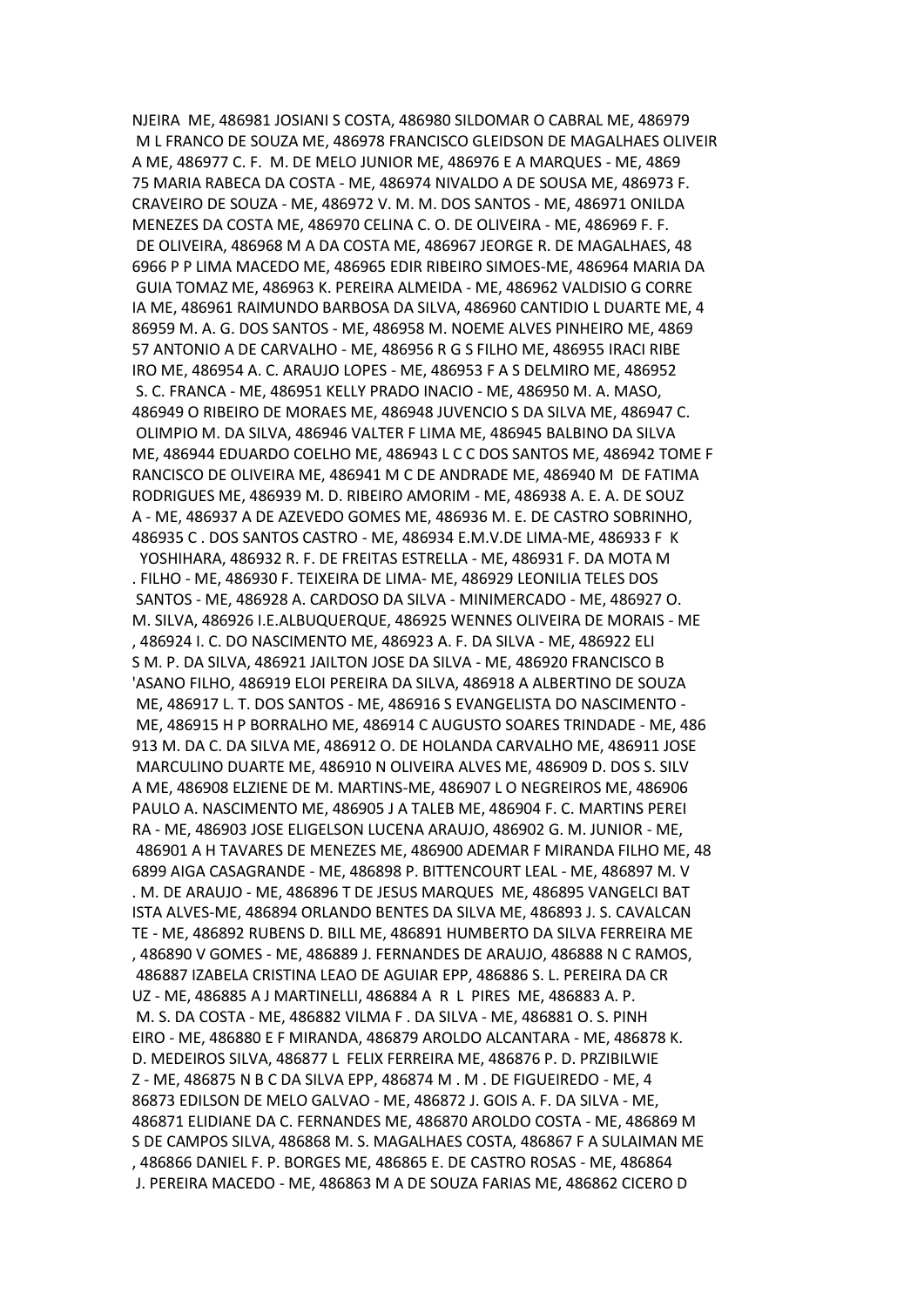OS SANTOS BATISTA, 486861 M. E. G. CARVALHO - ME, 486860 J. L. A. RODRI GUES - ME, 486859 S ABREU DE MELO ME, 486858 AGOSTINHO LIMA DOS PRAZERE S - ME, 486857 A S DO NASCIMENTO ME, 486856 A EDSON DA SILVA ME, 486855 CARLOS A. PEREIRA DE BRITO - ME, 486854 M. C. BROTAS DE CARVALHO - ME, 486853 NAZARA V S DA SILVA ME, 486852 M D C DA SILVA ME, 486851 G L TE IXEIRA - ME, 486850 F D MANDULAO, 486849 P. E. MOREIRA, 486848 J ILL OH ME, 486847 E. DE A. JUVENCIO, 486846 SCHIRLEY TAVEIRA FEITOSA - ME, 4 86845 P J M CARNEIRO ME, 486844 A RODRIGUES, 486843 M. B. F. DE ALMADA - ME, 486842 A DA C WATSON, 486841 VAMBERTO M. LEITE ME, 486840 M BOAVE NTURA SANTOS ME, 486839 E ALMEIDA - ME, 486838 J. LOPES SERVICOS, 48683 7 R DAS CHAGAS MOREIRA COMERCIO E INDUSTRIA ME, 486836 D PINHEIRO ME, 4 86835 E ZOZIMO PINHEIRO ME, 486834 O. M DE SOUZA FILHO - ME, 486833 N P BRAGA HENRY, 486832 J. R. S. C. SOARES - ME, 486831 LAURIMAR VIEIRA SA NTOS - ME, 486830 MARIO CRESTANI JUNIOR ME, 486829 FRANCISCA MARIA DA C OSTA SILVA, 486828 M R REIS, 486827 R. S. CARNEIRO ME, 486826 MARIA SA LETE SOUSA DE BARROS PAZ E SILVA, 486825 E NOGUEIRA RODRIGUES - ME, 486 824 JOSE PAULO DO ROSARIO, 486823 I. DE S. GOMES DA SILVA, 486822 V. L. PORTELA LOCADORA DE VEICULOS - ME, 486821 J. C. COELHO - ME, 486820 P. V. CARVALHO BASTOS - ME, 486819 R P DA SILVA ME, 486818 M C NICHOLL, 4 86817 C. G. MOREIRA, 486816 RAUL MALACARNE ME, 486815 R. DOS SANTOS PE IXOTO -ME, 486814 MARILENE LEMOS NOBRE ME, 486813 LUCIANO DA SILVA - ME , 486812 RAIMUNDO NONATO DOS SANTOS ROSAS, 486811 AURICELIA MARIA DE OL IVEIRA MARIANO ME, 486810 IMER DOS SANTOS NOGUEIRA, 486809 E CLARINDO G ALVAO ME, 486808 A DE O LARANJEIRA - ME, 486807 E DE OLIVEIRA GOMES ME, 486806 A DE OLIVEIRA LIMA, 486805 ALCEU WALTER ROSA ME, 486804 MOACY A LVES DE ANDRADE, 486803 R S MOREIRA ME, 486802 LUIZ CLEMENTE DE OLIVEIR A ME, 486801 A. A. NASCIMENTO - ME, 486800 L. J. NUNES ME, 486799 LEOMA RIO P DE ARAUJO, 486798 CLAUDIO MARTINS DE SOUZA ME, 486797 ROMINA MELO CARVALHO - ME, 486796 FABIO C L DIAS, 486795 Y FERNANDES DA SILVA - ME , 486794 ANTONIO LISBOA ME, 486793 E L DE SOUZA, 486792 HAMILTON M DE F ARIAS ME, 486791 J B EVARISTA DA SILVA ME, 486790 T. R. ARAUJO - ME, 48 6789 L ROSA DOS SANTOS, 486788 M C S NUNES ME, 486787 C A S MORAES ME, 486786 TEREZINHA R DA SILVA, 486785 R. S. C. BRASIL - ME, 486784 GENIVA LDO ROQUE GONCALVES - ME, 486783 MARIA SANTANA DE SOUSA, 486782 MARA DA SILVA FREITAS - ME, 486781 RAIMUNDO NASCIMENTO DA SILVA ME, 486780 J.M ATEUS DE RESENDE - ME, 486779 T DE JESUS AGUIAR ME, 486778 F M LOPES FI LHO ME, 486777 JACIRA M. IZEL ME, 486776 J S MONTEIRO, 486775 VALCINEIA C DA SILVA ME, 486774 JOSIVAM RODRIGUES DA SILVA, 486773 P. J. R. FEIT OSA - ME, 486772 MORIS PEREIRA DA SILVA - ME, 486771 SOSTENES A. SOUSA - ME, 486770 E. C. OLIVEIRA GURGEL- ME, 486769 LENAIDE LIMA SANTOS - ME , 486768 ALBALENE CASTRO PEREIRA - ME, 486767 ROSALIA DE ASSIS ALE - ME , 486766 JAIR LOPES DE MAGALHAES, 486765 K. V. F. PIMENTEL ME, 486764 M ANOEL A. M. NETO - ME, 486763 ADERSON CUNHA REIS - ME, 486762 N. COSTA DE LIMA - ME, 486761 J. M. BRAGA - ME, 486760 M. NOGUEIRA HABERT - ME , 486759 FRANCISLEI L.DA SILVA -ME, 486758 ELIAS RIBEIRO DOS SANTOS ME, 486757 SALVIO MOTA OLIVEIRA ME, 486756 ADRIANA SALES VIEIRA ME, 486755 F . DE MELO PINTO - ME, 486754 M. DAS GRACAS FONTINELE-ME, 486753 MARI LENE SERRAO PEREIRA ME, 486752 B S LOBATO FILHO ME, 486751 ROSICLE BARR OS OLIVEIRA ME, 486750 J . M . P . BEZERRA - ME, 486749 ELIZABETH NUNES DE SOUZA, 486748 R. C. PARACAT PIRES - ME, 486747 F A VALOES ME, 48674 6 AVERCINO A. DOS SANTOS ME, 486745 ROZANGELA R. DA SILVA - ME, 486744 C. DA SILVA GOMES - ME, 486743 A A GODINHO ME, 486742 NIVALDO GOMES DA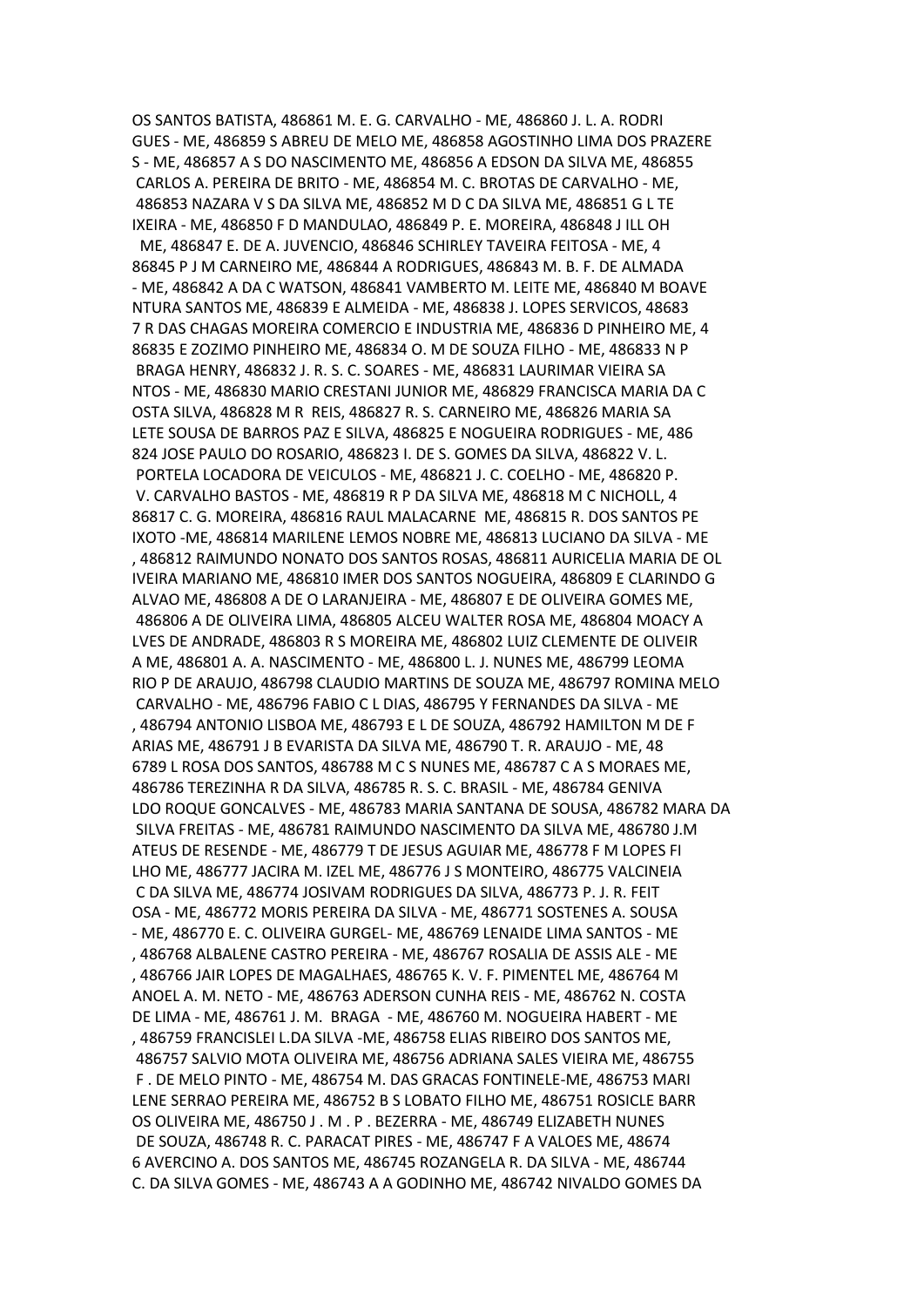SILVA- ME, 486741 ANTONIA RODRIGUES DA SILVA - ME, 486740 C. CRUZ DE AG UIAR, 486739 A C R DE BOMFIM DOS SANTOS - ME, 486738 M. LUCIANE P. SOUZ A - ME, 486737 A. ALVES DE JESUS - ME, 486736 GERALDO S. DE SOUZA JUNIO R - SUPRIMENTOS DE INFORMATICA, 486735 MARIA DE FATIMA LIMA PERDIGAO ME , 486734 F. C. ARAUJO ALMEIDA - ME, 486733 M. M. MARTINS JUNIOR, 486732 VAGNER PEREIRA DA SILVA - ME, 486731 J. V. T. MEIRELES - ME, 486730 JE ANNE MORAIS E SILVA, 486729 J. C. A. ROCHA, 486728 PAULO DA SILVA MERCE ARIAS - ME, 486727 MARIA VANILDE ALVES OLIVEIRA - ME, 486726 J. A. C. G OCALVES - ME, 486725 WILLIAM MORAES E SILVA - ME, 486724 B. R. LOPES - ME, 486723 M. D. DE MELO - ME, 486722 A PARENTE DE FREITAS, 486721 MARI A FRANCISCA NASCIMENTO BECKMAN ME, 486720 G. M. O. MARQUES - ME, 486719 VANIA DE SOUZA SANTOS - ME, 486718 HAROLDO DA SILVA BRUNO - ME, 486717 E M GURGEL ME, 486716 W S ARAUJO ME, 486715 NILSON CARLOS VELOSO-ME, 4 86714 G R DE FREITAS ME, 486713 ANDERSON DE SOUZA - ME, 486712 I GALUCI O DE ANDRADE ME, 486711 N. N. SARAIVA EITOSA - ME, 486710 R N TAVEIRA M E, 486709 G. C. RICCIARDI -ME, 486708 JOSE MARQUES - ME, 486707 D . F . COELHO, 486706 PAULO CELSON GOMES FREITAS - ME, 486705 KEILA B DOS SAN TOS ME, 486704 J MARCELO FILHO ME, 486703 F A PEREIRA ALVES ME, 486702 L T DE ALBUQUERQUE ME, 486701 A J DE LISBOA ME, 486700 M DE LUORDES RA IOL ME, 486699 SHEILA L. DA SILVA - ME, 486698 VALDEMAR DE SOUZA TAVARE S, 486697 JOLNEI LUIS SELL - ME, 486696 M A F MARCIAO ME, 486695 PAULO OTO TAVARES DE MELO ME, 486694 J. G. PERSAUD - ME, 486693 ODILON PORTEL A CAVALCANTE ME, 486692 M. N. MACIEL DA SILVA - ME, 486691 E. TELES POR TELA - ME, 486690 G SOUSA DE ANDRADE ME, 486689 A. R. PAIVA - ME, 48668 8 LUIS JOSE SOARES ME, 486687 C. O. DIAS - ME, 486686 A B ALVES ME, 486 685 GEOVANIA DA C COSTA EPP, 486684 MARIA JOSE VITO DOS SANTOS ME, 4866 83 H . MONTEIRO DE CARVALHO - ME, 486682 LUIZ MARTINS VIEIRA - ME, 4866 81 F MOPREIRA DA SILVA ME, 486680 M DO CARMO NORONHA DE ARAUJO ME, 4866 79 A. OLIVEIRA DE ARAUJO - ME, 486678 FRANCISCO AZEVEDO AGUIAR ME, 4866 77 ALEXANDRA SOARES DE LIMA - ME, 486676 M . D . RODRIGUES - ME, 486675 M F DIAS DE SIQUEIRA ME, 486674 J D FERNANDES ALEIXES, 486673 C A C TU PINAMBA ME, 486672 A OLIVEIRA DA SILVA ME, 486671 ADRIENNE PINHEIRO DE ALMEIDA - ME, 486670 RINALDO DE A. SANTOS - ME, 486669 A R SENA ME, 486 668 M S B LOPES ME, 486667 ROSA GOMES DOS SANTOS - ME, 486666 J. A. VIE IRA - ME, 486665 R. F. CAVALCANTE, 486664 MGUEL PEREIRA DE SOUZA - ME, 486663 E. BARBOZA ROCHA - ME, 486662 F. LEMOS NOBRE FILHO - ME, 486661 JOSE CORDEIRO DE LIMA ME, 486660 T DA SILVA RAMOS ME, 486659 EURIDIS CO ELHO DE OLIVEIRA ME, 486658 A . CANDIDO DA SILVA - ME, 486657 F M R DA SILVA ME, 486656 DANIEL VILELA, 486655 MARIA DO SOCORRO CARNEIRO VELOSO - ME, 486654 CALISTO A DE LIMA ME, 486653 A V DE CARVALHO ME, 486652 T A DA SILVA JUNIOR ME, 486651 C. W. C. PEIXOTO ME, 486650 JOSE PARREAO MATOS ME, 486649 M .L. M. ALBUQUERQUE, 486648 JESUS LOURENCO DA SILVA - ME, 486647 A. CALAZANS DE SOUZA - ME, 486646 C. S. OLIVEIRA DA SILVA, 486645 G. OLIVEIRA FILHO ME, 486644 S. A. TEBET - ME, 486643 FRANCISCO DAS CHAGAS MATOS - ME, 486642 G. D. M. BARROS - ME, 486641 VALCI DA SIL VA BEZERRA ME, 486640 J BONFIM PEREIRA DA SILVA ME, 486639 E . L . S . DE ALMEIDA - ME, 486638 AMADEU R TRIANI, 486637 P J DA SILVA, 486636 M. Z. S. VILELA DE LIMA - ME, 486635 DMITRIOS ROCHA SILVA, 486634 J. S. N . BESSA - ME, 486633 F. N. TEIXEIRA - ME, 486632 R KUMER ME, 486631 SIM ONE DE A. VIEIRA - ME, 486630 M. C. A. DE LIMA JESUS - ME, 486629 H A A ZEVEDO ME, 486628 S. R. CAVALCANTE - ME, 486627 S . PASSOS BONFIM - ME, 486626 MARIA ILDETE TELES DE ANDRADE - ME, 486625 CARLOS SEVERINO DIAS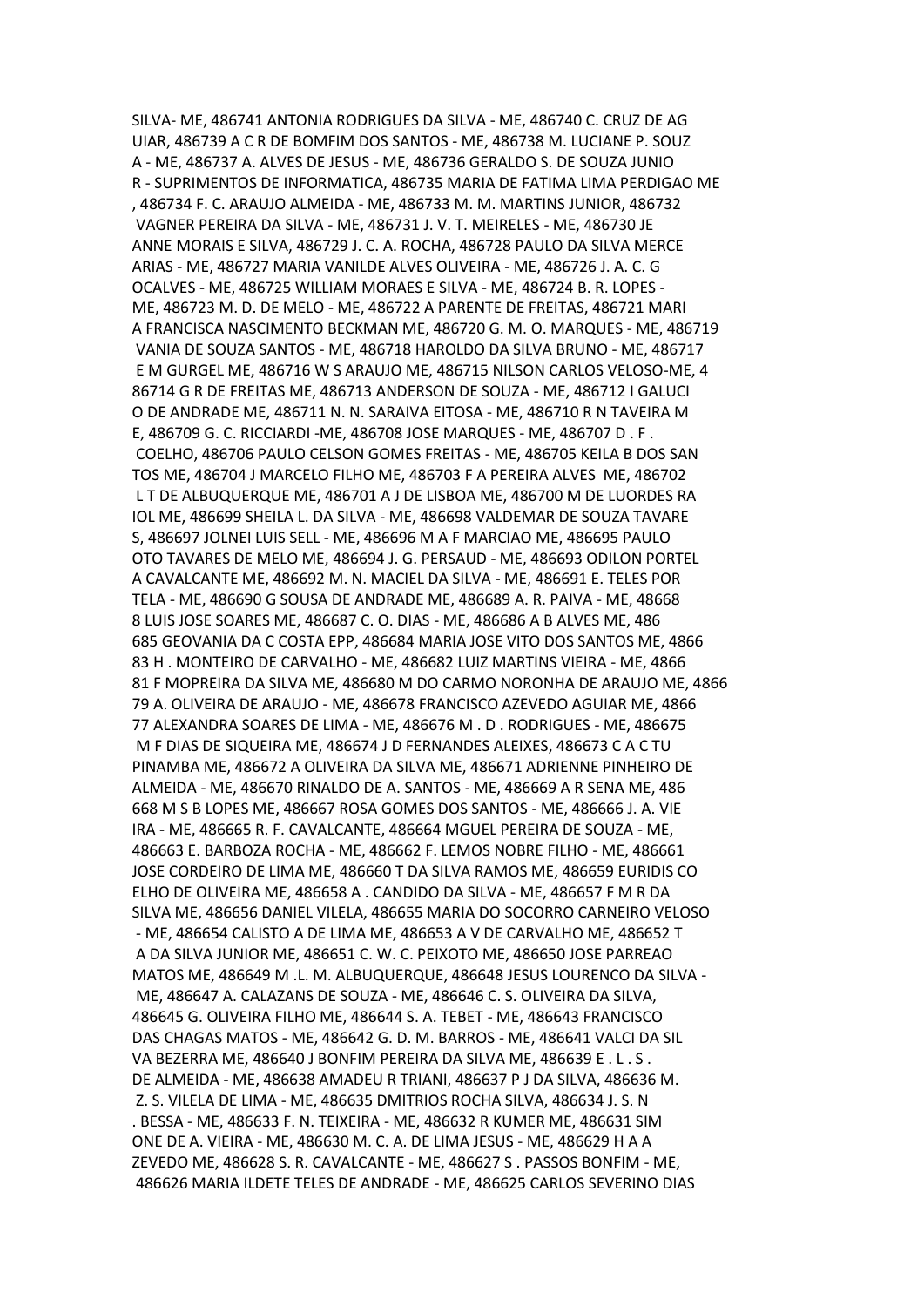DA SILVA ME, 486624 A S DE Q MOURA ME, 486623 M. M. S. JALES-ME, 48662 2 IRAMITA DE MELO - ME, 486621 M. GONCALVES VIANA - ME, 486620 H MOURAO DOS SANTOS ME, 486619 RICARDO JOSE VIEIRA NETO - ME, 486618 RAIMUNDO N ONATO DA SILVA ME, 486617 VANIA BARRADAS DA SILVA ME, 486616 M. JESUS S . SILVA - ME, 486615 J N DE ARAUJO ME, 486614 K J PEREIRA ME, 486613 ME YRILENE LOPES WOTTRICH ME, 486612 J O FEITAS ME, 486611 A M DA S TEIXEI RA ME, 486610 F. C. DA FONSECA - ME, 486609 E. A. F. SOARES - ME, 48660 8 FILOGONIO CAETANO DE ALENCAR ME, 486607 GERALDO GOMES DE MELO ME, 486 606 M. A. DE AZEVEDO - ME, 486605 A L P MESQUITA DA SILVA ME, 486604 S C DE SENA BARBOSA, 486603 COSMO VIEIRA DA SILVA ME, 486602 M N PEREIRA CARVALHO ME, 486601 R GOMES DE ALENCAR ME, 486600 JULIO CESAR MOUTA ROD RIGUES ME, 486599 MARINETE RODRIGUES MOURAO - ME, 486598 DHENIO DOS SAN TOS PINTO, 486597 ANTONIO VILMAR RODRIGUES ME, 486596 R B DA SILVA ME, 486595 AMIRALDA S . FREITAS, 486594 ANTONIO GOMES DE ANDRADE-ME, 486593 ALBERTO FERREIRA DA SILVA -ME, 486592 L. C. DA C. RAMOS - ME, 486591 M N DE CARVALHO BEZERRA ME, 486590 EUCLIDES C DOS SANTOS ME, 486589 D.V .DA SILVA - ME, 486588 RONILDO S. LIMA - ME, 486587 S L L MAGALHAES, 4 86586 E DE S GOIANA, 486585 B P GALVAO ME, 486584 F. RODRIGUES PINTO - ME, 486583 M. H. P. PORTO - ME, 486582 J.COSTA LIMA - ME, 486581 CLEUTO N DE ALMEIDA REZENDE - ME, 486580 S V CORREIA ME, 486579 RAIMUNDO JOSE PEREIRA DE SOUSA - ME, 486578 JORGE ADRIANO PONTES - ME, 486577 MARIA D AS GRACAS M SOARES ME, 486576 V. M. ARAUJO - ME, 486575 V M DA SILVA ME , 486574 RAIMUNDO T CAVALCANTE ME, 486573 K S OLIVEIRA ME, 486572 LENOI R GOMES DA SILVA - ME, 486571 R. CARDOSO - ME, 486570 FRANCISCO MARQUES DE SOUZA ME, 486569 H. CUNHA DA SILVA - ME, 486568 J. F. MESQUITA - ME , 486567 LIVANDA DE SOUZA VIEIRA - ME, 486566 F A SOUSA LIMA, 486565 J REZENDE MARQUES, 486564 J E G BRANCHES ME, 486563 OSVALDO MOURAO DE MEL O ME, 486562 WILTON DE SOUSA SOBRINHO - ME, 486561 VALTERNO RIBEIRO REI S - ME, 486560 REGIS PEREIRA DE OLIVEIRA - ME, 486559 R G DE MATOS ME, 486558 ORLANDO FABIANO DA SILVA ME, 486557 ELIJANE DE ALMEIDA CRUZ - ME , 486556 M S DE OLIVEIRA SILVA ME, 486555 E A DA SILVA PINTO ME, 48 6554 M F G NASCIMENTO ME, 486553 DOMINGOS MELO GOMES ME, 486552 M.L.GUA RDA-ME, 486551 J H P LIMA, 486550 ILEOMAR LANCONI ME, 486549 NIRLANDO D TAVARES, 486548 E MENDES ME, 486547 NATAL FERREIRA DA CRUZ ME, 486546 M F PEREIRA SOUZA ME, 486545 FRANSUA COSTA LEITE - ME, 486544 M. C. S. RODRIGUES - ME, 486543 A VERGILIO FOSS ME, 486542 I G DOS SANTOS ME, 48 6541 MARIA L. L. DA SILVA - ME, 486540 A. JOSE NORONHA - ME, 486539 J S A PINEHIRO ME, 486538 FRANCISCO G DA SILVA ME, 486537 MARIA DOS ANJOS C DA SILVA ME, 486536 FRANCISCO ARAUJO - ME, 486535 E FERNANDES SILVA, 486534 I. E. C. FREITAS ME, 486533 SAMIR M. ASSEN, 486532 S R BRINGEL, 486531 R RANGEL MENDES ME, 486530 U. GOMES RIBEIRO - ME, 486529 D. A. DE JESUS - ME, 486528 C. J. DE ARAUJO JUNIOR, 486527 SEBASTIAO AMARO DE CARVALHO ME, 486526 ANTONIO FERREIRA VIANA ME, 486525 MARIA ISETI DA S . MARTINS - ME, 486524 RAIMUNDO COSTA LOPES ME, 486523 E S PINHEIRO DA COSTA ME, 486522 F . OLIVEIRA VIEIRA ME, 486521 B. A. CORDEIRO - ME, 48 6520 MARIA J A SOUSA ME, 486519 R N SILVA LIMA ME, 486518 CINTHIA BARRO SO PRATA - ME, 486517 LUCAS COSTA ME, 486516 MANOEL LUCIANO L DA SILVA ME, 486515 JOSE FRANCISCO LIMA ME, 486514 SEBASTIANA VITORINO NASCIMENT O, 486513 F. DA SILVA SARAIVA - ME, 486512 C DE M OLIVEIRA FERREIRA ME, 486511 N. M. DE SOUZA - ME, 486510 M . L . DO NASCIMENTO NOGUEIRA - ME , 486509 JOSE GOMES SILVA CANTINAS ME, 486508 ALDEMIR PEREIRA SILVA ME, 486507 S M P CORREA, 486506 ANANIAS M.COSTA-ME, 486505 JOAO PEREIRA NE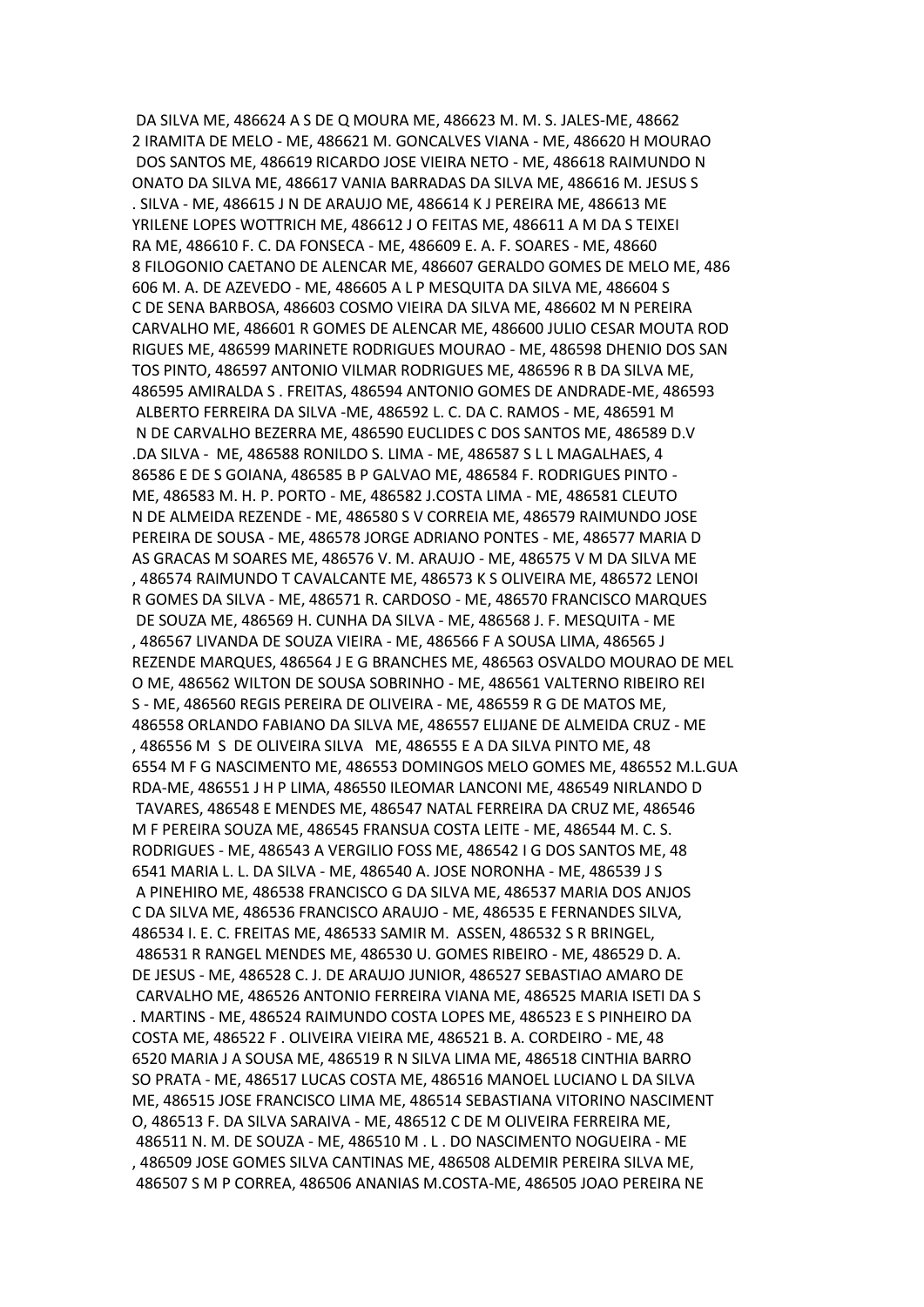TO ME, 486504 DORIVAL E.RIBEIRO-ME, 486503 Z. GOMES MOREIRA - ME, 48650 2 H. H. BLASER MARQUES DA SILVEIRA - ME, 486501 E P DE MORAIS ME, 48 6500 R P DE OLIVEIRA JUNIOR COMERCIO E REPRESENTACAO, 486499 M. L. G. S OUZA ME, 486498 ALCIDES CARVALHO GOMES ME, 486497 F. ARAUJO MEDEIROS - ME, 486496 FRANCISCO PETRA DOS SANTOS ME, 486495 JOSE CARLOS ALVES DE S OUSA ME, 486494 E DOS SANTOS CABRAL ME, 486493 L.M.TUPINAMBA-ME, 486492 T FERREIRA DOS SANTOS ME, 486491 ROSILEIDE O SANTIAGO ME, 486490 ALDEI PEREIRA DA SILVA REP E MAN DE MOT E VEIC ROD ME, 486489 R . BRAGA DA S ILVA - ME, 486488 MARIA BERNADETE COSTA DO NASCIMENTO-ME, 486487 EVANIO . B . SILVA, 486486 A . ALICE OLIVEIRA PEREIRA - ME, 486485 F. FURTADO COSTA - ME, 486484 F DAS CHAGAS DE AVILA ME, 486483 M. ULIAN BROTAS - ME, 486482 L S PINHEIRO ME, 486481 MARIA SONIA MENDES ME, 486480 PAULO . M . BERLEZI . ME, 486479 M. A. DA SILVA - ME, 486478 L. TRAJANO DE AR AUJO EPP, 486477 S CASTRO RODRIGUES, 486476 A. LUCIA RODRIGUES COSTA - ME, 486475 G. R. TAVARES DE ARAUJO, 486474 J SANTANA P DOS SANTOS, 4864 73 LINDAURA DE O. NEGREIROS - ME, 486472 R. A. TUKUMANTEL SILVA, 486471 ANTONIA NELY DE ARAUJO ANDRADE - ME, 486470 M. COEDEIRO MATTOS ME, 486 469 ABILIO OTILIO BEZERRA FILHO, 486468 LIZE DA ROCHA PEREIRA EPP, 4864 67 K. M. B. DA SILVA ME, 486466 RAIMUNDO CONCEICAO DA SILVA - ME, 48646 5 A V DE SOUZA ME, 486464 N L DE JESUS ME, 486463 T . A . R . DE OLIVEI RA - ME, 486462 N DE ARAUJO ME, 486461 BELARMINO C SOEIRO ME, 486460 F E DE SOUZA PAIVA ME, 486459 CHARMISON A C MACEDO ME, 486458 A PEREIRA T RINDADE ME, 486457 CHARLES M. SARMENTO - ME, 486456 JOSE DARRY AZOCAR H ERNANDEZ ME, 486455 EDSON DE CASTRO INACIO, 486454 FRANCISCA EDNA VIEIR A ME, 486453 S . A . FILHO - ME, 486452 FRANCISCO R. LIMA - ME, 486451 PAULO CESAR PEREIRA DE ARRUDA ME, 486450 S. PRESTES DA SILVA, 486449 JH ONYS D. MADURO - ME, 486448 D RODRIGUES DOS SANTOS ME, 486447 GLORIA M MENDES NASCIMENTO ME, 486446 F LAURINDO PEREIRA ME, 486445 J.SILVA PROL A-ME, 486444 M. E. N. DA SILVA - ME, 486443 V. MONTEIRO SILVA ME, 48644 2 FRANCISCO TORRES DE MESQUITA - ME, 486441 M RODRIGUES DO NASCIMENTO, 486440 ADRIANA APARECIDA A FIGUEREDO ROSA ME, 486439 R. ERLY DA SILVA - ME, 486438 RAIMUNDO NONATO DO NASCIMENTO - ME, 486437 F. E. DOS SANTO S PEREIRA, 486436 L BEZERRA LIMA ME, 486435 MARIUZAN NUNES PEREIRA - ME , 486434 MARIA R. ARAUJO - ME, 486433 JAIME PANDURO ARAUJO - ME, 486432 G C AMARO, 486431 M ISRAEL, 486430 M. S. OLIVEIRA ME, 486429 MARCIA BR ITO SAMPAIO ME, 486428 JOAO CUSTODIO CESAR ME, 486427 ANTONIO BELO BEZE RRA ME, 486426 JOVAN HENRIQUE DE FRANCA - EPP, 486425 E R SOUSA, 486424 D MACUGLIA ME, 486423 S. S. COUTINHO DE SOUZA - ME, 486422 J. J. DOS S ANTOS MARCIAO - ME, 486421 M F A BRUNO ME, 486420 M FRANCO RODRIGUES ME , 486419 J. COIMBRA GUERREIRO - ME, 486418 S LUIZ DA SILVA ME, 486417 J LATOE - ME, 486416 MILRIA M DA SILVA ME, 486415 L MENDES S NETO ME, 486414 M J MENEZES MOURAO ME, 486413 M A NOBRE ME, 486412 E. W. RIBAS REIS - ME, 486411 J DA CONCEICAO ARAUJO ME, 486410 TOME D. DE ARAUJO- M E, 486409 E. DA S. SANTOS E P P, 486408 MARCUS VINICIUS C. DE SOUZA- ME , 486407 ZULEICA S. DE MELLO - ME, 486406 J. MONTEIRO DE FIGUEIREDO- ME , 486405 M. A. MENEZES, 486404 M S RESENDE ME, 486403 M LIMA SOUSA ME, 486402 E. J. LIMA DE ARAUJO - ME, 486401 ELIETE D. GUEDES- ME, 486400 L AERCIO AZEVEDO DA SILVA- ME, 486399 SANDRA REGINA MENEZES-ME, 486398 L. R. MARTINS-ME, 486397 V . T . DOS SANTOS - ME, 486396 SIMONE EDUARDO X AVIER - ME, 486395 SANDRA M R BONFIM ME, 486394 PEDRO S. FERREIRA - ME, 486393 TEREZINHA V COELHO ME, 486392 JOSE CAVALCANTE LOIOLA - ME, 4863 91 ROSANGELA S. SILVA - ME, 486390 W. SILVA PEREIRA - ME, 486389 MARIA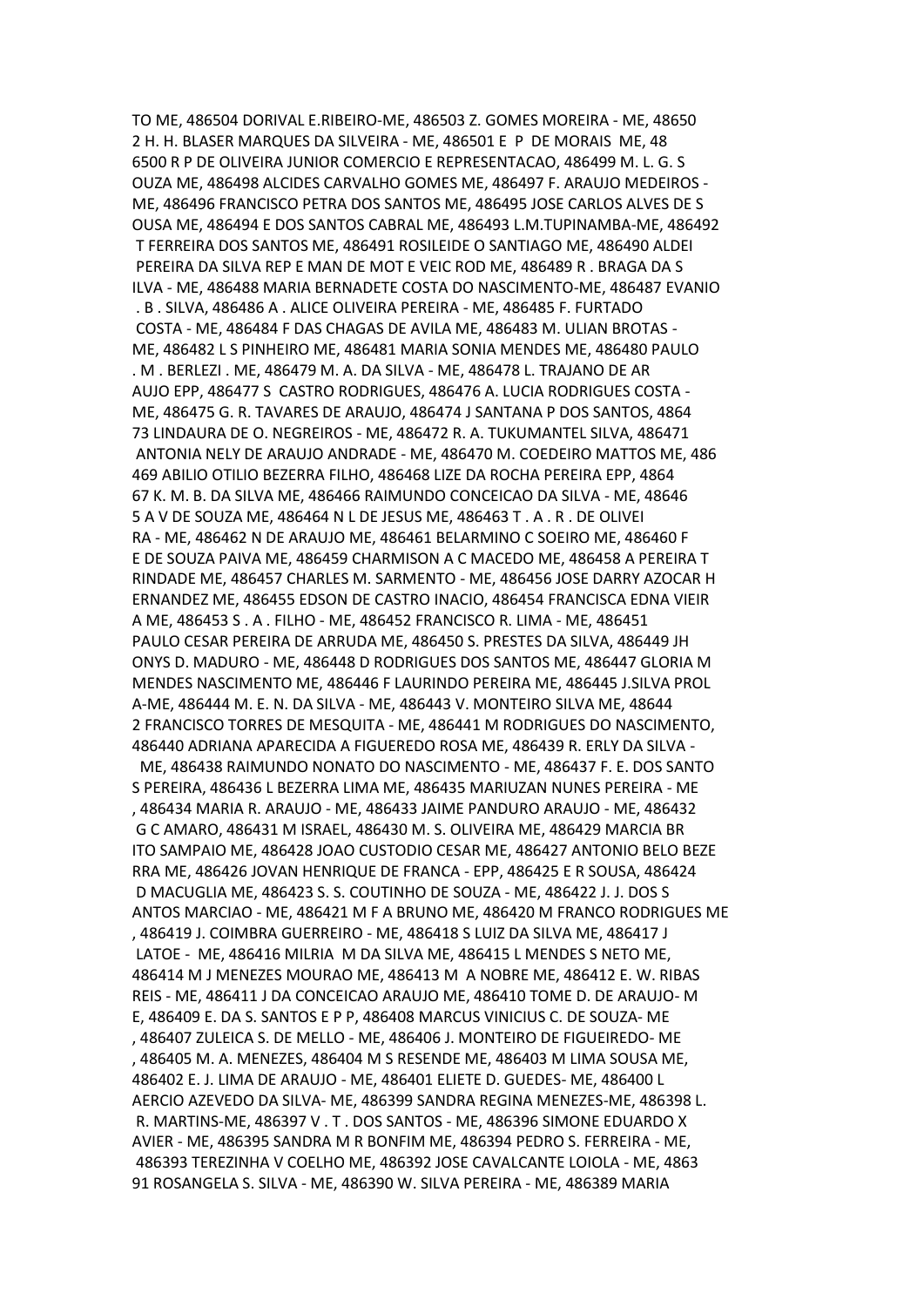CONSOLATA DE M. SOUSA - ME, 486388 A . R . ALVES DE OLIVEIRA - ME, 4863 87 A R DE OLIVEIRA BLANK ME, 486386 M I R DA SILVA ME, 486385 CLEIDE DE OLIVEIRA REGO - ME, 486384 CICERO . J . MOURA - ME, 486383 S TOMAZ V S ANTOS, 486382 L . G . S . LEMOS, 486381 EULER BRASIL MELO - ME, 486380 LEDA MENDES DE SOUZA BAR - ME, 486379 EDUARDO SABINO DA SILVA - ME, 48 6378 V. PARMIGIANI - ME, 486377 JORGE DE ARAUJO MENDES - ME, 486376 J. R. FERREIRA ARAUJO - ME, 486375 A DE JESUS MARTINS VIEIRA - ME, 48 6374 M . J . SOUZA FEQUES - ME, 486373 CLOVES SOARES DE OLIVEIRA - ME, 486372 L. S. RAPOSO - ME, 486371 L P DE JESUS ME, 486370 E. DE SOUZA C HAGAS-ME, 486369 M. F. AZULAY MENEZES, 486368 RITA M. D. SANTOS-ME, 486 367 A NASCIMENTO DE SOUZA ME, 486366 M. N. DOS SANTOS DISTR DE ALIMENTO S EPP, 486365 A L G FORTE ME, 486364 RANOLFO DE SOUSA MENEZES - ME, 486 363 L. C. R. DA SILVA-ME, 486362 ADRIANO CANDIDO DA SILVA - ME, 486361 J L ALVES ATAIDE, 486360 MAIONARA RIBEIRO DA SILVA ME, 486359 MARIA IOL ANDA DA SILVA SOUZA - ME, 486358 ELMANO VIEIRA E SILVA ME, 486357 ELANE V. LIMA ME, 486356 F. C. F. CAVALCANTE - ME, 486355 RAIMUNDO PEREIRA S ILVA COMERCIO - ME, 486354 F. J. DE SOUSA-ME, 486353 F FERREIRA DE SOUZ A FILHO ME, 486352 JOSE COSTA DIAS - ME, 486351 ABIDERA BRITO DOS SANTO S, 486350 ELIZEU PESSOA DA SILVA ME, 486349 M E A DE MAGALHAES ME, 4863 48 R. C. COSTA DE LIMA - ME, 486347 L. B. CUNHA DANTAS - ME, 486346 W.C .RODRIGUES DE JESUS - ME, 486345 EDILEUZA LOPES SILVA - ME, 486344 KAT IA VANUZIA B. GAMA ME, 486343 Z J RAPOSO ME, 486342 M. B. MOLETA - ME, 486341 O M NOLETO JUNIOR ME, 486340 MARCOS ANTONIO GONCALVES - ME, 4863 39 M G PINHEIRO DE BRITO ME, 486338 J S DE OLIVEIRA BAR, 486337 O A DE ARAUJO ME, 486336 ALZILETE S. MORAES - ME, 486335 V L DE FARIAS, 486334 ALTAMAR PINHEIRO MACIEL - ME, 486333 MARIA DE SOUZA - ME, 486332 A. A. MENDES - ME, 486331 FRANCISCA S. QUEIROZ - ME, 486330 D C SOUZA ME, 48 6329 ADAMOR B. MOTA ME, 486328 V MOTA CALDAS ME, 486327 M. C. VILLAR - ME, 486326 K R NASCIMENTO OLIVEIRA ME, 486325 EVA M C DA SILVA ME, 4863 24 MARINETE PINHEIRO DOS SANTOS ME, 486323 R. SILVA DAMASCENA, 486322 O DILON M DA SILVA ME, 486321 E. L. F. RODRIGUES, 486320 ROSILANDIA VIEIR A RAMALHO ME, 486319 PAULO CESAR LIZI, 486318 LUIZ ALVES DA SILVA COMER CIO - ME, 486317 D P DE SENA MELO ME, 486316 EDVAR MATEUS DE SOUSA - ME , 486315 IRONETE LOPES DE MELO ME, 486314 JOSENIR PEREIRA DA SILVA, 486 313 M DOROTEA LIMA ME, 486312 S F DA SILVA ME, 486311 A. C. M. CABRAL - ME, 486310 K. C. MORAIS - ME, 486309 M. C. OLIVEIRA - ME, 486308 MARCI O DANTAS MONTEIRO, 486307 JORGE G. DE LIMA - ME, 486306 NERI PILTZ ME, 486305 NELSON PEREIRA COSTA ME, 486304 M G DORNELES KULIGOWSKI ME, 4863 03 J A M GIL ME, 486302 JONNY C PENA ME, 486301 ADEMIR LANCONI ME, 4863 00 A. CARCARA DA SILVA - ME, 486299 VALDIMAR DA S SANTOS ME, 486298 L B DE MORAES ME, 486297 TEREZINHA M. DOS SANTOS - ME, 486296 J V S GALVAO ME, 486295 ANTONIELIO R. RODRIGUES - ME, 486294 MARINALVA G MOREIRA - ME, 486293 J. DILSON ALBUQUERQUE - ME, 486292 F. E. C. A. DE MATOS, 486 291 MARILEA M DE SOUZA ME, 486290 M. E. RIBEIRO DE BRITO - ME, 486289 J OSE SEBASTIAO PESSOA DOS SANTOS ME, 486288 JOSE S. DE OLIVEIRA - ME, 48 6287 FRANCISCO NUNES ROCHA ME, 486286 K. P. MARTINS - ME, 486285 A C DO S SANTOS COELHO ME, 486284 M C CUNHA BRAZ ME, 486283 ALMIR SOUSA SILV A - ME, 486282 MEIRE LUCIA SALES DO VALE - ME, 486281 OLINDA PEREIRA DE SOUSA - ME, 486280 JOSE MAGALHAES VIEIRA - ME, 486279 L. KENNIS DE SOU SA LIMA - ME, 486278 A. J. COSTA COMERCIO - ME, 486277 VALDEMIR BEZERRA DE MOURA - ME, 486276 R TAVARES DE LIMA ME, 486275 IRACILDA CARDOSO DA SILVA - ME, 486274 N R DA SILVA ME, 486273 M. E. SILVA DE SOUZA - ME,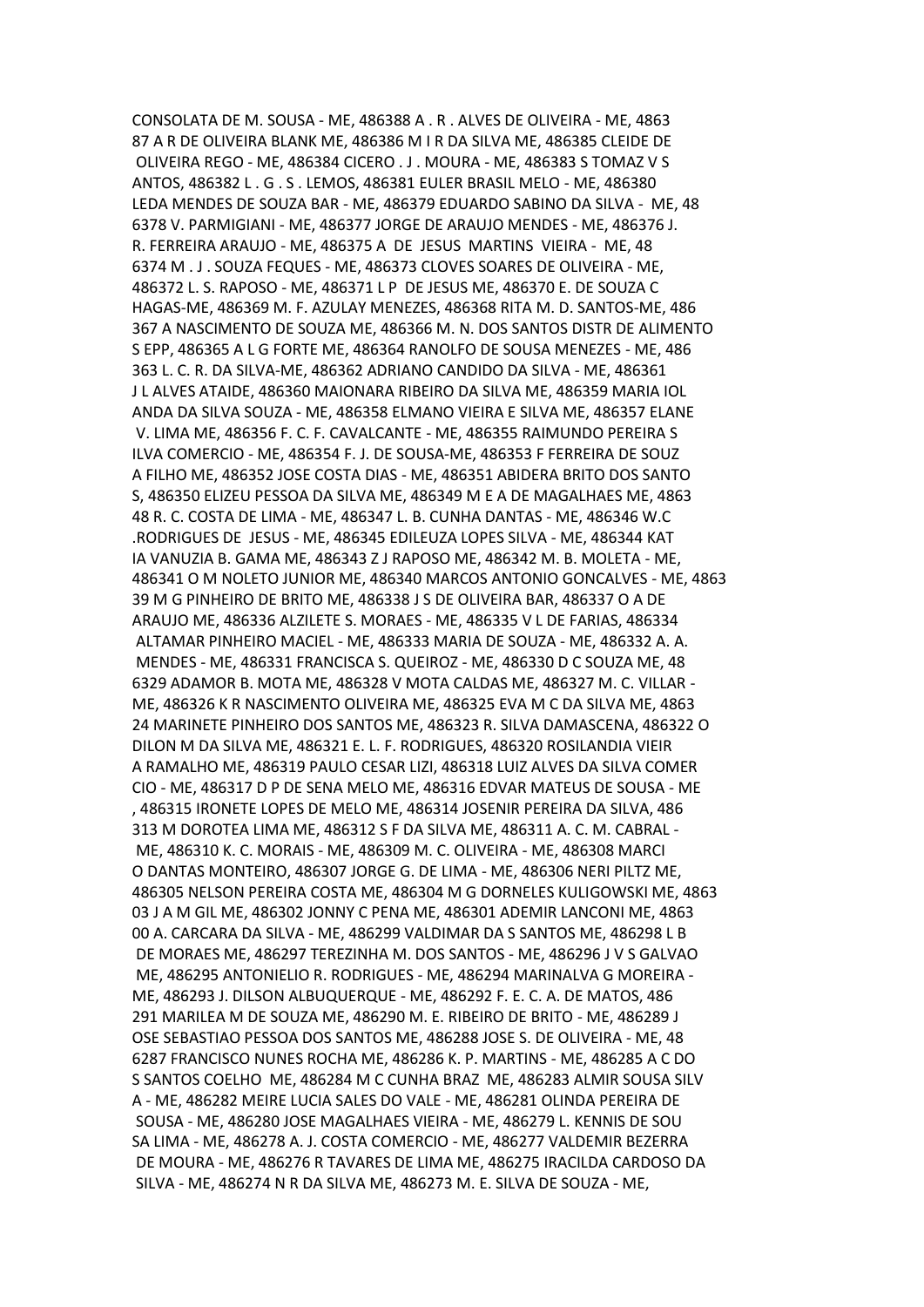486272 EDISON COLOMBO DE SIQUEIRA - ME, 486271 E F ZANELATO ME, 486270 JOAO COELHO DOS SANTOS ME, 486269 E LIMA GAMA- ME, 486268 M. DE FATIMA DA SILVA - ME, 486267 I. G. FIGUEIREDO - ME, 486266 CLEUZA D PEREIRA M E, 486265 M CARMELITA FERREIRA DA SILVA ME, 486264 A R REIS ME, 486263 LAURINDA S RIOS ME, 486262 E T DE LIRA ME, 486261 SANDORVAL DA S PENA M E, 486260 J. DOS REIS DE CASTRO, 486259 M. C. C. DA SILVA - ME, 486258 ZAQUEU M DE SOUZA ME, 486257 OTACILIO V. FEITOSA ME, 486256 ANTONIO DA SILVA COM. VAREJISTA ME, 486255 JAKELINE M BEZERRA ME, 486254 ELIO F FE RREIRA ME, 486253 N. DOS S. PATROCINIO- ME, 486252 P A CAETANO, 486251 A E R GOMES ME, 486250 MANUEL LINS DA SILVA - ME, 486249 A . A . RIBEI RO LANCHES - ME, 486248 R.F.FERREIRA SANTOS-ME, 486247 JOSE ANISIO DE S OUSA, 486246 A.M.G.DE ARAUJO-ME, 486245 LINDOMAR LENES DE ALMEIDA-ME, 4 86244 A.C.P.VIEIRA-ME, 486243 VERA L. A. VIEIRA - ME, 486242 I. R. M. D E MENDES - ME, 486241 MONICA MOTTA FELICIO ME, 486240 K. TANIGUCHI - ME , 486239 O. C. TERCEIRO - ME, 486238 JOSENIR S DA COSTA ME, 486237 E. V . DA SILVA - ME, 486236 J C ROCHA - ME, 486235 E. R. DE CARVALHO ME, 4 86234 ROSILEIDE P. RIBEIRO - ME, 486233 G.S. FREITAS -ME, 486232 SANDRA COSTA CORREA - ME, 486231 EDIVALDO PEREIRA DE SOUSA-ME, 486230 MANOEL ESPINDOLA DA SILVA-ME, 486229 CLAUDIO A DA SILVA - ME, 486228 A.MIRANDA FILHO ME, 486227 ANTONIO P DA SILVA ME, 486226 RAMIRO FERREIRA DE SOUS A, 486225 ALFREDO BERNARDO BARBOSA - ME, 486224 CELIO NASCIMENTO FLORES ME, 486223 R. DO S. LIMA DE OLIVEIRA, 486222 S. DE ARAUJO PINHEIRO-ME, 486221 S. S. DE FREITAS MELO - ME, 486220 DJALMA ANICETO E SILVA - ME, 486219 J. H. S. BATISTA - ME, 486218 M L SANTOS DE SOUZA ME, 486217 J SANDES SILVA ME, 486216 J.F.DO NASCIMENTO-ME, 486215 H.R.DE SOUZA-ME, 486214 FRANCISCA O.B.FERREIRA-ME, 486213 ADJANES F. DE MENEZES - ME, 48 6212 F. R. GOMES MESSA - ME, 486211 ANTONIO CARNEIRO SOBRINHO - ME, 486 210 AMILTON MARTINS DOS SANTOS, 486209 HIRAILTON PEREIRA DE MATOS - ME, 486208 ADALGISA SOUZA DE OLIVEIRA - ME, 486207 E R DE MOURA ME, 486206 RAIMUNDO C. B. RODRIGUES - ME, 486205 S. M. LIMA PEREIRA-ME, 486204 AN TONIO NETO FONSECA-ME, 486203 EUDMAR PEREIRA DA SILVA - ME, 486202 A. M . DE ALENCAR-EPP, 486201 G. F. SANTANNA - ME, 486200 F S PRAIA ME, 4861 99 GERALDA ROQUE BAR ME, 486198 ANTONIO ALVES RODRIGUES ME, 486197 FRAN CISCOALVES MARQUES - ME, 486196 LUCELENE P DE OLIVEIRA ME, 486195 M C M DE MACEDO ME, 486194 DIONES MOREIRA E SANTOS - ME, 486193 L. S. SANTOS - ME, 486192 EIDELL SADAR SILVA MARTINS-ME, 486191 ELLIE SIMONE AMORIM COELHO-ME, 486190 ELISMAR BARROSO DE ALENCAR-ME, 486189 H.V.DE SOUSA M ELO-ME, 486188 JOSE PEREIRA DA SILVA COMERCIO-ME, 486187 A.M.T.CORDEIRO -ME, 486186 B.B.N.TUPINAMBA-ME, 486185 A P MATOS DE BARROS ME, 486184 M A FERREIRA FELIX ME, 486183 A L O SOUSA ME, 486182 MANOEL DE JESUS L EITE-ME, 486181 A A MOURAO ME, 486180 ERLANGE SANTOS DA SILVA ME, 48617 9 VANILCE DA SILVA ROCHA - ME, 486178 RIVELINO H DE OLIVEIRA ME, 486177 F E JOSE DA SILVA ME, 486176 E R D PAES LORENA ME, 486175 PRISCILA O PEREIRA - ME, 486174 ZENAIDE GOMES DORADO ME, 486173 SAMUEL F DE LIRA ME, 486172 PEDRO PINHEIRO - ME, 486171 F MORAIS FILHO ME, 486170 G. C. SOUZA, 486169 C . CARDOZO MOITA - ME, 486168 J COSTA DOS SANTOS ME, 48 6167 JAIRA S. FERREIRA ME, 486166 R. R. DE SOUZA DETETIVE, 486165 A. M. F. DE SOUZA -ME, 486164 LUCEIA MARIA GONCALVES ME, 486163 G. GOMES DE MORAES-ME, 486162 J. FERREIRA DO PRADO - ME, 486161 S D CEU RIBEIRO SOU ZA, 486160 F. BENTO NETO - ME, 486159 IZABEL PAIVA DE AZEVEDO - ME, 486 158 E. DINIZ DO NASCIMENTO - ME, 486157 FRANCIKLEBER . C . SILVA - ME, 486156 ANTONIA PEREIRA DA SILVA COM. VAREJISTA DE MERCADORIAR- ME, 486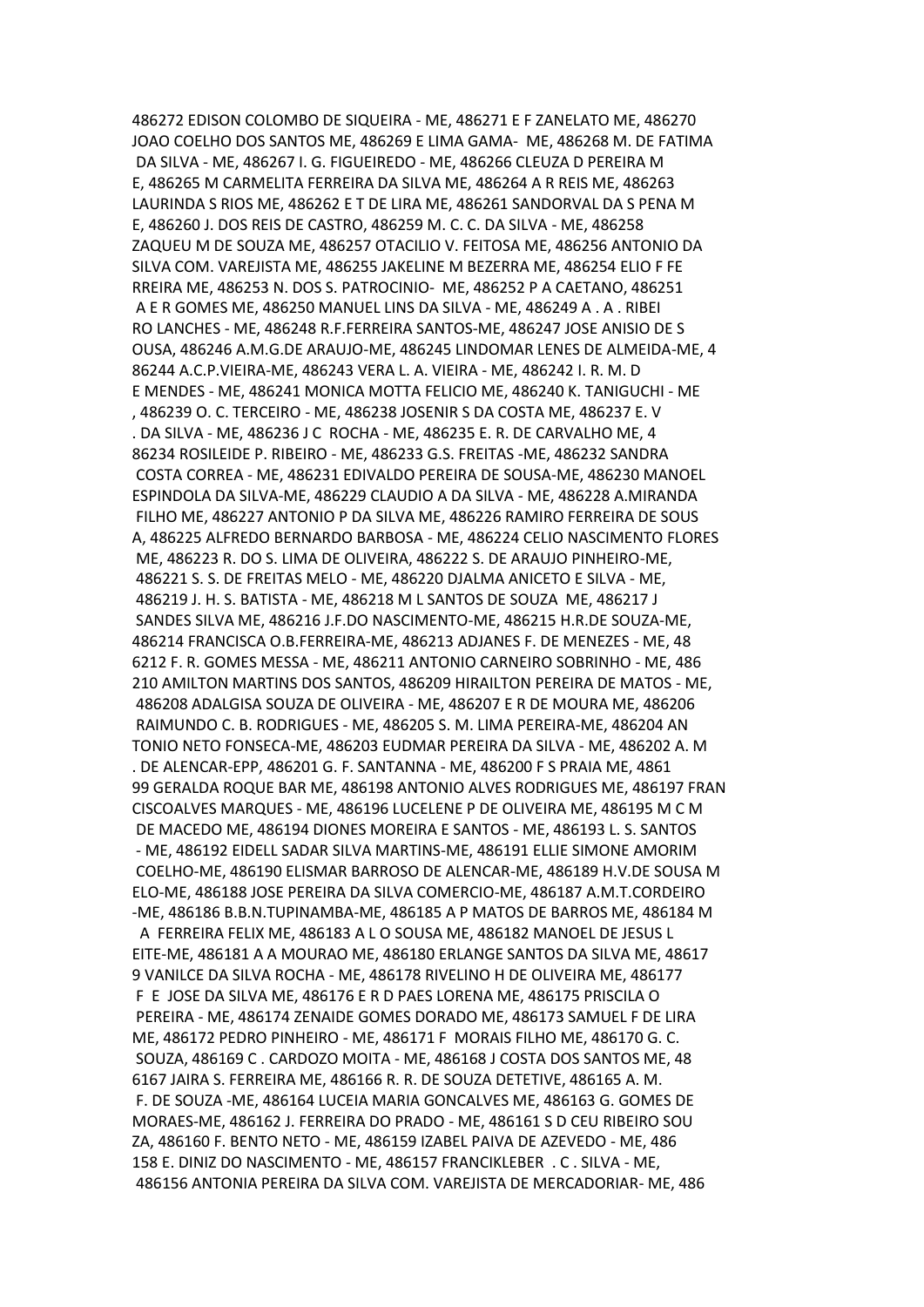155 F. B. LIRA, 486154 RAQUEL LIMA SILVA - ME, 486153 LEYDIANE N. CARVA LHO - ME, 486152 R . L . AGUIAR RODRIGUES - ME, 486151 IRISMAR P DE ALM EIDA ME, 486150 KAREN ZAMALI MENDONCA DIAS, 486149 ANTONIO MARCOS VIEI RA MONTEIRO ME, 486148 TEREZINHA DE JESUS SANTANA ME, 486147 VERANILDA N. BATISTA, 486146 NILO FIGUEIREDO DANTAS FILHO ME, 486145 MARILENE LU Z COSTA, 486144 LEUDES SILVA ARAUJO ME, 486143 ECILIA F DE SOUZA ME, 48 6142 DULCINEIDE V DA SILVA ME, 486141 EDSON BEZERRA SOARES ME, 486140 G ENIVAL PEREIRA DE SOUZA ME, 486139 NEILE CRISTINA DA SILVA, 486138 JOAO ROMARIO DE OLIVEIRA ME, 486137 HELENA BENTO DA SILVA ME, 486136 ADAO O LIVEIRA LUZ ME, 486135 NELIO STRADIOTO BRANCO - ME, 486134 MARILENE DA CONCEICAO SOUSA ME, 486133 FRANCISCO A DE SOUZA - ME, 486132 SOCORRITA F. DE FREITAS - ME, 486131 J. DE SOUZA SILVA - ME, 486130 JUAREZ PIMENT A SILVA - ME, 486129 E. R. DE SENA SANTOS - ME, 486128 DANIEL SILVA COS TA - ME, 486127 GILZIMAR DE ALMEIDA BARBOSA, 486126 M. A. DE OLIVEIRA B EZERRA - ME, 486125 J. M. DE OLIVEIRA - ME, 486124 L. IZIDORO VELHO - M E, 486123 SUELI MORAES DA SILVA CARDOZO - ME, 486122 A. TEIXEIRA DE CAS TRO - ME, 486121 B. R. DA SILVA SOBRINHO - ME, 486120 SUMAYKA NORONHA D E SOUZA - ME, 486119 FELISBERTO RUIZ CARVALHO - ME, 486118 I. L. SOUZA DOS SANTOS -ME, 486117 J G MACEDO ARAUJO ME, 486116 MARIA NEIDE DOS REI S BAR - ME, 486115 R ALVES DE LIMA ME, 486114 E RITA DA SILVA ME, 48611 3 P ACACIO S DE OLIVEIRA ME, 486112 D. F. CUNHA - ME, 486111 S L DE FAR IAS ME, 486110 J T BRASIL BUENO ME, 486109 RAIMUNDO CRUZ DA SILVA - ME, 486108 R. JOSE DE SOUZA-ME, 486107 J. R. G. CARIOCA, 486106 JOAO J. PA TRICIO PINHEIRO - ME, 486105 M. HELENA VIEIRA GOMES-ME, 486104 FRANCISC O GERALDO DE MOURA - ME, 486103 EVA ALVES DA SILVA ME, 486102 G. M. F. DA CUNHA - ME, 486101 EVALDO PINHO SOUSA ME, 486100 MARIA DUCINEIDE VEL OZO OLIVEIRA - ME, 486099 G. R. DE JESUS, 486098 H C L RICARTE, 486097 NADILZA DA SILVA ME, 486096 S. K. F. WANDERLEY - ME, 486095 M . E . O . DIAS DA SILVA - ME, 486094 RENATA CRISTINA GODOY - ME, 486093 MARIA D E SENA SILVA - ME, 486092 LAWRENCE B NERES ME, 486091 PAULO SILVA OLIVE IRA - ME, 486090 C.F.KRAMER ALVES-ME, 486089 SANDRA HELENA M.N.FERREIRA , 486088 JOSEVALDO ALVES TELES ME, 486087 V. H. DA SHUARTZ - ME, 486086 I. S. RABELO, 486085 A. CLAUDIA BATISTA DOS SANTOS ME, 486084 R. P. S. CRUZ - ME, 486083 MARGARETH SIQUEIRA DE OLIVEIRA ME, 486082 G . R . DO S SANTOS - ME, 486081 M O SERRA ME, 486080 K S MONTE ME, 486079 A. M. S ILVA COSTA - ME, 486078 T . M . DUARTE DE VASCONCELOS . ME, 486077 E AL EXANDRE DA SILVA ME, 486076 RONILDO COLEHO COSTA - ME, 486075 A. RODRIG UES LIRA - ME, 486074 ANDRE LUIZ HIRT - ME, 486073 ELISANDRA SALES DA S ILVA, 486072 J . M . ARAUJO, 486071 JUSCELINO ALVES DA SDILVA - ME, 486 070 ASSIS MAGALHAES - ME, 486069 ALDENORA SOUSA PASSOS - ME, 486068 R. R. LIMA - ME, 486067 P P PEREIRA, 486066 LUCIANO C A RODRIGUES, 486065 E FREIRE DA SILVA FILHO ME, 486064 FERNANDO PEREIRA MACIEL ME, 486063 A ILTON R MORAES ME, 486062 CAROLINA R DA SILVA ME, 486061 R N COSTA DOS SANTOS ME, 486060 KETELY R R DE SOUZA ME, 486059 ALBERTO SOARES DE SIQU EIRA JUNIOR - ME, 486058 C . DE SOUZA CORTES - ME, 486057 NARCISIO DE A LMEIDA - ME, 486056 JOSE LUIZ GOMES DA SILVA, 486055 MARINALVA M BARROS O ME, 486054 EMANOEL G DANTAS LICARIAO ME, 486053 J. D. A. SILVA - ME, 486052 JONAYNA R. DA SILVA - ME, 486051 A. C. LIMA LOPES - ME, 486050 C HRYSTIANE R SOUZA, 486049 M. APARECIDA SOLIGO - ME, 486048 A. M. RODRIG UES DE PINHO, 486047 S. P. PEREIRA - ME, 486046 ELISSANGELA T. PORTELA - ME, 486045 ADINALDO DA SILVA GAMA ME, 486044 EDSON CONRADO ALVES EPP, 486043 A MADURO NETO- ME, 486042 G. S. DE MELO OLIVEIRA - ME, 486041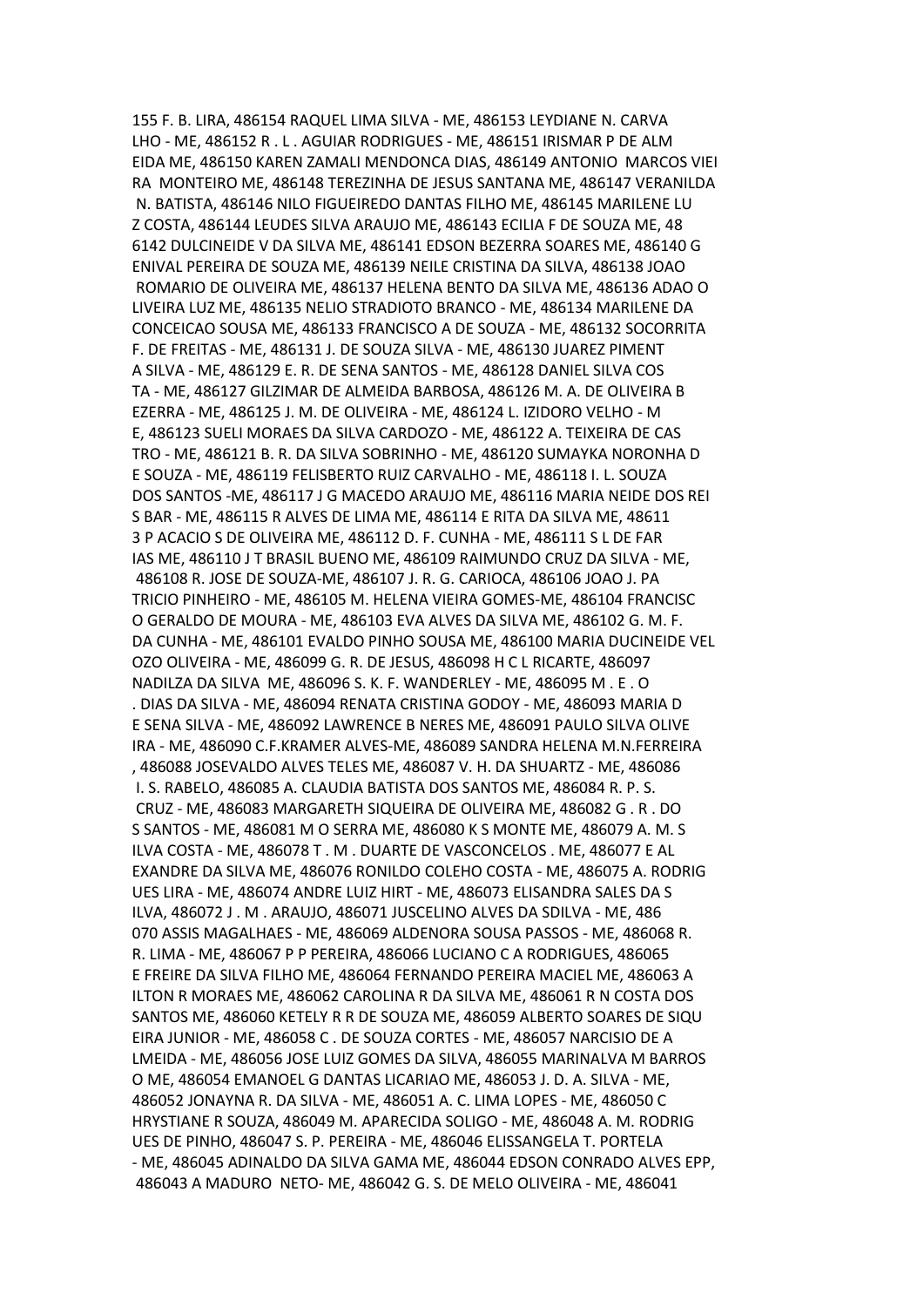A. M. F. LIRA - ME, 486040 R. MARQUES DE LIMA - ME, 486039 J. ALBUQUERQ UE MOTA - ME, 486038 N L M PERES ME, 486037 J D O NETO ME, 486036 ARINA LDO SILVA ME, 486035 E GUIMARAES SANTOS ME, 486034 S. D. CARDOSO ME, 48 6033 C R TEIXEIRA ME, 486032 ADRIANA M B MARQUES ME, 486031 FRANCOALDO TOSIN ME, 486030 MATIAS B DOS SANTOS JUNIOR ME, 486029 NAIR DA S. RAMOS FILHA - ME, 486028 J. W. SOARES BRITO - ME, 486027 SAMUEL DA COSTA - M E, 486026 ADONIAS CADETE DE ALMEIDA - ME, 486025 T. M. BARLEZI - ME, 48 6024 EDMILSON PEREIRA MARTINS - ME, 486023 OSMAR SILVA ESTAMPARIA - ME, 486022 FRANCEILTON ALMEIDA DA SILVA-ME, 486021 ADIGAR DE ALMEIDA SOUSA - ME, 486020 FRANCIMEIRE DE CASTRO RIBEIRO-ME, 486019 A. M. PEREIRA PA ES - ME, 486018 M. P. DOS S. MARTINS - ME, 486017 O. MARQUES DE SOUSA - ME, 486016 LAISE DE NAZARE BRASIL ALVES ME, 486015 M. I. L. VASCONCELO S - ME, 486014 REGINA S. O. LOURETO - ME, 486013 M. G. CLAUDIO AMARAL - ME, 486012 J. BATISTA DA SILVA MARCEARIA - ME, 486011 F. M. DOS SANTOS RODRIGUES, 486010 J. AIRTON FARAY DA SILVA - ME, 486009 M. G. F. ARAGA O - ME, 486008 M. C. DA SILVA PROFIRO - ME, 486007 REINALDO MORAES VELO ZO - ME, 486006 AUDA M P VIANA ME, 486005 R M DA S COELHO, 486004 ORLA NDO BARROS SILVA ME, 486003 G B DE QUEIROZ ME, 486002 I. B. VERNEQUE - ME, 486001 RUI RAMIRO ME, 486000 P E T DE SOUSA ME, 485999 M L S DE OLI VEIRA ME, 485998 F W M DA COSTA ME, 485997 EDMILSON A DA ROCHA ME, 485 996 EMILIA A NELLY DE QUEIROZ BARBOSA ME, 485995 KEITTALMEIDA SOUSA CAV ALCANTE - ME, 485994 J. V. MAIA-ME, 485993 F COSMO DA SILVA ME, 485992 M CONCEICAO E DA SILVA - ME, 485991 RAIMUNDO E DE QUEIROZ ME, 485990 AP OLO MORENO DA SILVA ME, 485989 ERNANDE ANTONIO PINTO COSTA ME, 485988 J OSE RAIMUNDO DA SILVA COMERCIAL ME, 485987 JUCINEIRY CAVALCANTE GOMES M E, 485986 P . F . F DOS SANTOS, 485985 LINDOMAR NEVES BARRETO ME, 48598 4 Z. P. CONSTANTINO - ME, 485983 A R DE LIMA ME, 485982 ELIAS COSTA GAR CIA ME, 485981 FRANCISCO SILVA SANTOS ME, 485980 RAIMUNDO NONATO P MORA ES - ME, 485979 SIRNEIDE LIMA AQUINO ME, 485978 ALMIR C R DA SILVA ME, 485977 RAIMUNDO ROCHA DA SILVA - ME, 485976 L. PINHO ME, 485975 E C DE ARAUJO NASCIMENTO ME, 485974 J. Q. S. DA CONCEICAO - ME, 485973 E S S M AIA ME, 485972 D LANA ME, 485971 L S MAGALHAES ME, 485970 EMILTON DOS S ANTOS SOUZA ME, 485969 JULIA MOURA DE OLIVEIRA - ME, 485968 JOZA SANTOS DA SILVA - ME, 485967 IOLETE DE A MENESES - ME, 485966 N. ALVES NASCIM ENTO-ME, 485965 P. F. COSTA PINTO, 485964 M. P. S. C. GUERREIRO - ME, 4 85963 MESSIAS FRANCA DA SILVA, 485962 O. VITO DA COSTA ME, 485961 IONAL DO DE OLIVEIRA - ME, 485960 F . J . R . DE OLIVEIRA - ME, 485959 F. L. DE ASSUNCAO SILVA-ME, 485958 SERGIO . A . CASTRO - ME, 485957 JOSE G. D E SOUZA - ME, 485956 A N BESSA FILHO, 485955 C. F. PENA DE FARIA - ME, 485954 DOMICE ANDRADE FERNADES ME, 485953 A. R. GONCALEZ MENDES - ME, 4 85952 M . V . DA SILVA SARAIVA - ME, 485951 CIRON S. BAU - ME, 485950 S UZANA S. MUNIZ - ME, 485949 J. S. RIBEIRO DE MATOS ME, 485948 CARMELITA C. DA SILVA ME, 485947 CICERO DA SILVA MOURAO ME, 485946 CLEIDE DA SIL VA ME, 485945 F. A. AGUIAR - ME, 485944 R. AURI DA SILVA - ME, 485943 I . XAVIER PAIXAO - ME, 485942 WILSON ANDRADE DE ALMEIDA, 485941 VILSON W OTTRICH, 485940 R DA SILVA REIS - ME, 485939 GERALDO LANDES DA SILVA ME , 485938 E. L. BEZERRA ME, 485937 D PINHEIRO DA SILVA ME, 485936 CARLO S A DA SILVA ME, 485935 A P ANASTACIO ME, 485934 SEBASTIANA DO NASCIMEN TO RIBEIRO ME, 485933 JR LIMA DE OLIVEIRA ME, 485932 A F SILVA DA COSTA ME, 485931 G S SILVA, 485930 MARCOS DA SILVA FEITOSA ME, 485929 GEANE C CAETANO DA SILVA ME, 485928 K L M RODRIGUES, 485927 J L PRESTES LOBO ME, 485926 JOSE LUCIANO DA SILVA ME, 485925 A LIMA BARBOSA, 485924 F. S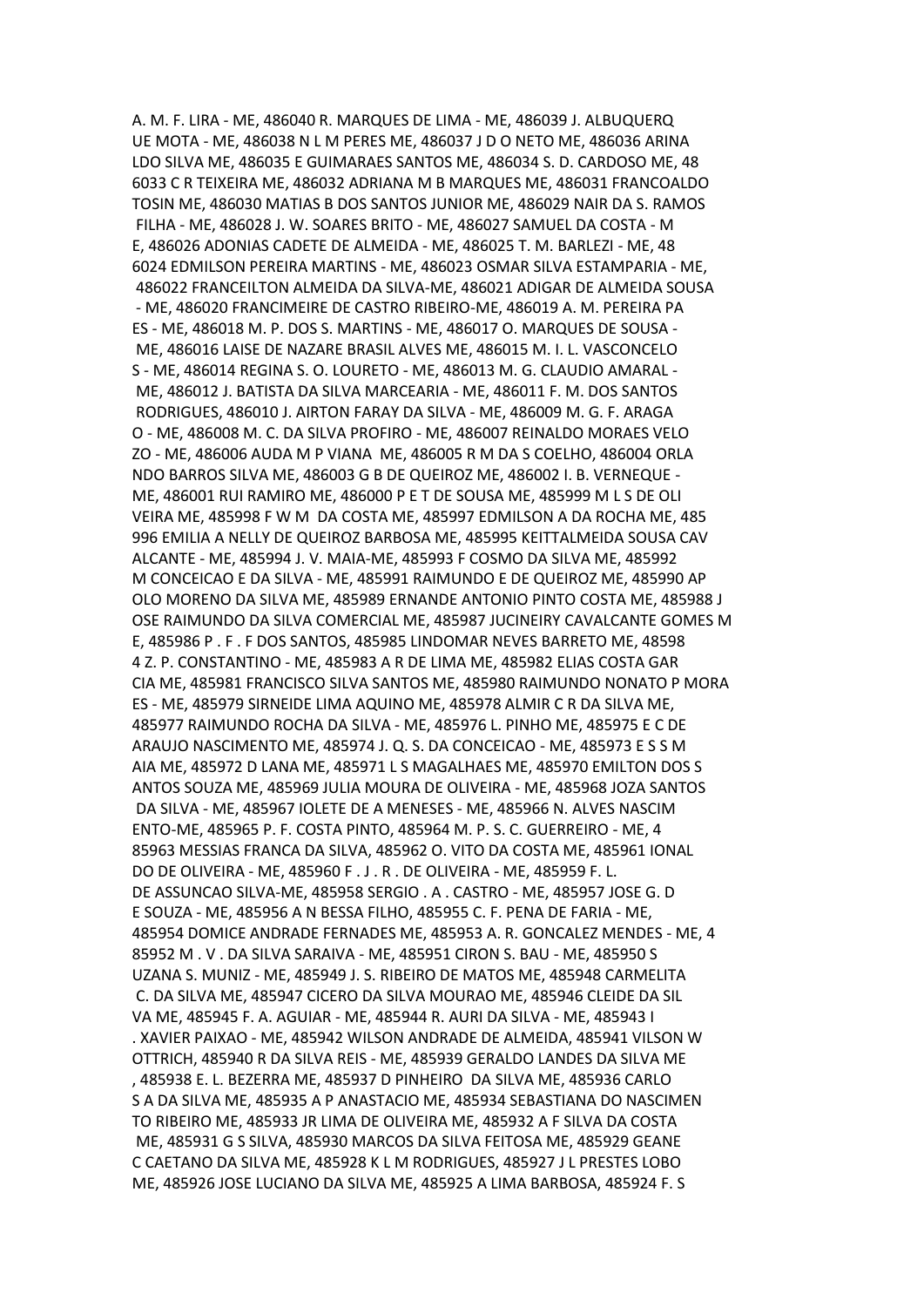ILVA FEITOSA, 485923 A V AGUIAR ME, 485922 JOAQUIM DOS SANTOS, 485921 S R CRESTANI BABORA ME, 485920 C. LIMA FERREIRA ME, 485919 GERSON MENDES DA SILVA ME, 485918 RAFAEL S DE SOUZA ME, 485917 MARIA FRANCINETE DE S OUSA ME, 485916 ALCIDES MORAES DE SOUZA - ME, 485915 F C DOS SANTOS BEZ ERRA ME, 485914 JOELZA MELO DE SOUZA ME, 485913 ERIKSON F FERREIRA ME, 485912 DAMIAO LOPES DE SA, 485911 I C J COSTA -ME, 485910 CARLO M W SAN TANA, 485909 M. CECILIA DA SILVA -ME, 485908 J. S. FIGUEIREDO LOCADORA - ME, 485907 F.R.T. FEITOZA-ME, 485906 P C RAMOS DA SILVA ME, 485905 N M A GOMES ME, 485904 E. SOUSA LOPES -ME, 485903 CLOVIS DA SILVA ME, 485 902 C P LIMA ME, 485901 ANDREZA RUSSO ANTUNES -ME, 485900 E T OLIVEIRA, 485899 RIVALDO BEZERRA ALVES-ME, 485898 JOSE ANTONIO FERREIRA ME, 4858 97 LOURENCO A CATARINO - ME, 485896 M G DE BRITO ROSAS ME, 485895 ORL ANDO B DAS CHAGAS ME, 485894 ALEX SANDRO SIQUEIRA MULINARI ME, 485893 I NDIOMAR V GUIVARA ME, 485892 EDNEY JESUS DE ARAUJO ME, 485891 J BEZERRA DA SILVA MERCEARIA ME, 485890 M. F. F. LIMA - ME, 485889 ARGEU BERNADO DE ANDRADE - ME, 485888 R. L. F. DOS SANTOS - ME, 485887 N . GRANDINE TTI, 485886 ANTONIO FERNANDES DE SOUZA - ME, 485885 M E G DA SILVA ME, 485884 O LEMES DA SILVA ME, 485883 M. FRANCA SIPRIANO - ME, 485882 CLOD EMIR CARVALHO DE OLIVEIRA ME, 485881 NILTON C RIBEIRO ME, 485880 LUCIA SILVA LIMA - ME, 485879 R. L. BISPO - ME, 485878 DARCY M. DE SOUZA, 485 877 GEOVANE MARQUES BESERRA ME, 485876 CELIO L. DA SILVA - ME, 485875 F . C. SILVA DA CRUZ - ME, 485874 ANTONIO G. DE CARVALHO, 485873 H S NOBR E, 485872 ZENILDE DIAS PINTO ME, 485871 ODINEI L. DE MOURA, 485870 M N L DE OLIVEIRA BAR ME, 485869 MEVIS DA SILVA CAMPOS, 485868 LINDAURA SIL VA RODRIGUES - ME, 485867 J SILVA PORFIRIO ME, 485866 SOLANGE TEREZINHA ROSA SANT´ANA ME, 485865 F NOGUEIRA DA SILVA ME, 485864 RAILANY DA S ZUNIGA ME, 485863 ANTONIO RODRIGUES NASCIMENTO ME, 485862 M J B FERREIR A, 485861 JAIRO PEREIRA DE SOUZA ME, 485860 R DO AMARAL MONTEIRO ME, 48 5859 MARIA SABINA DA SILVA GUIVARES ME, 485858 M C DA SILVA ALVES ME, 4 85857 A LOPES DE SOUZA ME, 485856 ALBERTINA M PINHEIRO ME, 485855 LUZIN EIDE PASSOS BOMFIM ME, 485854 J B L PEREIRA ME, 485853 G M GOUVEIA M E, 485852 E C PINTO DE CASTRO ME, 485851 A COSTA FERNANDES ME, 485850 A RCHER W SMITH ME, 485849 SILVIA BARCELAR FERREIRA ME, 485848 MARIA DO S OCORRO NOGUEIRA MARTINS ME, 485847 ANTONIA SALES DO VALE, 485846 M D MO REIRA VASCONCELOS ME, 485845 ANTENOR FILHO SILVA PEREIRA ME, 485844 TER EZINHA PEREIRA DA SILVA ME, 485843 ABIMAEL DA SILVA NASCIMENTO ME, 4858 42 CLEONIZA F DE AGUIAR ME, 485841 CARLOS EVANDRO ROCHA ME, 485840 MARI A GORETE DA SILVA SANTOS ME, 485839 M P MARTINS ME, 485838 EVARISTO S D E AMORIM ME, 485837 K Q RODRIGUES ME, 485836 VALDEANE G DE SOUSA ME, 48 5835 A MARTA SILVA SANTOS REFRIGERACAO ME, 485834 L C F NARCISO JUNIOR ME, 485833 E DOS SANTOS SILVA ME, 485832 C DE MARIA LIMA ME, 485831 J H DA S OLIVEIRA ME, 485830 V. REBOUCAS PERES ME, 485829 F F NASCIMENTO M E, 485828 A F ROSA - ME, 485827 IVANILDA DO N. SILVA ME, 485826 VALDIRA F. FREITAS - ME, 485825 J E DE ARAUJO ME, 485824 E. J. SIQUEIRA COSTA, 485823 M ELDA CARVALHO ME, 485822 VALDISSON PEREIRA DE MENDONCA ME, 48 5821 J. G. F. PIMENTA - ME, 485820 K C QUEIROZ NASCIMENTO ME, 485819 F C DOS REIS, 485818 A. S. GONCALVES - ME, 485817 FRANCINEIDE DOSA SANTOS CAVALCANTE ME, 485816 REGINA S MENDES ME, 485815 J D TOMAZELLI ME, 485 814 S. R. DO NASCIMENTO SOBRINHO - ME, 485813 M. F. LUCENA COSTA - ME, 485812 J L SOARES GOMES ME, 485811 IVO PEREIRA ME, 485810 L DA SILVA BR AGA, 485809 CARLOS CRISTIANO DE LIMA MELO - ME, 485808 M. ELIZETE DA SI LVA PEIXOTO - ME, 485807 RITA BEZERRA LIMA - ME, 485806 YOLANDA B ARECO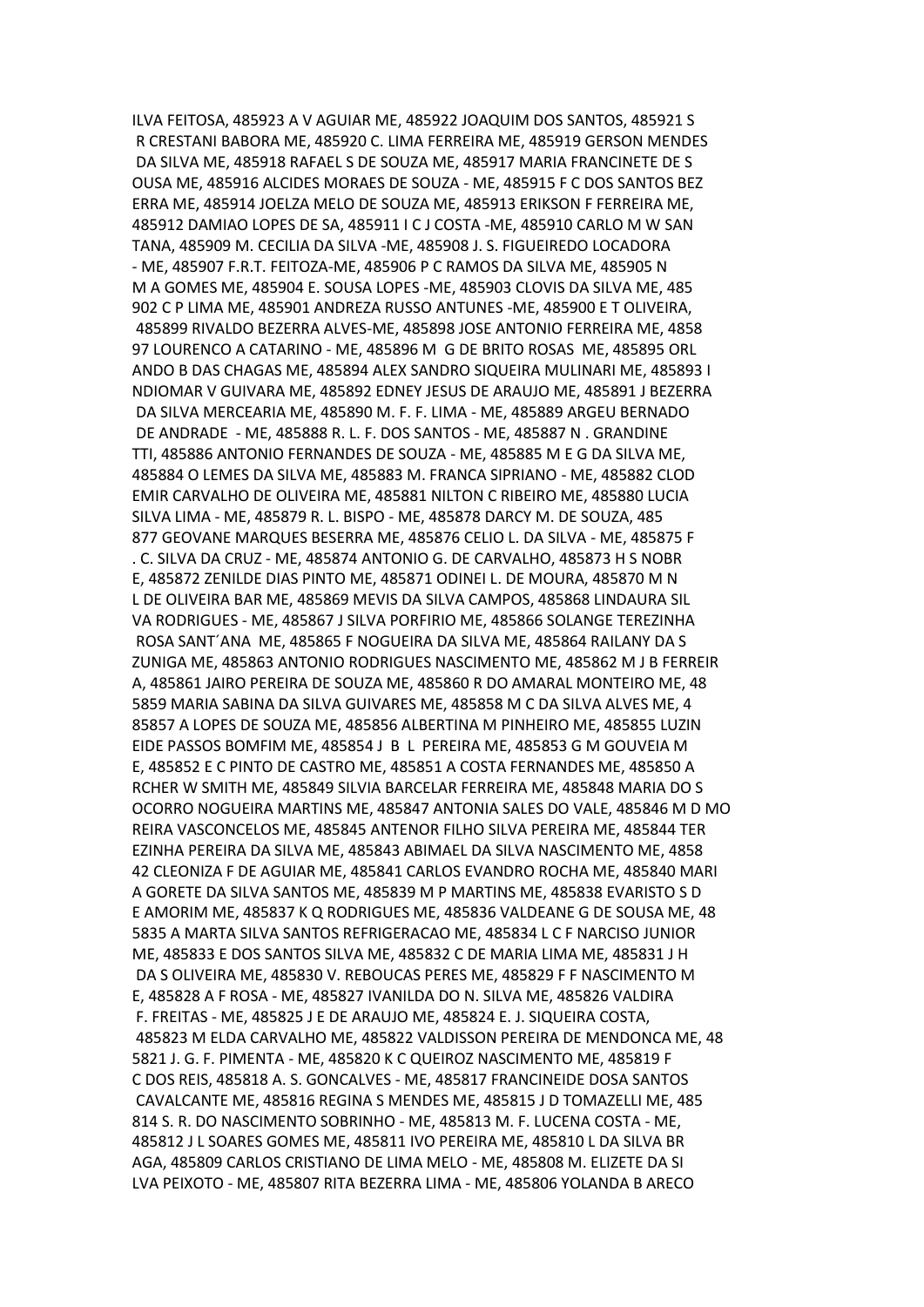ME, 485805 F S ALENCAR, 485804 JOSUE PEREIRA DA COSTA ME, 485803 M F P EIXOTO NETO, 485802 JOAO J DE OLIVEIRA ME, 485801 JOSE PALHETA FILHO ME , 485800 ALCIDES CUSTODIO ME, 485799 G. M. A. DE QUEIROZ - ME, 485798 E . F. GRANGEIRO - ME, 485797 MAGNOLIA FIGUEREDO DOS REIS CAVALCANTE ME, 485796 CARLOS DA SILVA ME, 485795 D DE SOUZA BORGES MOREIRA, 485794 IVA LDO J. DA SILVA, 485793 KARY ELLY B DE OLIVEIRA ME, 485792 ALDEMIR MORA ES ME, 485791 F J LEYBA CABRERA ME, 485790 ESTER NASCIMENTO DE SOUZA ME , 485789 DINALVA SOUZA DA SILVA-ME, 485788 TELSON ALVES DE FRANCA - ME, 485787 MARCELO FREITAS F. DA SILVA - ME, 485786 A. M. AGUIAR SOARES - ME, 485785 M. J. P. MONTEIRO - ME, 485784 MARLISE COUTO CARNEIRO ME, 48 5783 F DE SOUZA ARAUJO NOBRE ME, 485782 C M RAMALHO ME, 485781 ODIN G M CARVALLO ME, 485780 FRANCISCO RODRIGUES BEZERRA ME, 485779 MARIO CREST ANI ME, 485778 FRANCISCO GERMANO GOMES - ME, 485777 ENOQUE SANTOS XAVIE R ME, 485776 E. KELEN BAIA DE ARAUJO - ME, 485775 JOSE PEREIRA DA SILVA COMERCIO DE BEBIDAS - ME, 485774 MARIA DE JESUS SILVA - COMERCIO - ME, 485773 M. C. SILVA DE SOUZA - ME, 485772 ERONILZA DA SILVA ALENCAR ME, 485771 LUCIANO MARCO DE ANDRADE, 485770 M. DO CARMO T. DA SILVA - ME, 485769 JOSILENE CRUZ PEIXOTO - ME, 485768 M. E. MOREIRA GOMES - ME, 485 767 GILBER GOMES PEDROSA, 485766 SILVIA VENCESLAU - ME, 485765 EVALDO S ANTOS DE OLIVEIRA - ME, 485764 G. A. PULUCENA - ME, 485763 J . VASCONCE LOS RIBEIRO - ME, 485762 M E B S LEITE ME, 485761 J . P . DE CARVALHO - ME, 485760 D RODRIGUES DA SILVA, 485759 O. M. DE LIMA - ME, 485758 T. L. RODRIGUES - ME, 485757 F . IRONIO BATISTA - ME, 485756 MAURICIO CARR ASCO, 485755 A. G. MEDEIROS SOUZA - ME, 485754 CLEONICE REIS CASTELO - ME, 485753 VICENTE L. DA MOTA, 485752 FRANCISCO OLIVEIRA CARVALHO ME, 4 85751 N. N. G. DIAS - ME, 485750 M. M. CORREA - ME, 485749 GILMAR CABRA L DOS SANTOS ME, 485748 IVAN LOURIVAL SCHMIDT ME, 485747 SUKHDEO JAGASS AR PERSAUD - ME, 485746 DERISVALDO SOUSA DOS SANTOS ME, 485745 M. J. CA NUTO DA SILVA - ME, 485744 EDINELIA S. DA SILVA - ME, 485743 D. BARBOSA DOS ANJOS - ME, 485742 CRISTIAN PEREIRA DE SOUZA ME, 485741 W. MEDEIRO S DE AMORIM - ME, 485740 R M. S. GOMES, 485739 FLEURLY ESCOBAR FELIX - ME, 485738 M. M. FALCAO SILVA - ME, 485737 LINDALVA B. DE SOUSA ME, 48 5736 I. RODRIGUES MARTINS - ME, 485735 F. RAMOS PEREIRA, 485734 F. C. B ARBOSA AZEVEDO - ME, 485733 R M O PERES ME, 485732 FRANCISCO DOS SANTOS FREITAS, 485731 DEUZUITA M. COUTINHO ME, 485730 JOAO CARLOS SOARES DA CRUZ ME, 485729 ANTONIO RODRIGUES CAVALCANTE ME, 485728 JOSE MARIA LEMO S ME, 485727 FRANCISCO DAS CHAGAS FERREIRA ME, 485726 MARCIO MARCELO MU NIZ ME, 485725 FELIX AMBROSIO DA SILVA ME, 485724 GRACINETE M DA SILVA ME, 485723 R LIMA MACEDO ME, 485722 R DE CASSIA BEZERRA ME, 485721 R BE ZERRA OLIVEIRA ME, 485720 DEUSANIRA DE M ARAUJO ME, 485719 A LIMA DE MO RAES ME, 485718 JONAS BARBOSA ASSUNCAO, 485717 DIVA DA SILVA BRIGLIA, 4 85716 CIRLEIDE SANTOS DE OLIVEIRA - ME, 485715 EDNALVA DA SILVA PEREIR A, 485714 S. M. LEITAO CARVALHO - ME, 485713 P. C. FERREIRA GOMES - ME, 485712 LUCILENE DA SILVA - ME, 485711 C. A. R. DA SILVA- ME, 485710 D. L. S. MOUSINHO - ME, 485709 A. E. DE JESUS BATISTA - ME, 485708 F E AL VES DA SILVA ME, 485707 WEVERSON MOREIRA DOS SANTOS ME, 485706 IVANETH CRUZ SANTANA - EPP, 485705 J. R. S. MOURA - ME, 485704 WALDIR DA ROCHA FREITAS FILHO, 485703 V. L. M. SOUZA - ME, 485702 DENYS ROGERIO RIBEIRO DA SILVA ME, 485701 MEIRO M DE SOUZA ME, 485700 EDILSON B. DE LIMA ME, 485699 PAULINO DA S. LIMA - ME, 485698 M. S. LOUREIRO - ME, 485697 GEF FERSON P.DE SOUZA-ME, 485696 A. O. REGO - ME, 485695 IAMILY O FERNANDES - ME, 485694 N. P. MUNIZ -ME, 485693 F GUSMAO DOS SANTOS ME, 485692 FE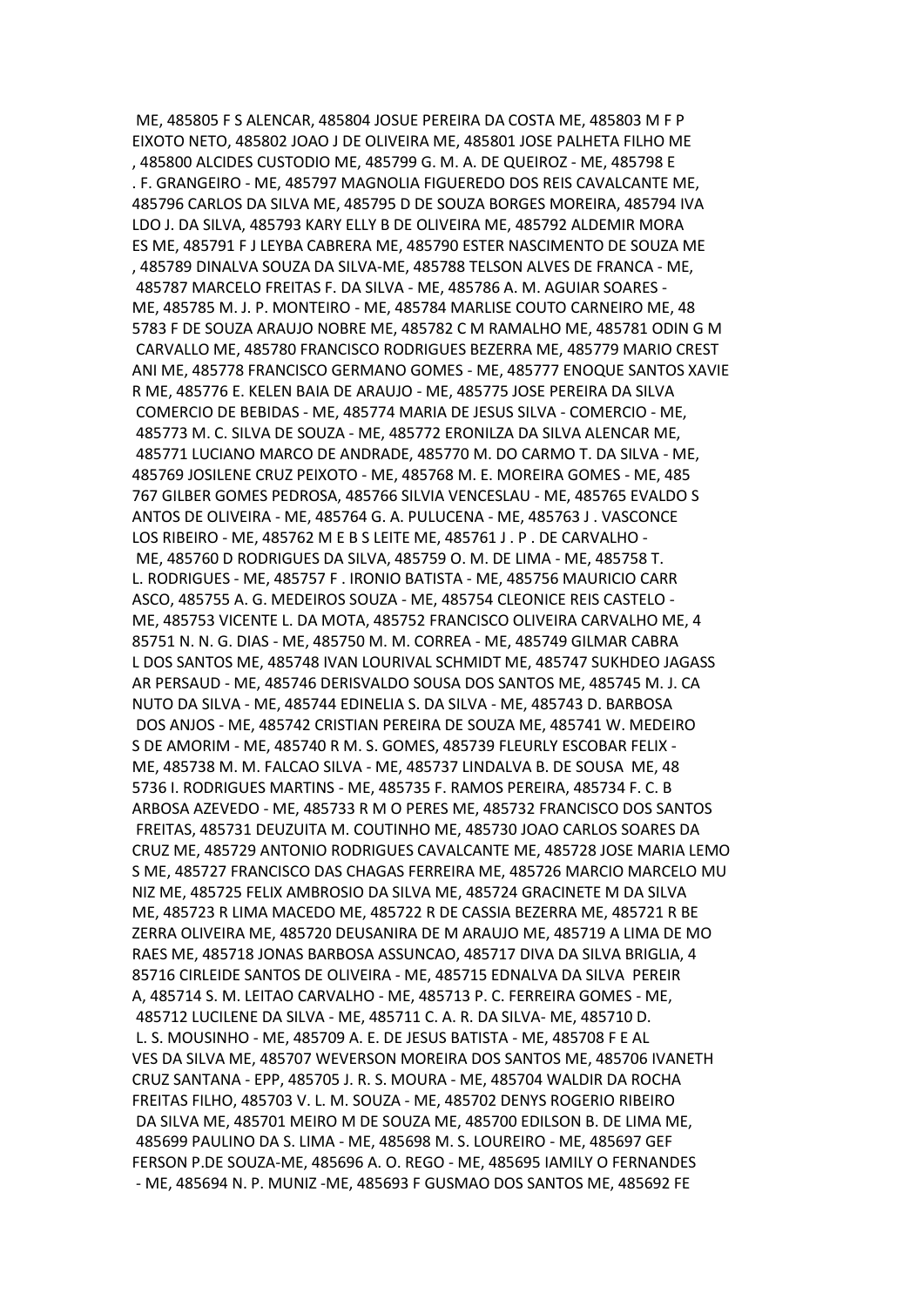RNANDO G DA SILVA ME, 485691 M A G DA ROCHA ME, 485690 A F DE LIMA RIBE IRO ME, 485689 FRANCISCO DAS CHAGAS DE OLIVEIRA ME, 485688 A G G DOS S ANTOS ME, 485687 R QUEIROZ DO CARMO ME, 485686 M M S DE SOUSA ME, 4856 85 M DE FATIMA V RUFINO ME, 485684 F. F. NEGREIROS - ME, 485683 ENI MO RAES CHAVES - ME, 485682 FRANCISCO DE OLIVEIRA ME, 485681 S M DA S BEZE RRA ME, 485680 N S A NASCIMENTO ME, 485679 J L LOBATO ME, 485678 D VEIG A AGUIAR ME, 485677 IRANEIDE DA SILVA DE SOUSA ME, 485676 REINALDO FRAN CA DE MORAIS ME, 485675 JOSE MAURICIO PINHEIRO ME, 485674 JANIO FERNAND ES DOS SANTOS ME, 485673 PEDRO NASCIMENTO CRUZ - ME, 485672 EUNICE FATI MA FERREIRA DOS SANTOS - ME, 485671 M. L. S. MELO - ME, 485670 S. PARA DE LIMA - ME, 485669 E. C. FERREIRA JUNIOR - ME, 485668 ROCICLEIDE B. C ORREA - ME, 485667 D R PINTO ME, 485666 J DE A ROCHA, 485665 ELISEU DE M. RAMOS - ME, 485664 J. JOZIVAN OLIVEIRA - ME, 485663 S. S. FERREIRA S ANTOS - ME, 485662 F. C. P. DE S. ALBUQUERQUE - ME, 485661 BERNARDO FRA NCISCO ALVES - ME, 485660 NABY C FARIAS ME, 485659 CARLOS F. V. DE LIMA , 485658 GREGORIO FLESSAK, 485657 S. V. H. DA SILVA ALEIDA - ME, 485656 J. DOS SANTOS SERRA - ME, 485655 LUIZ LIMA DE OLIVEIRA - ME, 485654 Q . R . DOS SANTOS BRAGA - ME, 485653 ELIONE . P. MOTA - ME, 485652 A R E SQUIVEL ME, 485651 DEUSDETE CIRQUEIRA MILHOMENS - ME, 485650 E R KING F ARIAS, 485649 BENEVENUTO S. P. FILHO - ME, 485648 MARIA ALZENI M. CAVAL CANTE - ME, 485647 A E PAIVA SILVA ME, 485646 M L XAVIER DE LIMA ME , 485645 HILDA COELHO COSTA - ME, 485644 J M CARNEIRO ME, 485643 G F PE DRAZA ME, 485642 S D DE OLIVEIRA ME, 485641 A MARQUES GALVAO ME, 48 5640 RARISON CAVALCANTE DA SILVA - ME, 485639 ANTONIO EDSON PINHEIRO, 4 85638 EUNIVAL REIS BEZERRA, 485637 FRANCISCA SANTOS DA COSTA ME, 485636 EDNA P. BISPO - ME, 485635 I. F. EMILIANO ME, 485634 DANIEL BATISTA PE REIRA ME, 485633 J R L DE OLIVEIRA ME, 485632 N QUIEROZ DE MELO ME, 485 631 R A LINHARES BATISTA ME, 485630 O S LUSTOSA, 485629 M I LIMA DE AGU IAR ME, 485628 AMERICANO BARRIEROS FORTES, 485627 N P MACIEL ME, 485626 M FERREIRA ME, 485625 J R LOPES FERREIRA ME, 485624 J M FALCAO FILHO M E, 485623 VALDENOR LOPES FERREIRA ME, 485622 BASILIO CAUDY DE SOUZA ME, 485621 I M MINHOZ, 485620 R M RANIER DA SILVA ME, 485619 F MAFRA PAIXA O - ME, 485618 G. P. DE ARAUJO ME, 485617 K A R PASQUALOTTO ME, 485616 JOSE CANDIDO COSTA - ME, 485615 ANTONIO FERNANDES RODRIGUES ME, 485614 M. E. S. PEREIRA - ME, 485613 A P TRIANI - ME, 485612 N CARVALHO DA SIL VA, 485611 ANTONIA MAIA DA SILVA ME, 485610 V. A. DO NASCIMENTO JUNIOR - ME, 485609 C. M. P. DA SILVA - ME, 485608 OLINDA DE LIMA - ME, 485607 FRANCISCO SOARES MEDRADA ME, 485606 JOSADK S GONCALVES ME, 485605 VAL DECY PEREIRA DOS SANTOS-ME, 485604 WILSON LAGO DOS SANTOS JUNIOR ME, 48 5603 ANTONIA S TELES ME, 485602 FABIO HENRIQUE DA SILVA ME, 485601 JAME S ARAUJO DE CARVALHO FILHO-ME, 485600 L M RODRIGUES E SILVA ME, 485599 U J R C DANTAS ME, 485598 I. F. REBOUCAS-ME, 485597 E.J. NETO-ME, 48559 6 M J S NARANJO ME, 485595 E DE SOUZA ALVES ME, 485594 MARIA EDILEUZA D E OLIVEIRA LIMA ME, 485593 L. V. AGUIAR - ME, 485592 M N GONDIM DE SALE S ME, 485591 GERCINO RAMOS DA SILVA FILHO - ME, 485590 SABATIAO DE JESU S RIBEIRO ME, 485589 M CAVALCANTE, 485588 J. R. TELES SANTOS - ME, 4855 87 G M S GONCALVES ME, 485586 EDINALVA DA SILVA RODRIGUES ME, 485585 IL ZA FERREIRA DOS SANTOS - ME, 485584 ORCINE L. CARIOCA - ME, 485583 RAIM UNDO DE SOUSA FREITAS - ME, 485582 CLAUDINICE M DE ARAUJO ME, 485581 ED IVAR DIAS RODRIGUES ME, 485580 G B CAVALCANTE ME, 485579 MARIA FIRMINA DA SILVA-ME, 485578 P MARQUES ME, 485577 J. A. C. BRITO-ME, 485576 RAIM UNDO BANDEIRA BARRA ME, 485575 MARLENE RODRIGUES ZOZIMO-ME, 485574 GILS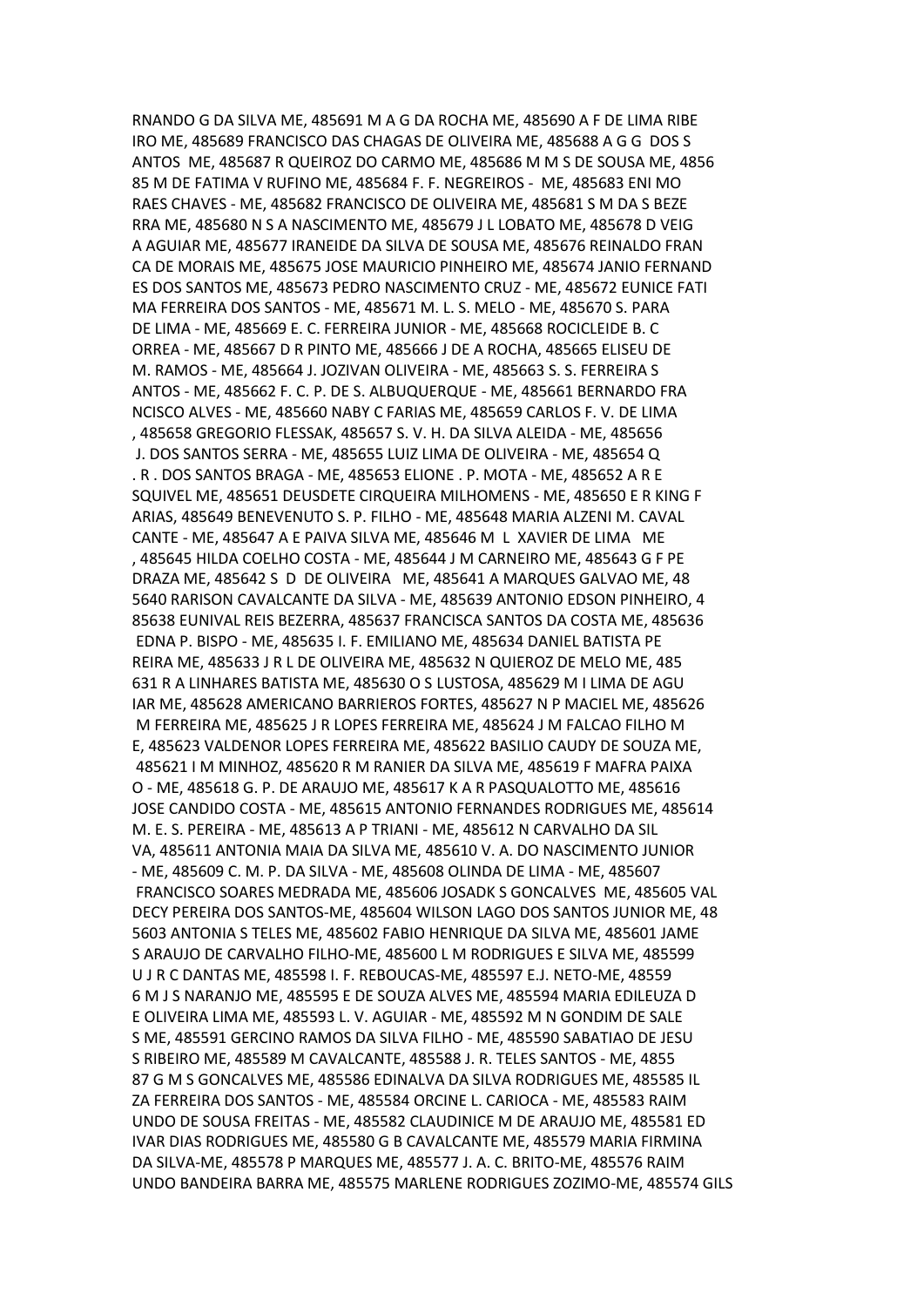ON DE SOUZA OLIVEIRA ME, 485573 J. C. B. NETTO - ME, 485572 DIOMEDES M. DE OLIVEIRA ME, 485571 F. S. SOBRAL ME, 485570 SANDRA JOSE DA SILVA - ME, 485569 ODINEY ALVES RODRIGUES - ME, 485568 AGNALDO DA S. SOUSA - ME , 485567 A V RODRIGUES SOUSA ME, 485566 ELDA DA SILVA MELO, 485565 J E MARTINS SILVA ME, 485564 MARIA DE L. DA SILVA ME, 485563 MARIA DA SILV A OLIVEIRA ME, 485562 R. N. RODRIGUES DE QUEIROZ - ME, 485561 JAIME FER REIRA DA SILVA ME, 485560 JOSE NEY DE LIMA-ME, 485559 EDILEUSA DE SOUSA TIMOTEO - ME, 485558 JOAO CARDOSO ME, 485557 JOSUE B.DA SILVA-ME, 4855 56 E. B. CABRAL FILHO - ME, 485555 J. ADALTON SILVA - ME, 485554 JOSENE IDE VIANA DE ALMEIDA ME, 485553 F. J. P. BARBOSA, 485552 SUELMA SOUZA D OS SANTOS - ME, 485551 I. V. BAIMA, 485550 RITA MARIA DE OLIVEIRA SILVA - ME, 485549 VERA LUCIA SENA CORREIA - ME, 485548 HILDAMARA FONTELES A RAUJO - ME, 485547 JOAO BASTOS OLIVEIRA COMERCIO-ME, 485546 GILSON SANC HES ALVES, 485545 NORMA REIS SILVA-ME, 485544 J C SAUNIER BARBOSA, 4855 43 MARIA MARLUCE PEREIRA DE MELO - ME, 485542 C S DA SILVA NEVES ME, 48 5541 D. LIMA CRUZ EPP, 485540 JAIR BORGES - ME, 485539 M. W. DE AGUIAR - ME, 485538 GABRIELA DO VALE LIMA - ME, 485537 R C SOUZA ME, 485536 FL ORIZA M SILVA ME, 485535 HONORINO ROSA FILHO ME, 485534 EDVALDO M DA SI LVA - ME, 485533 ANA BUCKLEY DA SILVA - ME, 485532 S NANSCIMENTO DA COS TA ME, 485531 DIOUVENICIO SOUZA AMORIM ME, 485530 ADELARDO P DA SILVA F ILHO ME, 485529 LUIZ CALVACANTE MELO - ME, 485528 I. R. MAUNHANI, 48552 7 RAIMUNDA NASCIMENTO PEIXOTO - ME, 485526 J H V DE MELO ME, 485525 N. NICACIO DA SILVAM - ME, 485524 R W BARBOSA DOS SANTOS ME, 485523 A. C. S. M. GOMES, 485522 P A M CARNEIRO ME, 485521 A. E. GRIGOLETTO DA SILVA - ME, 485520 E. SARMENTO DE LIMA - ME, 485519 SANDY MONTEIRO DA SILVA MAGALHAES, 485518 GERALDO BARROS FILHO - ME, 485517 DANIEL MARTINS DOS SANTOS - ME, 485516 M S COSTA FERREIRA ME, 485515 V F DE MIRANDA, 48551 4 L. H. DE SOUZA - ME, 485513 JOAO MARCELINO BAHIA - ME, 485512 JOSIANE SILVA SANTOS - ME, 485511 JOSE A DO NASCIMENTO ME, 485510 DARCI F REOL ON ME, 485509 A. M. M. FINN - ME, 485508 E. M. SOTTO - ME, 485507 GILSO N DE ARAUJO SOUZA - ME, 485506 J. S. DE ARAUJO JUNIOR - ME, 485505 O.S. MORAIS ME, 485504 ALESSANDRA M DE OLIVEIRA LEITE ME, 485503 ROMULO TERM INELIS DA SILVA ME, 485502 E. MACIEL BENTO-ME, 485501 S. M. DO NASCIMEN TO - ME, 485500 A. BEZERRA SOBRINHO- ME, 485499 M. E. TAVARES DE ALMEID A ME, 485498 VERA L. S. FELIPE-ME, 485497 F. DE JESUS T. SANTOS-ME, 485 496 F. C. LEITAO CARVALHO-ME, 485495 A. R. PIZZOL ME, 485494 H.G.S. OLI VEIRA-ME, 485493 M A G PEREIRA ME, 485492 D DOS SANTOS RIBEIRO ME, 485491 TEREZINHA MONTEIRO PENGA ME, 485490 LUIZ ROBERTO DA GAMA BACELAR ME, 485489 E. PINHO DA SILVA-EPP, 485488 V . L . BARROS PASSOS - ME, 4 85487 G J LIMA SEVALHO ME, 485486 W. R. B. DOS SANTOS - ME, 485485 D. REIS SILVA - ME, 485484 P. B. LEAO-ME, 485483 LINDALVA RIBEIRO COSTA - ME, 485482 G M DOMINGOS ME, 485481 MUYRAKITAN DA SILVA MATTOS - ME, 48 5480 NALVILEIDE P DA COSTA - ME, 485479 R . G . DE LIMA - ME, 485 478 R P RODRIGUES, 485477 A. R. THURY ME, 485476 R. J. P. DOS SANTOS FI LHO - ME, 485475 I WERLANG ME, 485474 MARIA ISABEL SANTOS DE ARAUJO ME , 485473 NOELZA LAGO FONTELES ME, 485472 GERALDO DA SILVA WILLIAMS - ME , 485471 BENEDITO COSTA DA SILVA - ME, 485470 CARLOS MARCONE DE MORAIS - ME, 485469 EDJA C. MARQUES, 485468 M. SEBASTIANA DE OLIVEIRA - ME, 48 5467 L J S DE ARAUJO - ME, 485466 ALDECY FERREIRA DOS SANTOS - ME, 4854 65 ROSANGELA B. ASSUNCAO - ME, 485464 L. X. CARDOSO - ME, 485463 R. DE SOUSA SILVA - ME, 485462 IVERSON EDUARDO VIZOTTO - ME, 485461 E. N. DE C. FILHO - ME, 485460 IVANY TAVARES, 485459 ALICE DE J. ALMEIDA - ME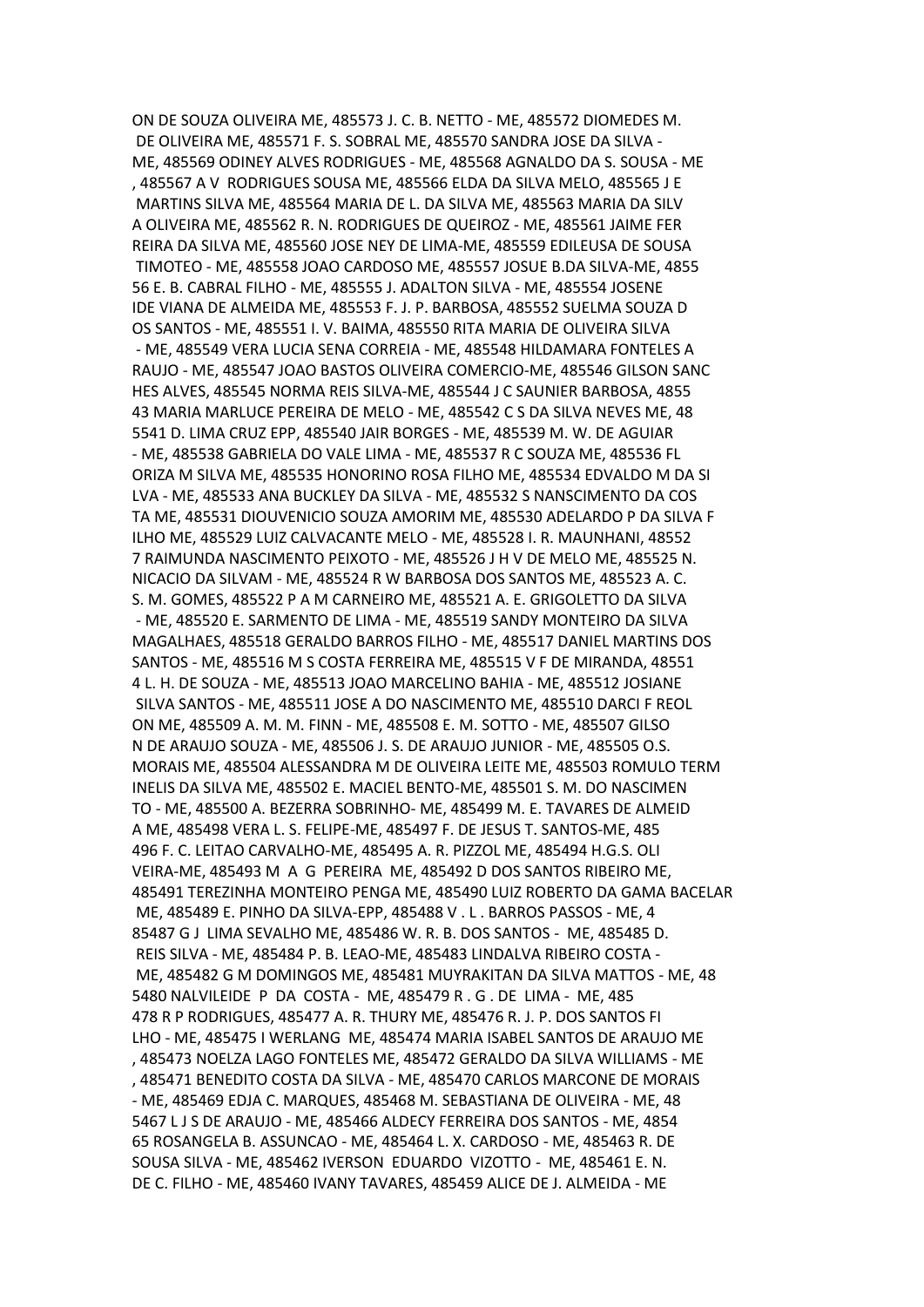, 485458 H. R. NUNES ME, 485457 MARIO CESAR G. RIBEIRO - ME, 485456 M. L. ALVES DOS SANTOS - ME, 485455 FRANCISCO J. A. SILVA - ME, 485454 R. T. S. DE ALENCAR - ME, 485453 J. C. FILHO - ME, 485452 VALDIRENE MOREIR A DA SILVA - ME, 485451 HELIO J. S. DE OLIVEIRA - ME, 485450 CREUZA SAL DNHA DE MENEZES - ME, 485449 JOSE CARLOS DA SILVA CONSORCIOS, 485448 J C TRIBINO DA SILVA ME, 485447 GUIMAR P DA SILVA ME, 485446 M.S.B.MARQUE S-ME, 485445 VALDINAR R. DE MACEDO - ME, 485444 M.S.G.DIAS-ME, 485443 L N DA ROCHA VENDA DE PESCADOS E VERDURAS ME, 485442 UMBELINA DALVACI DE ARAUJO SANTOS-ME, 485441 F.F.NOGUEIRA-ME, 485440 A. SOARES DE ARAUJO M E, 485439 EDIMILSON DOS SANTOS SILVA - ME, 485438 J. F.DOS SANTOS VIANA - ME, 485437 RONISON LEITE DAS NEVES - ME, 485436 IVANETE P. PERES - M E, 485435 R. H. DE MELO BARBOSA - ME, 485434 LUIZ BORTOLI - ME, 485433 SANDRA M. C. D. DA SILVA - ME, 485432 R. CARDOSO RIBEIRO - ME, 485431 M .O.COSTA RETAURANTE-ME, 485430 M.S.DA SILVA -ME, 485429 IVAIR PIMENTA D E MORAIS - ME, 485428 MARIA BEZERRA DE JESUS - ME, 485427 E.C.OLIVIO SO USA-ME, 485426 J. S. GOMES - ME, 485425 M. MADALENA ESTEVAO - ME, 48542 4 R . M . F MARQUES - ME, 485423 A I S ARAUJO, 485422 L MENDES DE SOUZA ME, 485421 M J P DE SANTANA ME, 485420 S. BARBOSA SENA - ME, 485419 IR INEIDE BARNABE DE ANDRADE - ME, 485418 V. N. BARROS - ME, 485417 FRANCI SCA GOMES MOREIRA DA SILVA ME, 485416 J Z PEREIRA ME, 485415 RAIMMUNDO CORREIA DA SILVA - ME, 485414 GODOFREDO OLIVEIRA SOUZA ME, 485413 E. LI MA DA SILVA - ME, 485412 HUMBERTO D. C. FILHO - ME, 485411 DAMIAO PAULO DE SOUZA - ME, 485410 T. VAZ DA SILVA - ME, 485409 MOACIR DA SILVA - ME, 485408 NOE AMARAL PINTO - ME, 485407 M. DE CASTRO F. JUNIOR, 485406 SANDRA M. SOBRAL - ME, 485405 K. C. B. WANDERLEY, 485404 L. MARILAC SI LVA DE SOUSA - ME, 485403 V. G. DE SOUZA - ME, 485402 AILTON I. DE SOUZ A ME, 485401 VANIA RAMOS RODRIGUES - ME, 485400 D. P. DA SILVA FILHO - ME, 485399 LUIZ RONAM DA SILVA - ME, 485398 C. A. BEZERRA GARCIA - ME, 485397 J. NOGUEIRA LEVEL - ME, 485396 R. A. DA ROCHA - ME, 485395 RONIV ALDO P. DE MELO - ME, 485394 C Q DE PAULA MOURA ME, 485393 E . A . LO PES MARREIROS, 485392 R R C PADILHA ME, 485391 L. C. GUIMARAES - ME , 485390 JORDANA D. LOPES DA SILVA ME, 485389 JOAO DE DEUS GOMES - ME, 485388 R. GRIGORIO VIANA-ME, 485387 L . SILVA FRANCO - ME, 485386 FRANC ILENE A. DA SILVA - ME, 485385 E. R. COSTA FILHO - ME, 485384 R. N. MEL AO ME, 485383 J M TUBIAS, 485382 VIVIANE MAMED LEITE, 485381 ORIEL ALVE S SAMPAIO ME, 485380 R SILVA DE MORAES EPP, 485379 P. S. GONCALVES FILH O, 485378 C. PEREIRA ROSAS ME, 485377 R. C. ALVES - ME, 485376 JOZELAND IA ALVES DE SOUSA, 485375 A M LEOBAS REPRESENTACOES - ME, 485374 IDENEI SOUSA DA SILVA ME, 485373 A. E. L. RODRIGUES ME, 485372 E. JOSE DA CO STA, 485371 R. CONCEICAO DE MELO ME, 485370 I. V. R. CANTANHEDE - ME, 4 85369 CHIRLENE NASCIMENTO BRITO ME, 485368 ENILZA N. TELES - ME, 485367 SIMONE M. DA SILVA, 485366 L. MOREIRA DA SILVA - ME, 485365 T. M. NASC IMENTO TELES - ME, 485364 LUIZA S. AMARO - ME, 485363 M. AMBURGO CARVAL HO ME, 485362 EDI MARIA KUHN HIRT- ME, 485361 E.T. CABRAL- ME, 485360 SOLANGE N GOUVEIA ME, 485359 ROMILSON FRANCA, 485358 ELENILSON V. DO NA SCIMENTO - ME, 485357 J. P. BECKMAN - ME, 485356 ALTEMAR S DE SOUZA ME, 485355 GILMAR VIEIRA ME, 485354 LAURA L. G. LIMA - ME, 485353 L C BARR OSO SILVA ME, 485352 C BAHIA DE QUEIROZ ME, 485351 F. B. DE OLIVEIRA - ME, 485350 L. A. RODRIGUES DE OLIVEIRA - ME, 485349 N. F. DE QUEIROZ - ME, 485348 J FERNANDO DA SILVA SOUSA ME, 485347 J J DE ALMEIDA - ME, 485346 M. F. C. SANTIAGO - ME, 485345 FRANCISCO DAS CHAGAS NUNES, 48534 4 PAULA SOARES, 485343 C. BONFIM DA SILVA, 485342 L. FRANCISCO DA SILVA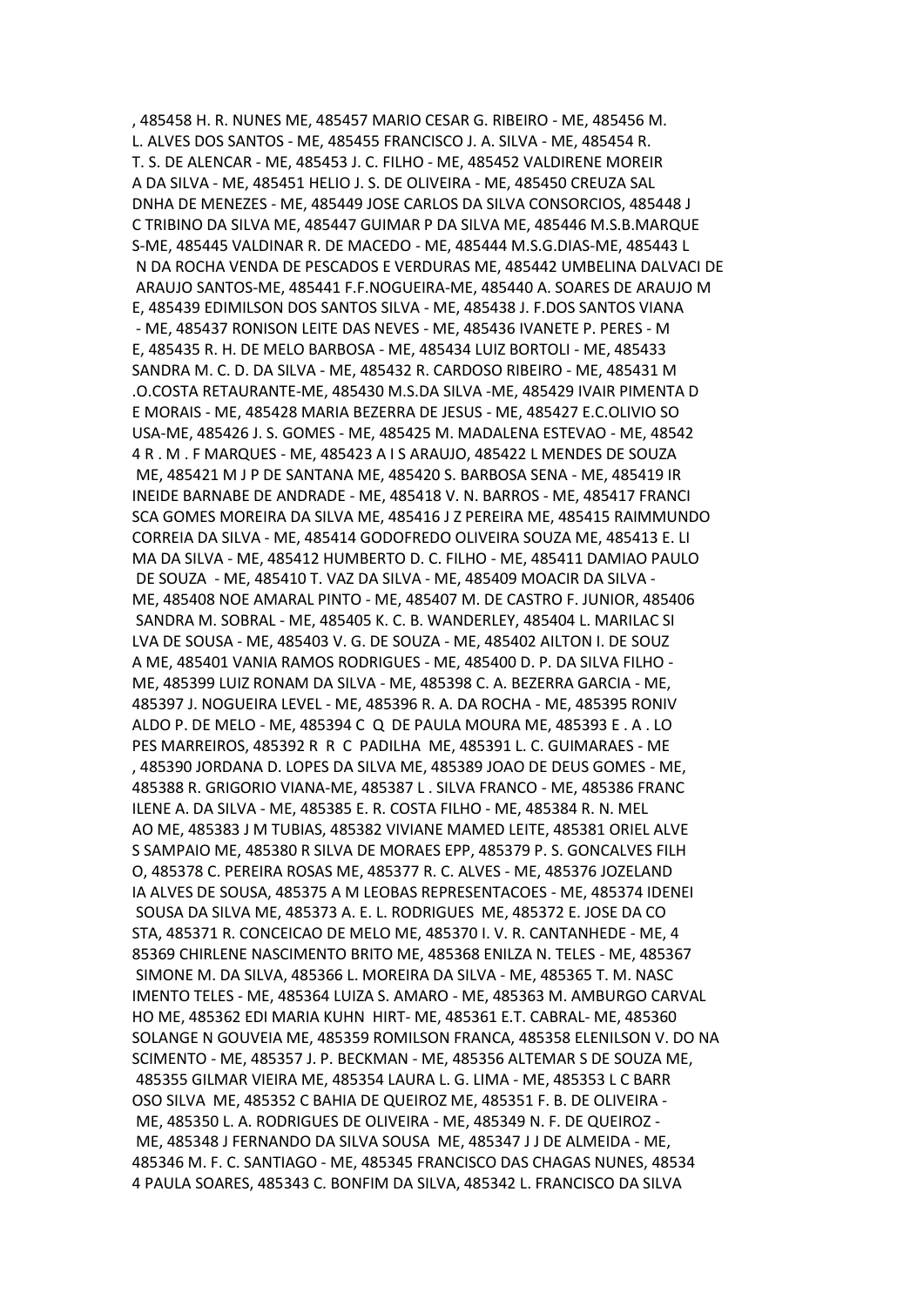- ME, 485341 FRANCISCA A LIMA ALCANTARA, 485340 EDUARDO DA SILVA, 4853 39 C. DOS SANTOS LARA - ME, 485338 MARIA DA PAZ ROCHA DA SILVA - ME, 48 5337 MOISES RODRIGUES DE OLIVEIRA - ME, 485336 FERNANDO LENO XAVIER E S ILVA ME, 485335 C BRASIL ARAUJO ME, 485334 M E ZOUEIN, 485333 W F GO MES-ME, 485332 F. ANTONIO FELIX DE OLIVEIRA, 485331 J. DE O. LEITE, 485 330 J. B. MONTEIRO, 485329 R C SARAIVA ME, 485328 ALDEMAR A. DO NASCIM ENTO - ME, 485327 J AUGUSTO COSTA, 485326 R LIMA FERREIRA, 485325 J M DE SOUZA MOURA, 485324 V RODRIGUES MOTA ME, 485323 HILDEGARDO I. NETO DE SOUSA - ME, 485322 CARLOS SILVA DA CRUZ ME, 485321 ROMAIN PEREIRA DE MELO - ME, 485320 ANGELA DA SILVA AMORIM - ME, 485319 D. N. GALEN O FILHO - ME, 485318 J. TEIXEIRA PEREIRA - ME, 485317 CLEMILTON DE S OUSA LIMA ME, 485316 M. R. FARIAS NUNES - EPP, 485315 R. R. SANTANA ME , 485314 ALDRIN DO NASCIMENTO LOPES ME, 485313 DECIO DO NASCIMENTO EPP , 485312 E LIMA OLIVEIRA ME, 485311 J. ROSA DE OLIVEIRA ME, 485310 DEOM AR CESAR CHERES DA SILVA ME, 485309 E T DA SILVA ME, 485308 CRISTIANE A RAUJO ROZA ME, 485307 E. MAXIMA DA ROCHA COSTA ME, 485306 CLEYDE P. DE MAGALHAES - ME, 485305 EVA RIBEIRO DA SILVA - ME, 485304 C. H. PIMENTEL SALDANHA - ME, 485303 V. F., RUFINO - ME, 485302 M NILSA VIEIRA ME, 4 85301 ELIZABETE S. DE SOUSA - ME, 485300 M. P. CORREA SANTOS - ME, 4852 99 MARLETE REINEHR ME, 485298 M G BEZERRA DA SILVA - ME, 485297 LIND ON J DE SOUSA ME, 485296 W SILVA ARAUJO - ME, 485295 GEDANIAS B. DA SILVA - ME, 485294 ELZA M F DA SILVA - ME, 485293 IVONETE GOMES D A SILVA - ME, 485292 R. S. CARVALHO RODRIGUES - ME, 485291 C. CESAR SOU SA - ME, 485290 J. J. DE SIMAS, 485289 M. G. H. DE MATOS, 485288 F. F. DE ARAUJO, 485287 ANTONIA DE SOUZA LEOCADIO, 485286 A. B. DE BRITO, 485 285 CLETO DE MATOS, 485284 M DA COSTA PADILHA - ME, 485283 EDUARDO DA S ILVA CARVALHO, 485282 M. GUIMARAES GOMES, 485281 F. M. M. DE OLIVEIRA, 485280 A. TEIXEIRA LINHARES, 485279 LOURIVAL C. RODRIGUES - ME, 485278 L. DA S. PEREIRA - ME, 485277 S.L. GERE - ME, 485276 M. ANDRADE DE SOUS A - ME, 485275 ANTONIO J. S. DA SILVA - ME, 485274 KEYLA NARA L. SANTOS - ME, 485273 VANDERLEDISON S. GOES - ME, 485272 F. A. DA CONCEICAO - M E, 485271 A. JOSE MARTINS - ME, 485270 RAIMUNDO A. DE SOUZA- ME, 485269 L M S PALANDRI, 485268 U V VIEIRA ME, 485267 E. K. V. DE MENDOCA - ME, 485266 J. S. FEITOSA - ME, 485265 R L DE QUEIROZ - ME, 485264 C PATRI CIA DE OLIVEIRA CABRAL ME, 485263 J. A. TOME - ME, 485262 A. S. ALMEID A - ME, 485261 F A R DE LIMA, 485260 I. DA C. SANTANA - ME, 485259 D D VERAS, 485258 MARY I. C. LIMA - ME, 485257 C.I. HENRIQUE - ME, 485256 R . DA SILVA MOURA - ME, 485255 ADONIAS DOS SANTOS SILVA - ME, 485254 IVE RALDO PAULO DA SILVA - ME, 485253 ANILDA DA SILVA MORAIS - ME, 485252 J . AMORIM DA SILVA - ME, 485251 MARIA DE FATIMA DA SILVA CRIACAO DE GALI NHA - ME, 485250 G.G. MENDES - ME, 485249 M. A. SILVA SANTIAGO - ME, 48 5248 MARCIA A. DA SILVA - ME, 485247 E. L. W. BEZERRA, 485246 FABIO BEZ ERRA DA FARIA - ME, 485245 N. A. DE CARVALHO - ME, 485244 I. B. MACHADO - ME, 485243 GILBERTO FELHBERG - ME, 485242 J. I. DE OLIVEIRA - ME, 48 5241 ANTONIO RODRIGUES LIMA - ME, 485240 EDIANA SOUZA COSTA - ME, 48523 9 J. V. DA S. PIMENTEL, 485238 FLERIDA M. DE SOUZA - ME, 485237 F. V. A LVES DE SOUSA-ME, 485236 K M P DIAS ME, 485235 M J R DE SA ME, 4852 34 C. LUIZ DOS SANTOS - ME, 485233 J. RARRES DA CRUZ - ME, 485232 FRANC ISCO V. DE LIMA ME, 485231 W S NASCIMENTO EPP, 485230 S. CALDEIRA DOS SANTOS- ME, 485229 VANDA ROSINEI PEREIRA - ME, 485228 R DE SOUZA PAULA , 485227 VIATOR FLORISTAN RAMOS DE OLIVEIRA ME, 485226 JOSE CAVALCANTE SOUZA ME, 485225 J. ROBERTO DIAS DE ALBUQUERQUE ME, 485224 ISMAEL DA SI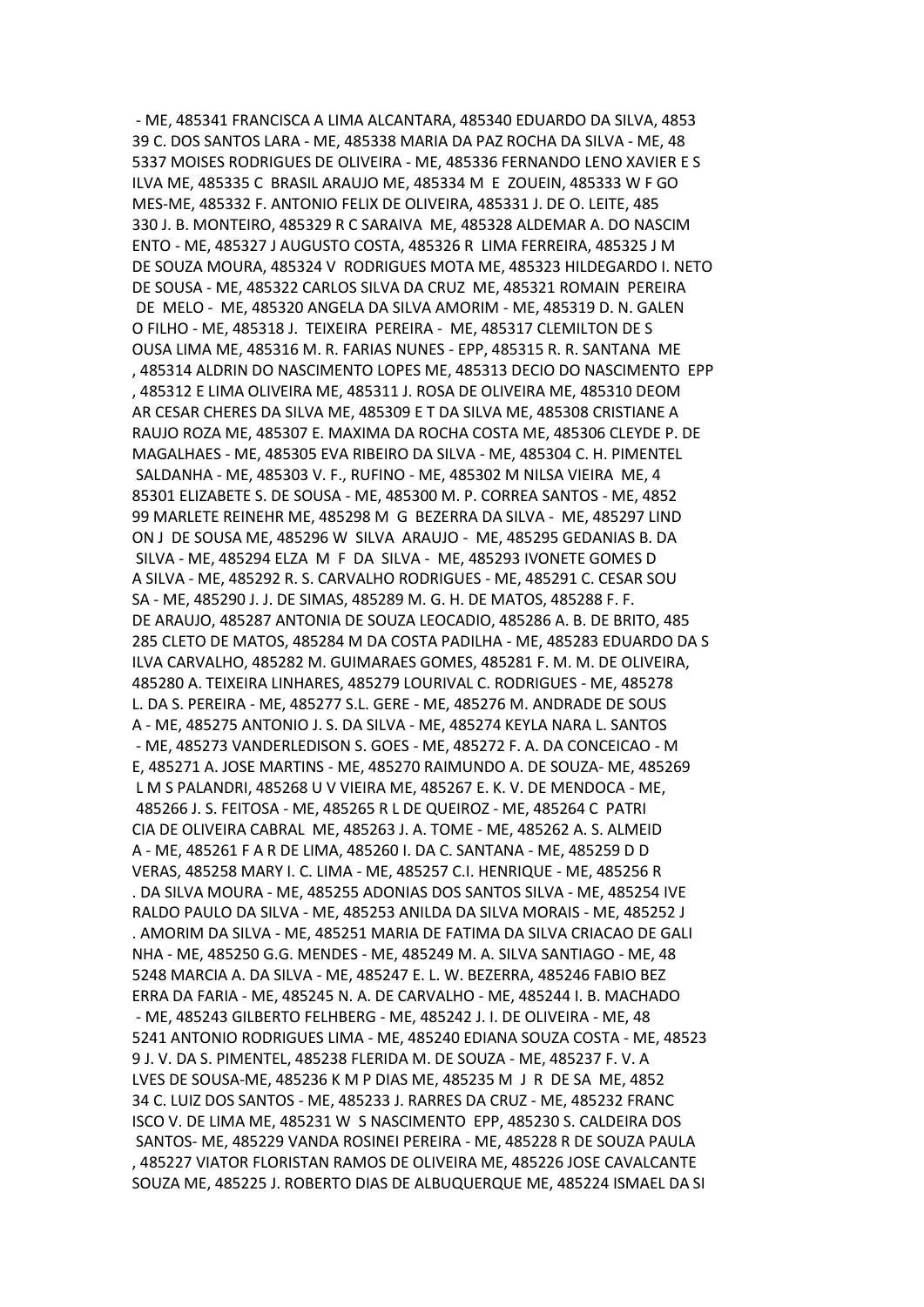LVA PEREIRA ME, 485223 DORILENE L SILVA ME, 485222 AMADEU F DE SOUZA E PP, 485221 E. VIEIRA COSTA ME, 485220 D BENTO CHAVES ME, 485219 RICARDO LOPES DA SILVA, 485218 A.B. DE MMELO JUNIOR, 485217 K. M. DE OLIVEIRA-ME, 485216 A. C. DE ARAUJO, 485215 EGUIBERTO VIANA DA SILVA-ME, 485214 ELIZANGELA SOUSA DA SILVA-ME, 485213 GEANE A. DA SILVA-ME, 485212 HEGLE Y M. ROQUE - ME, 485211 C. BENEDITO CUSTODIO - ME, 485210 A. S. VALE - ME, 485209 EDSON C. DA SILVA - ME, 485208 M. CLEONISSE DE SOUZA-EPP , 485207 B. M. DA SILVA VIANA - ME, 485206 IRINEU DE JESUS SILVA - ME, 485205 J. DA SILVA MELVIDES - ME, 485204 M. A. N. FERREIRA - ME, 485203 ANA M. ALVES OLIVEIRA - ME, 485202 J. M. DE AMURIM - ME, 485201 A L AMORIM, 485200 M. TELES DE ANDRADE-ME, 485199 ALEXANDRE BARBOSA-ME, 48 5198 N.C DE SOUZA, 485197 M.D.L. RENDEIRO-ME, 485196 R A CASAL ME, 4851 95 N.O. PEREIRA-ME, 485194 ELIZETE DE SEIXAS MORAIS, 485193 EDCLEIA CIR QUEIRA MENDES ME, 485192 A. MARCILENE RODRIGUES SILVA - ME, 485191 FRA NCISCO BATISTA DE ARAUJO-ME, 485190 A BISPO DA SILVA ME, 485189 LUZIMAR F. DE OLIVEIRA-ME, 485188 J. AQUINO DA SILVA - ME, 485187 E. M. CARNEI RO-ME, 485186 J C BARLETA UCHOA, 485185 L.S. DA SILVA-ME, 485184 JAIME C LIMA FILHO ME, 485183 L. PEREIRA LIMA -ME, 485182 LAURO DA SILVA B. GONDIM - ME, 485181 P. Y. DAS CHAGAS SILVA PAIVA - ME, 485180 A. T. S. FILHO - ME, 485179 E. N. DOS SANTOS - ME, 485178 GLADYS P DUARTE ME, 4 85177 PAULO DE ALMEIDA SILVA ME, 485176 ANILICIO N. DE SOUSA ME, 48517 5 L. J. O. GERALDES - ME, 485174 J. J. DA COSTA - ME, 485173 SERGIO V L CELESTE, 485172 Z. O. FREITAS - ME, 485171 R. RIBEIRO DE MORAES - ME, 485170 ANTONIO ARAUJO BATISTA COMERCIO - ME, 485169 CARMO P. CERDE CORD EIRA - ME, 485168 L H D NASCIENTO, 485167 EDILSA VIEIRA DE SOUSA ME, 48 5166 T M J SILVA ME, 485165 D. DO SOUZA OLIVEIRA, 485164 N. DOMINGUES T AVARES ME, 485163 SELMA C. BEZERRA - ME, 485162 M S LEAL CARVALHO ME, 4 85161 E GUIMARAES DA SILVA ME, 485160 M M BATISTA DE OLIVEIRA ME, 48515 9 LUIS EUSTORGIO PINHEIRO BORGES, 485158 E. A. MARTINS - ME, 485157 ERN ANDES BORGES REIS - ME, 485156 DJANE F. LIMA - ME, 485155 M. D. F. OLIV EIRA - ME, 485154 ROGERIO ANTONIO HERCULANO BARROSO - ME, 485153 ELINAL DA DA SILVA OLIVEIRA ME, 485152 CIDRAQUE DIAS DA SILVA ME, 485151 M DAS G P DA SILVA ME, 485150 CARLOS V DE ARAUJO ME, 485149 JULIETA F DOS SA NTOS- ME, 485148 C J B DA SILVA ME, 485147 R G DE FREITAS FILHO- ME, 48 5146 E G MACHADO ME, 485145 J G DE ARUJO, 485144 M D LIMA BARROSO ME, 4 85143 CELIA PEREIRA DA SILVA ME, 485142 DOMINGOS FERREIRA MELO ME, 4851 41 A N DA SILVA FILHO, 485140 R A DE SOUSA ME, 485139 S . S . GONCALVES - ME, 485138 D. PEREIRA ME, 485137 M. L. SOUSA DE SOUSA - ME, 485136 E . S . BARROS JUNIOR - ME, 485135 MARIA IVONE FONTENELE - ME, 485134 FR ANCISCA FERREIRA SAMPAIO ME, 485133 GENESIO VIEIRA DUARTE ME, 485132 J. M. P. DE ALMEIDA ME, 485131 LAURO MARTINS DA SILVA - ME, 485130 M A A FERRAZ ME, 485129 N NELZITO DE OLIVEIRA ME, 485128 P . G . A . SAMOEL - ME, 485127 A . M . GALVAO FERREIRA - ME, 485126 MIGUEL SILVA CONCEICAO ME, 485125 T . S . DA SILVA, 485124 MARIA DOS REMEDIOS DE S SANTOS ME, 485123 JADIMY CIDADE COSTA - ME, 485122 M. J. M. SANTOS - ME, 485121 A NDIRA M DE A M LUZ ME, 485120 JOAO BATISTA TREVISAN - ME, 485119 N. M. DE BRITO SOUSA - ME, 485118 PEDRO MIGUEL DA SILVA - ME, 485117 E . F . DE ALMADA - ME, 485116 M. C. F. DOS SANTOS - ME, 485115 M . G . F RIBE IRO MELO - ME, 485114 S . DE FATIMA DOS SANTOS - ME, 485113 MARIA ANTON IA DA SILVA BAR - ME, 485112 I . M . SILVA DE MENEZES - ME, 485111 ATAN IEL DO NASCIMENTO LOPES - ME, 485110 RUBERVALDO ALVES SILVA ME, 485109 E . RUFINO DE CARVALHO - ME, 485108 M V DE JESUS - ME, 485107 MILTON SO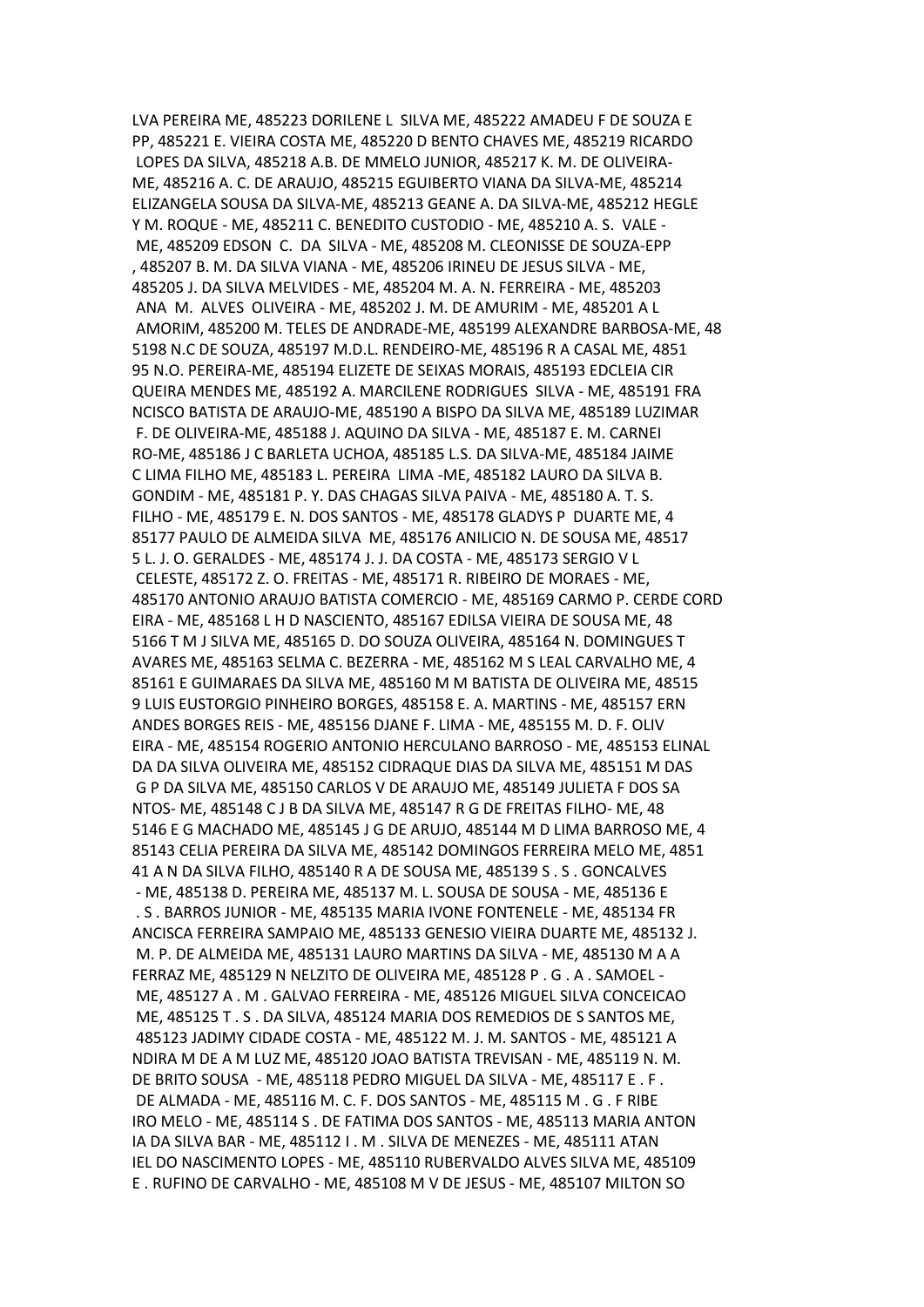BREIRA - ME, 485106 JOSE RIBAMAR DOS SANTOS BAR - ME, 485105 S . BRASIL DE MELO - ME, 485104 ONETO DE S. SABINO - ME, 485103 ALBERTINA ALVES S ILVA BAR - ME, 485102 L POLICARPO COMERCIAL ME, 485101 M . C . N . ARAU JO - ME, 485100 RITA L. SILVA - ME, 485099 C. A. MATTE PIMENTEL - ME, 4 85098 R . N . PEREIRA DE ARRUDA - ME, 485097 M . DE LOURDES . A . GOMES - ME, 485096 ANA DA SILVA TORRES EPP, 485095 R. L. DA SILVA PEREIRA - ME, 485094 M . N . PIMENTEL DA SILVA - ME, 485093 A. R. DO NASCIMENTO - ME, 485092 F. C. ROSAS DE OLIVEIRA - ME, 485091 J . DE FREITAS VIEIRA - ME, 485090 EDICLEUMA CARVALHO DIAS, 485089 C . B . DA CONCEICAO - ME, 485088 M. ROSENIZA DE SOUSA S. CASTRO - ME, 485087 E PAIVA DO NASCIMEN TO ME, 485086 EDNA MARIA SIMOES DE ARAUJO - ME, 485085 A G QUEIROZ JUNI OR ME, 485084 M. F. BARBOSA LIMA - ME, 485083 CARLOS CRECY EVANGELISTA - ME, 485082 J. SILVA DE LIRA, 485081 E. F. B. BRAID - ME, 485080 LEONI LDO UCHOA GOMES - ME, 485079 M. S. T. DA SILVA MATOS - ME, 485078 H S R MILER ME, 485077 A. P. FREIRE COUTINHO - ME, 485076 A. N. M. SILVA ME, 485075 JOSE SEBASTIAO SIMOES ME, 485074 ROSINEI PEREIRA DE SOUZA, 4850 73 R. O. MOTA ME, 485072 PATRICIA VIEIRA PEIXOTO-ME, 485071 J. S. AGUIA R-ME, 485070 M. D. S. SILVA-ME, 485069 R. RAMSAROOP - ME, 485068 MARIA MARTA DUARTE-ME, 485067 M R S GOMES ME, 485066 WARDSON A. MELO, 485065 FRANCISO GOMES DA SILVA COMERCIO DA CONSTRUCAO-ME, 485064 MARIA LOURETO DE SOUSA ME, 485063 JOSE BESERRA SOBRINHO ME, 485062 VAGNER SILVEIRA - ME, 485061 C C VALIERA ME, 485060 MARCIO ANDRE DE CASTRO BANDEIRA - ME , 485059 FRANCISCO SALES DE LIMA-ME, 485058 R G MALAQUIAS ME, 485057 W G BARUNA MENDES ME, 485056 NILZA MARIA GRIFFO PANCINE - ME, 485055 E L IMA DE SOUSA, 485054 MARIA DO SOCORRO NASCIMENTO LAGES - ME, 485053 E N MOREIRA ROCHA LIMA - ME, 485052 R. M. FERRAZ - ME, 485051 MARIA DAS G. S. E SILVA - ME, 485050 R. C. MATOS - ME, 485049 R N S SOUSA ME, 48504 8 DAVID A. DA SILVA - ME, 485047 VICENTE M DA CONCEICAO ME, 485046 R. M. S. NOGUEIRA - ME, 485045 ELZIENE GUILHERME BEZERRA, 485044 JULIA B P EREIRA ME, 485043 EDILSON SOARES DA ROCHA - ME, 485042 NELCICLEBER R. VIEIRA - ME, 485041 T DOS SANTOS FERREIRA ME, 485040 R. F. FREIRE BRASI L - ME, 485039 E S DE ADSSIS DOS SANTOS ME, 485038 GILVAN COSTA TARGINO - ME, 485037 ANTONIO DE JESUS - ME, 485036 V. L. D. SOUSA - ME, 485035 R P LOPES ME, 485034 ANA LUCIA P. DE MATOS - ME, 485033 L G ALENCAR DE FREITAS ME, 485032 E. DA S. FEITOZA - ME, 485031 N N STRUCHER ME, 4850 30 FRANCISCO SANTOS DE OLIVEIRA - ME, 485029 I . A . SARAIVA, 485028 MA NOEL RODRIGUES OLIVEIRA - ME, 485027 ENEDINO DIAS - ME, 485026 JOSE GER ALDO XAVIER DE SENA ME, 485025 J . G . E . PEREIRA - EPP, 485024 JOSE W ILTON FERNANDES - ME, 485023 L . COSTA SANTIAGO - ME, 485022 S GUERRA H IDALGO ME, 485021 DEMETRIO DUARTE MIRANDA - ME, 485020 RAFAEL DE ASSIS SIMOES ME, 485019 Z M SOARES ME, 485018 G. DE ARAUJO POLICARPO - ME, 48 5017 VALDIR TEIXEIRA LIMA ME, 485016 JOSE CARLOS BORGES DE SOUSA - ME, 485015 MICHELE BALSAMO, 485014 M J M DA SILVA, 485013 MARIA DO SOCORRO SILVA PEREIRA - ME, 485012 F O DE SOUZA ME, 485011 LUCINARA CAMPOS FERR EIRA ME, 485010 G D FILHO ME, 485009 M M DO CARMO - ME, 485008 MARIA DO SOCORRO SILVA E LIMA - ME, 485007 S SALES ME, 485006 CYLENE M CORREIA ME, 485005 O DA SILVA DOS SANTOS ME, 485004 V. L. M. NOGUEIRA DA SILVA - ME, 485003 ADEMILTON S REGIS ME, 485002 JONE VIEIRA GOMES - ME, 48500 1 LARIO DANTAS LEITAO, 485000 B D CANDIDA, 484999 E MENDRADE QUIXABA, 4 84998 K LYRA DA COSTA, 484997 GICELIA SOUZA LIMA - ME, 484996 L . DOS S ANTOS VIEIRA, 484995 D. V. RODRIGUES BARROS ME, 484994 F . F. DA SILVA - ME, 484993 F L C ROSAS ME, 484992 F. F. BELCHIOR - ME, 484991 A. I.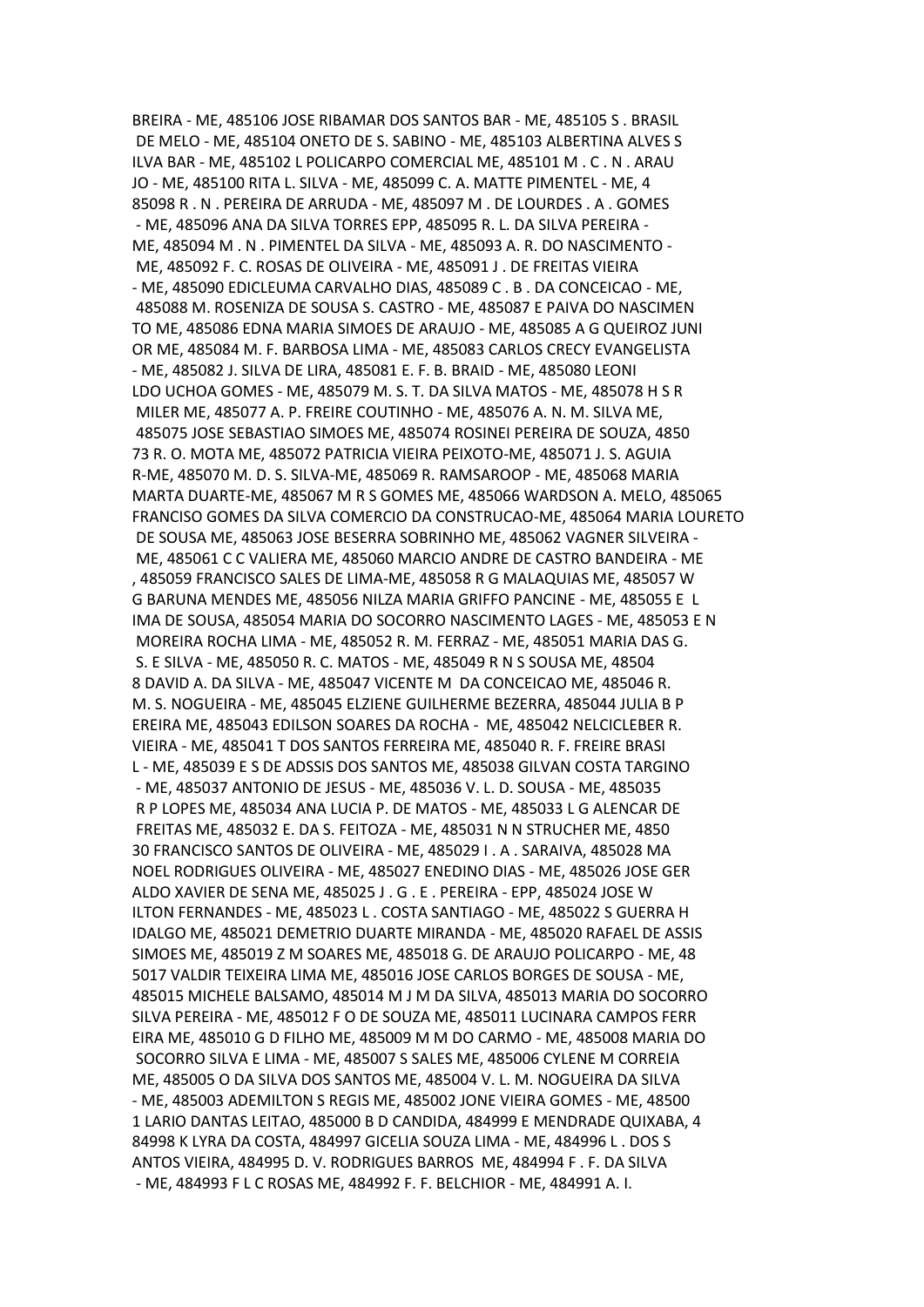DE MELO -ME, 484990 S. DE MELO ANDRADE - ME, 484989 D. Q. DE SOUZA -ME, 484988 N P RODRIGUES, 484987 N DE SOUSA CASTRO ME, 484986 DERSON MAURI CIO SANTOS - ME, 484985 M O B ROSA ME, 484984 LEOMAR PEREIRA DA SILVA M E, 484983 J. HENRIQUE SANTOS - ME, 484982 M. I. ALVES LUCENA ME, 484981 J R SIMAO ME, 484980 J. L. C. DIAS, 484979 EREOMAR PEREIRA ROSAS ME, 4 84978 LUIZ ALEXANDRE CARDIAS - ME, 484977 D. F. DOS SANTOS, 484976 R. A ZEVEDO TAJUJA - ME, 484975 W. R. SA - ME, 484974 T LAURENTINO ARAUJO ME , 484973 A SANTOS SILVA, 484972 M. A. S. ARAUJO - ME, 484971 ANTONIO NA SCIMENTO DA SILVA ME, 484970 JUSCIMAR DOS SANTOS CARMONA - ME, 484969 A PARECIDO PADILHA - ME, 484968 L. PINHO DE OLIVEIRA -ME, 484967 O MENDES DO AMARAL ME, 484966 L. BARBOSA DA SILVA, 484965 F. RODRIGUES DE AZEVE DO ME, 484964 E J DE ARAUJO ME, 484963 S B DE OLIVEIRA ME, 484962 L A DE LIRA ME, 484961 R PINHO DE MELO ME, 484960 J C VASCONCELOS DE SOUZA ME, 484959 F JEAN DE SOUSA ME, 484958 S M B DE MELO ME, 484957 ANTONIO GOMES DA SILVA ME, 484956 E. PEREIRA LIMA, 484955 M. J. R. DE OLIVEIRA -ME, 484954 C. SOKOLOWICZ, 484953 F. V. MOURA - ME, 484952 F. COSME - M E, 484951 J A DO ROSARIO, 484950 R ALVES RIBEIRO ME, 484949 R. N. P. DE MELO - ME, 484948 P. VISSOTO - ME, 484947 J. JOSINO DA SILVA - ME, 484 946 A FERNANDES SALES ME, 484945 Z SILVA CABRAL ME, 484944 A J DA SILV A ME, 484943 L. M. TEIXEIRA DE FIGUEIREDO - ME, 484942 M. DA CUNHA PAIX AO -ME, 484941 M. L. M. BARROS - ME, 484940 NELSON NEGRAO JUNIOR, 48493 9 SANDREA DE A. XAUD - ME, 484938 R. ALBERTO BRAGA - ME, 484937 A. C. M . COTRIM, 484936 M LEONOR MARQUES ME, 484935 F . A . ALVES FERREIRA - M E, 484934 A . C . NOGUEIRA MARTINS - ME, 484933 J FERREIRA DO NASCIMENT O ME, 484932 M. J. S. GUERREIRO -ME, 484931 FRANCISCO COSTA DOS SANTOS, 484930 A MACEDO DA SILVA ME, 484929 EVANDRO SANTANA DE MIRANDA ME, 484 928 A C DE LIMA ME, 484927 WERITON FERREIRA LIMA ME, 484926 NELSO GUZEL LA, 484925 J ANA DA SILVA ME, 484924 R. DA SILVA ANTUNES ME, 484923 LUI Z R DOS SANTOS ME, 484922 E C FERNANDES ME, 484921 M A DA SILVA APARECI DO ME, 484920 L . P . CARNEIRO - ME, 484919 ELIZANE VITOR ALMEIDA - ME, 484918 M. C. GONCALVES DA SILVA - ME, 484917 F NETO DA SILVA ME, 48491 6 NELSON A HARTMANN ME, 484915 A FERREIRA CHAVES ME, 484914 SANT CLAIR MOREIRA DOS SANTOS -ME, 484913 NELSON COUTINHO DA SILVA ME, 484912 M L DE MORAIS ME, 484911 A SA RIBEIRO ME, 484910 JOVERSI XAVIER FERREIRA JU NIOR - ME, 484909 ENOQUE P. SILVA - ME, 484908 G DE ANDRADE DE MELO ME, 484907 MARZILIO J. M. MARTINS - ME, 484906 J.A.CORREA-ME, 484905 FRNAC ISCO FERREIRA LIMA - ME, 484904 VITALINA REIS GUEDELHA ME, 484903 A. J. FONTES DA COSTA - ME, 484902 M M A ALENCAR ME, 484901 M. R. BARRETO - ME, 484900 JOSE LIMA ARAUJO - ME, 484899 JOSE FERNANDO S SILVA ME, 4848 98 C LIRA SOARES ME, 484897 GESSE VIEIRA E SILVA ME, 484896 ADENILSON C ONCEICAO DUTRA ME, 484895 C A LIMA SIQUEIRA ME, 484894 F. J. ARAUJO LIR A ME, 484893 E MONCA DE ALENCAR ME, 484892 M J COUTO DIAS - ME, 484891 HELVECIO DEEKE - ME, 484890 LEONIRA BARBOSA DA SILVA - ME, 484889 S. DI AS CARNEIRO - ME, 484888 J.ROMARIO DE OLIVEIRA-ME, 484887 L. DANTAS FO NTES - ME, 484886 T. M. P. MOREIRA ME, 484885 JOAQUIM DINIZ NETO ME, 48 4884 MUHAAMAD M QADDOURA ME, 484883 ROBERTO S VIEIRA ME, 484882 ALMERIO MONTEIRO DE SOUZA -ME, 484881 JOSE RODRIGUES SANTOS BEBIDAS - ME, 4848 80 W.R.MACEIO DA SILVA-ME, 484879 A T BEZERRA ME, 484878 L. SIPRE COSTA - ME, 484877 JOSE FRANCISCO RIBEIRO ME, 484876 DALGISA SILVA ARAUJO ME , 484875 F . DE LIMA SILVA - ME, 484874 VALDENOR FERNANDES DA SILVA, 48 4873 W A DE MOURA FILHO ME, 484872 D. FERREIRA MARQUES - ME, 484871 E . V . S . PAU FERRO - ME, 484870 R M CARDOSO, 484869 O. S. MOTA - ME, 48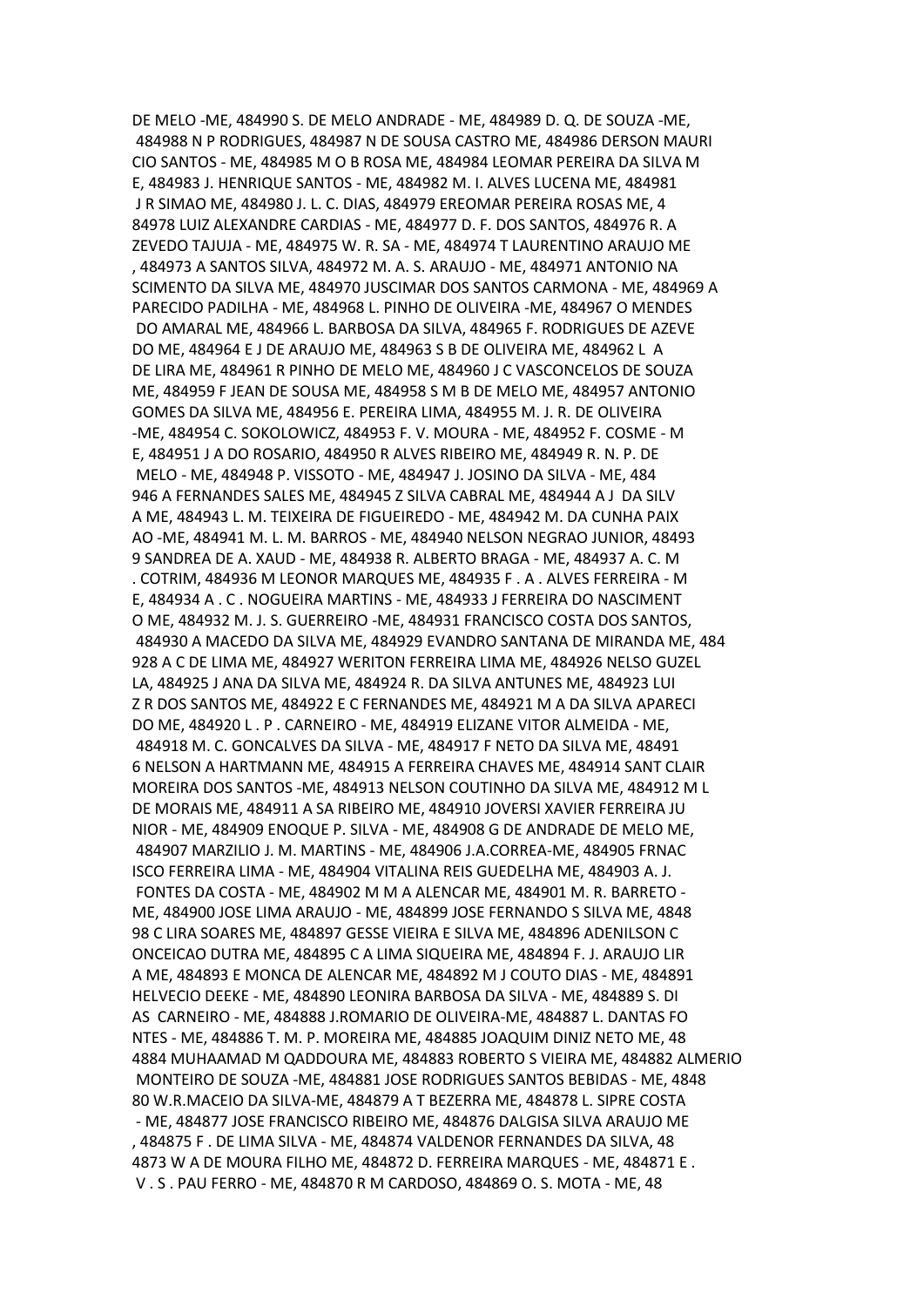4868 C. B. S. BORGES - ME, 484867 F. J. SILVA LANCHE-ME, 484866 F. P. D OS SANTOS FILHO - ME, 484865 NATERCIO DA COSTA PINHEIRO - ME, 484864 D . SALES DE LIMA - ME, 484863 L L DA SILVA ME, 484862 S TREVISAN, 484861 R J ALVES DO VALE ME, 484860 JOSE HENRIQUE FERREIRA RIBEIRO - ME, 4848 59 MARIO AUGUSTO MACHADO - ME, 484858 FRANCINETE DA SILVA ARAUJO ME, 48 4857 M.S.CAMELO DE MENDONCA-ME, 484856 R N COELHO DE SOUZA ME, 484855 D . E. DA SILVA MICHEL - ME, 484854 JOSE ALMIR DA SILVA ME, 484853 A. C. ALENCAR VASCONCELOS - ME, 484852 M F NOGUEIRA ME, 484851 F M ALENCAR CA TUNDA ME, 484850 G S NARANJO ME, 484849 A P MACHADO ME, 484848 M. J. BO LSANELLO-ME, 484847 M N LOPES DA SILVA ME, 484846 E MONTEIRO DOS SANTOS , 484845 J. CASCALHO DE BRITO - ME, 484844 N. GUALTER DE ALMEIDA - ME, 484843 R . MARQUES FILHO, 484842 A. A. DE MEDEIROS FERREIRA, 484841 L. CHAVEZ ACEVEDO, 484840 J.N.DOURADO-ME, 484839 F.A.SILVA AGUIAR-ME, 4848 38 E F COSTA ME, 484837 M.A.DE OLIVEIRA MAIA-ME, 484836 J.B.QUEIROZ CAS TRO, 484835 A. A. COSTA - ME, 484834 J A DE KING CAMPOS ME, 484833 T N SANTANA ME, 484832 G. A. SOBRINHO, 484831 M. R. F. DA SILVA - ME, 48483 0 S. M. VERAS - ME, 484829 N T DA SILVA ME, 484828 RONALDO DOS SANTOS M ACHADO - ME, 484827 GETULIO BARBOSA WANDERLEY-ME, 484826 N. M. DOS SANT OS, 484825 F R DE MOURA MENDES BARROS ME, 484824 J VIANA ME, 484823 L. P. DE SOUSA - ME, 484822 W P RIBEIRO ME, 484821 N. PINTO RODRIGUES - M E, 484820 O. FERREIRA PINTO ME, 484819 J SANCHEZ PRADA ME, 484818 E JOS E CARVALHO DE FREITAS ME, 484817 N DE SOUZA VAZ ME, 484816 R NONATO M D E SOUSA ME, 484815 R S S FILHO ME, 484814 F RODRIGUES SOBRINHO ME, 4848 13 H BRANDAO DE ARAUJO ME, 484812 J. S. SINGH - ME, 484811 M M ALVES FE RREIRA ME, 484810 RAIMUNDO LOPES - ME, 484809 GERCIENE NUNES CRUZ, 4848 08 B. B. OLIVEIRA - ME, 484807 F. A. DA FONSECA, 484806 LUZINETE OLIVEI RA ALVES ME, 484805 MILTON MIRANDA, 484804 M G OLIVEIRA BEZERRA, 484803 PERI RODRIGUES LEMOS, 484802 R B SOUZA ME, 484801 R OLIVEIRA DOS SANTO S ME, 484800 M. GENARIO DE SOUZA, 484799 D. B. VIANA - ME, 484798 G A G UARIENTI, 484797 R. N. OLIVEIRA DE CARVALHO ME, 484796 J. A. KARPINSKI - ME, 484795 SILVIA PEREIRA DA SILVA ME, 484794 M M GOMES ME, 484793 R G ARAGAO ME, 484792 EMILIA C BALSAMO - ME, 484791 PEDRO DE MATOS, 48479 0 ROSA M. S. BEZERRA - ME, 484789 PAULO O FRANCO ME, 484788 DOMINGOS RO BERTO DA COSTA ME, 484787 P R ARAUJO ME, 484786 E.F.DE CARVALHO PEREIRA -ME, 484785 A R BEZERRA - JOGOS ELETRONICOS ME, 484784 VERA LUCIA DOS S ANTOS SILVEIRA ME, 484783 URBANO RAMOS DE BRITO ME, 484782 AUZILENE COE LHO DO NASCIMENTO - ME, 484781 ELIAS CORDEIRO DE SOUZA ME, 484780 M. LE ONONILCE ALMEIDA GOMES - ME, 484779 W. M. P. DA SILVA, 484778 VALDIVINO M LIMA ME, 484777 S DE SOUZA LEITAO ME, 484776 F I DE OLIVEIRA BARRETO , 484775 SISISNANDA SOUSA DE ANDRADE - ME, 484774 GILVAM SOUSA DE OLIVE IRA ME, 484773 A. RODRIGUES FILHO - ME, 484772 H S AMORIM ME, 484771 J B OLIVEIRA PRADO ME, 484770 J S C DA COSTA, 484769 EIZE DA SILVA GOME S - ME, 484768 R . GIMENEZ ARAUJO - ME, 484767 CARLOS ALBERTO PAVELEGIN I DE MEDEIROS, 484766 J. KRUG, 484765 C. L. ALVARENGA - ME, 484764 BASI LIO C. DE SOUZA FILHO - ME, 484763 S. D. DA SILVA - ME, 484762 D . ARRU DA DE SOUZA - ME, 484761 POLIANA C . DOS SANTOS - ME, 484760 RAIMUNDO S ANTOS DE SOUSA, 484759 JOSE CAVALCANTE SUBRINHO EPP, 484758 LOURDES TER ESINHA DE MENEZES - ME, 484757 M RODRIGUES DA SILVA ME, 484756 DARCILE IDE FONSECA DE MENDONCA ME, 484755 C M ALVES MENDES ME, 484754 L. RUBIM DE CARVALHO - ME, 484753 OSVALDO FERREIRA ME, 484752 REGINALDO PEREIRA DE SOUZA - ME, 484751 A. M. RODRIGUES - ME, 484750 J.DA SILVA AGUIAR-M E, 484749 N. DA SILVA - ME, 484748 L R MOURA ME, 484747 P FERREIRA ME,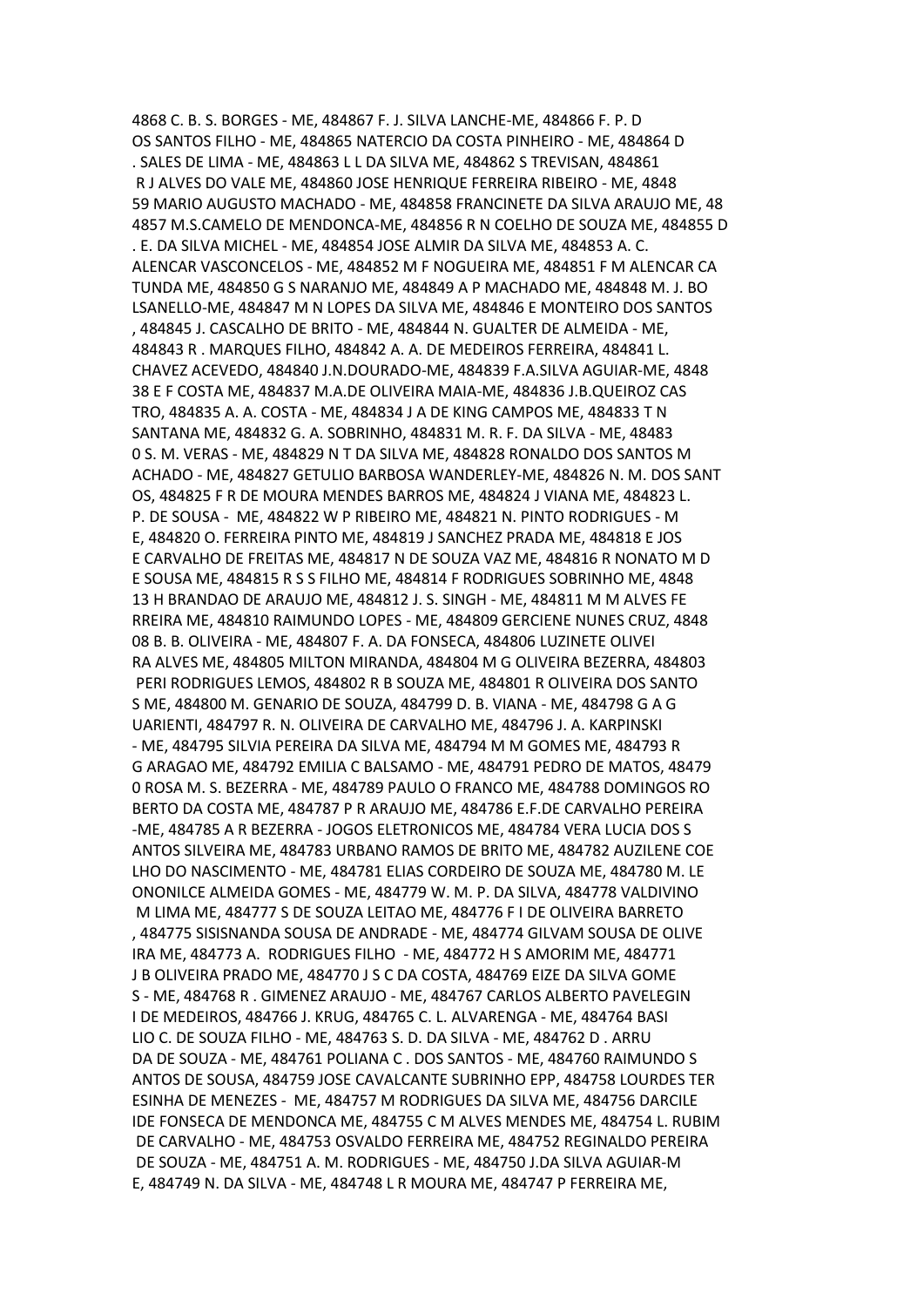484746 FRANCISCO NAZARENO DE LIMA REIS, 484745 J. MARTINS RIBEIRO - ME, 484744 O . FERNANDES DOS SANTOS - ME, 484743 S . Q . FARIA - ME, 4847 42 A N G MACHADO ME, 484741 P. E. OLIVEIRA - ME, 484740 E. S. MATOS - M E, 484739 BENILDO PEREIRA DE OLIVEIRA - ME, 484738 GISELE DUARTE SEIXAS -ME, 484737 FRANCISCO PEREIRA DA SILVA BAR-ME, 484736 M. R. PEREIRA DE AZEVEDO - ME, 484735 EDUARDO JOSE DOS SANTOS ME, 484734 M. LUCIA DA SIL VA ME, 484733 J D C BRITO, 484732 LUCIMAR BONFIM DOS SANTOS ME, 484731 PEDRO PEREIRA DOS SANTOS ME, 484730 J . T . S RODRIGUES - ME, 484729 A P DE ARAUJO IMPORTACAO, 484728 A. O. LIMA - ME, 484727 VICENTE SOKOLOWI CZ - ME, 484726 J . A . CAVALCANTI MEDEIROS, 484725 L. C. ICASSATTI - M E, 484724 ROBERTO CARLOS DA SILVA LEITE - ME, 484723 E. B. DANTAS - ME, 484722 S. O.COUTINHO - ME, 484721 JOSE RIBEIRO DA SILVA - ME, 484720 A NTONIO RIBEIRO DA SILVA - ME, 484719 I P DOOKRAM ME, 484718 YANNA L. C. DE CASTRO - ME, 484717 L. M. DE MENEZES - ME, 484716 C. S . LARANJEIRA - ME, 484715 ANTONIO NILSON DE ALMEIDA SILVA - ME, 484714 M CLEOFI BEZE RRA ME, 484713 D N DE MATOS - ME, 484712 S M PONTES, 484711 M L MEDEIRO S ME, 484710 G. SILVA BARBOSA, 484709 H. LOPES DE SOUZA - ME, 484708 RA MIRO G. DE ANDRADE ME, 484707 I . V . ESCOBAR - EPP, 484706 RAIMUNDO GO MES DA SILVA MOTOCICLETAS - ME, 484705 E. S. FERREIRA - ME, 484704 JOSE AIRTON DE ANDRADE ME, 484703 JOSE FRANCISCO VIANA - ME, 484702 J FREIT AS ABREU ME, 484701 EDSON Y. NAGASSAKO - ME, 484700 ANTONIO E PEREIRA D A SILVA ME, 484699 I . DA SILVA AGUIAR - ME, 484698 LUIS CONSTANCIO DO S SANTOS ME, 484697 F . C . S . ARAUJO - ME, 484696 ISAIAS INACIO DANTA S- ME, 484695 C. A. RODRIGUES DA SILVA - ME, 484694 ILZA HELENA MAGALHA ES ASSEN, 484693 A A PEREIRA NEVES ME, 484692 M G M DE ALMEIDA, 484691 F. PAULO LUCENA CABRAL ME, 484690 M. FERNANDES DE MELO ME, 484689 R L M DE SOUZA ME, 484688 ANA CASSIA ALVES HENRIQUEZ - ME, 484687 CLAUDIO GO LINELLI, 484686 L A P DOS SANTOS, 484685 FERNANDO M DOS SANTOS ME, 484 684 J CARLI DE SOUZA LIMA, 484683 E. M. MARANHAO, 484682 CARMELITA SILV A DE LIMA - ME, 484681 R. VASCONCELOS ALMEIDA - ME, 484680 J DOS SANTO S PRADO-ME, 484679 IRAILDE RIBEIRO LIMA - ME, 484678 J. ADRIANO SARMENT O RIBEIRO ME, 484677 OCELIA M. B. DOS SANTOS - ME, 484676 J I DA SILVA MICHEL-ME, 484675 APARECIDO ALVES DOS SANTOS ME, 484674 A. A. DA SILVA FILHO - ME, 484673 ODAIR JOSE R AMORIM ME, 484672 JOSE T DE AQUINO ME, 484671 JUAREZ ALVES MOTA ME, 484670 P CAXIAS FONSECA ME, 484669 R. POLI CARPO DE SOUZA - ME, 484668 A DOS REIS MORAES ME, 484667 GILMAR MONTANH A ME, 484666 F. DA COSTA CASTRO - ME, 484665 T L BARBOSA ME, 484664 J F PINTO DE SOUZA ME, 484663 ANTONIO FABIANO FERREIRA - EPP, 484662 FLAVI O BEZERRA FREIRE ME, 484661 J. A. S. LOPES - ME, 484660 N. J. DO NASCIM ENTO- ME, 484659 UDENI G . RODRIGUES, 484658 C F L GOMES ME, 484657 MA RCIO W. DUARTE, 484656 CARMICELIA GOMES DA SILVA - ME, 484655 L. C. SCH WINDEN - ME, 484654 J W BEZERRA LIMA, 484653 RAIMUNDO C. FILHO ME, 4846 52 T. EVANGELISTA DA SILVA, 484651 A. R. RESENDE - ME, 484650 GERALDO S ARAIVA DE BARROS ME, 484649 J W ARAUJO LIRA ME, 484648 R. M. P. COELHO, 484647 M E B FERREIRA ME, 484646 M. G. T. DE SOUZA ME, 484645 GILBERTO INACIO DE ARAUJO, 484644 EURILENE L. DA SILVA, 484643 F. MELO DE OLIVE IRA, 484642 EMERSON BARBOSA DA SILVA ME, 484641 M. H. P. LIMA - EPP, 48 4640 S. M. BRAGA - ME, 484639 R. J. SILVA MESQUITA - ME, 484638 M. J. D A SILVA FERREIRA, 484637 P R R FERREIRA ME, 484636 D. C. MEDEIROS, 4846 35 E. L. ALBERTO - ME, 484634 I L DE SALES ME, 484633 L. A. COSTA ME, 4 84632 M DOS SANTOS AGUIAR ME, 484631 EDIWILSON ALMEIDA ME, 484630 R ROD RIGUES DE CARVALHO ME, 484629 M G MAS MARTINEZ ME, 484628 GILMAR PREDEB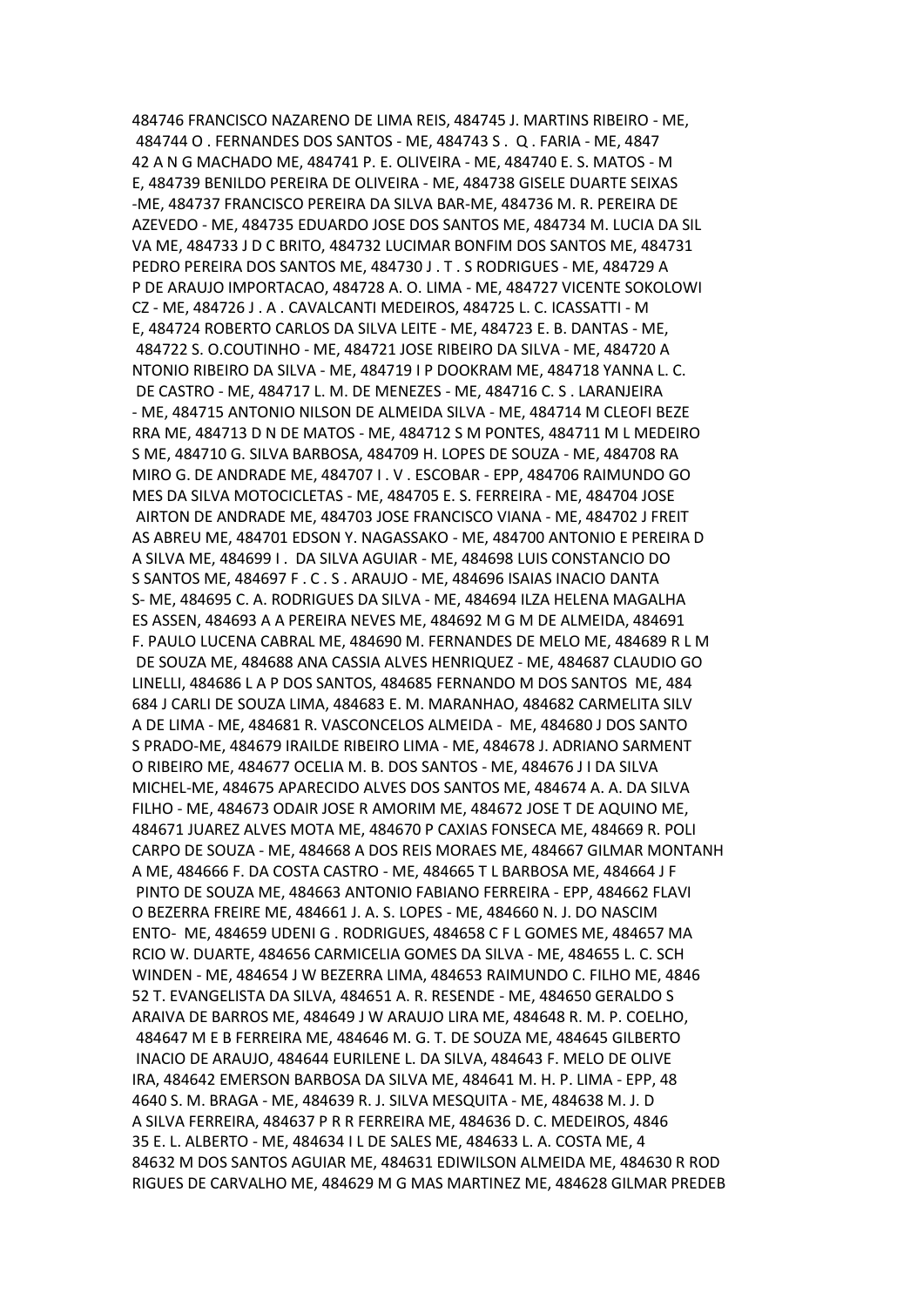ON, 484627 CIRLANDIA RODRIGUES DA SILVA ME, 484626 ANTONIO CARLOS PEREI RA DA COSTA ME, 484625 FRANCISCO SILVA CONCEICAO ME, 484624 F C O DO NA SCIMENTO ME, 484623 JESUALDO COSTA LIMA EPP, 484622 C. APARECIDO PERAN ME, 484621 G J DA SILVA VIANA ME, 484620 M. A. RODRIGUES DE OLIVEIRA - ME, 484619 JOSSELENE C. LIMA - ME, 484618 A PEREIRA REBOUCAS ME, 48461 7 JOSE RODRIGUES DA SILVA MERCEARIA ME, 484616 J DA SILVA VIANA ME, 484 615 S A PAULA MARQUES ME, 484614 TOME NETO SILVA ME, 484613 L. A. FONSE CA, 484612 SILVAN VIEIRA DUARTE, 484611 SADI SABINI, 484610 M. DUARTE D OS SANTOS, 484609 MIGUEL RODRIGUES DE SOUSA, 484608 S. S. FERREIRA - ME , 484607 ELIZETE A. D. ILEUS, 484606 J. EUDES DA SILVA, 484605 C. GOMES DE SOUZA - ME, 484604 DANIEL DA SILVA REIS - ME, 484603 M. E. C. FERRE IRA, 484602 RAIMUNDO DOS S CABRAL - ME, 484601 LUCIA ALBERTO - ME, 4846 00 Y. CAMPOS SARAIVA - ME, 484599 IDALINA P LIMA ME, 484598 M. F. E. JO ST - ME, 484597 DEUSIMAR RUFINO DO NASCIMENTO-ME, 484596 R T DA SILVA - ME, 484595 J E DO C NOGUEIRA ME, 484594 GILDO DE LORENZI ME, 484593 HE LIO O SANTOS, 484592 EDILSON G. DE OLIVEIRA - ME, 484591 RONICLE SILVA DE SOUZA ME, 484590 TEREZINHA V. DA SILVA - ME, 484589 RAMIRO FRANCISCO DA SILVA, 484588 R. G. OSPINA DE MOURA - EPP, 484587 M. L. NEVES DA SI LVA - ME, 484586 W DE O NUNES ME, 484585 ANA MARIA SILVA SOUSA ME, 4845 84 S. DE SOUZA GOMES - ME, 484583 T C DOS SANTOS ME, 484582 R. B. FERNA NDES FILHO, 484581 M SILVA MONTEIRO- ME, 484580 E L J KING ME, 484579 W J DA COSTA ANDRADE, 484578 O JACINTO NETO, 484577 CLAYTON LUCIO SCHUH - ME, 484576 MARLENE L DE SENA - ME, 484575 IVANDA S. PEREIRA - ME, 484 574 J A DO CARMO JUNIOR, 484573 DIEGO K ROMERO DIAZ-ME, 484572 S. CAMPO S AMORIM DA SILVA - ME, 484571 J. P. DOS AFLITOS- ME, 484570 J A PEDROS A, 484569 LARISSA CARLA LEITAO WANDEMBERG, 484568 I. G. B. MORAES, 4845 67 EDNELZA V. EARLS - ME, 484566 ADAUTO R GOMES ME, 484565 J. MAZZO D E OLIVEIRA ME, 484564 MARIA LIMA C. MELO - ME, 484563 M. L. DOS SANTOS - ME, 484562 R. DE SOUSA FLOR, 484561 L SANTOS DA SILVA- ME, 484560 V . G . PRAXEDES CONTABILIDADE, 484559 D. CAMPOS SILVA ME, 484558 ROBERTA CAVALCANTE DE CARVALHO - ME, 484557 L A DE A PONCHET FILHO, 484556 C. R DE MATOS, 484555 D. V. DOS SANTOS - ME, 484554 A. L. T. BATISTA - ME, 484553 M DE N PINHEIRO DOS SANTOS, 484552 LIGYA DE FATIMA DE SOUZA CRU Z BARRETO, 484551 V. ALMEIDA MEDEIROS - ME, 484550 A W LOPES AGUIAR, 48 4549 E. DOS SANTOS MADE - ME, 484548 SALATIEL UBIRAJARA AQUINO - ME, 48 4547 A. DE ARAUJO RIBEIRO - ME, 484546 P. ITANAUAN SOARES - ME, 484545 C. S. G. LIMA - ME, 484544 W M FERREIRA PARNAIBA, 484543 F DAS CHAGAS D A CONCEICAO SOUZA ME, 484542 LUIZ MAURICIO DA SILVA - ME, 484541 DIENY VIANA BRANDAO ME, 484540 FRANCISCA RODRIGUES DOS SANTOS ME, 484539 PAUL O C O FELIX - ME, 484538 M S N SANTOS, 484537 FRANCISCA L DE OLIVEIRA M E, 484536 PEDRO EDSON MACEDO DE MENDONCA, 484535 ERIVALDO TORRES DOS SA NTOS - ME, 484534 CAROL LINLEY BRAGA ME, 484533 MARIA DAS DORES DE SOUZ A ME, 484532 IVO MONTANHA ME, 484531 B. R. DE S. CRIVELLI, 484530 W. LI MA FERNANDES- ME, 484529 M. Z. DA SILVA BRITO-ME, 484528 R PERES PEIXOT O ME, 484527 G. RODRIGUES DE ABREU-ME, 484526 R. C. VIEIRA MARQUES, 484 525 H. DE ALMEIDA FEITOSA-ME, 484524 PAULO MACHADO MERCEARIA E ARMAZENS VAREJISTAS-ME, 484523 C R M VITA ME, 484522 IVANILSON T. ANDRADE - M E, 484521 MANOEL . B . VIEIRA - ME, 484520 A. J. S. DOS SANTOS, 484519 A A OLIVEIRA DOS SANTOS ME, 484518 F. C. PEREIRA SOARES - ME, 484517 L A PEREIRA ME, 484516 R PEREIRA DE SOUZA ME, 484515 M GUILHERME DA SIL VA ME, 484514 I. FERREIRA DA SILVA - ME, 484513 VANIA ALVES DOS A. SILV A, 484512 L. R. A. BARBOSA, 484511 CASSIMIRO DE SOUZA, 484510 R. LEITE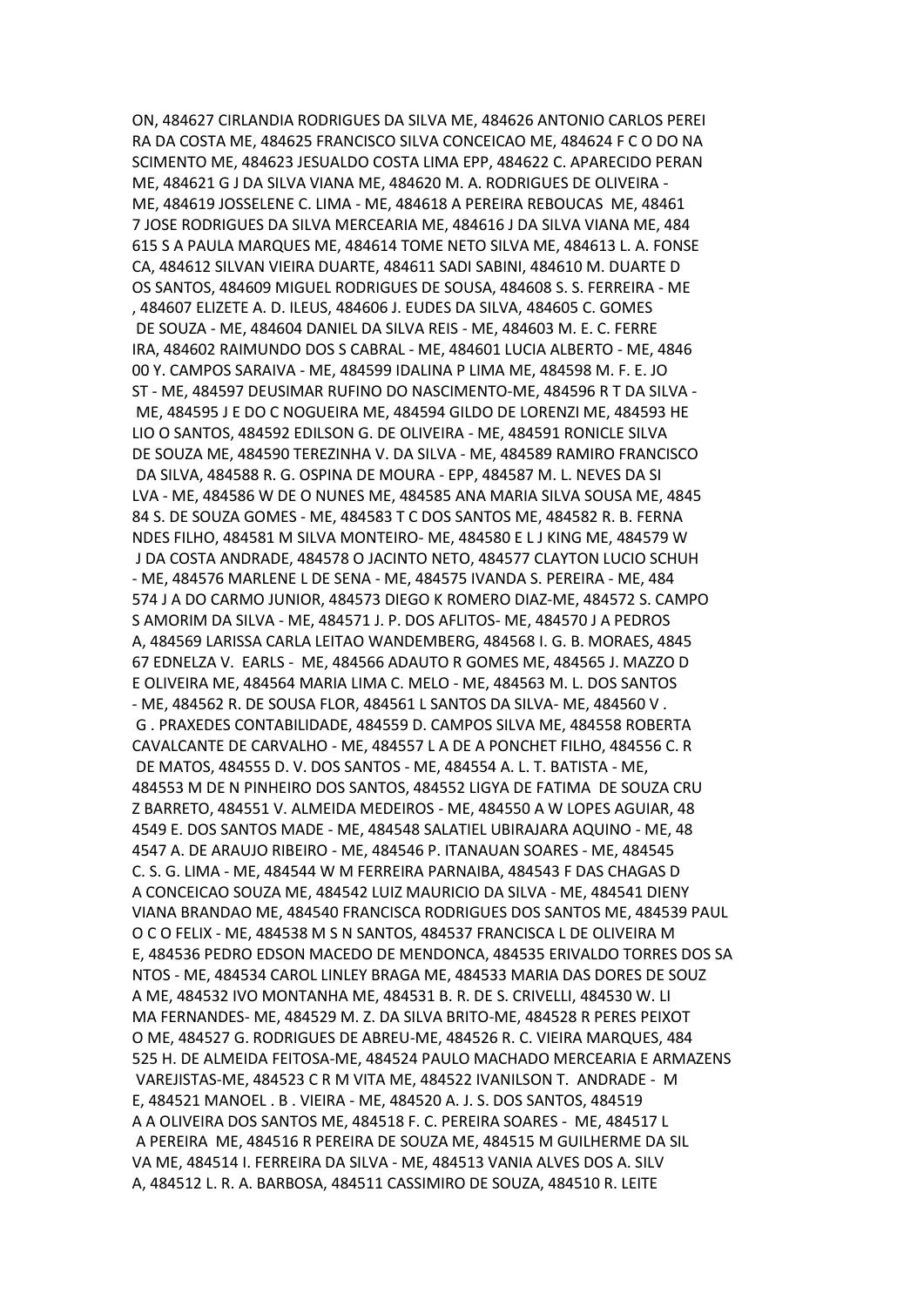DA SILVA SERVICO - ME, 484509 ANTONIO MIGUEL DE LACERDA ME, 484508 R. B . DE MELO PACHECO - ME, 484507 M M MORAES ME, 484506 T. REGINA MYRRIA RAGE - ME, 484505 R. RUFINO DE SOUZA ME, 484504 C A GOMES SILVA ME, 48 4503 JOSE PEREIRA DANTAS - ME, 484502 L L ROCHA ME, 484501 ANTONIO E ALVES - ME, 484500 FARIEL GALAN BARRIOS-ME, 484499 MARCELO DE C TAVEIR A, 484498 M RANGEL MAUNHANI ME, 484497 J. C. TEIXEIRA DA SILVA, 484496 J. CORREIA DE ASSUNCAO ME, 484495 S R PICANCO ME, 484494 M. E. DE ALM EIDA, 484493 SUELI APARECIDA QUEIROZ RIBEIRO -ME, 484492 L. R. A. FROIS ME, 484491 SAMUEL MARQUES ME, 484490 WANDERLEY BEZERRA LEITE - ME, 484 489 C. BARROSO NUNES NETO-ME, 484488 L. A. DE JESUS-ME, 484487 W S DIAS ME, 484486 E A DA ROCHA ME, 484485 M. G. M. MELO - ME, 484484 M. C. R. SOARES - ME, 484483 E. MOELLMANN, 484482 MATIAS F. SILVA - ME, 484481 LEONEL R. SOUSA - ME, 484480 L. FERNANDES CARVALHO, 484479 D FIGUEREDO MACEDO ME, 484478 FRANCISCA DE SOUSA OLIVEIRA ME, 484477 F IVO ARAUJO ME, 484476 C DA SILVA BARBOSA ME, 484475 A S MARQUES FEITOSA ME, 484474 G A FONSECA ME, 484473 F CADETE DE LIMA ME, 484472 EDINALDO DASILVA AG UIAR ME, 484471 H M SOUSA FEITOSA ME, 484470 L O DA SILVA RAMOS ME, 484 469 M L NASCIMENTO DA SILVA, 484468 F. C. G. BARROS- ME, 484467 JUVENAL ALVES SANTOS - ME, 484466 L A DE SOUZA ME, 484465 E.A.C. CORLETA-EPP, 484464 C DOS SANTOS RODRIGUES DE OLIVEIRA ME, 484463 ELENEUZA ROCHA DA SILVA - ME, 484462 SILVINO OLIVEIRA ALVES, 484461 E. G. BARBOSA -ME, 48 4460 J. R. DA SILVA COMERCIO DO VESTUARIO - ME, 484459 L. M. ARAUJO NUN ES, 484458 E. DE C. ROSAS, 484457 BRAGA BRANDAO BEZERRA NETO - ME, 4844 56 M. L L DE OLIVEIRA - ME, 484455 M. T. G. BONTEMPO, 484454 NELSON B D E MELO ME, 484453 V L A BEZERRA ME, 484452 A DA CONCEICAO SANTOS ME, 48 4451 B A LIRA ME, 484450 MARIA DE FATIMA DOS SANTOS PERES, 484449 D. M. SILVA, 484448 C. S. FARAGE - ME, 484447 J. I. PERES - ME, 484446 A S F AVELA ME, 484445 A . E. BESERRA PEREIRA - ME, 484444 A . SANSO DE ANDR ADE - ME, 484443 FERNANDO MOREIRA DE ALBUQUERQUE - ME, 484442 CARMENDES COSTA DE SOUZA ME, 484441 ANTONIA ALVES SILVA COM VAREJISTA DE BEBIBAS ME, 484440 ZENAIDE PEREIRA NUNES - ME, 484439 J. MARIA DE ARAUJO, 4844 38 C O LOUZADA ME, 484437 EDIVAN M. DE SOUSA - ME, 484436 J A FERREIRA DOS SANTOS ME, 484435 SANTOS F DA SILVA ME, 484434 ASSIS PEDROSO ME, 48 4433 ROBERTO CONCEICAO SILVA, 484432 J EUDES ALVES DE MENEZES ME, 48443 1 A ALMEIDA LEAO, 484430 R R PERES ME, 484429 CINEIDE PEREIRA DOS SANTO S - ME, 484428 M. G. P. LOPES - ME, 484427 L. B. GASPAR - ME, 484426 L NASCIMENTO OLIVEIRA ME, 484425 FRANCISCO FERNANDES DE SOUSA - ME, 4844 24 A. M. BUNGENSTAB - ME, 484423 M. G. MATOS EVANGELISTA - ME, 484422 C ILENE JESUS DA CONCEICAO - ME, 484421 F M REISDORFER - ME, 484420 W O P EREIRA, 484419 C. A. GOMES - ME, 484418 TAUAN B. LIMA - ME, 484417 K. C OELHO DA SILVA - ME, 484416 SIGRID M. A. DE ALMEIDA - ME, 484415 EUDES VALERIO - ME, 484414 FRANCISCO RODRIGUES SOBRINHO - ME, 484413 REGINALD O R COSTA, 484412 T AQUINO DE MELO, 484411 A CANTAO DA COSTA ME, 484410 P. W. DE SOUZA SERRA, 484409 H A DA SILVA NETO ME, 484408 JANETE VIZIN TANHE, 484407 E. B. MONTEIRO FILHO - ME, 484406 A A DA SILVA ME, 484405 M . SETUBAL DE OLIVEIRA - ME, 484404 JOSE MARIA DA SILVA CONFEITARIAS ME, 484403 F . R . DA SILVA ALENCAR - ME, 484402 IVANILSON RAMALHO DE A RAUJO ME, 484401 J B BASTOS DE OLIVEIRA ME, 484400 M. I. XIMENES FRANC A, 484399 ANTONIA D F OLIVEIRA EPP, 484398 ELENI F DE QUEIROZ ME, 48439 7 V GOMES OLIVEIRA, 484396 OZIMEIRE DA SILVA NASCIMENTO ME, 484395 E. D OS SANTOS BARROS - ME, 484394 APARECIDO SOUSA DE JESUS - ME, 484393 M D A CONCEICAO BARROSO TEIXEIRA - ME, 484392 M E DA ROCHA ME, 484391 JOSE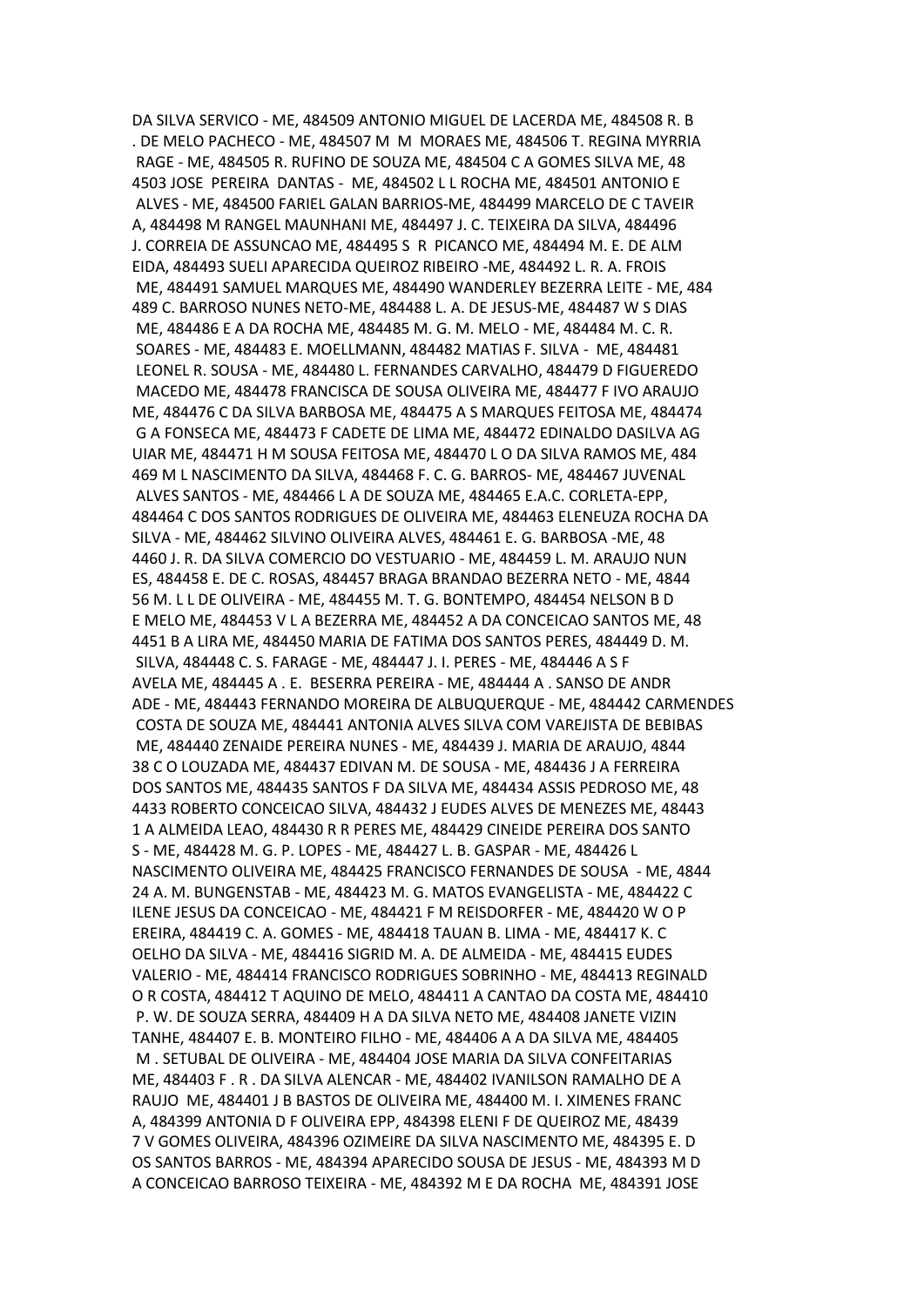SOARES DA SILVA ME, 484390 ZILZA DE LIMA CORREA, 484389 ELISEU PINHEIR O DE SOUZA ME, 484388 M.V. M. SANTOS ME, 484387 ELINE COSTA PORTILLO - ME, 484386 J MARIA ALMEIDA E SILVA ME, 484385 CINELANDIA A LIMA - ME, 484384 M A WILIG ME, 484383 J L MOREIRA ARAUJO ME, 484382 ELIO SCHWAB M E, 484381 K. A. ANDRADE - ME, 484380 ROSILENE DE SOUZA FERNANDES ME, 48 4379 J . CORREA DA COSTA - ME, 484378 J. MAGNO DE SOUZA ME, 484377 DULC IMARA S SOKOLOVIZ ME, 484376 M H S OLIVEIRA ME, 484375 R. PAULO DE S OUZA - ME, 484374 I. F. FARIAS - ME, 484373 J. A. COSTA PINTO - ME, 484 372 COSMO SOUSA - ME, 484371 R. N. VIEIRA DE ARRUDA - ME, 484370 S. S. DE ASSIS GONCALVES, 484369 J P COUTINHO BARROS ME, 484368 R DA SILVA LI MA NETO, 484367 A. BONFIM DE BARROS, 484366 ANTONIA MARIA DE SOUSA - ME , 484365 JOAO ALEXANDRE DA SILVA ME, 484364 I. GARCIA SILVA ME, 484363 CLEUSA A. DA SILVA - ME, 484362 BOAVENTURA V. DOS SANTOS ME, 484361 S. BRIGLIA - ME, 484360 M. SILVA CARNEIRO - ME, 484359 DINALVA DIAS CABRAL - ME, 484358 N. F. DE FIGUEIREDO ME, 484357 C C EVANGELISTA DOS SANTOS ME, 484356 M DAS DORES M LIMA ME, 484355 M R S BRANDAO ME, 484354 L DA NTAS DA COSTA - ME, 484353 ANTONIO FERNANDES BIDOIA PIM, 484352 E DE LA RA PINTO ME, 484351 HEVERALDO T. CARDOSO ME, 484350 M DA P DE SOUSA CRU Z ME, 484349 I J W GALLINDO FILHO, 484348 CLAUDIA FRANCO DOS SANTOS PER EIRA ME, 484347 R. FERREIRA RIBEIRO ME, 484346 J. C. SILVA IMPORTACAO E EXPORTACAO - ME, 484345 A. T. PAZ - ME, 484344 JESUS DE OLIVEIRA RO SA, 484343 R. DE LIRA XAVIER, 484342 ROBERTO EUGENIO BADU DE SOUSA - ME , 484341 JOAQUIM MENDONCA DA SILVA ME, 484340 J A HIDALGO AGUIRRE, 4843 39 BEATRIZ DOS SANTOS PEREIRA- ME, 484338 V DOS SANTOS MENDONCA ME, 484 337 D. N. RAMOS - ME, 484336 MARIA DAS DORES SILVA ME, 484335 R. DOS RE IS PEREIRA ME, 484334 M. DEUSA P. LOPES, 484333 MARIA ANTONIA DE SOUZA ME, 484332 M. CHINELATTO ME, 484331 J. ERINALDO DE OLIVEIRA - ME, 48433 0 MARILIO B. DO REGO, 484329 O. RIBEIRO TEMOTEO - ME, 484328 L. FERNAND ES DA SILVA - ME, 484327 F F DE SOUSA REIS - ME, 484326 LUIZA LOPES DA SILVA - ME, 484325 M. OLIVEIRA COUTINHO - ME, 484324 ADRIANO ALMEIDA D E SOUZA - ME, 484323 P. CESAR A. FERREIRA, 484322 MARIA CONCEBIDA S MOT A ME, 484321 JOSE ZITO DA SILVA ME, 484320 A C MATOS RODRIGUES ME, 4843 19 ALFREDO JOSE DA SILVA ME, 484318 EUZENIR MARIA RIBEIRO ME, 484317 G C SILVA EXPORTACAO E IMPORTACAO, 484316 A F GOMES, 484315 FABIULA RIBEI RO BARBOSA ME, 484314 A C BURG ME, 484313 E G TORQUATO ME, 484312 J. R EBOUCAS DE MORAIS - ME, 484311 F. L. B. FERREIRA - ME, 484310 M. P. DA SILVEIRA, 484309 W MUNIZ PERNA - ME, 484308 D PORTINANNI DE ARAUJO CA VALCANTE, 484307 FABRICIO DE O LIMA - ME, 484306 D. DOS REIS BASTOS - M E, 484305 M R NUNES MACHADO, 484304 L S DA SILVA-ME, 484303 J DE O PASS OS-ME, 484302 LINDOMAR G DE MEDEIROS ME, 484301 JUAREZ ALVES DA SILVA - ME, 484300 CICERA CICELIA DE ARAUJO, 484299 C M CABRAL DE MATOS-ME, 48 4298 C G F ROLIN - ME, 484297 M MALHEIRO DA SILVA, 484296 ELISANGELA DA SILVA, 484295 E R DA SILVA GOMES, 484294 E . S . DE BRITO - ME, 484293 J M FERREIRA DA SILVA-ME, 484292 LIZIANE DE SOUZA ALMEIDA - ME, 48 4291 JOAO DA CONCEICAO COMERCIO DE ESTIVAS ME, 484290 K. DE MEDEIROS CA VALCANTI - ME, 484289 A. GONCALVES DE ARAUJO - ME, 484288 M. P. PLACIDA DE MELO - ME, 484287 LUCIENE B. DE LIMA - ME, 484286 IVANILDO VIANA GO MES - ME, 484285 M. P. DE FIGUEIREDO, 484284 V. G. M PINHEIRO - ME, 484 283 M. SACRAMENTO DOS SANTOS - ME, 484282 IVANI G DA SILVA ME, 484281 N . B. DE QUEIROZ, 484280 EDGAR S PEREIRA, 484279 J. E. DE OLIVEIRA -ME, 484278 A. C. SOARES- ME, 484277 R SILVA NASCIMENTO, 484276 M D MEDEIROS DE MATOS-ME, 484275 L. OLIVEIRA SILVA - ME, 484274 R VALERIO L DO NASC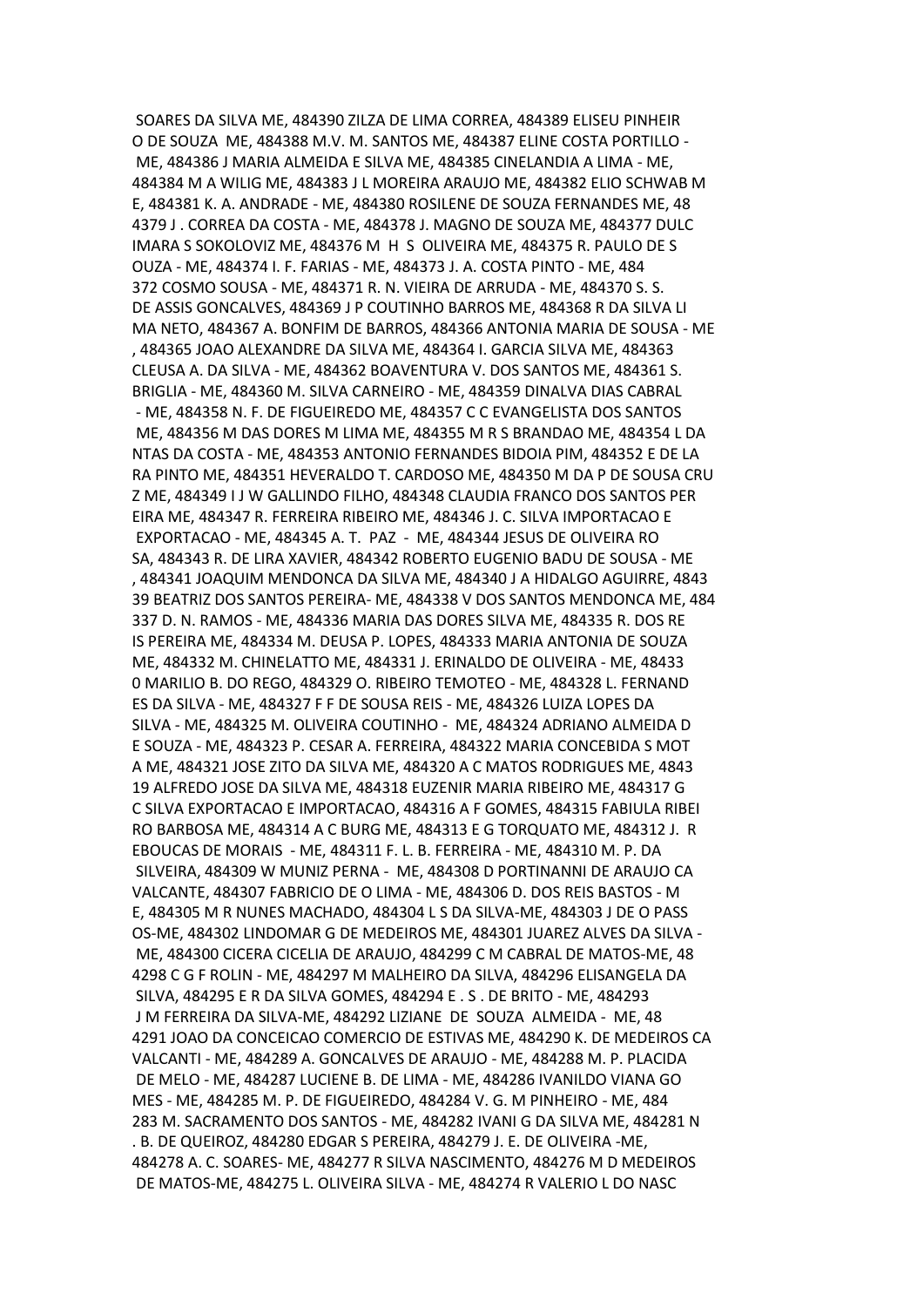IMENTO ME, 484273 ARAGUACI DO N LUCENA, 484272 C N DE LIMA, 484271 EDMA R AUGUSTO OREANO, 484270 C. P. COELHO - ME, 484269 RAIMUNDA MAIA ME, 48 4268 F HONORATO DE SOUZA ME, 484267 DARCI MATOS MONTEIRO ME, 484266 M R MARQUES DE OLIVEIRA ME, 484265 JOSE RENATO DA SILVA- ME, 484264 W A DE ALMEIDA- ME, 484263 MAX SALLES FREIRE ME, 484262 B. DE SALES - ME, 484 261 M. EDLENE S. MORENO -ME, 484260 M . G . M DA SILVA PANIFICADORA - M E, 484259 J GOMES DA SILVA ME, 484258 JOSEFA VERAS ME, 484257 J L MOREI RA EPP, 484256 S MURILO C FARIA ME, 484255 R. A. HERNANDEZ, 484254 M. M ARQUES AZEVEDO - ME, 484253 A M RODRIGUES DOS SANTOS ME, 484252 HILBERT O RODRIGUES DINIZ, 484251 M. B. DE ALMEIDA - EPP, 484250 L. C. DE AZEVE DO - ME, 484249 O L NOGUEIRA ME, 484248 JONAS N. C. FILHO - ME, 484247 J. E. VIANA FARIAS ME, 484246 MANOEL SANTIAGO RABELO ME, 484245 M DE N DE SOUZA PAIVA ME, 484244 J CESAR BATISTA, 484243 MARIA I DA SILVA RIBE IRO ME, 484242 E. DA R. PORTELA - EPP, 484241 POLIANA RODRIGUES ALVES - ME, 484240 M. N. NOGUEIRA DA CRUZ - ME, 484239 FRANCISCO DE ASSIS ALVE S LIMA - ME, 484238 S. L. DE OLIVEIRA SILVA - ME, 484237 S. ALVES CARVA LHO - ME, 484236 ARIADINA COSTA MARTINS - ME, 484235 V. MOREIRA DE SOUZ A - ME, 484234 J. A. COSTA QUEIROZ -ME, 484233 V. C. DOS SANTOS - ME, 4 84232 L COUTINHO DE SOUSA ME, 484231 M. Z. DA S. RODRIGUES - ME, 484230 FERNANDO SANTOS DA SILVA - ME, 484229 F O DO NASCIMENTO ME, 484228 M F BRAGA ARAUJO ME, 484227 CLARICE DE OLIVEIRA LIMA ME, 484226 JONATHAN M . CASTRO, 484225 E . V . PEREIRA - ME, 484224 PAULINO P. P. FILHO - ME, 484223 O DE BRITO BEZERRA ME, 484222 MARISA GLORIA SIMAO DA SILVA, 484 221 RUTH DE O. NOGUEIRA EPP, 484220 N A DE SOUZA REPRESENTACOES, 484219 VILMA COSTA DE SOUZA ME, 484218 RAIMUNDO N. ALVES DOS SANTOS - ME, 484 217 F. K. W. DA SILVA - ME, 484216 R B SILVEIRA ME, 484215 EUGENIO LIMA ALVES- ME, 484214 VALTEBAR R. DE OLIVEIRA - ME, 484213 DORACY PEREIRA GENTIL ME, 484212 RONALDO DA COSTA ME, 484211 VALMIR P. DOS SANTOS - ME , 484210 VALDIVAN PRADO E SILVA ME, 484209 GERMANO LUIZ DE SOUZA - ME, 484208 M G B DE GOES ME, 484207 ANSELMA LUCIO BARBOSA - ME, 484206 ERON ILDE LUNA DE BRITO - ME, 484205 P. S. DA COSTA, 484204 A. M. M. RANGEL - ME, 484203 F R DE BRITO ME, 484202 ANTONIO N. SOUSA - ME, 484201 NOEN ICE M. MOTA - ME, 484200 F. M. DA SILVA - ME, 484199 MADALENA C. LOPES - ME, 484198 MARCO ANTONIO DA COSTA ME, 484197 C SOUSA DO CARMO ME, 484 196 L S FREITAS ME, 484195 JAIR MOREIRA COSTA, 484194 E GIL RODRIGUES M E, 484193 MANOEL SERGIO S QUINCO ME, 484192 A. D. ARAUJO SILVA, 484191 LUCILEUDES F DA SILVA ME, 484190 L. CARDOSO NUNES - ME, 484189 MONICA I. KIYOI - ME, 484188 A O MORAES ME, 484187 ALDAIDES FERREIRA DA SILVA - ME, 484186 F. G. PINHEIRO - ME, 484185 JOSE ALVES COMERCIO VAREJISTA DE BEBIDAS - ME, 484184 A P A VELOSO ME, 484183 M. F. A. MOURAO - ME, 484182 IVONE BRITO DE LIMA - ME, 484181 O DO NASCIMENTO OLIVEIRA, 48418 0 ELIAS A DE SOUZA ME, 484179 M ANTONIO AKEL JUNIOR, 484178 FRANCISCO M . DA SILVA COM. VAREJISTA DE PECAS - ME, 484177 MARCOS C MARIANO DE AG UIAR ME, 484176 JULIO RIBEIRO CAMPOS FILHO - ME, 484175 C E SOBREIRA DE SOUSA, 484174 ITACIR C. COSTA - ME, 484173 VERA LUCIA GUILHERME DE OLI VEIRA - ME, 484172 S M F REBOUCAS ME, 484171 FRANCIMEIRE OLIVEIRA SOUZA , 484170 L. DO NASCIMENTO DOURADO - ME, 484169 JORGE TADEU CASTRO SIRO THEAU-ME, 484168 IVONEIDE BATISTA PEREIRA ME, 484167 VALDEZ DA CONCEICA O PAZ - ME, 484166 A. S. M. DOS SANTOS ME, 484165 MARILDE GOMES MOVEIS - ME, 484164 A. RODRIGUES DA SILVA FILHA - ME, 484163 CELIO DE JESUS S ILVA ME, 484162 ALDAMIRA VENANCIO MACHADO, 484161 ALDECI FERREIRA DA SI LVA ME, 484160 L M SENA ME, 484159 D ALMEIDA DA SILVA ME, 484158 F B VE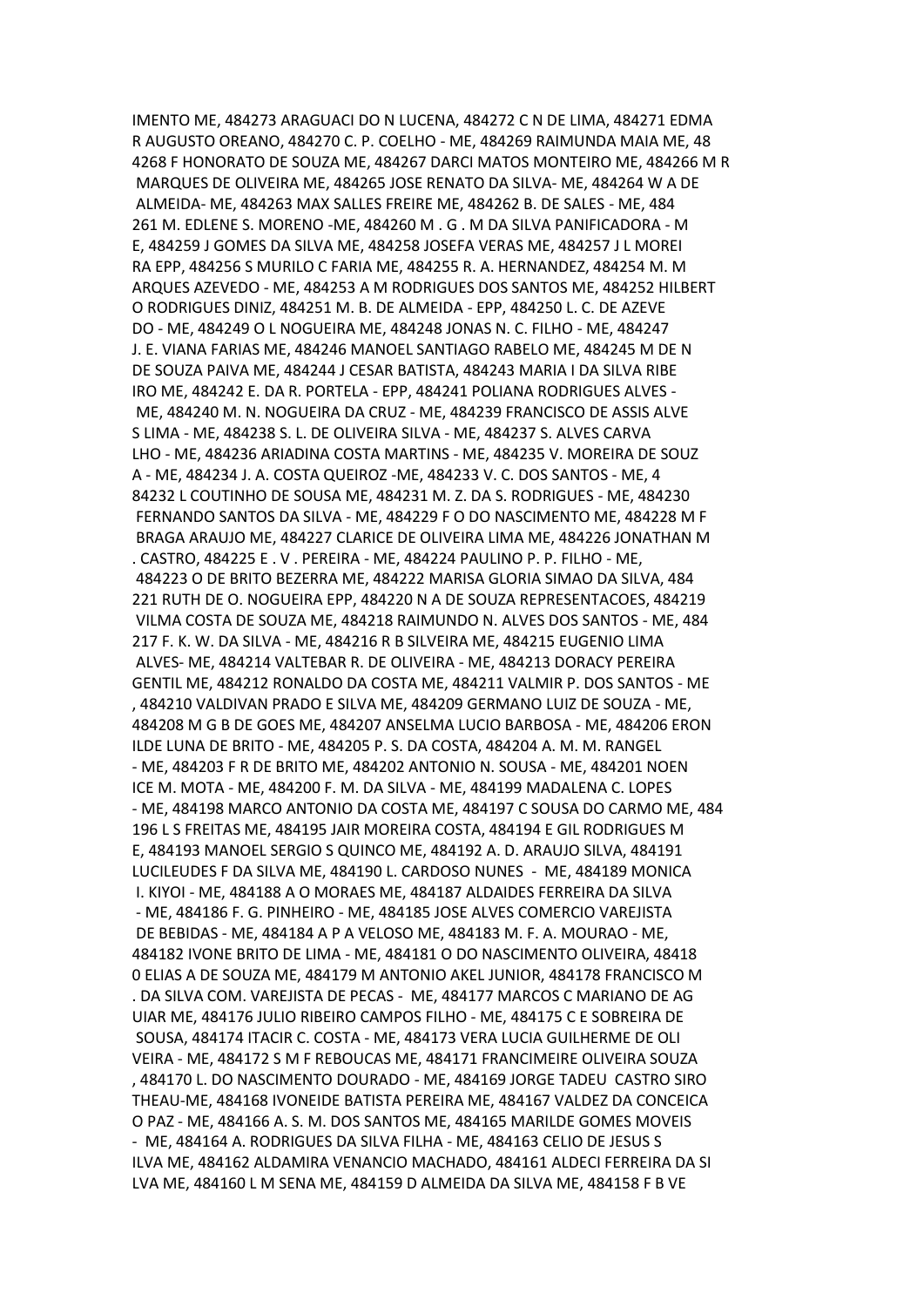LOSO, 484157 M. R. PEREIRA DE SOUZA - ME, 484156 D A DE MELO ME, 484155 A FRANCISCO DA SILVA - ME, 484154 NEIDE F DA COSTA ME, 484153 C A C PI NTO ME, 484152 F DE S FERREIRA ME, 484151 VALTER ROCHA MENDES ME, 48415 0 IVANETE SILVA DE OLIVEIRA ME, 484149 J. V. SILVA, 484148 IRENILDE API NAGES VIEIRA - EPP, 484147 I. L. MUNIZ - ME, 484146 S . S . PORTO - ME, 484145 VALMIR GOMES DA SILVA - ME, 484144 E. C. BARBALHO - ME, 484143 R O ROSA ME, 484142 J. S. PONTES ME, 484141 M . A . GOMES DE SOUZA - ME , 484140 MARIA LOPES DA SILVA LOCACAO DE MAO-DE-OBRA, 484139 JOSE G C S ILVA, 484138 ANTONIO LUIZ DE ARAUJO ME, 484137 R A PEIXOTO ME, 484136 A BIGAIL M. S. DAS CHAGAS, 484135 EDERSON DE SOUZA NOBRE ME, 484134 F. P. BEZERRA, 484133 H T SOARES FILHO, 484132 L. A. DA SILVA JUNIOR, 484131 JOAQUIM DA SILVA ARAUJO ME, 484130 C APARECIDO LOURENCO ME, 484129 C. SANTOS DE LIMA, 484128 M. A. M. PEREIRA - ME, 484127 REGINALDO FERREIRA PINHEIRO ME, 484126 ANTONIO M RODRIGUES ME, 484125 ABILIO LEITE SOUSA - ME, 484124 J BASTOS DE PAULA, 484123 A ALVES CAVALCANTE ME, 484122 A OTTO MILITZER, 484121 I E C FREIRE ME, 484120 E. NASCIMENTO DE OLIVEIRA , 484119 JOSE WILLIAMS FIDELIS FARIAS, 484118 L . F . DE ARAUJO SANTOS, 484117 MARIO RIBEIRO DE MOURA - ME, 484116 J BILLEY JACKSON, 484115 G ILMAR ROSA DAS NEVES, 484114 A L DE SOUZA LUCAS, 484113 VENUSIA R DE LIMA NO, 484112 ORLANDO OLIVEIRA COSTA - ME, 484111 JOCELIA S. DE OLIVEIRA - ME, 484110 I. J. C. VIEIRA, 484109 RAQUEL RIBEIRO CAST ELO BARANCO ME, 484108 ALZENIRA DOS SANTOS MUNIZ ME, 484107 ERISMAR DA CONCEICAO - ME, 484106 O A DA SILVA, 484105 MANUEL DAS GRACAS A CRUZ ME , 484104 A. Q. NEVES - ME, 484103 M. DE SOUZA LUCIANO - ME, 484102 N. D . BARRETO ME, 484101 G. ALVES BARBOSA ME, 484100 L FALCAO SILVA EPP, 48 4099 C LEAO SALDANHA, 484098 M F B LEMOS ME, 484097 A. C. REIS - ME, 48 4096 O. M. DA FONSECA ARAUJO DO NASCIMENTO - ME, 484095 IVANIR J PEREIR A, 484094 ANTONIO BRUNO MALCHER - ME, 484093 I. R. GOMES, 484092 P. DE A. BATALHA - ME, 484091 S. H. DOS SANTOS GAMA - ME, 484090 FATIMA LOPES DE LIMA - ME, 484089 DAVI M. DA SILVA, 484088 A. RUSSO DE OLIVEIRA - M E, 484087 MARIJESU N. ROCHA - ME, 484086 JANUSA M FERREIRA ME, 484085 J OAO BATISTA DE CASTRO - ME, 484084 ANTONIO OSVALDO DE CARVALHO ME, 4840 83 MARIA DIVANETE SOARES NUNES - ME, 484082 M. E. SAGICA DA COSTA, 4840 81 J E MOREIRA LIMA ME, 484080 M. RITA SANTOS CARNEIRO - ME, 484079 M E FREITAS PACHECO, 484078 L . CORDEIRO DOS SANTOS - ME, 484077 J. MOTA D E SOUSA -ME, 484076 JANAINA COSTA TUPINAMBA ME, 484075 I R VALENTE ME, 484074 ISAURA DA SILVA CARVALHO ME, 484073 FRANCISCO DE ASSIS BATISTA DE LIMA ME, 484072 F M FARIA DE ASSIS ME, 484071 ANTONIO A. DE LIRA, 48 4070 J. N. CARMONA - ME, 484069 E. OLIVIO SOUSA - ME, 484068 MARIA SELM A PEREIRA OLIVEIRA ME, 484067 I. M. DE O. BARBOSA, 484066 M. DA S. SAMP AIO - ME, 484065 M M BARBOSA DE MOURA, 484064 I. DOMINGUEZ PIMENTEL - M E, 484063 F. A. DE SOUSA - ME, 484062 MARCIA ANGELICA BRAZ DUARTE - ME, 484061 M I P DA SILVA ME, 484060 RUTH MARQUES DA SILVA - ME, 484059 A DE BRITO PEREIRA ME, 484058 R F GONTIJO - ME, 484057 RONALDY D. DE JESU S BARROS ME, 484056 Z. P. MARCOLINO - ME, 484055 ALMIR R. S. DA SILVA - ME, 484054 LUCIENE LIMA DA SILVA - ME, 484053 G ALVES MENDES, 484052 M . DE FATIMA OLIVEIRA, 484051 C DE FREITAS LIMA ME, 484050 A. L. TIAGO DOS SANTOS - ME, 484049 TEREZINHA MARTINS CHAGAS ME, 484048 RAIMUNDO S. DA SILVA - ME, 484047 ANTONIO LEITAO NETO - ME, 484046 M . J . PEREIRA VIEIRA - ME, 484045 R C P DA SILVA ME, 484044 IQUISON CARVALHO DE OLI VEIRA - ME, 484043 FABRICIA SILVA FIGUEIRA ME, 484042 M A DOS SANTOS PI NTO ME, 484041 OLIVEIRA BEZERRA TEIXEIRA - ME, 484040 A. DOS SANTOS CAM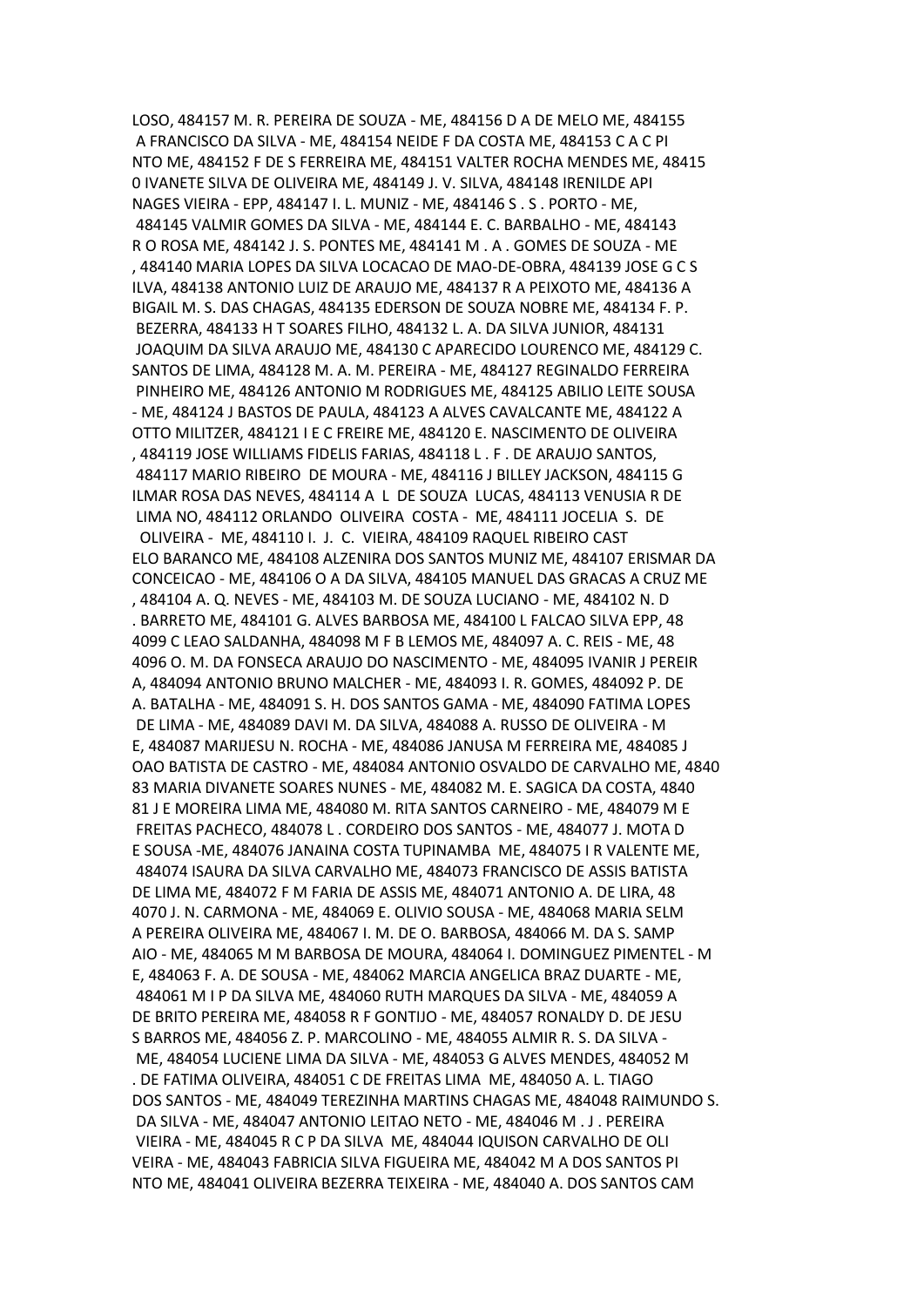ELO - ME, 484039 J . R . DOS SANTOS FREIRE - ME, 484038 J HENRIQUE COST A ME, 484037 A C COUTINHO DA COSTA ME, 484036 R E T MENEZES ME, 484035 F J RAMOS DA SILVA ME, 484034 E. G. BRELAZ, 484033 LUIZ DA SILVA VASCO - ME, 484032 R ALVES DE MELO ME, 484031 LUIZ EDUARDO M SANTOS, 484030 L UIZ DE SOUZA FERREIRA - ME, 484029 FRANCISCO DE A. M. DA SILVA - ME, 48 4028 R M M TRAJANO ME, 484027 JOSE PEREIRA ALVES-ME, 484026 CLENILDA PE REIRA DE FREITAS ME, 484025 ORI LOPES MARTINS - ME, 484024 R. M. S. DE CASTRO - ME, 484023 N S DA COSTA, 484022 A. TIMBO BEZERRA - ME, 484021 P DE OLIVEIRA MOURAO - ME, 484020 FLAVIO SOUZA DO VALE ME, 484019 AUGUS TO P DE SOUZA ME, 484018 T. A. DOS SANTOS HOTEL - ME, 484017 M. BA RROS DE ALMEIDA - ME, 484016 A. S. DE LIMA GOMES - ME, 484015 M. C. ROCHA DE ASSIS - ME, 484014 ALDECI R. DA SILVA - ME, 484013 M J BASTOS MATOS ME, 484012 J BARROS DAMASCENO ME, 484011 A. R. FREITAS M E, 484010 J. B. ACIOLE ME, 484009 CLAUDIO S DINIZ ME, 484008 E FROTA PA RENTE ME, 484007 R. FERREIRA MAGALHAES - EPP, 484006 MARISA AUGUSTA OLI VEIRA DE CASTRO, 484005 SELMANI DA SILVA TEIXEIRA ME, 484004 MARINETE P EREIRA LIMA - ME, 484003 H. L. DE SOUSA ALVES, 484002 A C DE ASSIS ME, 484001 M T V DA SILVA - ME, 484000 J F PILGER ME, 483999 FRANCISCO DIAS FERREIRA, 483998 T ALVES ALBANO, 483997 ROSA HELENA BATISTA TEIXEIRA M E, 483996 OSCAR JORGE DA SILVA ME, 483995 J RODRIGUES SOBRINHO ME, 4839 94 G. HYSNAID MESQUITA DA COSTA, 483993 F W DE OLIVEIRA ME, 483992 M G A GRANGEIRO ME, 483991 L OLIVEIRA CARVALHO ME, 483990 R S SCHRAMM, 4839 89 Z ROCHA GOMES ME, 483988 A SEVERINO LOBATO, 483987 L. RODRIGUES FIGU EIREDO, 483986 W P BRITO, 483985 M. A. MACEDO - ME, 483984 RITEPSON L B ARRETO ME, 483983 F. G. DE PINHO - ME, 483982 MARLY CHAGAS SILVA ME, 48 3981 M O G DOS SANTOS, 483980 M Z TAVARES AMANDES, 483979 L F DE BAROS ME, 483978 OTANIEL MENDES DE SOUZA ME, 483977 J MARCOLINO DOS SANTOS - ME, 483976 JORGE N. C. CARAGEORGE- ME, 483975 VANUSSIA SOCORRO CANTURIA - ME, 483974 ELMA COSTA MATOS, 483973 JOSE L ARAUJO ME, 483972 PAULO S . F. MOTA, 483971 J. M. CORREA PEREIRA - ME, 483970 E F RODRIGUES BATIS TA ME, 483969 EVANDRO FERNANDES DE SOUSA ME, 483968 J. B. DA COSTA FILH O-ME, 483967 MAURINO A. SILVA - ME, 483966 RAIMUNDA MACEDO DE SOUSA ME, 483965 A FRANCISCO DA SILVA BENEFICIAMENTO DE ARROZ ME, 483964 GLEIDI MARILENE PERONIO BEDNARCZUK - ME, 483963 ALEXANDRA FERREIRA DA SILVA, 4 83962 R. R. DA SILVA - ME, 483961 E. ALVES DOS REIS - ME, 483960 JOSE ENRIQUE AREVALO REYES ME, 483959 M R MOREIRA DA SILVA - ME, 483958 E. PEREIRA QUEIROZ - ME, 483957 V. SOARES DE SOUZA -ME, 483956 J. FONTE LES DA SILVA - ME, 483955 L. C. NINA - ME, 483954 M. E. N. RAMOS SINUCA S, 483953 JULIOANGELU DE AQUINO TEIXEIRA - ME, 483952 GREISON DE OLIVEI RA SOUZA, 483951 A P V DE SOUZA ME, 483950 RAIMUNDA ALMEIDA, 483949 F C DE ARAUJO COSTA ME, 483948 IDARLENE B RODRIGUES ME, 483947 EDSON ZA NARDI DA SILVA ME, 483946 H. R. DO ROSARIO SARMENTO- ME, 483945 W C N D A SILVA, 483944 J. PESSOA LOPES, 483943 E . C . FIGUEIREDO - ME, 483942 G R MACENA, 483941 A. L. DE MENEZES, 483940 S PATRICIA DE OLIVEIRA, 48 3939 J . SOUZA MOTA, 483938 M DOS SANTOS RIBEIRO ME, 483937 B GAMA GONZ ALEZ ME, 483936 R. S. PEREIRA FERNANDES - ME, 483935 E R BARROS ME, 483 934 A E MELO DA SILVA, 483933 IVANILDO DE JESUS LACERDA, 483932 E. ALV ES SAMPAIO - ME, 483931 A. DA CONCEICAO ROSAS - ME, 483930 MARIA DOMING AS SILVA, 483929 L. J. DO NASCIMENTO, 483928 A A BORGES ME, 483927 A. C . SANTANA LIMA ME, 483926 EURICO RAIMUNDO DA CONCEICAO ME, 483925 FRANC ISCA DAS CHAGAS PEREIRA - ME, 483924 J B MATOS, 483923 F DA SILVA CRUZ ME, 483922 D PRUDENCIO RESENDE, 483921 J A PAULINO DE ARAUJO - ME, 4839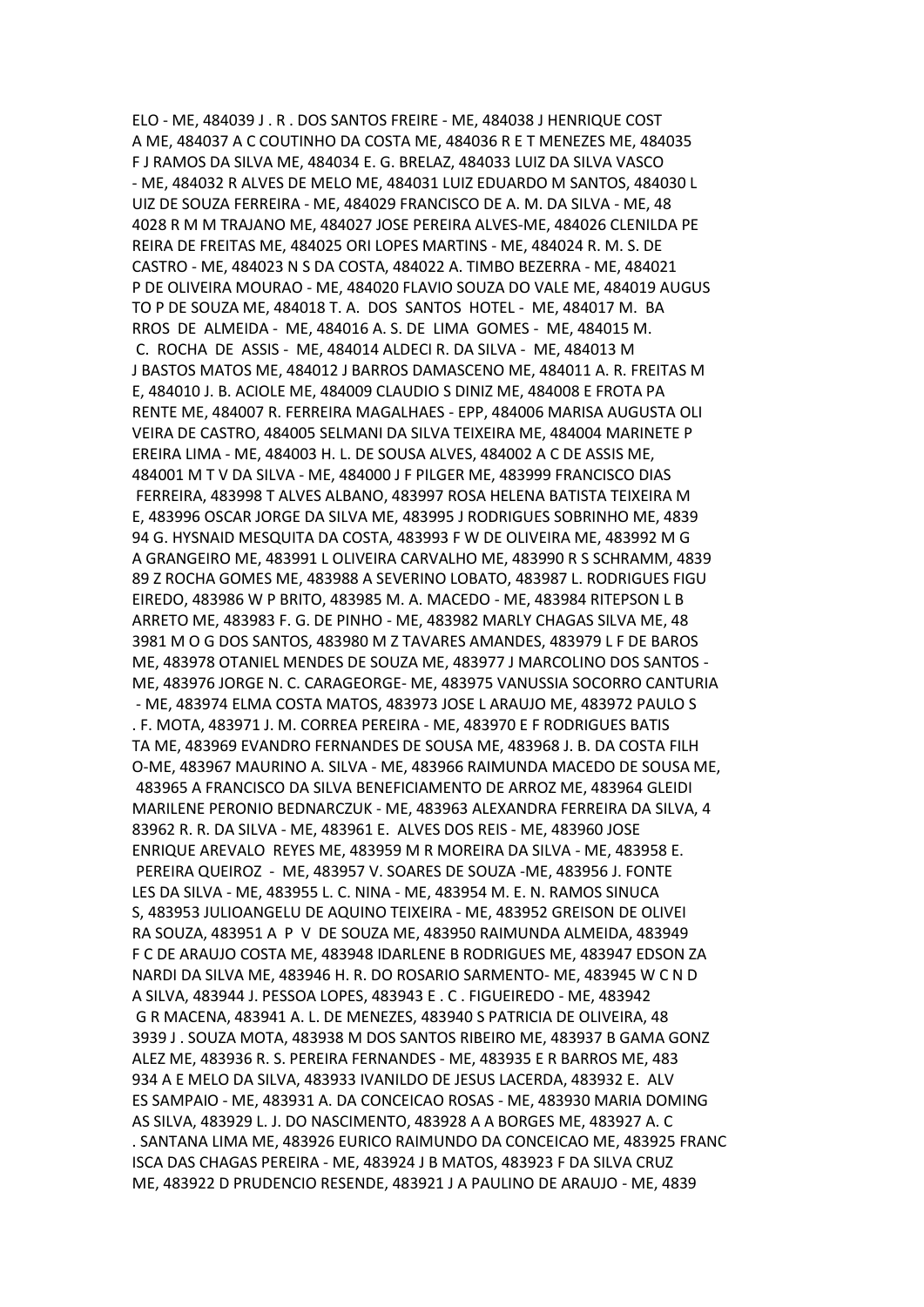20 JOANA R. COSTA- ME, 483919 ADAO REIS DE SOUZA ME, 483918 I DE SOUSA CAMPOS ME, 483917 FRANCISCO FERREIRA ROCHA - ME, 483916 E. MORAIS CARNE IRO - ME, 483915 LEONEIDE SOUZA SILVA - ME, 483914 ESTEVAO W F DE VASCO NCELOS- ME, 483913 J. G. PEREIRA AZEVEDO, 483912 PEDRO RODRIGUES DE SOU ZA ME, 483911 D. OLIVEIRA AGRA - ME, 483910 AMAURI FERREIRA DOS SANT OS ME, 483909 E SIENE DOS SANTOS, 483908 T. LOPES DE FREITAS - ME, 4839 07 I B DELMONDE ME, 483906 M DO S O DOS SANTOS ME, 483905 GEZAMAR F. CU NHA - ME, 483904 W F LIMA SOBRINHO ME, 483903 F G C FEITOSA ME, 483902 ANTONIO ALMEIDA LIMA ME, 483901 J. RUFINO DA SILVA - ME, 483900 J PINTO DE SOUSA ME, 483899 M. A. B. GONCALVES - ME, 483898 E.M.LIMAS-ME, 4838 97 JERRY LIMA SAMPAIO ME, 483896 W PECCINI, 483895 SERGIO L. RAPANELLI - ME, 483894 H. A. DE OLIVEIRA PEREIRA, 483893 I PRINTES DA SILVA ME, 483892 J. F. P. LOBATO, 483891 R V LOPES ME, 483890 VALMIR PIMENTEL ME, 483889 ALBERTO ARAUJO DA SILVA ME, 483888 E LOIOLA LIMA ME, 483887 ISAIAS P SILVA ME, 483886 A. S. MATIAS ME, 483885 R M DA SILVA RIVA, 48 3884 A DE SOUZA BENTO ME, 483883 MARCILENE B ALENCAR, 483882 C. S. AZER EDO FILHO - ME, 483881 WANIUZA OSORIA DE SOUZA ME, 483880 FABIO SILVE STRE DOS SANTOS ME, 483879 CHARLES M DA SILVA - ME, 483878 J. B. FLOREN CIO JUNIOR - ME, 483877 F. DO ESPIRITO SANTO - ME, 483876 J. V. SOARES, 483875 W. B. TEIXEIRA, 483874 MOYSES HUMBERTO CARVALHO DE OLIVEIRA ME, 483873 GELVANIA BATISTA DA SILVA-ME, 483872 M APARECIDA MACIEL ME, 483 871 F. DAS CHAGAS DO N SILVA - ME, 483870 A. D. S. FONSECA - ME, 483869 A P SANTOS ME, 483868 A. S. DA SILVA QUEIROZ - ME, 483867 F OLIVEIRA-M E, 483866 RAIMUNDO WANDERLEY BARRETO, 483865 S R S CAVALCANTE ME, 48386 4 L. I. OLIVEIRA, 483863 MARIA R . BARBALHO ME, 483862 E SOARES DE BRIT O ME, 483861 S. A. DA FONSECA - ME, 483860 CICERO L DAS DORES ME, 48385 9 F. G. BARBOSA-ME, 483858 GERSON SOARES RIBEIRO - ME, 483857 E. NORONH A - ME, 483856 JEFFERSON SOUZA LIMA - ME, 483855 J OLIVEIRA DIAS ME, 48 3854 F IRLAN DE ANDRADE ME, 483853 IZAIAS FARIAS DE ASSIS ME, 483852 C. F. DOS SANTOS - ME, 483851 MEIRE REJANE B VIANA ME, 483850 R . NON ATO R . DOS SANTOS - ME, 483849 MANOEL LUIS DOS SANTOS ME, 483848 HIUAN DSON ANDRADE DA COSTA-ME, 483847 R DA SILVA CELESTINO-ME, 483846 LIDIAN E VIEIRA SILVA-ME, 483845 FRANCISCO RODRIGUES DA SILVA MERCEARIA ME, 48 3844 W. F. LUCAS - ME, 483843 I. FERREIRA SOUSA - ME, 483842 JEFRESON D A SILVA FONTINELLE, 483841 CRISTIANE QUEIROZ FEITOSA EPP, 483840 M. D. VILLA - ME, 483839 S. DE ALMEIDA SILVA, 483838 M. M. DA COSTA, 48383 7 M P DE CASTRO, 483836 D. V. DE A. GOMES - ME, 483835 M. G. DE SOUZA N ASCIMENTO - ME, 483834 J PEREIRA NOGUEIRA ME, 483833 J. V. CAMPELO ME, 483832 R. TORRES DA SILVA ME, 483831 E. C. LOPES ME, 483830 S DOS SANT OS OLIVEIRA ME, 483829 RITA DE CASSIA ARAUJO BATISTA ME, 483828 DELCIA M. DOS SANTOS, 483827 EDNECI MARQUES DA SILVA - ME, 483826 ILDA . M . O LIVEIRA, 483825 FRANCISCO PEREIRA DA SILVA SORVETERIA- ME, 483824 I LIB ERATO DA SILVA ME, 483823 J . A . DINIZ DE SOUZA - ME, 483822 FRANCISCO MACEDO DA SOLIDADE ME, 483821 MARIA LOPES DA SILVA LANCHONETE ME, 4838 20 KELLY SA DE SOUZA ME, 483819 S S DA CUNHA, 483818 FABIO ARTUR OLIVEI RA LIMA ME, 483817 GALBY A DOS SANTOS ME, 483816 ROBERTO RIBEIRO DA COS TA ME, 483815 J ALVES FERREIRA -ME, 483814 A. PORTO DE OLIVEIRA ME, 483 813 J B PONTES ME, 483812 F FROTA FILHO ME, 483811 M. N. ALVES DA COSTA - ME, 483810 EMILTON FERREIRA DOS SANTOS, 483809 ADRIANA MOREIRA DA CO STA, 483808 M BARROS, 483807 R SILVA FILHA, 483806 E HISPAGNOL, 483805 R. C. DA SILVA FILHO - ME, 483804 A. L. G. DE MENDONCA ME, 483803 G FIL HA BENJAMIM ME, 483802 MICHELLE PEREIRA ME, 483801 M A DA PAIXAO MONTEI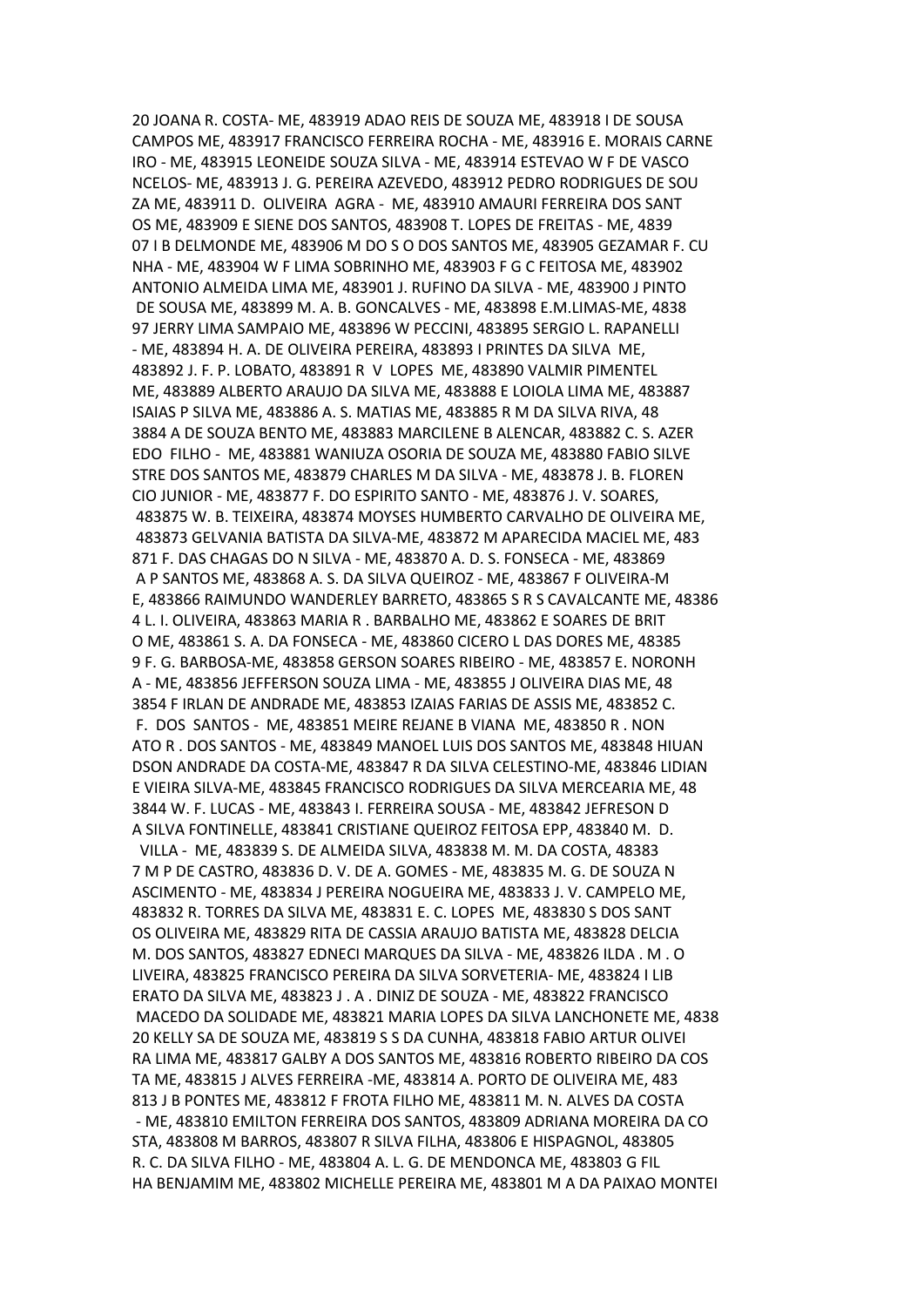RO ME, 483800 J . T . DA SILVA, 483799 M. J. B. FERNANDES, 483798 JOSUE L . S . DA SILVA, 483797 E. J. DE SOUZA QUADROS - ME, 483796 ELIAS BRIT O DE SOUZA, 483795 C. P. M. NETO - ME, 483794 JORGE ERIVAN L OLIVEIRA M E, 483793 M F DIAS DE SOUZA, 483792 K . C . CAVALCANTE DE OLIVEIRA, 483 791 FLORACI GOMES RIBEIRO ME, 483790 JAQUELINE MURCA . P. MORY, 483789 MARILSON ALVES DE SOUSA ME, 483788 S. R DIAS ME, 483787 ELIZETE DOMINGO S DE SOUZA ME, 483786 J. R. S. LIRA - ME, 483785 J. R. V. DOS REIS - ME , 483784 M. L. DE OLIVEIRA - ME, 483783 MARCOS ROLIN DA SILVA ME, 48378 2 H. J. MUNIZ, 483781 EVANY FERREIRA DA SILVA ME, 483780 M. LUCY SIDNEY - ME, 483779 CLEIDE SOBRAL - ME, 483778 JOSE RAIMUNDO RIBEIRO DA SILVA ME, 483777 JOAO DE DEUS P. BARROS ME, 483776 MANOEL FRANCISCO FILHO ME , 483775 NEIRYMAR V. DE SOUZA - ME, 483774 ANA M. V. DOS SANTOS ME, 483 773 M N QUINTAO ME, 483772 J C MENDONCA ME, 483771 NEUSA DA CONCEICAO F ERREIRA, 483770 M J RIBEIRO DA SILVA ME, 483769 CARLOS ALBERTO SOARES D E SOUZA ME, 483768 Z ALVES DE SOUZA, 483767 D J MARTINS DE OLIVEIRA ME, 483766 F SOARES SILVA ME, 483765 ROCILENE P. DE LIMA ME, 483764 M H BA RRETO BRASIL ME, 483763 ROBERTO S. ARAUJO, 483762 JOSELITO SOARES DE SO USA - ME, 483761 ARACI DE ANDRADE - ME, 483760 E. FERREIRA ALVES, 48375 9 EROCILDA CRUZ DA SILVA - ME, 483758 M. L. V. CAMPOS - ME, 483757 J. R. S. SOUSA ME, 483756 MARIVALDO DE ANDRADE SENA - ME, 483755 ISLANDIA FIGUEIREDO DE AMORIM-ME, 483754 P. CASARIN, 483753 J. M. SEABRA FERREI RA ME, 483752 VALDIR O. SOUZA - ME, 483751 ANTONIO DE JESUS SOEIRO - ME , 483750 JOAQUIM COELHO NETO - ME, 483749 F. DA SILVA SANTOS, 483748 M ANOEL CAVALCANTE SOUSA ME, 483747 MICHELLE SIMAS DE ALMEIDA - ME, 4837 46 L. P. FARIAS - ME, 483745 D. S. PINA, 483744 ANTONILSON A DA SILVA ME, 483743 G. S. NEVES- ME, 483742 W . PESSOA PINTO - ME, 483741 SIDINE I LEONCIO DA SILVA ME, 483740 F Z ALVES DA SILVA ME, 483739 M. CLAUDETE DA SILVA - ME, 483738 M. I. MEDEIROS ME, 483737 G. PEREIRA FILHO, 4837 36 M K SILVA DE SOUZA ME, 483735 S. RIBEIRO - ME, 483734 D RUFINO RODRI GUES ME, 483733 Z S MENDES ME, 483732 M. RITA DA SILVA, 483731 ELISANGE LA QUEIROZ- ME, 483730 N. A. BARAUNA ME, 483729 C. VELOSO ME, 483728 B . JOAO DA SILVA FILHO - ME, 483727 SAMARA VIEIRA DE AZEVEDO, 483726 ROB ERTO S SILVA ME, 483725 V. H. MACARIO, 483724 E SILVA DIAS ME, 483723 N . MUNIZ DE SOUZA, 483722 JOAO PAULO DOS SANTOS - ME, 483721 E. MONTEIRO DA COSTA ME, 483720 DJANIRA P LIMA ME, 483719 M. A. DE ALENCAR ME, 483 718 ANTONIO PEDRO DE ALMEIDA -ME, 483717 GETULIO BERMEU ME, 483716 L L DE CARVALHO ME, 483715 ADIRAGRAM ARAGAO DA PAZ ME, 483714 T M FREITAS N ASCIMENTO ME, 483713 J PEIXOTO DA SILVA ME, 483712 MARIA DA CONCEICAO D A SILVA EPP, 483711 F FERREIRA DE ANDRADE, 483710 RAIOLENE DE S. S. CRU Z ME, 483709 GILSON MARTINS DINIZ ME, 483708 ROZENILDO DE SOUZA ME, 483 707 A NONATO DA SILVA EPP, 483706 M. DA CONCEICAO SOARES NOGUEIRA - ME , 483705 IVANDI A DE FREITAS - ME, 483704 M COSME DE SOUSA ME, 483703 A F CUNHA ME, 483702 I. TEIXEIRA MORAES - ME, 483701 M A A MACEDO, 48370 0 RANIERE P. NAKAYAMA ME, 483699 A. DOS SANTOS AGUIAR - ME, 483698 SORA YA SOUZA DA SILVA ME, 483697 FRANCISCO CARLOS C. MORAES- ME, 483696 M C LIMA RODRIGUES ME, 483695 M. F. DE ASSUNCAO ME, 483694 FRANKLIM MACIEL DA SILVA ME, 483693 EMERSON BRUNO L PEREIRA ME, 483692 R. DA SILVA SOU SA ME, 483691 M . DA . C . S . GOMES, 483690 SEVERINA RODRIGUES - ME, 483689 J. L. CABRAL-ME, 483688 H V GUEDES DE SOUZA ME, 483687 R . P . D E . BRITO, 483686 PEDRO ALMEIDA SILVA- ME, 483685 R. M. PINHEIRO FONSEC A-ME, 483684 RAIMUNDO H. DE OLIVEIRA, 483683 ROUZEMBERG CARDOSO BARROS - ME, 483682 J . V . J . CHAGAS - ME, 483681 VOILEMACX ALVES DA SILVA,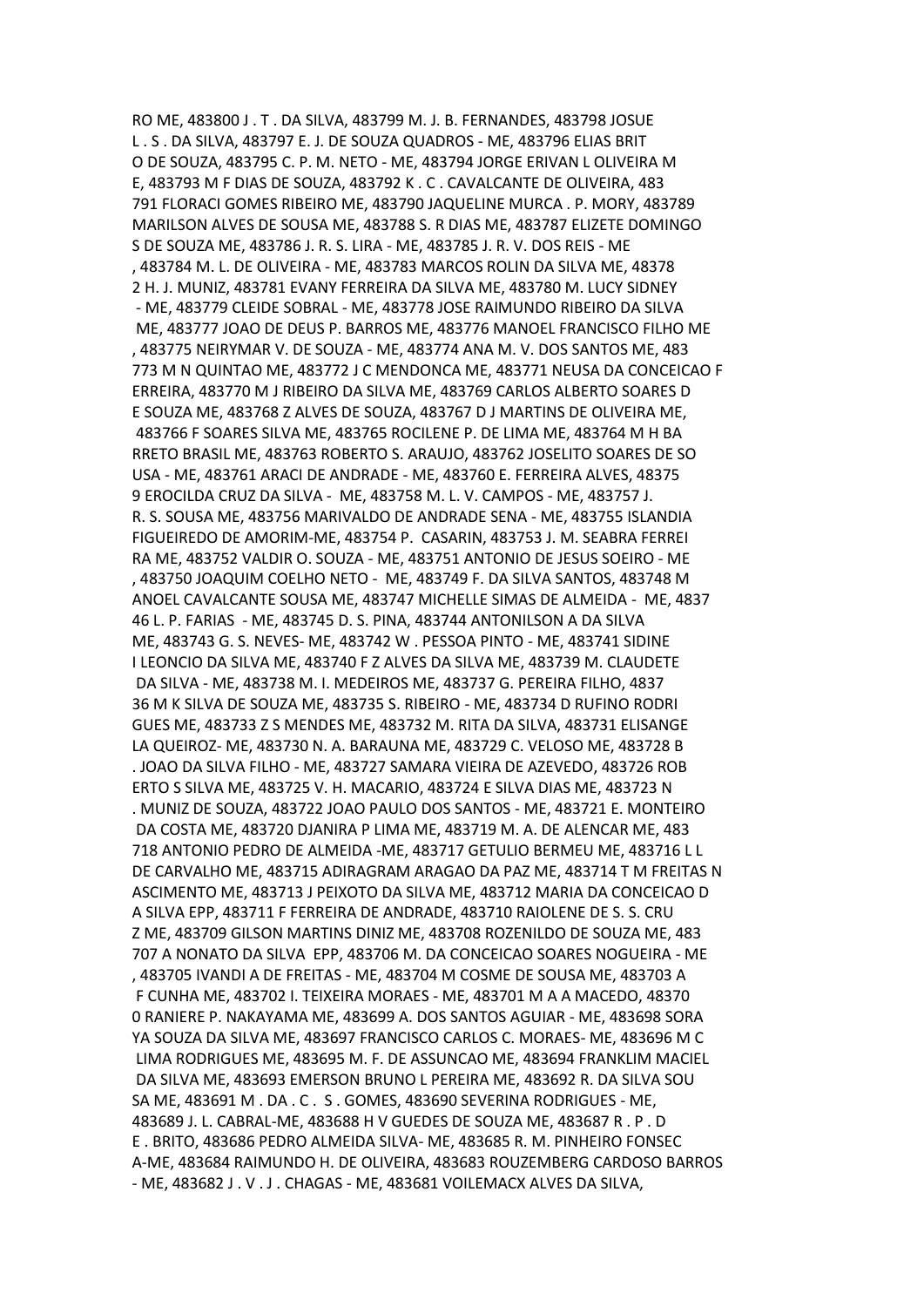483680 JOSE CARLOS FERREIRA DA CRUZ, 483679 RONALDO DA SILVA FEITOSA ME , 483678 A MENEZES PEREIRA, 483677 R. M. C. ROSA ME, 483676 A. S. CHAVE S, 483675 WILSON SILVA DE OLIVEIRA ME, 483674 MARLETE LUCENA DE ARAUJO ME, 483673 R. N. MORAIS ME, 483672 DALZINA DA SILVA PEREIRA ME, 483671 DALETE DE CARVALHO SAMPAIO, 483670 DALVA COIMBRA SILVA - ME, 483669 ELI SEO RENEE PULIDO PAREDES - ME, 483668 MARCOS J. DA SILVA PERES - ME, 48 3667 RISCLEI CASTRO BAMBERG ME, 483666 F. J. PEREIRA DOS SANTOS ME, 483 665 F J FARIAS CRUZ, 483664 J P COELHO ME, 483663 SAULO GIRARDI, 483662 JULIO ALVES MOURAO ME, 483661 M. L. DE SOUZA ME, 483660 EDNILSON MESQU ITA DA SILVA ME, 483659 M E SILVA LIMA ME, 483658 E J P DOS SANTOS, 483 657 EDMIRO DA SILVA BRIGLIA-ME, 483656 ALBERTO JOSE DA SILVA ME, 483655 T. L. S. MENEGAIS- ME, 483654 P DE ALMEIDA COSTA, 483653 ROSANGELA GOM ES DA SILVA ME, 483652 J. M. MARTINS -ME, 483651 JACI B GOMES ME, 4836 50 EDIVAN P BORRALHO ME, 483649 D . AMERICO MELO ME, 483648 GUILHERME P ARAGUASSU CHAVES - ME, 483647 A R BRITO MEDEIROS ME, 483646 R L DA GAMA ME, 483645 M C PALMA DE OLIVEIRA ME, 483644 ANTONIO PEREIRA LOPES - ME, 483643 EDIANE SILVA RIBEIRO - ME, 483642 VANDERLINA DA SILVA - ME , 483641 JOAO SOARES DA SILVA - ME, 483640 ANTONIO BARROSO BRAZ - ME, 4 83639 M. DA CONCEICAO PEREIRA ME, 483638 M . C . ROCHA LIMA - ME, 48363 7 R. J. DA SILVA - ME, 483636 F A M FILHO ME, 483635 H A TAJUJA, 483634 G. LUCENA CABRAL ME, 483633 R DA S CASTRO ME, 483632 ANTONIO R. C. BEN TO - ME, 483631 A M FELIPE NETO ME, 483630 F . DE . A . PEREIRA - ME, 4 83629 ISAIAS DOS SANTOS CAETANO ME, 483628 IVANIRIA F BARRETO EPP, 4836 27 LESSY A. BARRETO ME, 483626 I F DA SILVA BESERRA, 483625 N . F . P EREIRA SILVA - ME, 483624 LOURIVAN DA S OLIVEIRA ME, 483623 CLAUDIA GON CALVES DA SILVA ME, 483622 J. R. A. NATTRODT - EPP, 483621 M. F. DO NAS CIMENTO PRADO - ME, 483620 P. T. M. MOURAO, 483619 A. G. COSTA CALDAS - ME, 483618 W J CORREA ME, 483617 ANTONIO P DE SOUSA ME, 483616 F. WALT ER LIMA ME, 483615 EDINEL S PEREIRA ME, 483614 VALDIRENE . S . DE SOUZA - ME, 483613 W. R. DE ARAUJO ME, 483612 M. A. CAVALCANTE - ME, 483611 EDVALDO DA SILVA BARBOSA - ME, 483610 MARGARIDA R BORGES ME, 483609 J F BARROSO MAGALHAES, 483608 G. JORGE ME, 483607 M . AUGUSTO GUERREIRO - ME, 483606 R. E. DE ALBUQUERQUE TAVORA ME, 483605 JOAO PAULO PASSOS DE ANDRADE, 483604 F. FREIRE PEREIRA, 483603 LAERCIO VIEIRA DE MATOS ME, 483602 V. G. AREDES, 483601 J I DINIZ LACERDA, 483600 LIBIA J. B. DE AL BUQUERQUE EPP, 483599 S R DA SILVA SANTOS ME, 483598 F. J. MONTEIRO EPP , 483597 A. DE N. G. DE ARAUJO, 483596 R B M MAGALHAES ME, 483595 Z. C. VIEIRA SILVA, 483594 N DE M ANSELMO, 483593 J M DA SILVA ME, 483592 PA ULO SCHWAIZER ME, 483591 M. GESCIMAR DINIZ ME, 483590 P. GADELHA DE OLI VEIRA, 483589 C VIEIRA DE CASTRO ME, 483588 ELSON LUIS M. LOPES ME, 483 587 J. PEREIRA ALVES ME, 483586 JOSE AILTON COSTA - ME, 483585 N. DE CA STRO E SILVA - ME, 483584 ROSA A DE MENESES - ME, 483583 JURACY C. DAS NEVES, 483582 IZAU J. F. DA SILVA - ME, 483581 A L BEZERRA DA SILVA ME, 483580 F. T. PORTELA NETO ME, 483579 CLEIDE LIMA TESOURO RODRIGUES ME, 483578 JAMIL DE ALMEIDA DE SOUZA ME, 483577 A DE O SALES, 483576 WANDE RCLEY O. DE SOUZA ME, 483575 PEDRO ANCAI MENDES ME, 483574 FLAVIO DOS S ANTOS CHAVES EPP, 483573 ABIOMAR L. DE SANTANA ME, 483572 FRANCISCO EDU ARDO DA SILVA ME, 483571 L. DE ALENCAR SOUSA - ME, 483570 MARCELLO BRAS IL TEIXEIRA, 483569 GENILDO S. DOS ANJOS, 483568 W. R. S. DE LIRA, 4835 67 M Z NOGUEIRA LIMA - ME, 483566 EUZIANE SILVA POLICARPO EPP, 483565 A . M. NANKOO, 483564 G. SABOIA TELES - ME, 483563 RAIMUNDO NONATO AREIA SILVA, 483562 CRISANTO DE B. GOMES ME, 483561 P. BERNARDO DOS SANTOS ME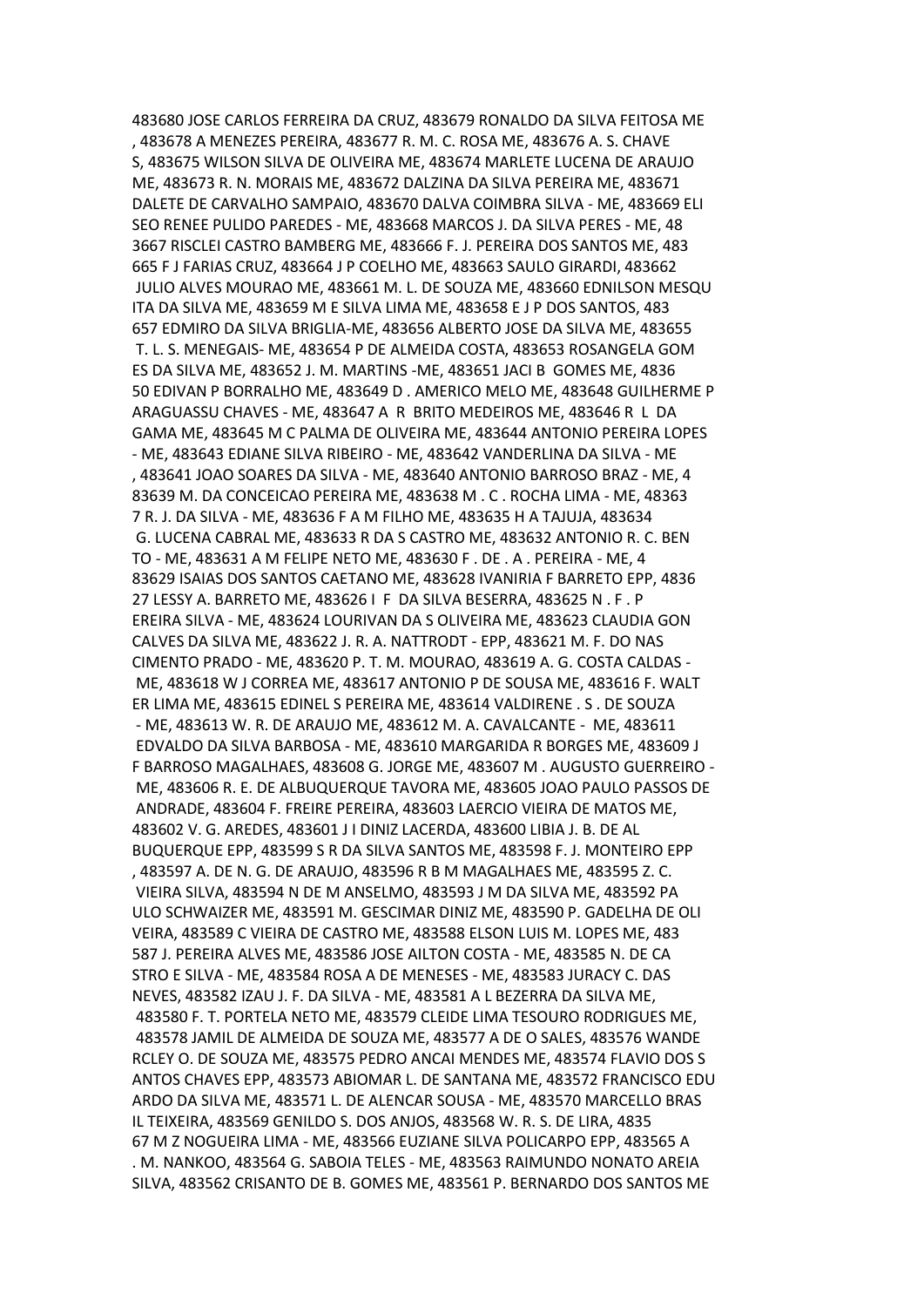, 483560 V PEREIRA DINIZ ME, 483559 O. BARROS DE OLIVEIRA ME, 483558 JO SE LUIS ASSUNCAO SILVA ME, 483557 AVANI L MACEDO ME, 483556 D . J . SOA RES - ME, 483555 G. LOPES DA SILVA ME, 483554 R O SOBREIRO ME, 483553 D EROCY DOS SANTOS SOUSA ME, 483552 J. M. CANDIDO, 483551 PATRICIA DIANE PEREIRA MARINHO - ME, 483550 MARILENE FERREIRA DE SOUZA ME, 483549 CLEI DIANA REGIS PALACIO ME, 483548 F. G. DA LUZ, 483547 F. G. REIS JUNIOR - ME, 483546 K. R. RODRIGUES DE SOUZA, 483545 A. COELHO DE SOUZA, 483544 EDIJA M . GURGEL - ME, 483543 H. X. BARROSO ME, 483542 FRANCELIO PAREN TE HARDI, 483541 W. SANTOS DIAS - ME, 483540 GILVANA S. OLIVEIRA - ME, 483539 R. YUKIO NAKAYAMA - ME, 483538 R. N. OLIVEIRA DA SILVA - ME, 483 537 DOMINGOS L DOS SANTOS ME, 483536 J. B. SANTOS, 483535 E. S. CAVALCA NTE ME, 483534 RAIMUNDO LIRA CAMARA - ME, 483533 L. O. DE OLIVEIRA, 483532 D APPEL DE SOUZA ME, 483531 F R DE SOUSA SOBRAL ME, 483530 MARCE LA M. DA PAIXAO SILVA, 483529 MARIA DAS V ROCHA SCHULZE ME, 483528 V. E LIAS ME, 483527 FRANCINALDO . A . FEITOSA - ME, 483526 DARCILENO DE OLI VEIRA, 483525 T C R REZENDE ME, 483524 MARILENE NOBRE DE SOUZA - ME, 48 3523 G. DE ALMEIDA RESENDE - ME, 483522 C. H. PINHEIRO COSTA - ME, 4835 21 J MENDONCA DE OLIVEIRA, 483520 A. CARLOS DE ARAUJO - ME, 483519 M. A . F. DOS SANTOS - ME, 483518 F E C DE SOUZA- ME, 483517 K M MARQUES ME, 483516 A M G DE OLIVEIRA ME, 483515 VALDEMIR DE OLIVEIRA MOTA - ME, 48 3514 R FONTANA ME, 483513 ROBERTO O DOS SANTOS ME, 483512 F SILVA MORAI S ME, 483511 MARIA DA CONCEICAO DA SILVA LOPES ME, 483510 C. C. DE ARAU JO - ME, 483509 M. DE FATIMA LIMA CRUZ - ME, 483508 J. C. CATARINO ME, 483507 MARIA J P VASCONCELOS ME, 483506 A. M. DE SOUZA CRUZ, 483505 S. M. SMITH MENDES - ME, 483504 N. L. DA SILVA ARAUJO, 483503 O ABEL DE OL IVEIRA ME, 483502 FRANCISCO DE A DOS SANTOS - ME, 483501 J GONCALO DIAS , 483500 K D`AVILA COSTA, 483499 ELIANE SOUZA DA SILVA ME, 483498 R. T. GALINDO, 483497 VALBECI SARAIVA ARAUJO ME, 483496 J. MONTEIRO DE ALMEI DA ME, 483495 F. RODRIGUES MOURA - ME, 483494 MIRIAM MACHADO CARNEIRO M E, 483493 VAGNER DOS SANTOS ME, 483492 L. DE SOUZA NASCIMENTO ME, 48349 1 ELYSANGELA L. E SILVA ME, 483490 E DE CASTRO SERIQUE ME, 483489 G. DE S. UCHOA ME, 483488 ELIANA NEVES DA SILVA ME, 483487 H DEEKE ME, 48348 6 M. D. DA CONCEICAO NERES - ME, 483485 J. R. DO CARMO, 483484 IRENY G DA SILVA, 483483 C. A. FIGUEREDO- EPP, 483482 E.R. CUSTODIO - ME, 4834 81 S ANTONIO DE OLIVEIRA ME, 483480 ELIZETE P. BENTO, 483479 W. SCOOT R ANIERI - ME, 483478 R. J. B. MACHADO - ME, 483477 GENECY A. FERNANDES - ME, 483476 SIDNEY MORAES - ME, 483475 ANASTACIA P MARQUES ME, 483474 M . J. .P DA SILVA - ME, 483473 M. D. FURTADO PEREIRA - ME, 483472 E. S. MARINHO - ME, 483471 GILVAN N. MOREIRA - ME, 483470 C. A. MACARIO - ME, 483469 E DE ARAUJO ROCHA ME, 483468 LUCIANA V. MENESES SILVA - ME, 483 467 M J BONFIM, 483466 RAIMUNDA ALVES RAMOS - ME, 483465 D A DOS REIS E PP, 483464 JONATHAS M SILVA DE DEUS ME, 483463 L. SOUZA GOMES ME, 48346 2 J. NICODEMUS DE GOES - ME, 483461 JOSIRENE DA SILVA ME, 483460 MAURIC IO . S . DA SILVA - ME, 483459 ANTONIO F RODRIGUES ME, 483458 F ALDACI MAIA ME, 483457 FRANCISCO JURANDI CAUDAS ME, 483456 B M CAETANO LEITE, 483455 J I S DE SOUZA NETO ME, 483454 R. J. BELEM COMERCIO E SERVICOS, 483453 M. T. RIBEIRO LIMA ME, 483452 RAIMUNDO N R GOMES ME, 483451 C . BARATA - ME, 483450 LUZIA MONTEIRO MAIA ME, 483449 PAULA B. BRANDAN, 48 3448 VALMIR PEREIRA SANTOS, 483447 P. H. DE ALMEIDA NINA, 483446 E. F. DA SILVA CARDOSO ME, 483445 F G P MAIA ME, 483444 R M DE MACEDO ME, 483 443 EDIRLENE R. SILVA, 483442 E. R. MARQUES EPP, 483441 DELZUITA MARI A MORATO DE MELO ME, 483440 W. J. FELIPI - ME, 483439 J GOHL ME, 483438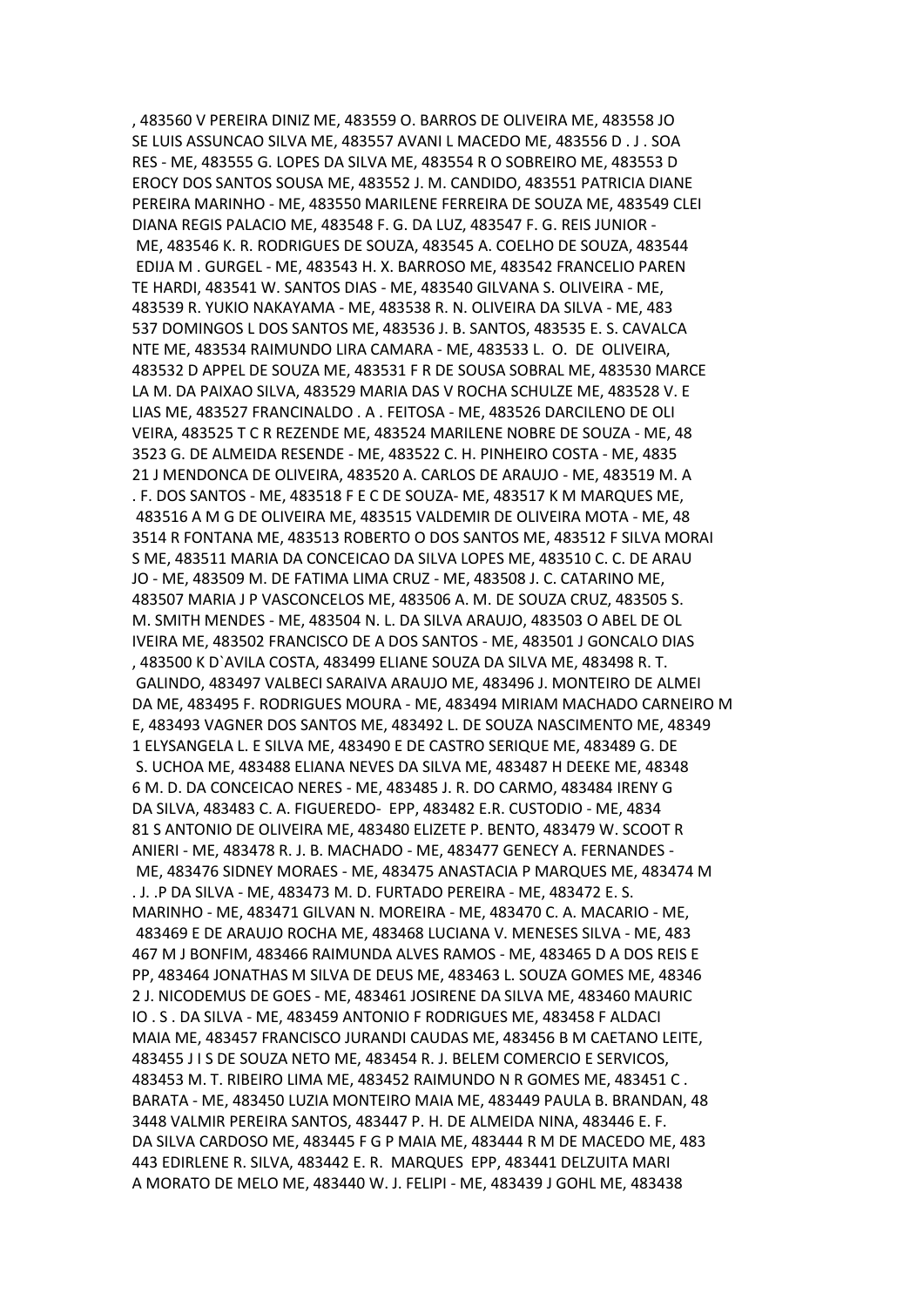C. V. MONEGO ME, 483437 F. C. L. FERREIRA DE OLIVEIRA- ME, 483436 P. D E L. PAZ, 483435 ROSILENE O. DA SILVA - ME, 483434 E. PEREIRA DE CHAVES , 483433 A S CARVALHO MEIRELES, 483432 A. G. P. DOS SANTOS - ME, 483431 R . M . LOBATO - ME, 483430 A. C. S. SOUSA - ME, 483429 G. COELHO DE P INHO, 483428 E. DA SILVA PEREIRA-ME, 483427 J . DE ALCANTARA L . VIANA - ME, 483426 JOMARA R. NOBRE, 483425 F. AGNALDO DA SILVA - ME, 483424 M . PESSIM PILONETTO - ME, 483423 A. DE OLIVEIRA VAZ - ME, 483422 CARLA D . MARTINS MATOS, 483421 E G MENDES PADILHA ME, 483420 FABRICIO S. ALMEI DA ME, 483419 J. VITAL DA SILVA - ME, 483418 MARIA DA GLORIA B. ROCHA -ME, 483417 JANIUIRES C DOS SANTOS, 483416 G. SILVA DE SOUZA ME, 483415 S APARECIDA SILVA-ME, 483414 FLAVIA F. PERES ME, 483413 FRANCINALDO SO UZA ALMEIDA, 483412 P. J. LEITE VIEIRA, 483411 TEREZINHA DE JESUS L GRI NKO - ME, 483410 ANTONIO BORGES DE MOURA - ME, 483409 ADRIANA NATIV IDADE FERREIRA ME, 483408 DEUSDETE CIRQUEIRA MILHOMENS ME, 483407 A. PA ULINO DA SILVA - ME, 483406 REINALDO DA SILVA SANTOS - ME, 483405 L. F. DE OLIVEIRA - ME, 483404 I. P. GAGO, 483403 E S MAGALHAES ME, 483402 M . I. ALVES NASCIMENTO - ME, 483401 J. NOGUEIRA MENDONCA, 483400 ERNANDE S CARNEIRO DE OLIVEIRA ME, 483399 A. DE DEUS CARVALHO - ME, 483398 EDIL SON MESQUITA DA SILVA, 483397 E. R. DO NASCIMENTO - ME, 483396 E DE OLI VEIRA RIBEIRO, 483395 A. S. LIMA - ME, 483394 L. P. EVANGELISTA - ME, 483393 V LIMA DOS SANTOS, 483392 FATIMA RODRIGUES DE SOUSA - ME, 48339 1 E BELO DA SILVA ME, 483390 M OLIVEIRA ROCHA ME, 483389 R BLANCO CARDO SO ME, 483388 R DAMIAO AGUIAR ME, 483387 CARLOS FILHO RAMALHO - ME, 483 386 E. CAMARGO BROTAS - ME, 483385 EDIVALDO DE SOUZA ME, 483384 G. FORT UNATO DE LIMA - ME, 483383 M. A. L. DOS SANTOS - ME, 483382 M. DO S. BA RROSO DE CASTRO - ME, 483381 MASCOS SANTANA DA SILVA - ME, 483380 LUIS V. DA SILVA ME, 483379 F. S. S. DE ARAUJO, 483378 L S NEVES, 483377 R. S. D. DE SOUZA, 483376 M F SILVA SOBRAL ME, 483375 G. LUIZ TREVISAN - M E, 483374 JONADAB DE SOUZA E SILVA - ME, 483373 R. PEREIRA GOMES - ME, 483372 PHILIPP HANS JOST ME, 483371 R. DE SOUSA GOES, 483370 JANETE L L OBATO ME, 483369 JAIRO DE SOUZA SABOIA ME, 483368 GEANE LEAL CASTRO, 48 3367 A. F. FERNANDES - ME, 483366 JOEL F. DE ALMEIDA - ME, 483365 ELIAN A M. DE SOUZA - ME, 483364 MARIA F. ARTIMANDES, 483363 M. JOSE DE LUNA, 483362 FABIO BRAGA SALGUEIRO, 483361 JOCIMAR ANTUNES PINTO - ME, 48336 0 F CARLITO DOS SANTOS ME, 483359 VILMAR SOUSA DA SILVA COMERCIO - ME, 483358 R. DA SILVA CRUZ - ME, 483357 J C MIRANDA ME, 483356 R. H. L. L IMA - ME, 483355 JOSE CARLOS G. DE LIMA - ME, 483354 D. R. MESQUITA BAN DEIRA - ME, 483353 G. PINTO DOS SANTOS, 483352 NICEZO A DOS SANTOS ME, 483351 F. W. C. DA SILVA, 483350 M. I. ANICETO DA SILVA - ME, 483349 CA RLOS ANTONIO DE S. ARAUJO ME, 483348 R O JUSTINO ME, 483347 R. A. CARDO SO DA CUNHA ME, 483346 JOSE SANTOS DA SILVA, 483345 RAIMUNDO GERSON DIO GO PANTOJA - ME, 483344 J. ALVISE - ME, 483343 M. N. NORONHA PESSOA - ME, 483342 E BATISTA TAVARES, 483341 MANOEL COELHO QUEIROZ ME, 483340 L C MENEZES ME, 483339 F FERREIRA DE SOUZA ME, 483338 DELZENIR SAMPAIO DE ALMEIDA - ME, 483337 A. S. FERNANDES, 483336 M S S OLIVEIRA COM ERCIAL - ME, 483335 CLERISTON ALVES FERREIRA - ME, 483334 J OLIVEIRA DA NTAS ME, 483333 A B DE MACEDO ME, 483332 G. QUEIROZ DE LUCENA - ME, 483 331 M ALVES DE SOUSAA ME, 483330 TERESINHA P. DA SILVA - ME, 483329 ANI ZIO PAUCZNIAKI ME, 483328 U. P. DA COSTA - ME, 483327 R. MOTA DE MORAES - ME, 483326 ROSIMEIRE G DA SILVA ME, 483325 S ALCOLUMBRE JUNIOR, 4833 24 S. DA S. BEZERRA ME, 483323 CELSA M. DE SOUSA ME, 483322 M. A. DE LI MA FONTELES - ME, 483321 D J PERON ME, 483320 L. L. GOMES, 483319 MARIA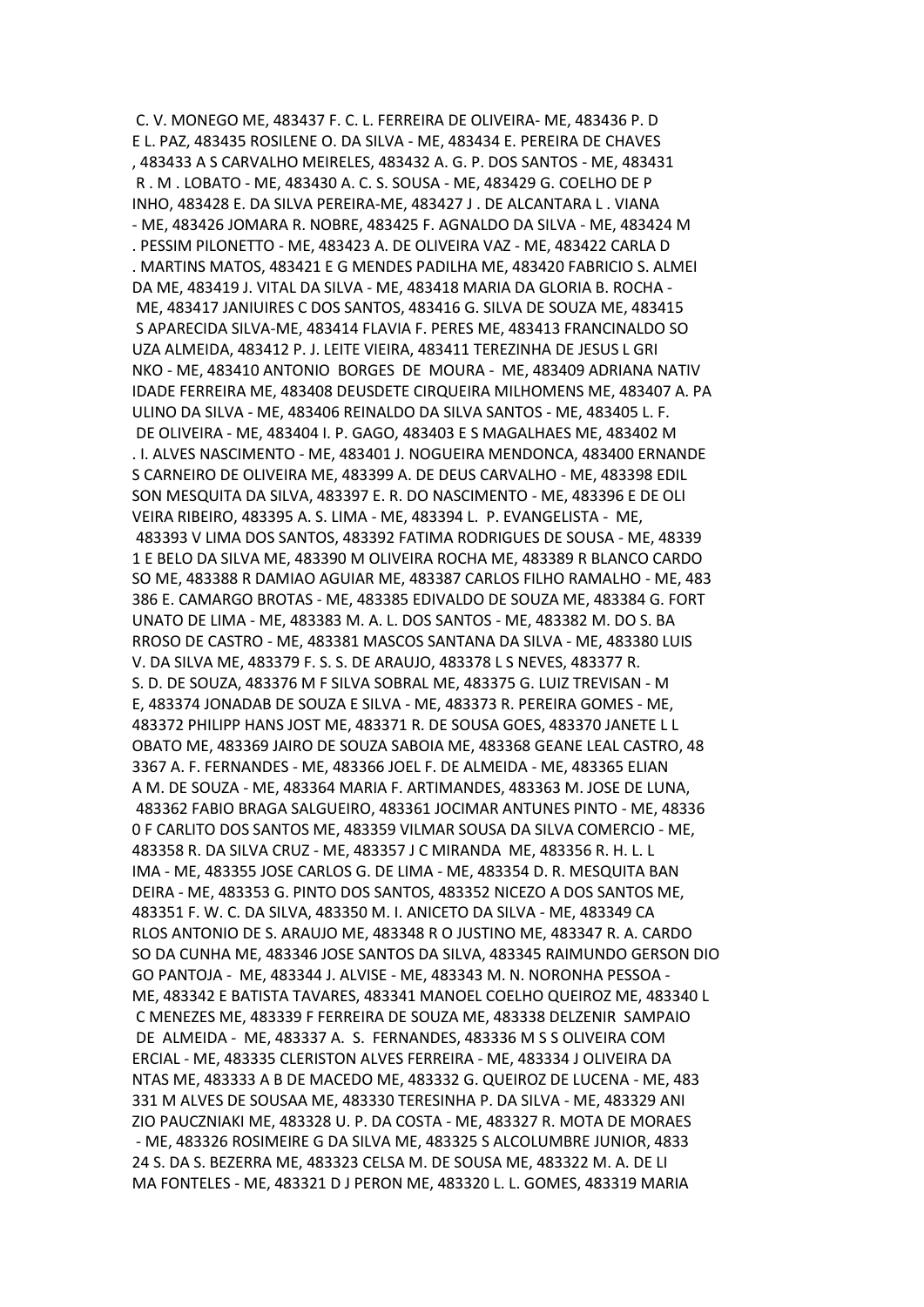LUCIA SAMPAIO SILVA - ME, 483318 BERNARDO HENRIQUE DA SILVA - ME, 4833 17 A F BORGES BRITO, 483316 FRANCIVANIA L. DA SILVA - ME, 483315 R M MO NTEIRO FONSECA ME, 483314 J. SOARES SILVA FILHO ME, 483313 J G VIANA ME , 483312 C . T. MONTI - ME, 483311 E. DE S. PINTO ME, 483310 JORGE A LU TIFI SEGUNDO ME, 483309 RAFAEL DE CASTRO FILHO - ME, 483308 M. A. GOMES - ME, 483307 Y PEREIRA COSTA ME, 483306 ANGELO HUBIRATAN A. TONON ME, 483305 MARIA ELIELZA CARDOSO ME, 483304 L F DE SOUZA FILHO ME, 483303 O DINEIA CORDEIRO DA SILVA - ME, 483302 G DE MELO SILVA ME, 483301 JONH ARA . R . DA SILVA - ME, 483300 GEILDO ARAUJO DA SILVA COMERCIAL -- ME, 483299 A. R. BORGES DO CARMO, 483298 LUZIVALDO A DA SILVA ME, 483297 S ERMARILDO SILVA DE OLIVEIRA ME, 483296 E. DOS SANTOS ALEIXOS - ME, 4832 95 A V DOS SANTOS GOMES ME, 483294 SERGIO DA S OLIVEIRA ME, 483293 F D R FURTADO ME, 483292 J. V. LIMA - ME, 483291 D . CAMARGO PEREIRA - ME , 483290 T R S BARROS ME, 483289 L. V. DE ALBUQUERQUE - EPP, 483288 Z. G. L. N. A. CASTELO BRANCO, 483287 O DE A DINIZ ME, 483286 JOSE R FERRE IRA ME, 483285 J CRUZ DOS SANTOS, 483284 F MENDES DE ALMEIDA, 483283 L . M . M . JACOME - ME, 483282 J. S. LUCIANO ME, 483281 H S CARNEIRO, 48 3280 S R CARNEIRO ME, 483279 HELIO DE PINHO PINHEIRO - EPP, 483278 DEIL TON A OLIVEIRA ME, 483277 E. LIMA PINHO - ME, 483276 A F A COUTINHO ME, 483275 ITAMAR P. RODRIGUES ME, 483274 T. BOH DA COSTA, 483273 E MOURA FERNANDES- ME, 483272 L. M. J. SANTOS, 483271 JOSE F DA SILVA ME, 48327 0 H. B. PEREIRA -ME, 483269 ROGERIO ALVES DE SOUZA - ME, 483268 I. MARA NHAO ME, 483267 ELAINE PAGANOTI DOS SANTOS ME, 483266 E DOS SANTOS RAMO S ME, 483265 S S DA COSTA ME, 483264 ELIZANE DE MARIA ALVES PAIXAO - ME , 483263 F. SOUZA VAZ- ME, 483262 M S DA SILVA IZIDIO, 483261 M Z N FER REIRA ME, 483260 N. C. DE MATTOS - ME, 483259 J. PACHECO DE SOUSA - ME, 483258 S A L DA SILVA ME, 483257 M. R. H. DE MATOS - ME, 483256 ANTONI O LEITE INFORMATICA - ME, 483255 FRANCISCO EDVALDO PEREIRA DA SILVA ME , 483254 E M M TOMAZ, 483253 L BELEM SENA ME, 483252 M. S. CARVALHO LIM A - ME, 483251 WALDINEY CORREA NUNES - ME, 483250 E. R. SOARES - ME, 48 3249 A. BATISTA GOMES - ME, 483248 R. OLIVEIRA DOS SANTOS - ME, 483247 R. J. R. MONTEIRO ME, 483246 F GERALDO DO V VIANA ME, 483245 CARLOS ALB ERTO BORGES DA SILVA ME, 483244 D. Z. SANTOS SILVA - ME, 483243 S. PERE IRA COUTINHO - ME, 483242 I. F. DA CRUZ - ME, 483241 D. DA SILVA MOTA - ME, 483240 VILSON DE JESUS CORRREA ALVES, 483239 S. DE SOUZA ALMEIDA, 483238 ISMAEL SILVA RODRIGUES ME, 483237 S S LEITAO ME, 483236 S G DA C UNHA FILHO ME, 483235 LEONIRA BARBOSA DA SILVA ME, 483234 ANDREA N. DA SILVA, 483233 ROSA RIBEIRO DOS REIS ME, 483232 M. SORIANO OLIVEIRA, 483 231 ANA CELIA S DA PAZ ME, 483230 R. VERAS RODRIGUES ME, 483229 Z A A C OELHO, 483228 H N DE SOUZA LUCAS ME, 483227 G . 0 . C . DE LIMA - ME, 4 83226 ARNALDO F. CAMPOS, 483225 R. J. BRAGA PAZ, 483224 L. M. SAGRILLO, 483223 CARLITO V SALES ME, 483222 F. NUNES DE MORAES - ME, 483221 A. A . ALVES PEREIRA - ME, 483220 F. M. L. NETO - ME, 483219 RUBINERIO M. DE SOUZA, 483218 RAMISON SIQUEIRA REIS ME, 483217 M. P. S. M. PINHEIRO - ME, 483216 S. SICSU SILVA - ME, 483215 F. PEREIRA GOMES - ME, 483214 R T DE MEDEIROS ME, 483213 UBIRAJARA LIMA ME, 483212 RAIMUNDA PEREIRA DA SILVA COM. VAREJ. DE MERCADORIAS EM GERAL ME, 483211 VERA LUCIA SARAIVA DE ALENCAR ME, 483210 ANDRE ALMEIDA FERREIRA, 483209 A. BARBOSA DE AND RADE - ME, 483208 A. DE PADUA SOUSA - EPP, 483207 Y. M. S. DE ALENCASTR O - ME, 483206 TERCY DA SILVA, 483205 EDNEIDE ALVES DOS SANTOS - ME, 48 3204 F. MARTINS ARAUJO - ME, 483203 MARCOS GUIMARAES DUAILIBI - EPP, 48 3202 RENILDE DE SOUZA LIMA ME, 483201 GERALDO DOS SANTOS MEDEIROS - ME,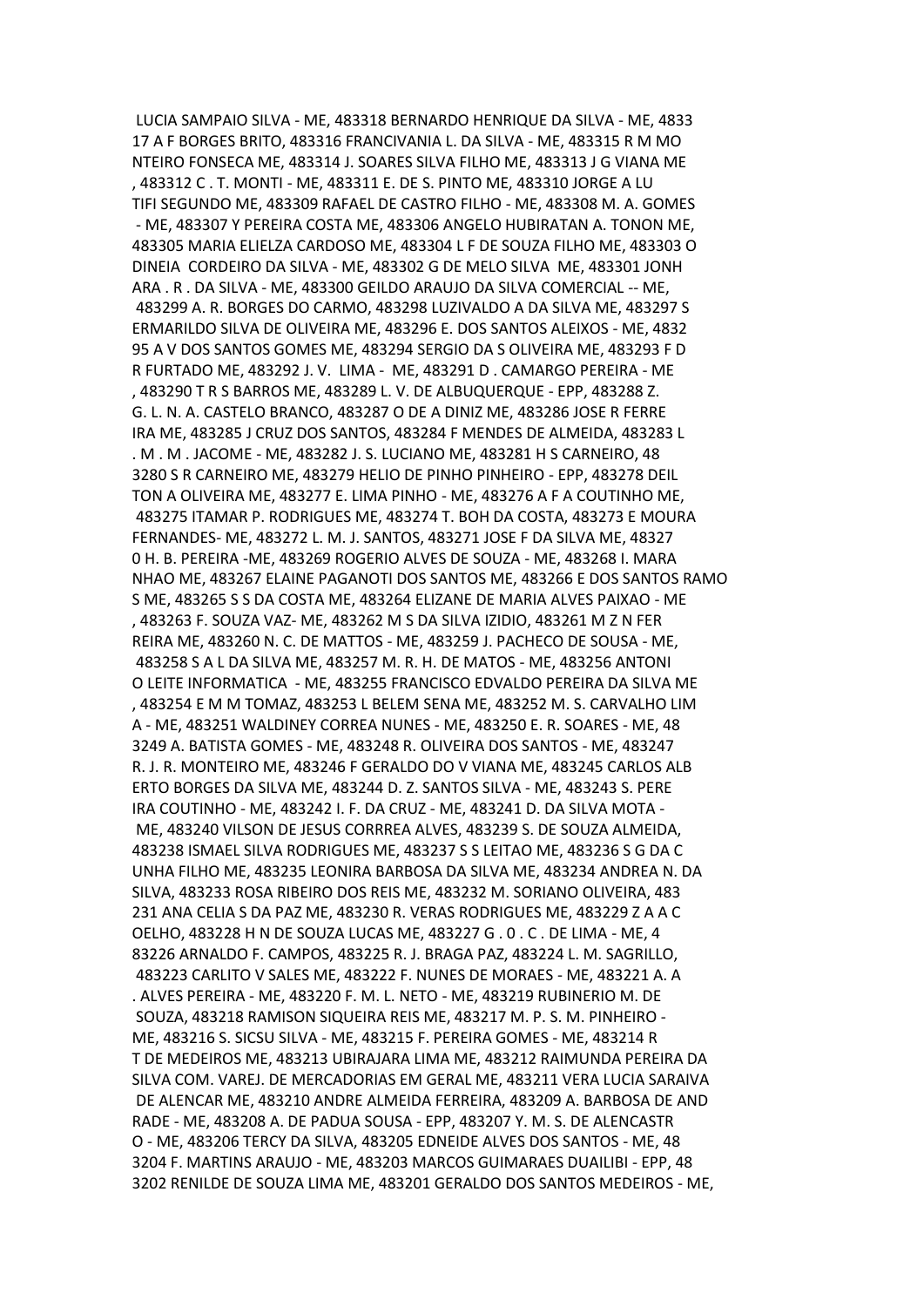483200 J. NILO M. SOBRAL, 483199 C N VIEIRA DE SOUSA GOMES ME, 483198 GUERINO POMIM ME, 483197 JOAQUIM BORGES MARTINS - ME, 483196 FRANCISCO ARAUJO DA SILVA ME, 483195 MANOEL ALMEIDA ME, 483194 F E DA COSTA BARRO S ME, 483193 OLENIR MEDRADO DA SILVA ME, 483192 ROSANA DA SILVA, 483191 F. DAS CHAGAS LOPES - ME, OUTROS DOCUMENTOS DE INTERESSE EMPRESA/EMPRE SARIO: 483182 M. L. A. BOTELHO - ME, 483179 LUIZ C. BRITO - EPP, 489338 N DE SOUSA FREITAS - ME, 489395 A. B. GOMES REFRIGERACAO - ME, 489427 A. C. A. BEZERRA - EPP, 483106 J F PAULINO MOOJEN - ME, 489426 A. C. A. BEZERRA - EPP, 14900045843 E DE JESUS FREITAS BEZERRA - ME, 483125 ELI AS RODRIGUES - ME, 483145 G. P. GAYGER - ME, 483172 ALDENEI SHIROMI EDA LIMA - ME, 489425 A. C. A. BEZERRA - EPP, SOCIEDADE ANONIMA ABERTA: ME DIDA ADMINISTRATIVA: 488236 FAZENDA SOSSEGO S/A, SOCIEDADE ANONIMA FECH ADA: 488681 FAZENDA MONTE BELO S/A, 488071 AGROPECUARIA RODRIGUES DOS S ANTOS S/A, 488242 FAZENDA SERRA DA PRATA S/A, 488687 YANOMAMI INDUSTRIA DE CALCADOS DA AMAZONIA S/A, 488686 VANESSA BRASIL S/A, 488685 EGO CON STRUCOES DE RORAIMA S/A, 488682 AGROPECUARIA MUCUBAL S/A, 488014 PROVID ENCIA AGROPECUARIA S/A, 488680 MAC LAREN AGROPECUARIA S/A, 488679 MURUP U AGRO-PASTORIL S/A, 488675 BANCO DE RORAIMA S/A EM LIQUIDACAO, 488620 BANER - ADMINISTRADORA DE ATIVOS S.A., OUTROS DOCUMENTOS DE INTERESSE E MPRESA/EMPRESARIO: 483104 ADOBE ASSESSORIA DE SERVICOS CADASTRAIS S/A, 483181 CASTILHO ENGENHARIA E EMPREENDIMENTOS S/A, 489322 CASTILHO ENGEN HARIA E EMPREENDIMENTOS S/A, SOCIEDADE DE ECONOMIA MISTA: ATA DE ASSEMB LEIA GERAL ORDINARIA: 483177 BOA VISTA ENERGIA S/A, ATA DE REUNIAO DO C ONSELHO ADMINISTRACAO: 489406 COMPANHIA DE DESENVOLVIMENTO DE RORAIMA - CODESAIMA, SOCIEDADE EMPRESARIA LIMITADA: ALTERACAO: 489405 JOSE MARCO S DE SOUSA SILVA - ME, 489407 S T MAGALHAES - ME, 489401 VILA NOVA BOMB ONIERE LTDA - ME, 489399 NETO & SILVA ENGENHARIA, COMERCIO E SERVICOS L TDA ME, 489403 ENDOCARDIO - ATENDIMENTO EM ENDOCRINOLOGIA E CARDIOLOGIA LTDA ME, 489383 J. SAMPAIO FERREIRA - ME, 489387 NEIATUR VIAGEM E TURI SMO LTDA - EPP, 489392 G. M. C. COMERCIO ATACADISTA DE MEDICAMENTOS LTD A, 489396 F. S. SOUZA & CIA LTDA ME, 489388 SAO LUCAS COMERCIO E REPRES ENTACAO AGRICOLA LTDA, 489380 CONTROL CONSTRUCOES LTDA, 489389 WSK EMPR EENDIMENTOS E SERVICOS LTDA - ME, 489391 H. MORAIS EMPREENDIMENTOS LTDA - ME, 489398 MAC ID COMERCIO SERVICOS E TECNOLOGIA DA INFORMACAO LTDA, 489373 R. E. CASTRO AVILA & CIA LTDA - EPP, 489358 ALCANTARA E ALCANTA RA LTDA - ME, 489377 MONTEIRO & PORTILHO LTDA EPP, 489379 CASA VIDAL MA TERIAIS DE CONSTRUCAO LTDA ME, 489367 J. L. B. NAXE & CIA LTDA - ME, 48 9378 INDUSTRIAL E COMERCIAL APIAU LTDA ME, 489374 AUTO POSTO BADU LTDA ME, 489359 DIFERENCIAL EMPREENDIMENTOS LTDA - ME, 489447 M. B. C. ALBUQ UERQUE & CIA LTDA - EPP, 489460 COLLORMAQ INDUSTRIA E COMERCIO DE ETIQU ETAS E BOBINAS LTDA - ME, 489445 RUPUNUNI CONSTRUCAO COMERCIO E SERVICO LTDA, 489340 FLORIDA CLEAN POWER DE RORAIMA - PRODUCAO DE BRIQUETES DE RESIDUOS DE MADEIRA LTDA - EPP, 489339 J M IMPORTACAO E EXPORTACAO DE PRODUTOS EM GERAL LTDA, 489347 NUTRIBLOCK DO BRASIL LTDA - EPP, 489353 MULT TEC INDUSTRIA E COMERCIO LTDA ME, 489330 PANIFICADORA, DISTRIBUIDO RA E SUPERMERCADO SAO FRANCISCO LTDA - EPP, 489327 M. R. PEREIRA NETO - ME, 489325 CUNHA E NASCIMENTO LTDA - ME, 489332 VIMEZER FORNC DE SERV LTDA, 489335 NECY DE JESUS SILVA E CIA LTDA - ME, 489308 LAMY EMPREENDI MENTOS EM LIMPEZA E EDUCACAO LTDA - EPP, 489307 GOLDEN COMERCIO E SERVI COS LTDA - EPP, 489314 FARMACIA DIA E NOITE LTDA - ME, 489303 AMAGGI EX PORTACAO E IMPORTACAO LTDA, 489299 DANTAS E DINIZ LTDA - ME, 483178 CAP ITAL TRANSPORTES RR LTDA - EPP, 483171 DISTAC MATERIAIS DE CONSTRUCAO L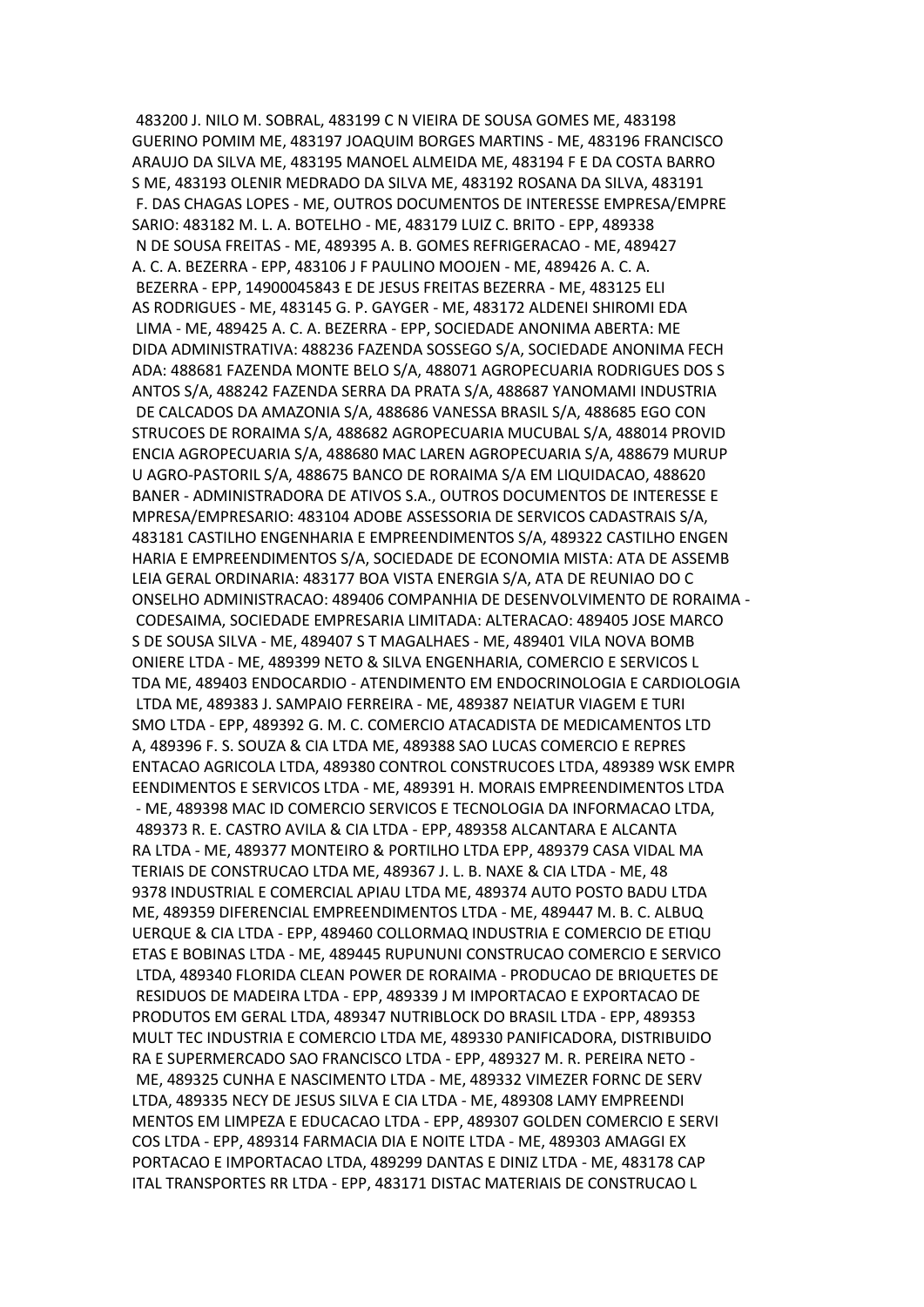TDA - EPP, 483153 ROYAL PET CENTER COMERCIO IMP E EXP LTDA - EPP, 48316 1 LIMA E LUCENA LTDA - ME, 483165 COEMA PAISAGISMO, URBANIZACAO & SERVI COS LTDA, 483158 LIVE EMPREENDIMENTOS IMOBILIARIOS LTDA, 483163 PEIXOTO & REIS LTDA - ME, 483164 EVS EXPRESS SERVICOS AUTOMOTIVOS EM GERAL LTD A - ME, 483169 ELITE SERVICOS E COMERCIO LTDA - ME, 483173 CENTRO EDUCA CIONAL MACUNAIMA LTDA, 483160 DROGARIA BELLA FARMA LTDA - ME, 483170 FI LGUEIRAS & CIA LTDA EPP, 483174 NERY E SILVA LTDA, 483142 J. H. R. SOUS A FILHO & CIA LTDA - ME, 483126 EMPAV - COMERCIO E SERVICOS LTDA - EPP, 483123 TRANSPORTADORA KERR LTDA - ME, 483122 M3 RR PUBLICIDADE E PRODU CAO LTDA - ME, 483117 SILVA & SILVA REPRESENTACOES DE PRODUTOS FARMACEU TICO LTDA - ME, 483073 DATANORTE CONSTRUCOES E PESQUISAS LTDA - ME, 483 096 ARRUDA CAMINHOES E IMPLEMENTOS LTDA - ME, 483108 SANTOS & GONCALVES LTDA - ME, 170077454 B. A. DE SOUZA E CIA LTDA - ME, 483095 VOX WOOD E XPORTACAO DE MADEIRA LTDA - ME, 483107 MOTTA CONSTRUCAO E COMERCIO LTDA - EPP, 483082 A. DA S. S. FEITOSA - EPP, 14900045835 PERIN VEICULOS LT DA, 483065 CASA DAS CORTINAS INDUSTRIA E COMERCIO LTDA - EPP, 483092 RR COMERCIO DE MERCADORIAS EM GERAL LTDA - ME, 483100 BC - SUPRIMENTOS DE TELECOMUNICACOES LTDA - EPP, 483076 CASA DO CIMENTO COMERCIO DE MERCAD ORIA EM GERAL LTDA - ME, 483110 F. V. C. DOS SANTOS - ME, 483091 ACADEM IA MOVIMENTO FITNESS LIMITADA ME, 483072 ALENCAR E FREITAS & CIA LTDA - EPP, 483109 G K A BALBINO E CIA LTDA - ME, 483054 LOPES E GONCALVES LT DA - ME, 483055 COMERCIAL AMARAJI LTDA EPP, 483049 CAVALCANTI & SILVA L TDA, 483040 CONTROLE DE PRAGAS MULTISSERVICOS LTDA ME, 489438 ELLOS - I NDUSTRIA E EMPREENDIMENTOS LTDA - EPP, 489466 FORMOSO E SOUZA LTDA - ME , 489446 BATISTA & LIMA LTDA - ME, 489436 IRRIMAQ REP E COM DE EXP E IM P DE MAQUINAS E MOTORES LTDA - EPP, 489433 M J DE BRITO FILHA E CIA LTD A - ME, 489432 DROGARIA DA ECONOMIA LTDA - ME, 489430 ACADEMIA RITMO & FORMA COMERCIO DE ARTIGOS ESPORTIVOS E MUSCULACAO LTDA - ME, 489431 MER CADINHO JUNIOR LTDA ME, 489421 EMPAV - COMERCIO E SERVICOS LTDA - EPP, BALANCO: 489456 MR - OPERADORA DE VIAGENS E TURISMO LTDA - ME, 489404 A UTO POSTO E COMERCIAL CONFIANCA LTDA, 489384 SEPRA - EMPREENDIMENTOS LT DA - ME, 489464 ALENCAR E FREITAS & CIA LTDA - EPP, CONTRATO: 142001257 98 FLORENCIO E BARROS LTDA, 14200125445 FIDEL - CONSTRUTORA LTDA, 14200 125763 IRAJA COMERCIO DE ROUPAS E ACESSORIOS LTDA - ME, 14200125771 MAG ALHAES & LOPES LTDA - ME, 14200125755 JOSINEUDO SAMPAIO FERREIRA & CIA LTDA, 14200125747 ALESSANDRA SOUZA DE ARAUJO E CIA LTDA, 14200125721 SU DARIO & OLIVEIRA COMERCIO DE CARNES LTDA, 14200125739 LUMAX - PUBLICIDA DE E CONSULTORIA LTDA, 14200125704 M.R. EMPREENDIMENTOS IMOBILIARIOS LT DA, 14200125682 MADEREIRA RORAIMA - COMERCIO E INDUSTRIA DE MADEIRAS LT DA, 14200125691 M. O. SERVICOS DE INFORMATICA LTDA, 14200125712 MKTIMEL INE COMUNICACOES LTDA, 14200125674 GIANLUPPI E MIRANDA LTDA, 1420012566 6 RIO BRANCO NEGOCIOS IMOBILIARIOS SPE LTDA, 14200125658 RLC REPRESENTA COES LTDA, 14200125640 ROMAO E ROMAO LTDA, 14200125461 A DA S S FEITOSA E CIA LTDA - EPP, 14200125470 DIFERENCIAL EMPREENDIMENTOS LTDA - ME, 1 4200125453 TARZIANO DISTRIBUIDORA LTDA, 14200125780 NORTE PAN PANIFICAD ORA E CONFEITARIA LTDA, DESENQUADRAMENTO DE EPP: 489315 CLINICA RENAL D E RORAIMA LTDA - EPP, ENQUADRAMENTO DE EPP: 489465 CONSTRUTORA COBRA LT DA - EPP, ENQUADRAMENTO DE MICROEMPRESA: 483058 MR - OPERADORA DE VIAGE NS E TURISMO LTDA - ME, 483063 TARZIANO DISTRIBUIDORA LTDA - ME, 483138 ROMAO E ROMAO LTDA, 489321 M. O. SERVICOS DE INFORMATICA LTDA, 489345 LUMAX - PUBLICIDADE E CONSULTORIA LTDA, 489382 ALESSANDRA SOUZA DE ARAU JO E CIA LTDA, 483050 FIDEL - CONSTRUTORA LTDA - ME, EXTINCAO/DISTRATO: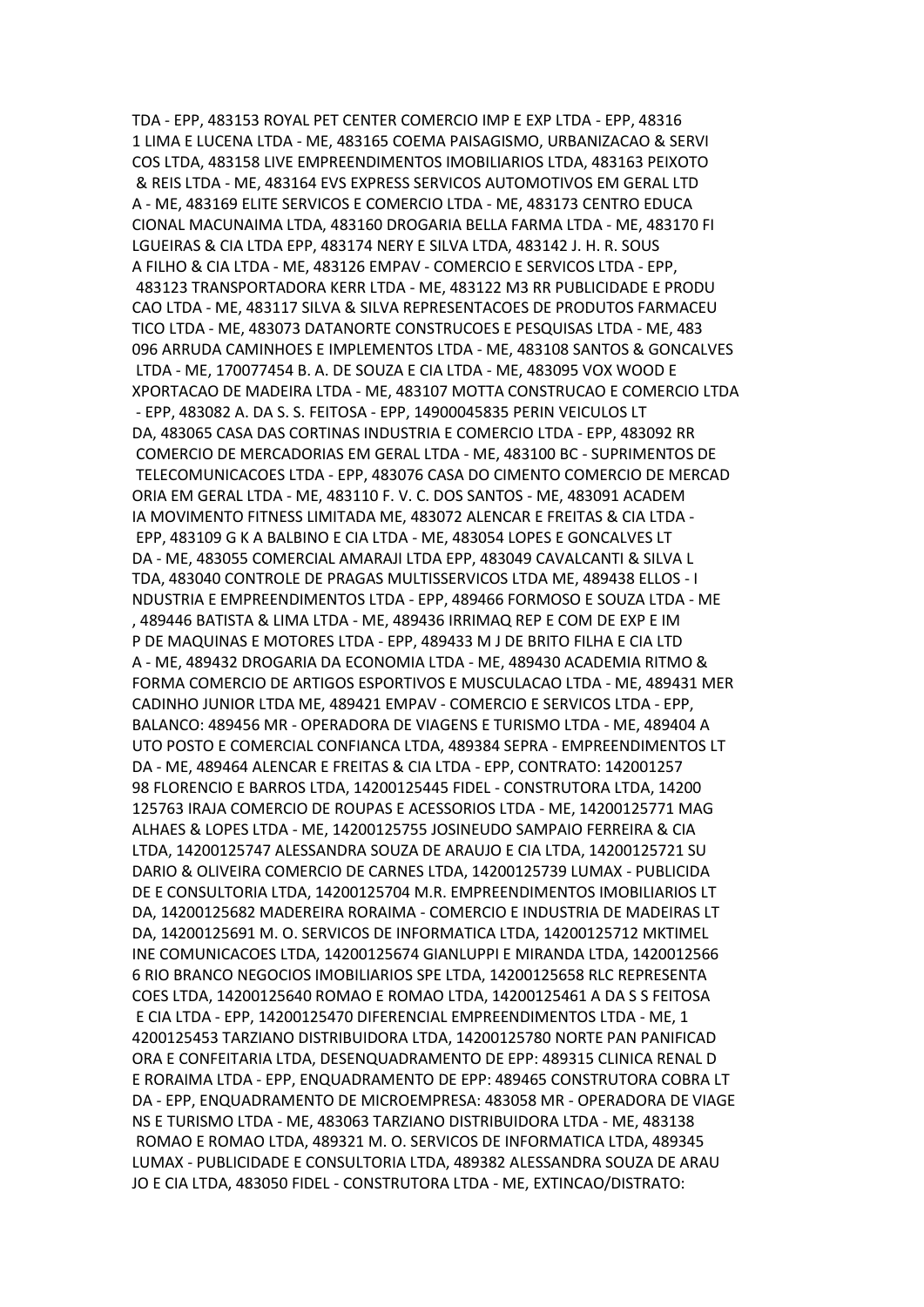483154 INDUSTRIA E COMERCIO DE MADEIRAS CARACARAI LTDA - ME, 483141 TI MBER BRASIL INDUSTRIA E COMERCIO LTDA - ME, 483112 PEREIRA E SOARES DIS TRIBUIDORA LTDA - ME, 483075 TRIANGULO ESPORTE LTDA ME, 483086 MADEREIR A DOIS PONTO CINCO LTDA - EPP, 483060 DIAS E MOTA LTDA - ME, 483175 ANA UA VIDEOLOCADORA LTDA - ME, 489312 MARTINS E NUNES LTDA - ME, 489352 AR AUJO & LIMA CABELEIREIROS LTDA - ME, 483041 ALBUQUERQUE E MEDEIROS LTDA - ME, 489361 GRYMUZA E OLIVEIRA LTDA, 489369 ANTONIO FRANCISCO DA SILV A NUNES E CIA LTDA - ME, 489400 VIEIRA E VERAS LTDA - ME, 489350 OCEANO REPRESENTACOES LTDA, MEDIDA ADMINISTRATIVA: 489296 AREQUE & UCHOA LTDA , 489295 CONSTRUTORA BARBOSA PAIXAO & CIA LTDA., 489294 CONSTRUTORA ROR AIMENSE LTDA., 489293 MCS DISTRIBUIDORA LTDA, 489292 COMERCIO E CONSTRU CAO VALE DO RIO BRANCO LTDA, 489291 N & A PRODUTOS AGROPEC E INSEMINACA O ARTIFICIAL LTDA ME, 489290 RC - DISTRIBUIDORA COMERCIO LTDA, 489289 C OMERCIAL VEITORIO LTDA, 489288 MONTEIRO & ANUNCIACAO LTDA - ME, 489287 DRENORTE CONSTRUCOES LTDA, 489286 AUTO POSTO ASSISTE-CAR LTDA ME, 48928 5 COMERCIAL LIDER LTDA-ME, 489284 ROCHA E REIS LTDA, 489283 TRANSVOLTAG RANDE COMERCIO E TRANSPORTE LTDA - ME, 489282 FREITAS CONTRUCAO E SERV. LTDA, 489281 TERRA TERRAPLENAGEM E CONSTRUCAO LTDA, 489280 RAIDEL - RO RAIMA ARTEFATOS INDUSTRIAIS DESCARTAVEIS LTDA, 489279 J R SOUZA COMERCI AL LTDA, 489278 S R COLCHOES COM LTDA, 489277 ELETRIC - COMERCIO E REPR ESENTACOES LTDA, 489276 AUTOMOTIVO SERVICOS HIDRAULICOS LTDA, 489275 BR AN INFORMATICA LTDA, 489273 SIEX COMERCIO E REPRESENTACAO LTDA, 489272 COMERCIAL IBAMADAI LTDA ME, 489271 TRANSEQUADOR EQUIPAMENTOS PECAS E SE RVICOS LTDA - ME, 489270 DISTRUIDORA NOBREZA LTDA, 489269 VIVER CONSTRU TORA LTDA, 489268 NEF COMERCIO E REPRESENTACAO LTDA, 489267 CONTROLE CO NSTRUCOES LTDA, 489266 VITRAL DA MODA CONFECCOES LTDA - ME, 489265 CENT RO EDUCACIONAL THA LTDA, 489264 AGROPECUARIA RKR LTDA, 489263 OFICINA F ORMULA 1 LTDA, 489262 LARC ENGENHARIA E COMERCIO LTDA, 489261 CONSTRUSU L - CONSTRUCOES E EMPREEND. IMOBILIARIOS LTDA, 489260 TEIXEIRA & CIA LT DA, 489258 RECIPEL PRODUTOS RECICLAVEIS DE RORAIMA LTDA, 489257 SAO GER ALDO CONSTRUCOES - LTDA, 489256 COI - CONSULTORIO INTEGRADO LTDA, 48925 5 BEM BOM INDUSTRIA E COMERCIO LTDA, 489254 REINALDO NARDELLI GEOLOGIA E MINERACAO LTDA, 489250 COISAS DO BRASIL COMERCIO REPRESENTACAO LTDA ME, 489248 INDUSTRIA DE ALIMENTOS BOA VISTA - LTDA, 489247 CONTABILIDAD E RORAIMA LTDA, 489246 HAWAY TURISMO LTDA ME, 489245 MICRONEW'S COMERCI O, SERVICOS E REPRESENTACAO LTDA - ME, 489244 MARTEL MATERIAIS DE CONST RUCOES E VIDRACARIA - LTDA, 489243 VIANA & VIANA LTDA ME, 489242 MASEL MATERIAIS DE SEGURANCA LTDA, 489241 BRAGA E SILVA LTDA ME, 489240 XIMEN ES E SILVA LTDA ME, 489239 SUPERMERCADO NOVO PLANALTO LTDA, 489238 ARAG AO E BONESS LTDA ME, 489237 NOVA VIDA CONSTRUCOES E COMERCIO LTDA, 4892 36 CONSTRUTORA FIGUEIRA LTDA, 489235 TELES & FIGUEIRA LTDA-ME, 489234 G RAFICA RORAIMENSE LTDA - ME, 489233 MINAS CONSTRUCAO E COMERCIO LTDA, 4 89232 SOUZA & REIS LTDA ME, 489231 CONSTRUTORA GMS LTDA, 489230 MEDIUM PROPAGANDA PUBLICIDADE E MARKETING LTDA, 489229 BANDEIRA COMERCIO E SER VICOS LTDA, 489228 BAIA & SANTOS LTDA ME, 489227 ROPEL RORAIMA PECAS LT DA, 489226 GONCALVES & RODRIGUES LTDA - ME, 489225 XAVIER E RODRIGUES L TDA, 489224 SANTOS & MOURA LTDA - ME, 489223 CASSIO PENA REPRESENTACAO COMERCIAL LTDA - ME, 489222 L.S. COMERCIO CALCADOS E CONFECCOES LTDA-ME , 489221 RODRIGUES MATERIAL DE CONSTRUCAO LTDA, 489220 DISTRIBUIDORA CO MERCIAL E REPRESENTACOES INFINITE LTDA, 489219 BV TOUR'S TURISMO E REPR ESENTACOES LTDA, 489218 SILVA E MELQUIADES LTDA, 489216 TONER & INFORMA TICA SUPLEMENTOS LTDA - ME, 489215 ROCHA E BRANDAO LTDA - ME, 489214 BV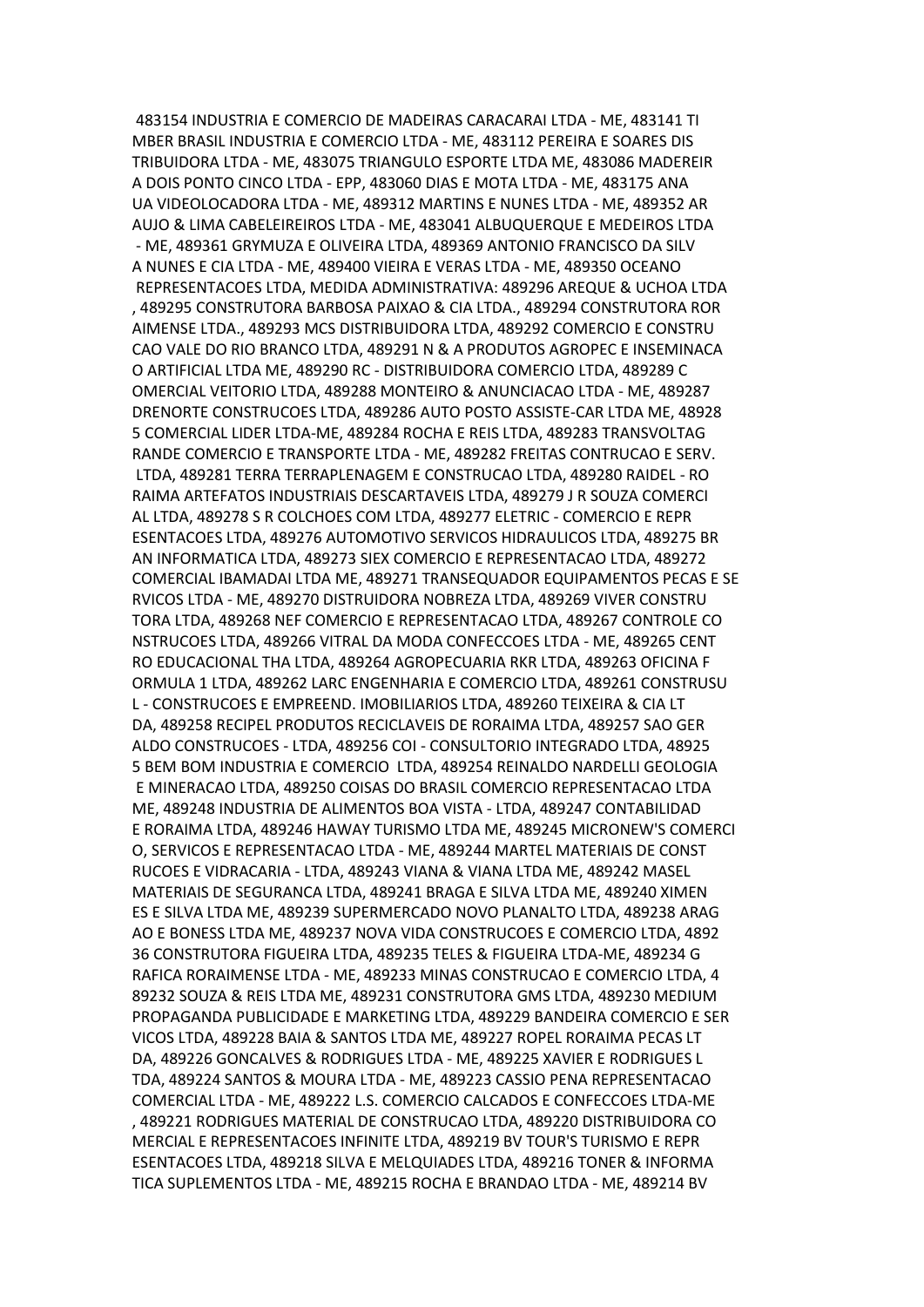. CONSTRUTORA LTDA, 489213 REFLORA - REFLORESTAMENTO E ASSESSORIA LTDA, 489212 PINHEIRO E RODRIGUES LTDA - ME, 489211 YAGO EMPREITEIRA LTDA, 4 89210 SERFAX - COMERCIO REPRESENTACOES LTDA - ME, 489209 BONECA COMERCI O E REPRESENTACAO LTDA ME, 489208 CHRYSANTHEMUM REPRESENTACOES LTDA, 48 9207 ROCHA & ANDRADE LTDA ME, 489206 IOGURTE EQUATORIAL IND. E COM. LTD A, 489205 BOA ESPERANCA CONSTRUCOES INDUSTRIA E COMERCIO LTDA, 489204 G MC COMERCIO E REPRESENTACOES LTDA, 489203 COELHO & MIRANDA COMERCIO DE PISCINAS LTDA, 489202 MENDES LIMA & LORENZI LTDA - ME, 489201 CASA DAS COSTUREIRAS LTDA, 489200 TALAMAS CORRETORA DE SEGUROS DE VIDA LTDA, 489 199 IPIRANGA & CARVALHO LTDA - ME, 489198 COELHO CABRAL & CIA LTDA - ME , 489197 TRELLIX - CONSTRUCOES E REPRESENTACOES LTDA, 489196 VIDRACARIA BETEL LTDA, 489195 SANDOVAL & GUIMARAES LTDA, 489194 BURITIS COMUNICAC OES LTDA, 489193 XIMENES & MACEDO LTDA, 489192 MOTA & MOTA LTDA - ME, 4 89191 KI - SAT COMPONENTES ELETRONICOS LTDA ME, 489190 J. D'ARC DA SIL VA E CIA LTDA ME, 489189 COREL- COMERCIO E REPRESENTACOES LTDA, 489188 CONSTRUTORA L A LTDA, 489187 RODRIGUES E REGHINI LTDA - ME, 489186 DILS ON & CIA LTDA, 489185 FORTAL REPRESENTACOES LTDA, 489184 M.G. E IND. IM P. E EXP. LTDA, 489183 LAP. CONSTRUCAO E SERVICOS, 489182 G.R. ELETROCO NSTRUCOES LTDA - ME, 489181 ELETROCACIA ELETRICIDADE LTDA, 489180 SILVA & CUNHA LTDA-ME, 489179 WISDOM ESCOLA DE IDIOMAS LTDA, 489178 MADERAIM A - MADEIREIRA RORAIMA LTDA, 489177 SILVA E LIRA COMERCIO, REPRESENTACA O E SERVICO LTDA, 489175 TELCOM COMERCIO DE CELULARES LTDA EPP, 489173 POLO CONSTRUTORA E COMERCIO LTDA, 489172 AMAZONIA ALIMENTOS IND E COM L TDA ME, 489171 LAS - BAR E RESTAURANTE LTDA, 489170 ESPACO CONSTRUCOES E COMERCIO LTDA, 489169 S.R. CONSTRUCOES, COMERCIO E SERVICOS LTDA., 48 9168 PEDREIRA SANTA CRUZ LTDA, 489167 RESTAURANTE E CASA DE SHOW TARECO E MARIOLA LTDA - ME, 489166 FERNANDES E PINA LTDA ME, 489165 INDUSTRIA E COMERCIO BOA VISTA PRODUTOS HIGIENICOS LTDA, 489164 COMERCIAL 200 GR AUS LTDA-ME, 489159 ELE OU ELA SEX SHOP LTDA, 489158 A.P. DA SILVA & CI A LTDA, 489157 LR COMERCIAL PAPELARIA LTDA-ME, 489156 M P S DA CRUZ PER EIRA & CIA LTDA - ME, 489155 NUNES E SILVA LTDA ME, 489154 I. L. DE OLI VEIRA SILVA & CIA - LTDA, 489153 SILVA & RODRIGUES LTDA - ME, 489152 FA TIMI E ASSUNCAO LTDA ME, 489151 GOMES E ANDRADE CONSTRUCOES LTDA, 48914 9 BARILI E FILHO LTDA, 489148 RODRIGUES & BRITO - LTDA, 489147 FERNANDE S & IMBIRIBA LTDA, 489146 SUMMER COMERCIO E REPRESENTACOES -LTDA, 48914 5 MARINHO E SOARES LTDA, 489144 TERRA MATERIAIS DE CONSTRUCAO LTDA - ME , 489143 M B OLIVEIRA E CIA LTDA, 489142 AGUIAR SILVA CONSTRUTORA LTDA, 489141 JJ CONSTRUTORA LTDA EPP, 489140 CONSTRUTORA LINHAS LTDA, 489139 C V L COMERCIAL VALER LTDA, 489138 UCHOA E SOUSA LTDA, 489137 SIRYU'S CENTRO DE INFORMATICA LTDA - ME, 489135 C . M . BARBOSA & FREITAS LTDA - ME, 489134 H . R . DA SILVA & CIA LTDA - ME, 489133 CONTHABIL SERVICO S CONTABEIS LTDA, 489132 E . J . BORGES & SILVA LTDA - ME, 489131 UNIVE RSAL IMPORTADORA E EXPORTADORA LTDA, 489130 SA E HONORATO LTDA, 489129 ARCANJO & ALMEIDA LTDA, 489128 HIGN LIMPEZA E CONSERVACAO LTDA - ME, 48 9127 RALY REPRESENTACOES LTDA, 489126 PRO RORAIMA CONSULTORIA MARKETING E PROJETOS LTDA, 489125 INSTITUTO AUDITIVO LIFE IMPORTACAO E EXPORTACA O LTDA, 489124 VICINAL ENGENHARIA LTDA, 489123 CROTALUS SERVICOS REFORM A CONSERVACAO & LIMPEZA LTDA, 489122 SEGREDOS MODAS LTDA ME, 489121 BUZ AGLO & LIMA LTDA, 489120 CRIATIVA SERVICOS DE TELEMENSAGENS LTDA - ME, 489119 LUIZ BOTELHO & CIA LTDA - ME, 489118 MALTA CONSTRUCOES E SERVICO S LTDA, 489117 BAS - SERVICOS LTDA, 489116 DELTA REPRESENTACOES LTDA, 4 89115 R.S. LACERDA & CIA LTDA- ME, 489114 CROQUISE CONSTRUCAO LTDA, 489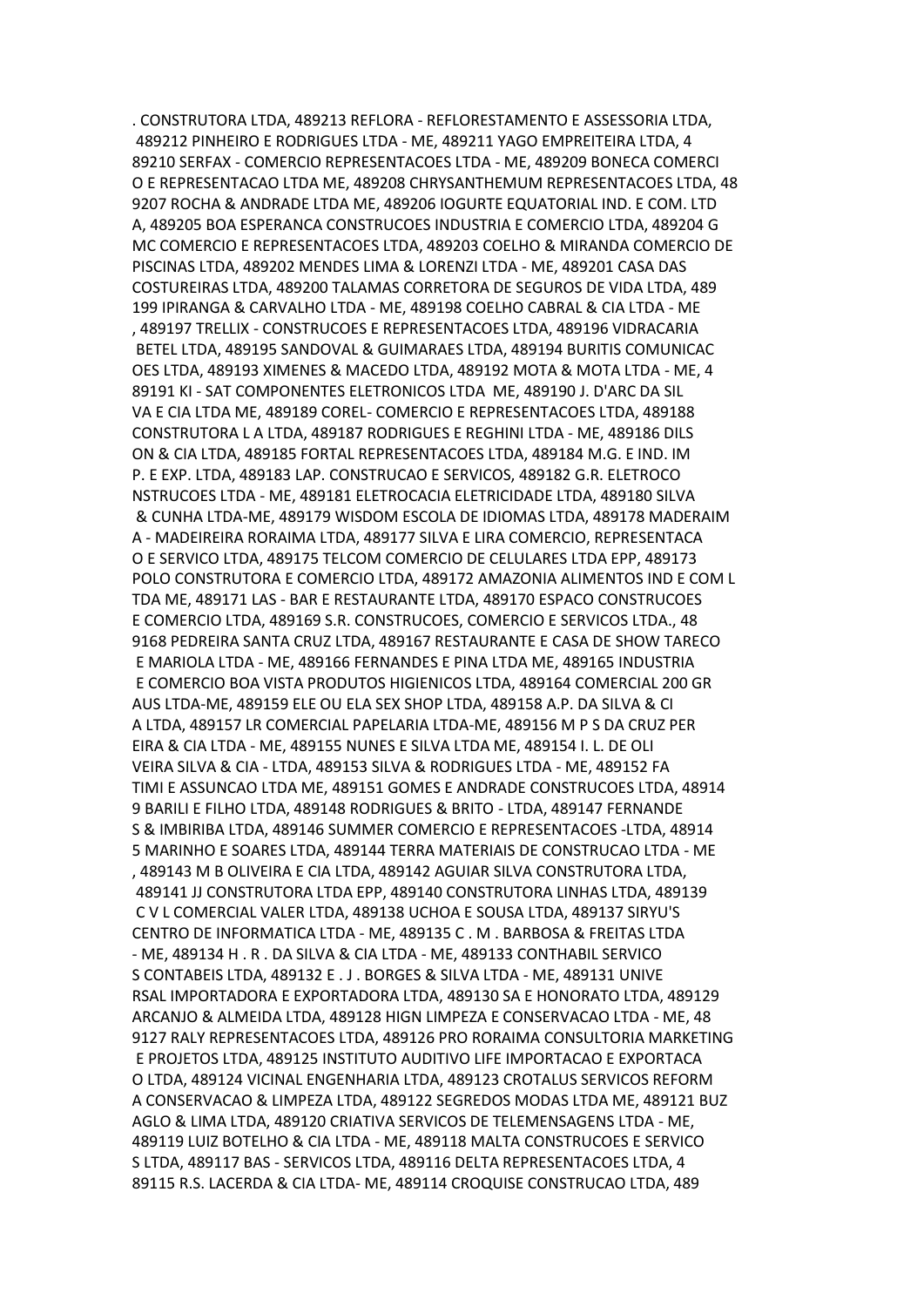113 ALMEIDA E SAMPAIO LTDA ME, 489112 CONSTRUTORA COLMEIA LTDA, 489111 J. M. COMERCIO E SERVICOS LTDA - ME, 489110 MELO E VASCONCELOS LTDA - M E, 489109 COMERCIAL DOCE DIA LTDA - ME, 489108 ALVES E ALVES LTDA, 4891 07 DEBELAR SERVICOS E CONSTRUCOES - LTDA, 489106 CONSTRUTORA BRASVEN LT DA, 489105 CONCRIEL- CONSTRUCAO COMERCIO REPRESENTACAO IMPORTACAO E EXP ORTACAO LTDA, 489104 UNION INDUSTRIA MADEREIRA COMERCIO IMP. E EXP.- LT DA, 489103 CAMON AUDITORES E CONSULTORES S/C LTDA, 489102 RAIAR DO SOL CULTIVOS E PRODUCOES LTDA - ME, 489101 BARRADAS & HALABI LTDA, 489100 Q UATRO COMUNICACAO E MARKETING LTDA, 489099 SANTA CLARA COMERCIO E REPRE SENTACAO LTDA, 489098 CASTRO & CIA LTDA - ME, 489097 CASA DE CARNES SAN TA LU LTDA ME, 489096 ENGETRON ENGENHARIA ELETRICA & ELETRONICA LTDA, 4 89095 FINANCIAL CONSULT LTDA, 489094 SATURNO COMERCIO ATACADO E VAREJO LTDA, 489093 BOMPEL PAPELARIA LTDA - ME, 489092 CONSTRUTORA GUERREIRO L TDA, 489091 CONSTRUTORA SILVA E CONCEICAO LTDA, 489090 INFORMED COMERCI O E SERVICOS LTDA, 489089 ROMENIA CONFECCOES LTDA ME, 489088 DORNEVAL X AVIER DE SOUZA & CIA LTDA-ME, 489087 BUENO BUENO- LTDA, 489086 GUEDELHA & CIA LTDA - ME, 489085 CARACOL COMERCIO REPRESENTACOES LTDA, 489084 L K M MARKETING PUBLICIDADE E COMUNICACAO LTDA, 489083 SANT'ANNA & LEITA O LTDA - ME, 489082 TAJUJA REPRESENTACOES LTDA, 489081 MULT MAQ MAQUINA S E EQUIPAMENTOS LTDA ME, 489080 COMERCIAL PRINCIPAL LTDA, 489079 CHIN E MELO LTDA ME, 489078 LEITAO COMERCIO E REPRESENTACOES LTDA, 489077 V IEGAS & HOLANDA LTDA, 489076 BALMANTE E SOUZA LTDA - ME, 489075 CONSTRU TORA PERFIL LTDA, 489074 FERNANDES E LUZ LTDA - ME, 489073 CAMPEAO - CO MERCIO REPRESENTACOES E SERVICOS LTDA - ME, 489072 FLORESTAL RORAINOPOL IS LTDA, 489071 BATISTA & SILVA LTDA, 489070 SERCOB - SERVICOS DE COBRA NCA LTDA, 489069 CAROLINO & FERREIRE LTDA ME, 489068 IMPORTADORA E EXPO RTADORA PRISMA LTDA, 489067 SHOP SOM LTDA - ME, 489066 MERCEARIA & BAR MEU CANTINHO LTDA, 489065 RIBEIRO & MARQUES LTDA ME, 489064 CONTER - CO NSTRUCAO E TERRAPLENAGEM LTDA, 489063 AGROSOLO ASSESSORIA E PROJETOS LT DA, 489062 IMPERIO DAS TINTAS LTDA, 489061 CONVERT - COMERCIO E EMPREEN DIMENTOS LTDA, 489060 DISTRIBUIDORA VITORIA LTDA, 489059 R. S. J. PREST ADORA DE SERVICOS LTDA, 489058 M.B. COMERCIO REPRESENTACAO IMPORTACAO E EXPORTACAO LTDA, 489057 SR. ENGENHARIA LTDA, 489056 LIART WORD WORKS L TDA - ME, 489055 M & M COMERCIO E IMPORTACAO LTDA, 489054 CONSTRU-BYKE MATERIAIS DE CONSTRUCAO LTDA - ME, 489053 QUANTEC IMPORTACAO EXPORTACAO COMERCIO E REPRESENTACAO LTDA, 489052 SCAFREIOS AUTO PECAS LTDA -ME, 4 89051 FRIGORAMA- FRIGORIFICO RORAIMA LTDA, 489050 ADEMAR ARAUJO E CIA L TDA ME, 489049 BRITO & PASSOS LTDA-ME, 489048 ENGETEC ENGENHARIA LTDA, 489047 BRANCO & WOICIECHOSKI LTDA-ME, 489046 ENGEC CONSTRUCAO LTDA, 489 045 GEORAIMA - SERVICOS DE GEOLOGIA LTDA, 489044 A. BARBOSA DA SILVA & CIA LTDA - ME, 489043 VIEIRA E SOUZA DIAS LTDA-ME, 489042 SALDANHA & FO NTELLES LTDA, 489041 COMERCIAL BK LTDA - EPP, 489040 M. P. S. M. PINHEI RO & CIA LTDA - ME, 489039 FERNANDES & SIQUEIRA LTDA ME, 489038 SITEC - SISTEMAS TECNICOS LTDA, 489037 M.C. CONSTRUCOES E COMERCIO LTDA, 48903 6 RECUPER REPRESNETACAO COMERCIO SERVICO IMP. E EXP. LTDA, 489035 ANTEL CONTRUCOES E COMERCIO LTDA, 489034 TECNICOM CONSTRUCOES E COMERCIO LTD A, 489033 CABRAL & MATOS- LTDA, 489032 AGROVERDE RORAIMA LTDA, 489031 A RAUJO & COSTA LTDA - ME, 489030 TRIVELATO & CARVALHO LTDA, 489029 IRANI R AGROPECUARIA CONSTRUCOES SERVICOS E COMERCIO LTDA, 489028 CONSTRUTORA CARIOCA LTDA, 489027 LAVAM-INDUSTRIA E COMERCIO LTDA - ME, 489026 ROCH A & SOARES MOVEIS LTDA - ME, 489025 POLISERVICE COM. E DISTRIBUIDORA LT DA-ME, 489024 CONSTRUTORA FLORES LTDA, 489023 DUARTE E SONAGLIO LTDA -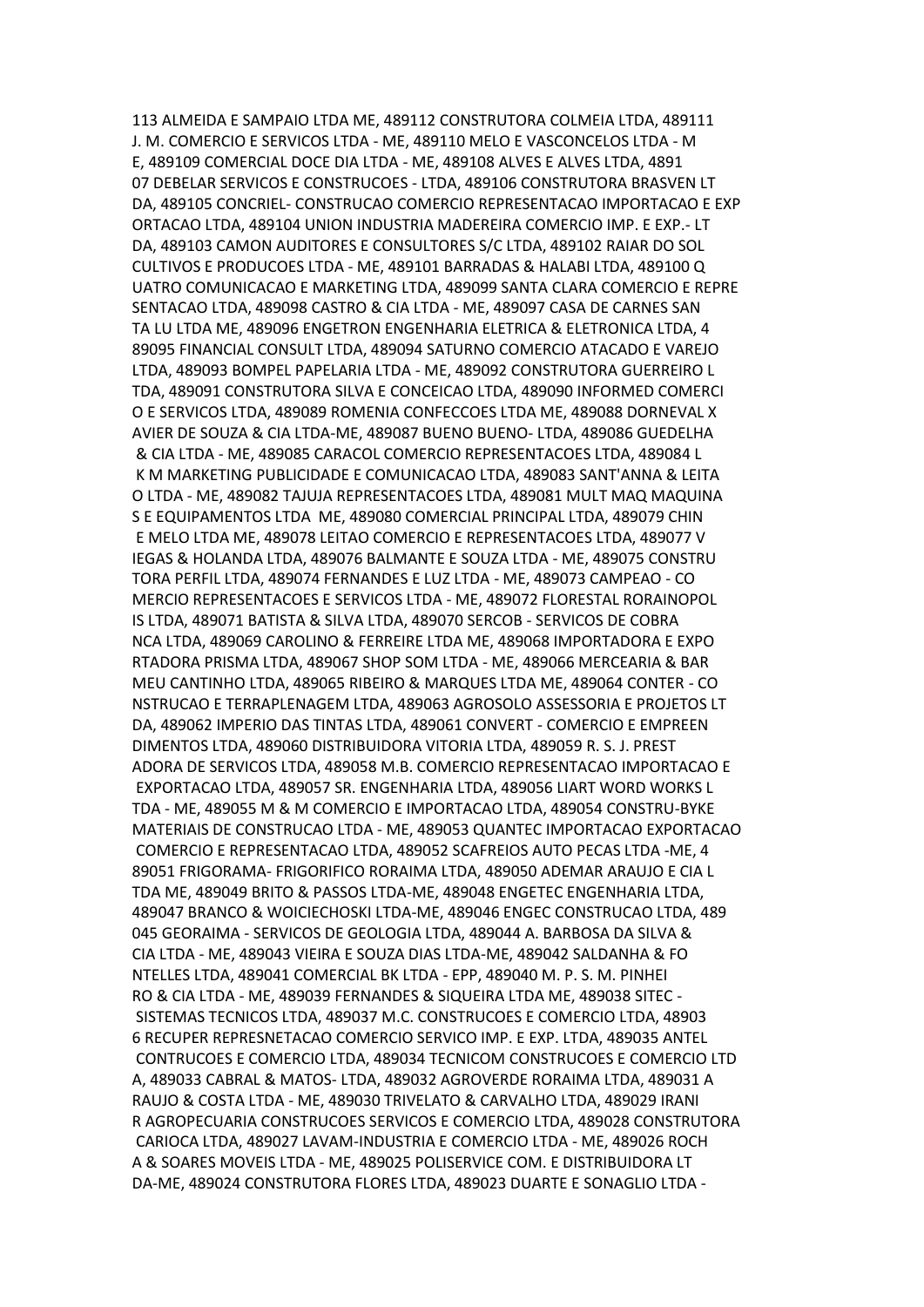ME, 489022 CARVALHEDO E CIA LTDA - ME, 489021 C K S MOTEIS LTDA, 489020 M & S COMERCIO LTDA - ME, 489019 EXPRESSOS ALIMENTOS LTDA - ME, 489018 SILVAMAZON COMERCIO LTDA - ME, 489017 IMPORTACAO E EXPORTACAO J.F. LTD A, 489016 SUPERMERCADO JUMBO LTDA, 489015 A C S SANTOS E CIA LTDA, 4890 14 COMERCIAL CAMBARA LTDA ME, 489013 SANTANA E BANDEIRA LTDA - ME, 4890 12 ELETROCAR PECAS E SERV LTDA, 489011 SEMENTES AGROFORMA DA TERRA LTDA , 489010 BURITIS AUTO PECAS LTDA - ME, 489009 MATHEUS E MORAES LTDA, 48 9008 AGROPECUARIA RORAINOPOLIS LTDA., 489007 CARVALHO E NERES LTDA - ME , 489006 CLINICA ODONTOLOGICA DRA. MADALENA LTDA, 489005 PARAVIANA COMU NICACOES LTDA, 489004 CRUVIANA COMUNICACOES LTDA, 489003 ITAPARA SPORT FISHING LTDA, 489002 CRISTAL CONSTRUCOES E COMERCIO LTDA, 489001 TOPO T OPOGRAFIA E PROJETOS LTDA, 489000 CONGERBRAS CONSULTORIA E GERENCIAMENT O DE OBRAS LTDA, 488999 R. BARROS DA COSTA E CIA LTDA - ME, 488998 C T O TERRAPLENAGEM LTDA, 488997 ICTUS SERVICOS E COMERCIO LTDA, 488996 HAL IK & ABOUD LTDA ME, 488995 COOPERATIVA MISTA DOS AGROPECUARISTAS DE CAR ACARAI LTDA, 488994 AGROCIM AGROPECUARIA COMERCIO E INDUSTRIA LTDA, 488 993 VIANA & HEES LTDA - ME, 488992 CONSTRUTORA PROSOLO LTDA, 488991 A F DE LOIVEIRA & CIA LTDA, 488990 STRADA TERRAPLANAGEM SERVICOS & LOCACOE S LTDA, 488989 ARAUJO & DUARTE LTDA, 488988 ART PEL INDUSTRIA DE EMBALA GENS LTDA, 488987 VENUS MOTEL LTDA ME, 488986 BRITO DA COSTA E FREITAS LTDA ME, 488985 COMERCIAL DOIS EM UM LTDA ME, 488984 GRATAO COMERCIAL D ISTRIBUIDORA LTDA - ME, 488983 COSTA E PEREIRA LTDA, 488982 CENTRAL DE SERVICOS & CONSTRUCOES LTDA, 488981 SENA E SENA LTDA, 488980 MARTINS & ARAUJO LTDA ME, 488979 BALIZA INDUSTRIA E COMERCIO DE CARNES LTDA, 4889 78 SOLAR CONSTRUCAO E COMERCIO LTDA, 488977 RIO BRANCO INDUSTRIA E COME RCIO LTDA, 488976 PROMOVE MARKETING & EVENTOS LTDA, 488975 DUARTE & FEI LO LTDA - ME, 488974 SHANGAI - CONSTRUCOES LTDA, 488973 A. M. L. DE SOU SA & CIA LTDA, 488972 DINA COMERCIO, REPRESENTACAO E SERVICOS LTDA, 488 971 GOLDINVEST FACTORING LTDA, 488970 AUTO POSTO NACIONAL LTDA, 488969 SILVA & BENCHIMOL LTDA ME, 488968 COMERCIAL SANTA ADELAIDE LTDA EPP, 48 8967 COLUNA ENGENHARIA LTDA, 488966 GUIA COMERCIAL E INDUSTRIAL, PROPAG ANDA E MARKETING LTDA, 488965 THETO SERV. COM. E REPRESENTACAO LTDA - M E, 488964 LIMA & ROMERO LTDA - ME, 488963 CD SHOP COMERCIO LTDA, 488962 J. L. DE OLIVEIRA & CIA LTDA ME, 488961 AGUIAR & AGUIAR LTDA, 488960 E FICAZ SERVICOS E COMERCIO LTDA, 488959 IMPORTADORA VIDRORAIMA PACARAIMA - LTDA, 488958 ZEFERINO E SILVA LTDA ME, 488957 ORTEGA P DA COSTA & CI A LTDA, 488956 MARQUES & BANTIM LTDA, 488955 N. S. DAS CHAGAS E CIA LTD A, 488954 CRIATIVA CONSTRUCOES, LIMPEZA E CONSERVACAO LTDA, 488953 PRES TADORA DE SERVICOS VALE DO SOL LTDA, 488952 BLOCO MATERIAS DE CONSTRUCA O LTDA - ME, 488951 IMPORTADORA E EXPORTADORA SEMOLAR LTDA, 488950 TNSL . TRANSPORTADORA RODOVIARIA NORTESUL- LTDA, 488949 TERRATRAN - TERRAPLE NAGEM E TRANSPORTES LTDA, 488948 A . M . CONSTRUCOES COMERCIO E SERVICO S LTDA, 488947 SECHI & CIA LTDA - ME, 488946 OLIVEIRA & OSMUNDO LTDA - ME, 488945 DROGARIA MAIS SAUDE LTDA, 488944 CONSTRUTORA PC LTDA, 488943 REPRESENTACOES SILVA LTDA - ME, 488942 A LUCAS RIBEIRO E CIA LTDA ME, 488941 POTIGUAR EMPREENDIMENTOS IMOBILIARIOS LTDA, 488940 N DE OLIVIERA RODRIGUES & CIA LTDA ME, 488939 LU & LU BAZAR LTDA ME, 488938 E.A. FER NANDES & CIA LTDA-ME, 488937 COMERCIAL DE ALIMENTOS CARACARAI LTDA - ME , 488936 EVARISTO E LOPES LTDA - ME, 488935 CARVALHO & MATTOSO LTDA - M E, 488934 CONSTRUTORA LOGUS LTDA, 488933 OLIVEIRA JUNIOR E VIEIRA LTDA ME, 488932 AUTO PECAS RHEMAZA LTDA, 488931 CONSTRUTORA LOURIVANIA LTDA, 488930 C R EL HUSNY FILHO E CIA LTDA, 488929 CONSTRUTORA RODRIGUES LTD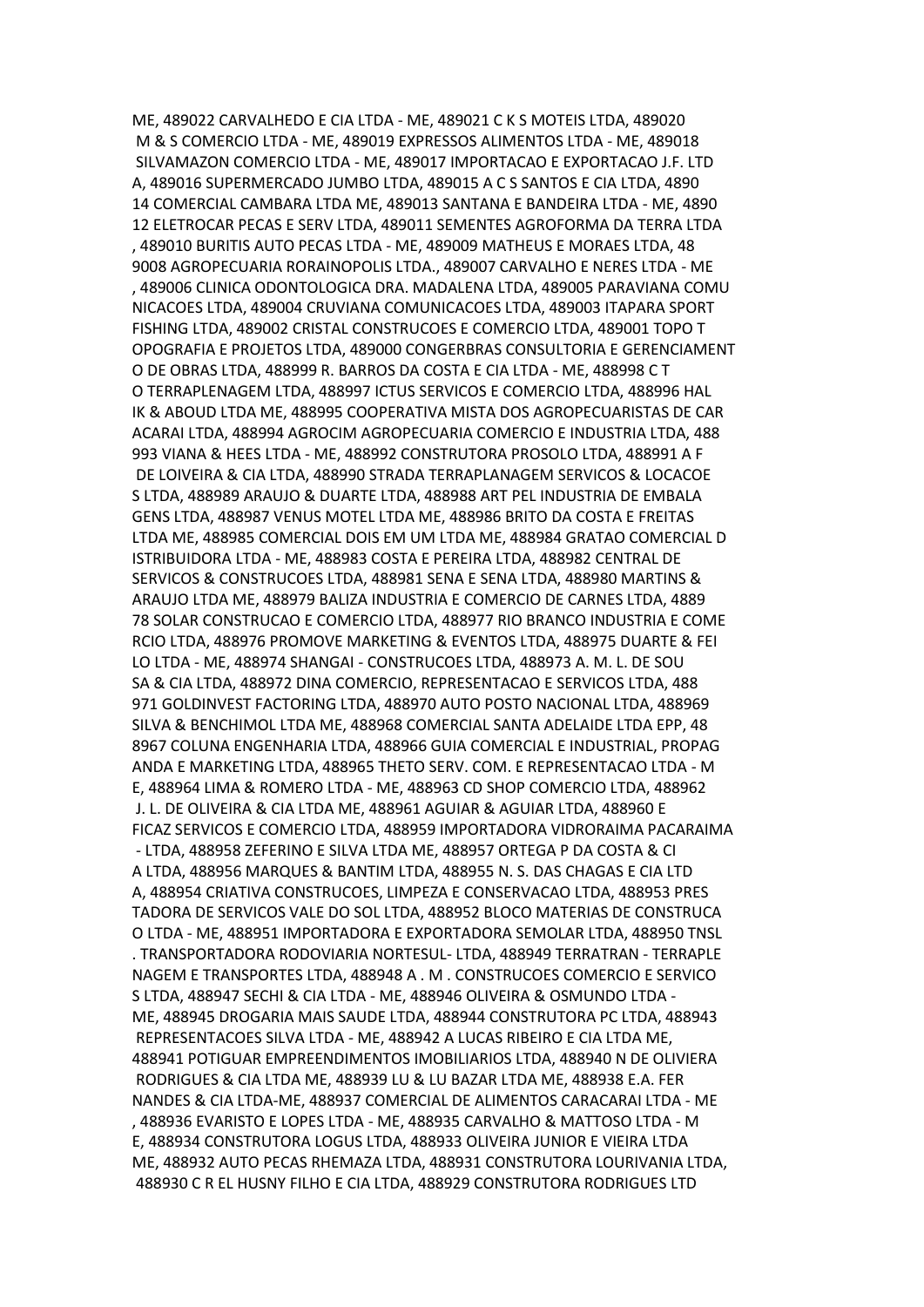A, 488928 J. J. CONSULTORIA - LTDA, 488927 ATOS ENERGIA SERVICO & COMER CIO- LTDA- ME, 488926 C.V. DA SILVA MENDES & CIA - LTDA, 488925 R TV TR ANSMUNDIAL LTDA, 488924 PROJETA ARQUITETURA URBANISMO & CONSULTORIA LTD A, 488923 COMERCIAL CORREIA LTDA, 488922 SEMPREL SERVICOS EMPRESARIAIS LTDA, 488921 OLHOS DE AGUIA SEGURANCA LTDA, 488920 NH. VEICULOS LIMITAD A, 488919 F. I. DE LIRA & CIA LTDA, 488918 HM REVENDA DE DERIVADOS DE P ETROLEO COMERCIO E SERVICOS LTDA, 488917 PLASTICOS AMAZONAS LTDA - ME, 488916 RIBEIRO E MAIA LTDA - ME, 488915 BELLA CALCADOS LTDA ME, 488914 BAR & RESTAURANTE DA MOCINHA LTDA - ME, 488913 C.C.S. CONSTRUCOES, COME RCIO & SERVICOS LTDA, 488912 LAIZ E PEREIRA DE ARAUJO, 488911 SILVA E L EITE LTDA - ME, 488910 AUTO POSTO SANTA BARBARA LTDA, 488909 PASCEL CON STRUCOES E EMREENDIMENTOS LTDA, 488908 ANDRADE E BRAGA LTDA - ME, 48890 7 COMERCIAL KI-LEGAL LTDA - ME, 488906 ROSARIO E SILVA LTDA - ME, 48890 5 A S CABRAL & CIA LTDA ME, 488904 ALECRIM MOVEIS LTDA - ME, 488903 MAU SS & PORTELA LTDA, 488902 CONSTRUTORA E COMERCIO BIANOR LTDA, 488901 EC OVAP CONSTRUCOES, COMERCIO E SERVICOS LTDA, 488900 CONSTRUTORA GAFF SER VICOS E COMERCIO LTDA, 488899 CONCRESA CONSTRUTORA E COMERCIO LTDA ME, 488898 SANTOS & POVA LTDA ME, 488897 SETRAC SERVICOS LTDA, 488896 AEROS UL COMERCIO E REPRESENTACOES LTDA, 488895 IL - AGENCIA DE VIAGENS LIMIT ADA ME, 488894 CECOL COMERCIO E CONSTRUCAO LTDA, 488893 BARATAO IMPORTA DORA E EXPORTADORA SAO MIGUEL LTDA, 488892 G M CAMPOS & CIA LTDA, 48889 1 JAT CONSTRUCAO & COMERCIO LTDA, 488890 COMERCIAL PINTOLANDIA LTDA, 48 8889 PEREIRA & FLORENCIO LTDA, 488888 PRESCONCIL PRESTACAO DE SERVICOS NA CONSTRUCAO CIVIL LTDA ME, 488887 SOBRADO- EMPREENDIMENTOS IMOBILIARI OS LTDA, 488886 CONSTERCOM CONSTRUCAO, TERRAPLENAGEM E COMERCIO - LTDA, 488885 REGINATTO & SERROU LTDA - ME, 488884 TUCUNARE PRODUCOES ARTISTI CAS LTDA, 488883 ESTRELA DO SUL CONSTRUCOES E COMERCIO LTDA, 488882 AF COMERCIO DE CALCADOS LTDA - ME, 488881 MACEDO E PEREIRA - LTDA, 488880 DISTRIBUIDORA ANAUENSE LTDA, 488879 LHC CONSTRUCOES E SERVICOS LTDA, 48 8878 PONTA BRASIL DISTRIBUICAO LTDA, 488877 BOA VISTA TELECOMUNICACOES & ELETRICIDADE- LTDA, 488876 PORTAL DO SOL EMPREENDIMENTOS DE TURISMO L TDA, 488875 3M REPRESENTACOES E CONSTRUCOES URBANAS LTDA, 488874 ACOSTA & ALMEIDA LTDA, 488873 TRATOMAZA LTDA, 488872 RODRIGUES & PINHEIRO LTD A, 488871 LUZA COMERCIO E REPRESENTACOES LTDA ME, 488870 M. M. ROCHA DA SILVA E SILVA LTDA- ME, 488869 Z & Z CONSTRUCOES E SERVICOS LTDA, 4888 68 R V CENTER HOUSE DISTRIBUIDORA LTDA, 488867 ASSUCENA COMERCIO E SERV ICOS LTDA - ME, 488866 TOCATUR TURISMO- LTDA, 488865 ARAUJO E SANTOS LT DA, 488864 JUNIOR CONSTRUCAO COMERCIO E SERVICOS LTDA, 488863 AGUIAR & SILVA LTDA, 488862 GARCIA & AZEVEDO LTDA, 488861 ATLANTICA PERFURACOES LTDA, 488860 FRIGOMINAS LTDA, 488859 CONSTRUTORA MENDEMATO- LTDA, 48885 8 DANTAS COMERCIO CONSTRUCOES E SERVICOS LTDA, 488857 MACRASS CONSTRUCO ES LTDA, 488856 DOCA'S COMERCIO E SERVICOS LTDA ME, 488855 POTENCIA CON STRUCAO SERVICO & COMERCIO- LTDA, 488854 UNIDAS COMERCIO IMPORTACAO E E XPORTACAO- LTDA, 488853 CEREALISTA SENA LTDA-ME, 488852 OLIVEIRA & JUNI OR LTDA - ME, 488851 ECOSILVESTRE CRIACOES E COMERCIALIZACAO LTDA - ME, 488850 FREIRE & SINDEAUX- LTDA-ME, 488849 RAQUEL FERREIRA SANTOS E CIA LTDA - ME, 488848 ZOOM ORINOCCO WAZAKA- EMPREENDIMENTOS E TURISMO- LTD A, 488847 TUCUXI-COMERCIO REPRESENTACOES E SERVICOS LTDA, 488846 MACROT EK-COMERCIO E REPRESENTACOES LTDA-ME, 488845 AXA COMERCIO, CONSTRUCOES E SEVICOS LTDA, 488844 CONSTRUTORA KEFREN LTDA, 488843 OLIVEIRA COMERCI O E REPRESENTACOES LTDA, 488842 INFORMALL SERVICE- SERVICOS DE INFORMAC OES, INTERMEDIACOES E EMPREENDIMENTOS LTDA, 488841 AGROPECUARIA ZEBU CO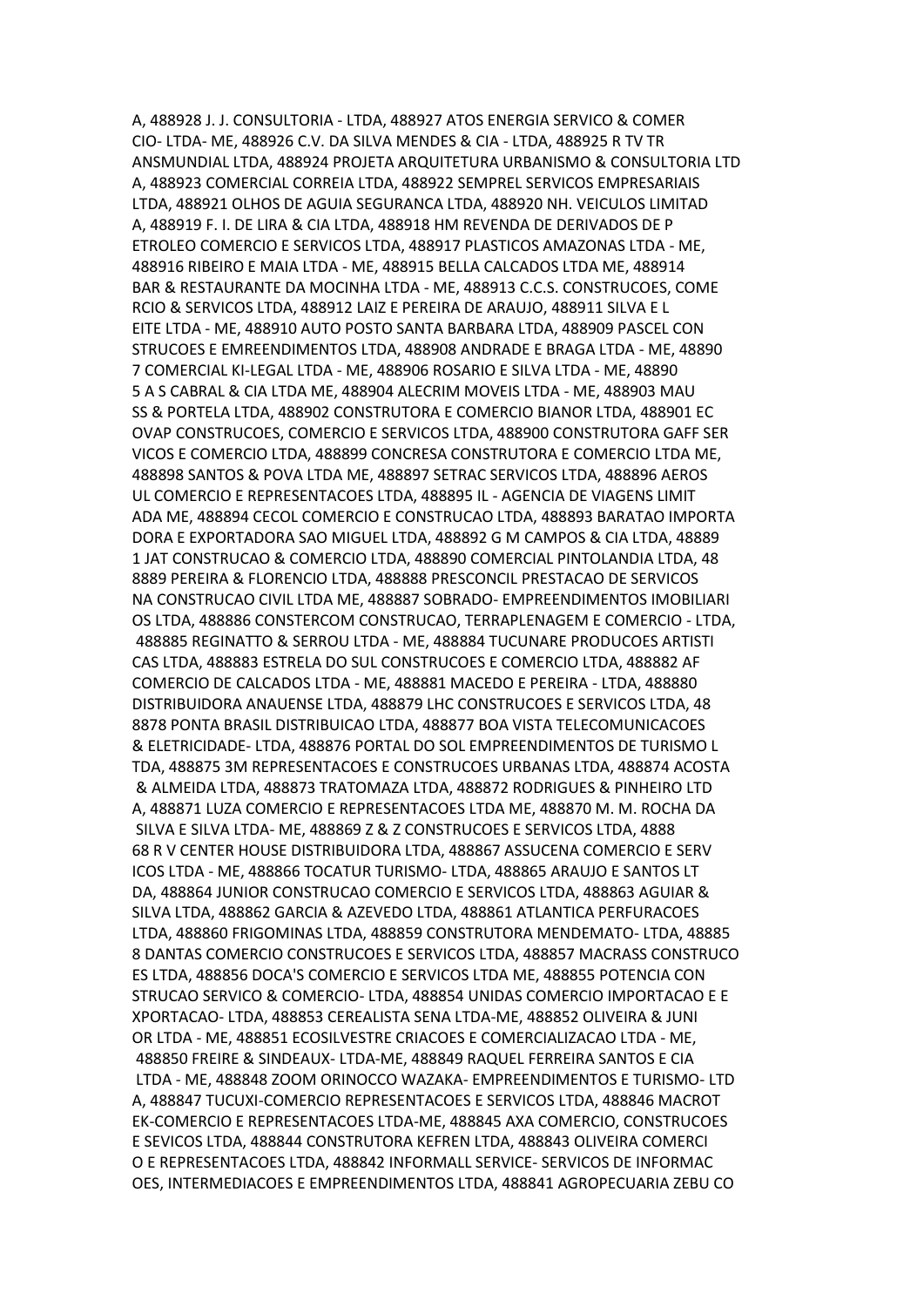MERCIO E REPRESENTACOES LTDA, 488840 CONSTRUCASTRO - CONSTRUCAO COMERCI O LTDA, 488839 ARAUJO COMERCIO E REPRESENTACOES LTDA - ME, 488838 CASA LOTERICA ALTO ALEGRE LTDA, 488837 RIO BRANCO DIVERSOES ELETRONICAS LTDA - ME, 488836 AUTO PECAS MARQUES LTDA - ME, 488835 M S DOS SANTOS & CIA LTDA ME, 488834 PAN-SUR EXPEDITION- LTDA, 488833 CARVALHO & GOMES - LT DA, 488832 CONSTRUCOES ESTRELA SOL DO SUL LTDA, 488831 TERRARETA TERRAP LENAGEM E PAVIMENTACAO LTDA, 488830 VERSATIL COMERCIO & REPRESENTACOES LTDA, 488829 MONTEIRO E PONTES LTDA- ME, 488828 LUCK REPRESENTACOES COM ERCIAIS IMPORTACAO E EXPORTACAO LTDA, 488827 NASCIMENTO E PEREIRA LTDA - ME, 488826 L. M. PUBLICIDADES, COMERCIO E SERVICOS LTDA, 488825 INDUS TRIA TEXTIL AGULHA DE OURO LTDA ME, 488824 ROSEVANIA COM. IMP. EXP. LTD A - ME, 488823 RGA CONSTRUCOES E SERVICOS LTDA, 488822 VIEGAS & VIEGAS LTDA, 488821 CONCREX IND. E COM. DE PRE MOLDADOS DE CONCRETOS LTDA, 488 820 BARROS E AZEVEDO LTDA, 488819 A.R.PERES E CIA LTDA -ME, 488818 CERE ALISTA ZANGAO LTDA - ME, 488817 EPAL EMPREENDIMENTOS PARTICIPACOES E AS SESSORIA LTDA, 488816 PONTO VERDE PAISAGISMO LTDA, 488815 MASTDORFF & P EREIRA LTDA - ME, 488814 LOJAS HE - MAN CONFECCOES LTDA - ME, 488813 LU NA & VIEIRA LTDA - ME, 488812 DASILVA SERVICOS COMERCIO E REPRESENTACOE S LTDA - ME, 488811 MESQUITA CAMPOS & CIA LTDA, 488810 GELDO SOARES & G OMES LTDA - ME, 488809 TIMES PRODUCOES E PUBLICIDADES LTDA, 488808 H BR ILHANTES COMERCIAL LTDA, 488807 AGRO INDUSTRIAL MERCANTIL RORAINOPOLIS LTDA, 488806 TOTAL DISTRIBUIDORA LIMITADA ME, 488805 ALIANCA - FACTORIN G LTDA, 488804 CONFECCOES NASA LTDA, 488803 CONABOL - CONSULTORA AMBIEN TAL BOLIVAR LTDA, 488802 EDITORA CORREIO DO NORTE LTDA, 488801 NOVA CAN AA CONSTRUCOES E COMERCIO LTDA, 488800 CASA NOSTRA MATERIAIS DE CONSTRU CAO LTDA - ME, 488799 R.N. MUDANCAS E TRANSPORTES LTDA, 488798 AUTO PEC AS FORMIGAO LTDA - ME, 488797 BOA VISTA CONSTRUTORA COMERCIO E SERVICOS LTDA, 488796 FIGARELLA & FIGARELLA LTDA - ME, 488795 SISTECON - SISTEM AS ESTRUTURAIS, TERRAPLANAGEM E CONSTRUCAO CIVIL LTDA, 488794 GABARITO PILARES CONSTRUCOES LTDA, 488793 INDUSTRIA DE ALIMENTOS MARCO ZERO LTDA , 488792 AGROPECUARIA RODRIGUES DOS SANTOS LTDA, 488791 P.K. CONSTRUCOE S & COMERCIO LTDA, 488790 LAFER COMERCIO E SERVICOS LTDA - ME, 488789 C ONSTRUTORA PLATAN LTDA, 488788 METALLICA COMERCIO E TRANSPORTE LTDA, 48 8787 REGIONAL SERVICOS E COMERCIO LTDA, 488786 L A P LIMA & CIA LTDA ME , 488785 SUNSHINE TAXI AEREO- LTDA, 488784 J. C. CONFECCOES LTDA - ME, 488783 VIAS - CONSTRUCAO SERVICOS E COMERCIO LTDA, 488782 FABRICOL INDU STRIA E COMERCIO LTDA, 488781 J 9 REPRESENTACOES LTDA, 488780 TERRA NOR TE SUL LTDA, 488779 ROCHA & VASCONCELOS LTDA - ME, 488778 DISTRIBUIDORA VR LTDA - ME, 488777 POLIEDRO ENGENHARIA, CONSTRUCOES E COMERCIO LTDA, 488776 KONE CONSTRUCOES LTDA, 488775 INSTITUTO RORAIMENSE DE PESQUISA DO COMPORTAMENTO LTDA, 488774 GUERRA EXTRACAO E COMERCIO DE PEDRA, AREI A E ARGILA LTDA, 488773 COMEX - TRADING COMERCIO IMPORTACAO E EXPORTACA O LTDA, 488772 CARREIRO & CIA LTDA - ME, 488771 ALVES & ROCHA LTDA, 488 770 CONSTRUTORA WBM ENGEPAR LTDA, 488769 RORAIMA - COMERCIO, REFRIGERAC AO E SERVICOS LTDA - ME, 488768 REFRIGERANTES TROPICAL - LTDA, 488767 V ALE & VALE LTDA, 488766 MORAES E CARVALHO LTDA ME, 488765 CRISTAL VIAGE NS E TURISMO LTDA, 488764 GENCONS - CONSTRUCOES E SERVICOS LTDA, 48876 3 ROSARIO E MORAES LTDA - ME, 488762 JORDIAS PAISAGISMO CONSTRUCOES LTD A, 488761 SERGEL - SERVICOS GERAIS LTDA, 488760 BYTE INFORMATICA LTDA, 488759 CONSTRUCEL CONSTRUCAO E SERVICOS LTDA, 488758 CONSTRUTORA ARAGUA IA LTDA, 488757 A J C P - ASSESSORIA JURIDICA, CONTABIL E PROJETOS-LTD A, 488756 FIGUEIRA & SILVA LTDA - ME, 488755 AZEVEDO & CRUZ LTDA, 48875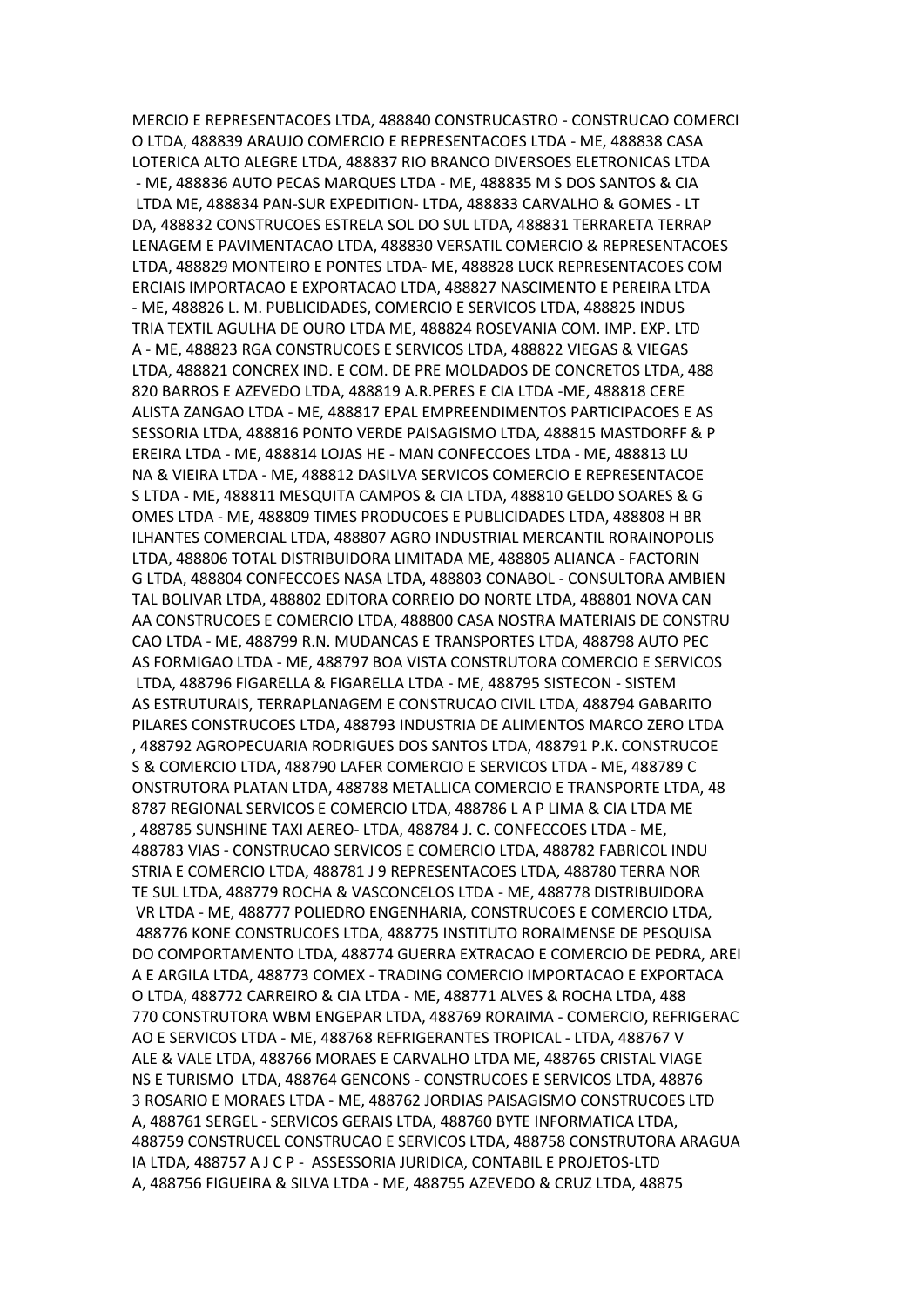4 MARCOS & ROCHA LTDA, 488753 CONSTRUTORA WESTON LTDA, 488752 TECNODADO S COMERCIO IMPORTACAO & EXPORTACAO LTDA, 488751 MOTO NEW PECAS E SERVIC OS LTDA-ME, 488750 OLIVEIRA & SWANSON LTDA - ME, 488749 CROCODILIO INDU STRIA E COMERCIO LTDA - ME, 488748 R. NONATO DO NASCIMENTO & CIA LTDA, 488747 MIRAGE PRODUTOS AGROPECUARIOS LTDA, 488746 CONSTRUTORA OBJETIVO LTDA, 488745 MOREIRA E BESSA LTDA, 488744 KISABOR - COMERCIO E INDUSTRI A LTDA ME, 488743 RAMOS MORAES & CIA LTDA - ME, 488742 CARDOSO & CALAZA NS LTDA - ME, 488741 ALENCAR E ALENCAR LTDA - ME, 488740 SEGURANCA RORA IMENSE GUARDIOES DA NOITE LTDA, 488739 B. S. REPRESENTACAO EMPREENDIMEN TOS ETURISMO LTDA, 488738 A. PARENTE DE FREITAS & CIA - LTDA, 488737 I NJEFLEX IND E COMERCIO DE INJECAO PLASTICA LTDA, 488736 COMERCIAL MARG ARIDA LOPES LTDA, 488735 HW DE SOUZA RODRIGUES E CIA LTDA-ME, 488734 TR OPICANA INDUSTRIA DE CALCADOS LTDA, 488733 NASCIMENTO & RITSCHER - LTDA - ME, 488732 TEBET & CIA LTDA, 488731 INFORMANIA INFORMATICA LTDA - ME , 488730 SOUZA PAIVA E SILVA LTDA - ME, 488729 H. F. LUCIO E CIA LTDA, 488728 SOARES E KOZLOWSKI LTDA - ME, 488727 AZEVEDO COMERCIO & SERVICOS - LTDA- ME, 488726 PRISMA CONSTRUCOES- LTDA, 488725 ZEBU ARTEFATOS DE M ETAL LTDA, 488724 M. C. DISTRIBUIDORA LTDA, 488723 COELHO & PINHEIRO LT DA, 488722 J B ALUMINIO LTDA ME, 488721 N. M. CARNEIRO E CIA LTDA - ME, 488720 OFFICE FLEX COMERCIO LTDA - EPP, 488719 CONSTRUTORA PLANETA COM ERCIO E SERVICOS LTDA, 488718 SANTOS E MACEDO LTDA, 488717 SCALABRIN & OLIVEIRA LTDA, 488716 AGRESTE COMERCIAL LTDA, 488715 VANESSA TRANSPORT ES LTDA - ME, 488714 VIRTUAL QUALITY COMERCIO REPRESENTACAO IMPORTACAO E SERVICOS LTDA, 488713 RECONC REFORMAS CONSTRUCOES E COMERCIO LTDA, 48 8712 SILVA & CAETANO LTDA ME, 488705 COMERCIAL JATOBA LTDA, 488704 CONS TRUTORA TRADICAO LTDA, 488696 CRECHE ANJOS DE CRISTO LTDA ME, 488695 SU PERMERCADO FORTALEZA LTDA, 488693 MILLENA COMERCIO, CONSTRUCOES E SERVI COS LTDA, 488690 MADEIREIRA DO CANTA LTDA ME, 488689 SALES & PAMELA SER VICOS DE INFORMATICA LIMITADA ME, 488688 HOLANDA E MACHADO COMERCIAL LT DA, 488684 MADEIREIRA RORAIMA WOODS LTDA - EPP, 488683 ANDRADE & NEVES LTDA, 488678 GONCALVES E FREITAS LTDA, 488677 DISTRIBUIDORA IMPERATRIZ LTDA - ME, 488676 IMPERATRIZ CONTRUCOES LTDA, 488672 M E G IDIOMAS LT DA, 488670 COMERCIAL M R LTDA ME, 488669 PRIMO COMERCIO TRANSPORTE E RE PRESENTACOES LTDA - ME, 488668 SHOPPING DO ARTESANATO LTDA, 488667 A E L ALIMENTOS LTDA, 488666 RESTAURANTE O CANGACEIRO LTDA ME, 488665 M&S C ONTINENTAL TRADE IMPORTACAO E EXPORTACAO LTDA, 488664 BELO E AGUIAR LTD A ME, 488663 PLASTZONE - DISTRIBUIDORA LTDA, 488662 TRATOR NORTE, NORDE STE LTDA, 488661 CONSTRUTORA CRISTAL LTDA, 488660 GOMES & SANTOS LTDA - ME, 488659 CONSTRUTORA NORDON LTDA, 488658 REFRIMAQUINAS REFRIGERACAO E COMERCIO LTDA - ME, 488657 DELUNA MOVEIS E ELETRODOMESTICOS LTDA ME, 488656 MOURA E FARIAS LTDA, 488655 SALES & SOUZA LIMITADA ME, 488654 IN COLL INDUSTRIA E COMERCIO DE LATICINIOS LTDA, 488653 RIQUEZA CONSTRUCAO E SERVICOS LTDA, 488652 EDITORA E GRAFICA RIO BRANCO LTDA, 488651 PIG NATA & CIA LTDA, 488650 PAKETAH COMERCIO E REPRESENTACOES LTDA, 488649 SANTOS VERAS & CIA LTDA, 488648 R.G. REPRESENTACAO E COMERCIO-LTDA, 488 647 GEOTECNICA POCOS ARTESIANOS LTDA, 488646 FARIAS E LIMA LTDA, 488645 DANTAS REPRESENTACAO, COMERCIO, CONSTRUCAO CIVIL E SERVICOS LTDA, 4886 44 C T N - CONSTRUCOES TERRAPLENAGEM DO NORTE LTDA, 488643 VERTICIL CON STRUCOES E SERVICOS LTDA, 488642 ALTERNATIVA CONSTRUCOES E COMERCIO LTD A, 488641 GAS RORAIMA COMERCIAL LTDA, 488640 PONTO X - INDUSTRIA COMERC IO E CONSTRUCOES LTDA, 488639 SAO GERMANO COMERCIO IMPORTACAO E EXPORTA CAO LTDA, 488638 CONCIL CONSTRUTORA LTDA, 488637 DISVITAL DISTRIBUIDORA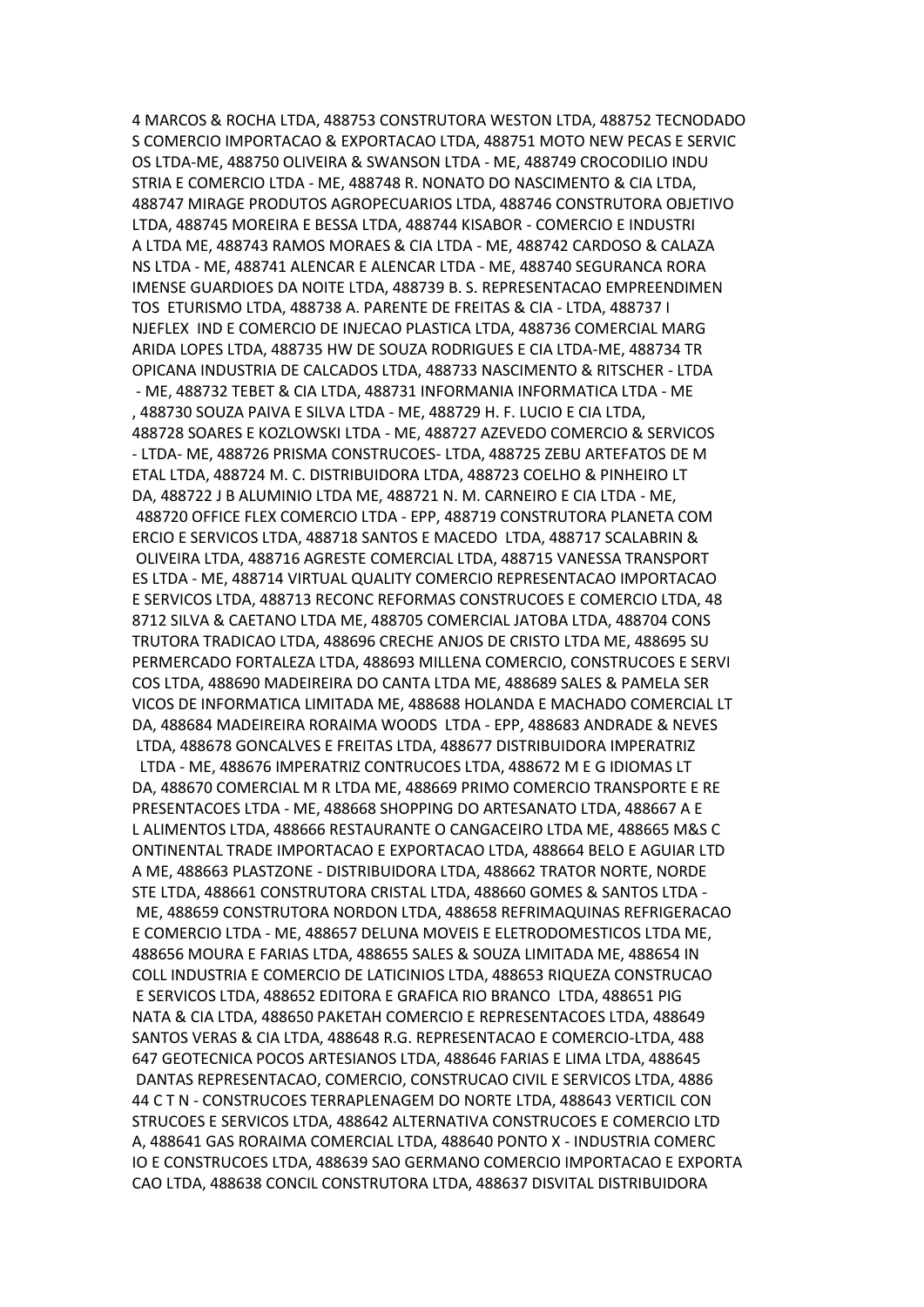BOA VISTA LTDA, 488636 COMERCIAL VITORIA LTDA ME, 488635 ROCHA E ROCHA LTDA, 488634 BAZERRA COM. E REPRESENTACOES LTDA, 488633 MINI IMPORTACA O & EXPORTACAO LTDA ME, 488632 FARIAS & MATOS LTDA, 488631 RORAIFERTIL RORAIMA FERTILIZANTES LTDA, 488629 CLAMPSY CLINICA DE AVALIACAO MEDICA E PSICOLOGICA E LTDA, 488628 A BANTEL & CIA LTDA, 488627 TIBAJY INDUSTR IA E COMERCIO LTDA, 488626 NUTRIZA COMERCIAL E DISTRIBUIDORA LTDA, 4886 25 R D S EMPREENDIMENTOS LTDA, 488624 FLORIDA COMERCIO E SERVICOS LTDA, 488623 NATUREZA VIVA COMERCIO, SERVICOS & INDUSTRIA LTDA - ME, 488622 GOMES & RIBEIRO LTDA, 488621 R. S. A. COMERCIO E REPRESENTACOES LTDA. E PP, 488619 KROLL ENGENHARIA E COMERCIO LTDA, 488618 RDA COMERCIO E REPR ESENTACAO DE PRODUTOS AGROPECUARIOS LTDA, 488617 DISTRIBUIDORA SAO JORG E LTDA, 488616 MACOGEL MATERIAL DE CONSTRUCAO EM GERAL LTDA, 488615 E C S EMPRESA DE CONSTRUCAO E SERVICOS LTDA, 488614 CARIOCA & CIA LTDA ME, 488613 RORAIMA EVOLUTION LTDA - ME, 488612 NASCIMENTO & RIBEIRO LTDA - ME, 488611 UNIGRAFICA & PAPELARIA LTDA - ME, 488610 EMPS- VIGILANCIA E TRANSPORTE DE VALORES LTDA, 488609 POTENCIA - INDUSTRIA DE ARTEFACTOS DE CONCRETO E CONSTRUCAO LTDA, 488608 CONSORCIO EP- BOA VISTA, 488607 C LI BIJUTERIAS LTDA ME, 488606 LINHARES E SILVA LTDA ME, 488605 SALES & CIDADE LTDA, 488604 PORTAL MADEIRA LTDA - ME, 488603 SANTOS ALVES LTDA - ME, 488602 RAGEM & AREB LTDA, 488601 A. DREWS E SANTOS LTDA, 488600 B EM QUERER EMPREENDIMENTOS TURISTICOS LTDA, 488599 SPACIAL AUTO POSTO LT DA, 488598 SANTOS & LAGO LTDA ME, 488597 FCM CONSTRUCAO LTDA, 488596 AF - CONSTRUCOES E EMPREENDIMENTOS LTDA, 488595 S R CONSTRUCOES LTDA, 488 594 TERRAS RORAIMA EMPREENDIMENTOS IMOBILIARIOS LTDA, 488593 COMERCIAL JUCIANE LTDA, 488592 PAULINHO ARMARINHO LTDA, 488591 SEAGRI SERVICOS A GRICOLAS LTDA, 488590 WNET TECNOLOGIA LTDA ME, 488588 AMAZON TROPICAL FRUIT IMPORTACAO E EXPORTACAO LTDA, 488587 JEAN E JUNIOR LTDA- ME, 4885 86 A. F. DE SOUZA MOURA & CIA LTDA - ME, 488585 NUNES & DANTAS LTDA ME, 488584 BARROS & ROCHA LTDA, 488583 JUNGLE FRINGE PESCA ESPORTIVA LTDA, 488582 LIMA & RODRIGUES LTDA - ME, 488581 FAROL COMERCIO REPRESENTACOE S E SERVICOS LTDA - ME, 488580 PONTUAL COBRANCAS LTDA ME, 488579 BARROS & HAMED LTDA, 488578 RIBEIRO E MESQUITA SALAO DE BELEZA LTDA, 488577 P LACA NEGOCIOS LTDA, 488576 RETIFICA MIRAGE LTDA, 488575 DOMINGUEZ E SAN TOS LTDA ME, 488574 MAIKAN TURISMO & CIA LTDA - ME, 488573 RUFINO & RUF INO LTDA, 488572 COMPORTE CORRETORA DE SEGURO DE VIDA LTDA, 488571 MELO E SANTOS LTDA, 488570 RADAR - PROPAGANDA E MARKETING LTDA, 488569 PENT ATOUR SERVICOS DE PASSAGENS AEREAS LTDA EPP, 488568 MAIA & PORTELA LTDA , 488567 COMERCIAL ESPERANCA LTDA, 488566 MADEIREIRA TRIUNFO LTDA, 4885 65 CENTRO DE REPINTURA DO NORTE LTDA, 488564 MARTINEZ E CABRERA LTDA ME , 488563 LOPES E LOPES LTDA ME, 488562 A F G COMERCIO & SERVICO LTDA ME , 488561 SILVA & FRANCA LTDA - ME, 488560 NINA E ALMEIDA LTDA - ME, 488 559 E. DUARTE DA SILVA E CIA LTDA - ME, 488558 SA ENGENHARIA LTDA, 4885 57 VEM COMIGO PRODUCOES LTDA, 488556 MEVILAR CONSTRUCOES E COMERCIO LTD A ME, 488555 MADEIRAS DA AMAZONIA LTDA, 488554 AMAZONAS - COMERCIO, REP RESENTACAO E SERVICOS LTDA, 488553 FRANGONORTE INDUSTRIA E COMERCIO LTD A - EPP, 488552 DELTANORTE EMPREENDIMENTOS LTDA EPP, 488551 BATALHA E S OUZA LTDA, 488550 RANI COMERCIO E SERVICOS LTDA, 488549 BEZERRA DE LIMA ENGENHARIA LTDA EPP, 488548 AGROPECUARIA SONHO MEU LTDA, 488547 ANCORA CONSTRUCOES E PAISAGISMO LTDA, 488546 ART-TEC TECNOLOGIA EM CONSTRUCAO , TERRAPLANAGEM E COMERCIO LTDA, 488545 AMAZONAS REPRESENTACOES E DISTR IBUICOES LTDA ME, 488544 T S N SUPERMERCADOS LTDA, 488543 HAROLDO DA S. BRUNO & CIA LTDA - ME, 488542 CENTRO DE FORMACAO DE CONDUTORES CIDADE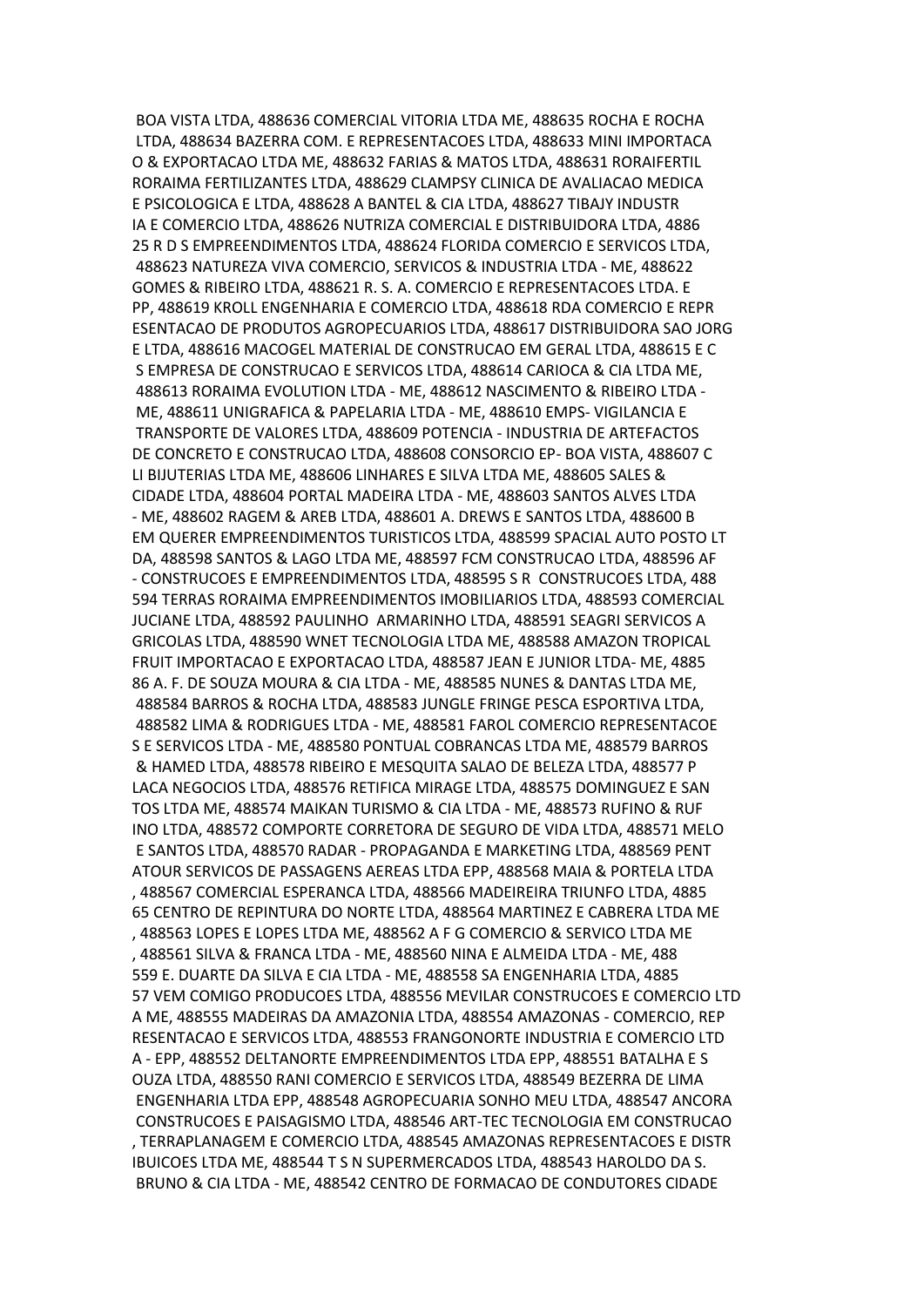LTDA - ME, 488541 TRANSGUAYANA COMERCIO E SERVICOS LTDA, 488540 EL DORA DO COMERCIO E REPRESENTACAO LTDA, 488539 OUSADIA INDUSTRIA DO BRASIL LT DA EPP, 488537 A . P . DE OLIVEIRA & CIA LTDA, 488536 SENO COMERCIO E S ERVICOS LTDA, 488535 BIOFITNESS AVALICOES FISICAS LTDA, 488534 SIQUEIRA & CIA LTDA, 488533 ZCB PROJETOS E CONSTRUCOES LTDA, 488532 BATISTA & C IA LTDA - ME, 488531 EANA - EMPRENDIMENTOS AGROPECUARIOS E NEGOCIOS ASS OCIADOS LTDA, 488530 POUSADA TRES NACOES LTDA - ME, 488529 FERRONORTE L TDA EPP, 488528 GUAPORE COMERCIAL LTDA ME, 488527 ENGE NORTE CONSTRUCOE S LTDA, 488526 LABORATORIO CARLOS CHAGAS LTDA, 488525 NETTA E SILVA LTD A ME, 488524 SILVERIO SILVA LTDA ME, 488523 WE COMERCIO E REPRESENTACOE S LTDA, 488522 MALHARIA FIO TRINTA LTDA EPP, 488521 VITTALAC ALIMENTOS LTDA - ME, 488520 SHALON EXPRESSO LOGISTICO LTDA, 488519 CONSTRUPINHO C ONSTRUCOES E COMERCIO LTDA EPP, 488518 J . LIMA E CIA LTDA - ME, 488517 SAGA CONSTRUCOES E SERVICOS LTDA EPP, 488516 C & G INFORMATICA LTDA ME , 488515 COMERCIAL J L LTDA, 488514 ATACADAO MELO MATERIAIS DE CONSTRUC AO LTDA ME, 488513 MERCATOR- TOPOGRAFIA E CARTOGRAFIA LTDA, 488512 ALFA E OMEGA REPRESENTACOES COMERCIO E SERVICOS LTDA, 488511 MARITEL COMERC IO E REPRESENTACOES LTDA, 488510 FERNANDES & SANTOS LTDA ME, 488509 E P INTO OLIVEIRA & CIA LTDA ME, 488508 FAETER- CENTRO DE ENSINO UNIFICADO RHEMA LTDA, 488507 A. A. CONSTRUCAO E SERVICOS LTDA, 488506 TECWATS MAT ERIAIS ELETRICOS LTDA, 488505 J R VEICULOS LTDA ME, 488504 EXPORTADORA E IMPORTADORA BRASILEIRA LTDA EPP, 488503 ESCOLA LOGOS LTDA - ME, 48850 2 CONSTRUTORA DINAMICA LTDA, 488501 NIDIA A. F. CANDIDO E CIA LTDA, 488 500 JAVA COMERCIO E REPRESENTACOES LTDA, 488499 PETRONORTE TRANSPORTE N AVEGACAO E COMERCIO LTDA EPP, 488498 J M DA SILVA BARBOSA & CIA LTDA, 4 88497 M M PEREIRA & CIA LTDA, 488496 NOSSA FARMA LTDA, 488495 COMERCIAL CORDAN LTDA, 488494 MERCANTIL PRIMAVERA LTDA ME, 488493 BV8 TRANSPORTE S, COMERCIO E SERVICOS LTDA, 488492 BVNET INFORMATICA LTDA, 488491 MEBR AI COMERCIO LTDA ME, 488490 QUEZADO & GUANAES LTDA, 488489 CARLOS DE AL MEIDA & CIA LTDA, 488488 COMERCIAL TAMBOR LTDA EPP, 488487 SENTINELA SE RVICOS E COMERCIO LTDA, 488486 AZUL PISCINA COMERCIO E REPRESENTACOES L TDA ME, 488485 CENTRO OFTAMOLOGICO CLINICO E CIRURGICO DE RORAIMA LTDA, 488484 MELO & REIS COMERCIO E REPRESENTACOES LTDA ME, 488483 MARCENARI A SANTA CECILIA LTDA - ME, 488482 INDIANA SILVOPASTORIL LTDA, 488481 LI MA E ROQUE LTDA ME, 488480 OLIVEIRA E CORREA LTDA ME, 488479 RICO SERVI COS DE VIGILANCIA PATRIMONIAL LTDA, 488478 PEREIRA E LESSA LTDA ME, 488 477 FIC FRIO REFRIGERACAO LTDA, 488476 BENCAO DE DEUS REPRESENTACAO E C OMERCIO LTDA - ME, 488475 FELIX E SOUZA LTDA ME, 488474 PRE ESCOLAR INS TITUTO CAMINHO DO SABER LTDA ME, 488473 COMERCIAL TONICO LTDA ME, 48847 2 F R AMAZONIA COMERCIO LTDA, 488471 MAX FORMA - ACADEMIA DE GINASTICA, ESPORTE E AVENTURA LTDA, 488470 LACERDA E CIA LTDA - EPP, 488469 MACED O E CIA LTDA - ME, 488468 SANER SERVICOS DE ASSISTENCIA EM NEFROLOGIA D E RORAIMA LTDA, 488467 ROTEL - RORAIMA TELEFONIA E REPRESENTACOES LTDA, 488466 SUPER GELO INDUSTRIA E COMERCIO LTDA - ME, 488465 COMERCIAL API AU LTDA, 488464 EDUARDO DOS SANTOS & CIA LTDA ME, 488463 FEMINATO LINGE RIE E ACESSORIOS LTDA ME, 488462 BROWN & GUEDES LTDA, 488461 LIMA MATER IAIS DE CONSTRUCAO LTDA, 488460 CONCRETEX CONCRETO USINADO LTDA, 488459 PIT BULL MATERIAL DE CONSTRUCAO LTDA ME, 488458 SAID SALOMAO & FILHOS LTDA, 488457 COMERCIAL TUCUMA LTDA - ME, 488456 EMPREENDIMENTOS RORAIMA LTDA, 488455 AMBIENTAL CONSULTORIA E ENGENHARIA LTDA, 488454 DALLAS CO NSTRUCOES LIMPEZA E CONSERVACAO LTDA ME, 488453 K. F. PENNA JUNIOR & CI A LTDA - ME, 488452 SILVA BAR E RESTAURANTE LTDA - ME, 488451 CARVALHO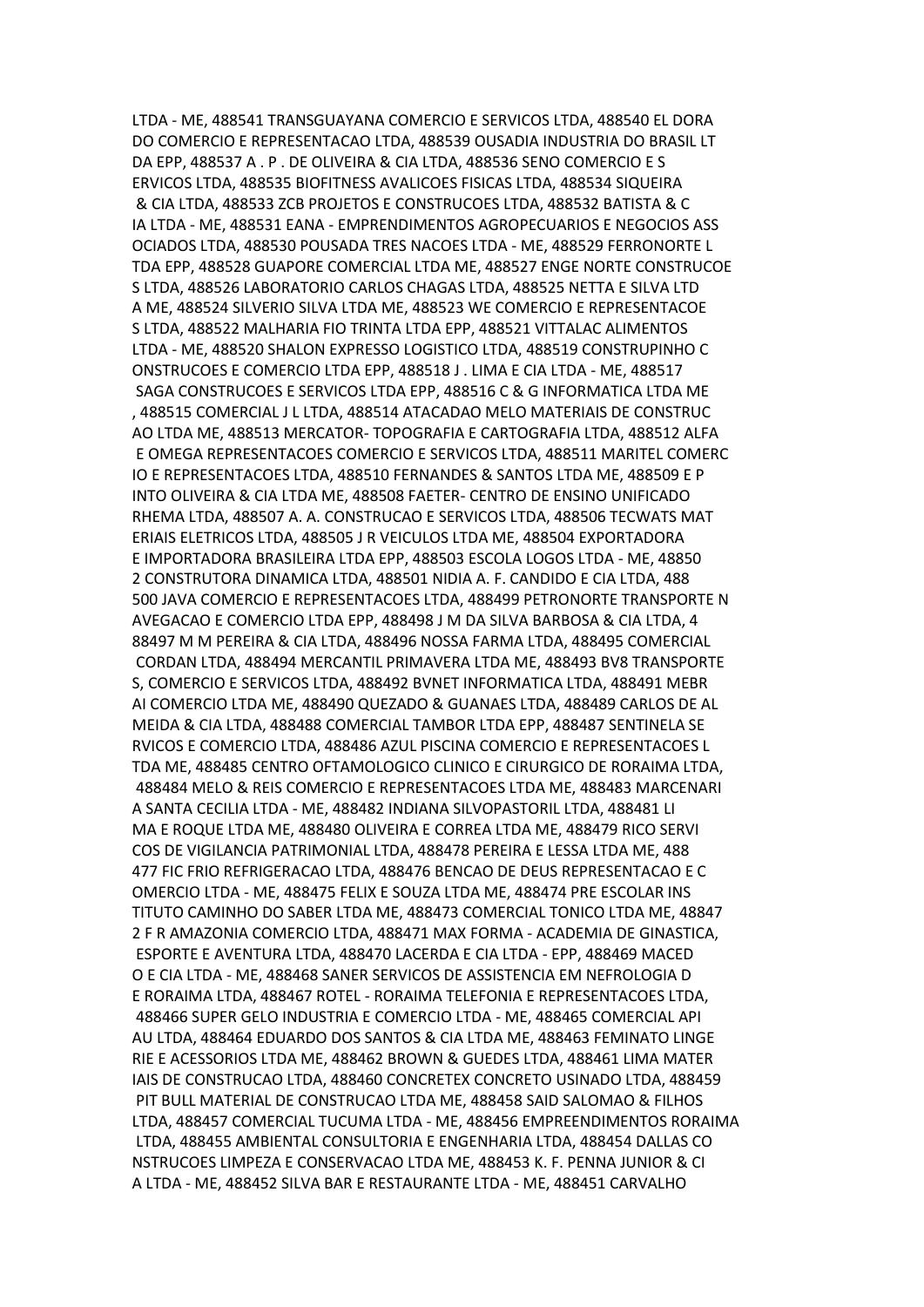E LIMA LTDA, 488450 SUPER SOM COMERCIO & REPRESENTACAO LTDA - ME, 48844 9 CENTRO EDUCACIONAL CONSTRUIR LTDA - EPP, 488448 INFO EXPRESS COMERCIO E SERVICOS LTDA ME, 488447 E. H. DE SOUZA & CIA LTDA ME, 488446 DROGAR IA ATUAL LTDA ME, 488445 I BARBOSA CONSTRUCOES LTDA, 488443 ARAUJO E FE LIPE LTDA - ME, 488442 PASSOS & SILVA LTDA, 488441 FRIGORIFICO SAVANA L TDA, 488440 EMPRESA RORAIMENSE DE COMUNICACAO LTDA EPP, 488439 AGRO IND USTRIA AUTENTICA LTDA, 488438 EMPRESA TECNICA CONSTRUCAO E TERRAPLENAGE M LTDA, 488437 VASCONCELOS E ANDRADE LTDA, 488436 MARTINS & MESSIAS LTD A ME, 488435 SILVA E PORTELA LTDA ME, 488434 RADIO RORAIMA LTDA, 488433 REDE MUCAJAI DE COMUNICACAO LTDA, 488432 REDE INTER-ATLANTICA DE COMUN ICACOES LTDA, 488431 SISTEMA REGIONAL DE RADIO E TELEVISAO LTDA, 488430 PROMED PRODUTOS MEDICOS LTDA, 488429 RAIZES PAISAGISMO E COMERCIO LTDA ME, 488428 ELDORADO ASSESSORIA E SERVICOS LTDA, 488427 ENGEFRIO LTDA, 488426 BAU BARATEIRO MOVEIS E ELETRODOMESTICOS LTDA ME, 488425 COMERCI AL ELIAN LTDA ME, 488424 F G MATERIAIS DE CONSTRUCAO E SERRALHERIA LTDA , 488423 PAZ & FREITAS PRESENTES LTDA, 488421 L B DA SILVA & CIA LTDA, 488420 COSEBRA COMERCIO E SERVICOS LTDA, 488419 FERNANDES PERES E CIA L TDA ME, 488418 BRAVO INDUSTRIA DE ARTEFATOS DE CONCRETO LTDA, 488417 AL MEIDA & RIBEIRO LTDA - ME, 488416 MOREIRA E ALBUQUERQUE LTDA - ME, 4884 15 EMIZE IMP. EXP. COM. SERV. LTDA - ME, 488414 LIMA & ANDRADE LTDA, 48 8413 COMERCIAL PEIXE BOI LTDA, 488412 R.W. MATOSO & CIA LTDA, 488411 DA NIEL OLIVEIRA RODRIGUES & CIA LTDA ME, 488410 LUITGARDS MOURA & FILHOS, 488408 CONSTRUTORA CHAPECO LTDA, 488407 D PEREIRA DE SOUZA & CIA LTDA ME, 488406 GOLDEN DE RORAIMA INDUSTRIA E COMERCIO LTDA, 488405 MARMOMA TOS MARMORES E GRANITOS LTDA - ME, 488404 ESCOLA ANJO DA GUARDA LTDA, 4 88403 CLINICA MULTIPROFISSIONAL LIFE CARE LTDA ME, 488402 COSTA RICA JO ALHERIA LTDA - EPP, 488401 CHACON SILVOPASTORIL LTDA, 488400 ACAP - COM ERCIO E INFORMATICA LTDA, 488399 SAMPAIO E FIGUEIREDO LTDA - ME, 488398 DIAS E NASCIMENTO LTDA, 488397 COMERCIO REPRESENTACAO E SERVICOS ALVES LTDA ME, 488396 FONSECA REIS & COMPANHIA LIMITADA, 488395 MINE MERCADO LTDA- ME, 488394 FERREIRA & SANTOS LTDA ME, 488393 SINVAL AGROPECUARIA COMERCIO E REPRESENTACAO LTDA ME, 488392 RIGOR SERVICOS E COMERCIO LTD A - ME, 488391 MENINA FLOR CONFECCOES LTDA, 488390 TABOCATUR TRANSPORTE S LTDA, 488389 N T COMERCIO DE TECIDOS E CONFECCOES LTDA, 488388 AGROPE CUARIA AMAJARI LTDA, 488387 GUERRA E LIMA LTDA, 488386 INFINITI COMERCI O E MECANICA LTDA ME, 488385 GAMA EMPREENDIMENTOS LTDA, 488384 COUTINHO & CIA LTDA ME, 488383 RORAIMA AMBIENTAL - CONSULTORIA E ASSESSORIA LTD A, 488382 DUARTE E OLIVEIRA LTDA -ME, 488381 CAFE MAIS SABOR LTDA - ME, 488380 BYTE COMPUTER INFORMATICA LTDA, 488379 SUPERMAQ COMERCIO DE MAQ UINAS E EQUIPAMENTOS LTDA ME, 488378 TECNOSERVICE LTDA, 488377 TREVISAN & CIA LTDA ME, 488376 MADEIROPOLIS INDUSTRIA E COMERCIO DE MADEIRAS LT DA - ME, 488375 SB - IMPORTACAO E EXPORTACAO LTDA - ME, 488374 DIGICOPY COMERCIO REPRESENTACAO IMPORTACAO & SERVICOS LTDA, 488373 SANTOS E SOU ZA LTDA ME, 488372 BRITO E JUNES LTDA ME, 488371 DANTAS E VASCONCELOS L TDA, 488370 J.M.D. SERVICOS LTDA, 488369 SAMOU . A . SALOMAO & CIA LTDA , 488368 PRODUZIR AGRICOLA PRODUTOS PARA AGROPECUARIA LTDA, 488367 COME RCIAL DE ALIMENTOS SANTA LUZIA LTDA ME, 488366 LIMA & TREVISAN LTDA ME, 488365 NUNES E SILVA COMERCIO LTDA - ME, 488364 TERRANOVA TAXI AEREO L TDA, 488363 TAZ IMPORTACAO LTDA - ME, 488362 JN COMERCIAL LTDA EPP, 48 8361 LG REPRESENTACOES E SERVICOS LTDA, 488360 MADERIC MADEIREIRA INDUS TRIAL E COMERCIO LTDA, 488359 IMPORTADORA E EXPORTADORA ITATIAIA LTDA, 488358 OLIVEIRA & CUNHA LTDA EPP, 488357 ENGECONST, PROJETOS E CONTRUCO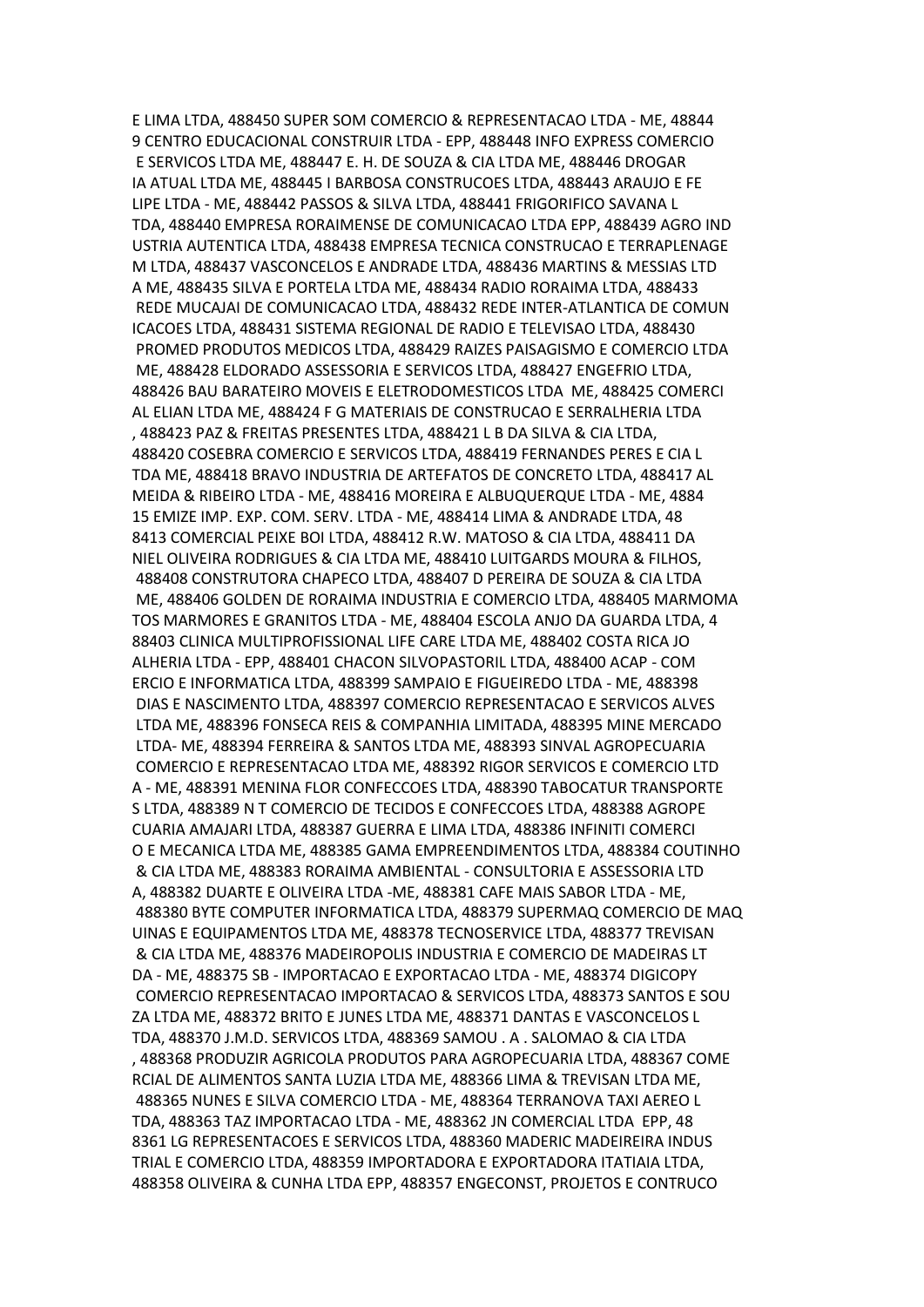ES LTDA, 488356 COUTINHO DA SILVA & CIA LTDA, 488355 DROGARIA 2000 LTDA ME, 488354 LAURINDO & SILVA LTDA, 488353 ECOLOGIA CONSTRUCAO, COMERCIO E SERVICOS LTDA - ME, 488352 NORTEX IMPORTADORA E IMPORTADORA LTDA, 4 88351 WM - COMERCIO E CONSTRUCAO LTDA, 488350 LUNA E DINIZ LTDA, 488347 LEMOS E PONTES LTDA, 488346 R. M. M. SILVA & CIA LTDA - ME, 488345 AGR OINDUSTRIA DE FECULA, RACAO E FARINHA DE RORAINOPOLIS LTDA, 488344 RUFI NO E OLIVEIRA LTDA, 488343 FRIOCAR SERVICOS LTDA ME, 488342 NORTE RODOV IARIO LTDA, 488341 CARLON & VALIERA LTDA - ME, 488340 BRITO CONSTRUCOES LTDA, 488339 POPFRANGO COMERCIO E REPRESENTACAO LTDA, 488338 LIDERANCA INFORMATICA LTDA, 488337 J . RODRIGUES & CIA LTDA, 488336 AMBIENTAL FL ORICULTURA LTDA - ME, 488335 AMANCIO E PEREIRA LTDA - ME, 488334 RAMON COMERCIO E SERVICOS LTDA -ME, 488333 AIRES E COSTA LTDA, 488332 I. A. M OURAO & CIA LTDA, 488331 AMAZON PEACOCK BASS PESCA ESPORTIVA LTDA, 4883 30 NUNES REPRESENTACOES COMERCIAIS LTDA, 488329 COMERCIAL ALO BRASIL LT DA, 488328 J. FERNANDES SILVA & CIA LTDA, 488327 ALVORADA, COMERCIO, SE RVICO E CONTRUCAO LTDA, 488326 VERTICAL CONSTRUCOES LIMITADA, 488325 AS TRAL COMERCIO E REPRESENTACAO LTDA - ME, 488324 CORREIA E VILLAR LTDA M E, 488323 CIMENTAO MATERIAL DE CONSTRUCAO LTDA, 488322 DANTAS & MORAES LTDA, 488321 ACACIA MAGNIFICA SILVOPASTORIL LTDA, 488320 FERTIAGRO COM ERCIO E REPRESENTACAO LTDA ME, 488319 M L DOS SANTOS & CIA LTDA, 488318 M. CAMACHO & CIA LTDA, 488317 ECOFABRICA DE TIJOLOS LTDA ME, 488316 MI NIMERCADO J. L. LTDA ME, 488315 TERRATEC TERRAPLENAGEM E CONSTRUCOES LT DA, 488314 E. J. COMERCIO E REPRESENTACAO LTDA - ME, 488313 ESCOLA EDUC ACIONAL PRE-ESCOLAR TIA LULU LIMITADA ME, 488312 AMAZONFRIOS COMERCIO D E FRIOS LTDA - ME, 488311 GRAPHCOLOR DESIGN LTDA, 488310 CINE DVD LTDA - ME, 488309 D. D. CONSTRUCOES & TERRAPLENAGEM LTDA, 488308 DIGITAL REP RESENTACAO COMERCIO E SERVICO LTDA, 488307 LPCS LIMPEZA PAISAGISMO CONS ERVACAO & SERVICOS LTDA, 488306 MARMORARIA ASA BRANCA LTDA ME, 488305 A ZEVEDO E SILVA LTDA, 488304 SPC - SONDAR POCOS E CONSTRUCOES LTDA, 4883 03 SAMPEL - SERVICOS, COMERCIO E REPRESENTACAO LTDA - ME, 488302 BRASIL JOVEM CONFECCOES LTDA - ME, 488301 COMERCIAL FREITAS LTDA, 488300 LERR A CONSTRUCOES LTDA, 488299 C B V CIRURGICA BOA VISTA LTDA, 488298 KARRA O AUTO PECAS LTDA, 488297 CONSTRUTORA MERIDIONAL LTDA, 488296 COSTA E R IBEIRO LTDA, 488295 ALEXANDRE E ALEXANDRE LTDA - ME, 488294 UNIVENDAS P RESTACAO DE SERVICOS E REPRESENTACOES LTDA - ME, 488293 CONSTRUTORA D. S. S. LTDA, 488292 CENTRO DE FORMACAO E RECICLAGEM DE CONDUTORES DE VEI CULOS AUTOMOTORES LTDA ME, 488291 MARTINS & SILVA LTDA ME, 488290 HENDR EK & SANTOS LTDA, 488289 TELLAS ARTS CONTRUTORA COMERCIO SERVICOS E REP RESENTACOES LTDA, 488288 AUTO SPORT COMERCIO E REPRESENTACOES LTDA - ME , 488287 MATTOS E AZEVEDO LTDA ME, 488286 JASFER SERVICOS DE CONSTRUCAO CIVIL LTDA, 488285 MOURA E MOURA LTDA ME, 488284 CASA AMARELA DISTRIBU IDORA DE PRODUTOS LTDA EPP, 488283 MECAMP SERVICOS AGRICOLAS LTDA, 488 282 COMERCIAL AGRAUTO LTDA EPP, 488281 MONARCA COMERCIO E SERVICOS LTDA , 488280 COMERCIAL NOVA GERACAO E REPRESENTACAO LTDA - ME, 488279 PONTO FRIO REFRIGERACAO LTDA, 488278 CONOL CONSTRUTORA NORDESTE LTDA., 48827 7 CURUMIM INDUSTRIA, COMERCIO E SERVICOS LTDA, 488276 LHM COMUNICACAO LTDA, 488275 MATOS E SOUZA LTDA ME, 488274 FERNANDES & RIBEIRO LTDA, 48 8273 AREZAS CONSTRUCOES LTDA, 488272 EMPAR PROJETOS LTDA, 488271 SOUTO´ S ENGENHARIA LTDA, 488270 MLS COMERCIAL LTDA, 488269 STELA COMERCIO LTD A, 488268 SUPERMERCADO PEDRA PINTADA LTDA, 488267 ENSERGUP - EMPRESA GE RAL DE SERVICOS E SEGURANCA PATRIMONIAL LTDA, 488266 RORAIFRIOS - RORAI MA FRIOS LTDA, 488265 CANTAFARMA LTDA, 488264 COMERCIO REPRESENTACAO TI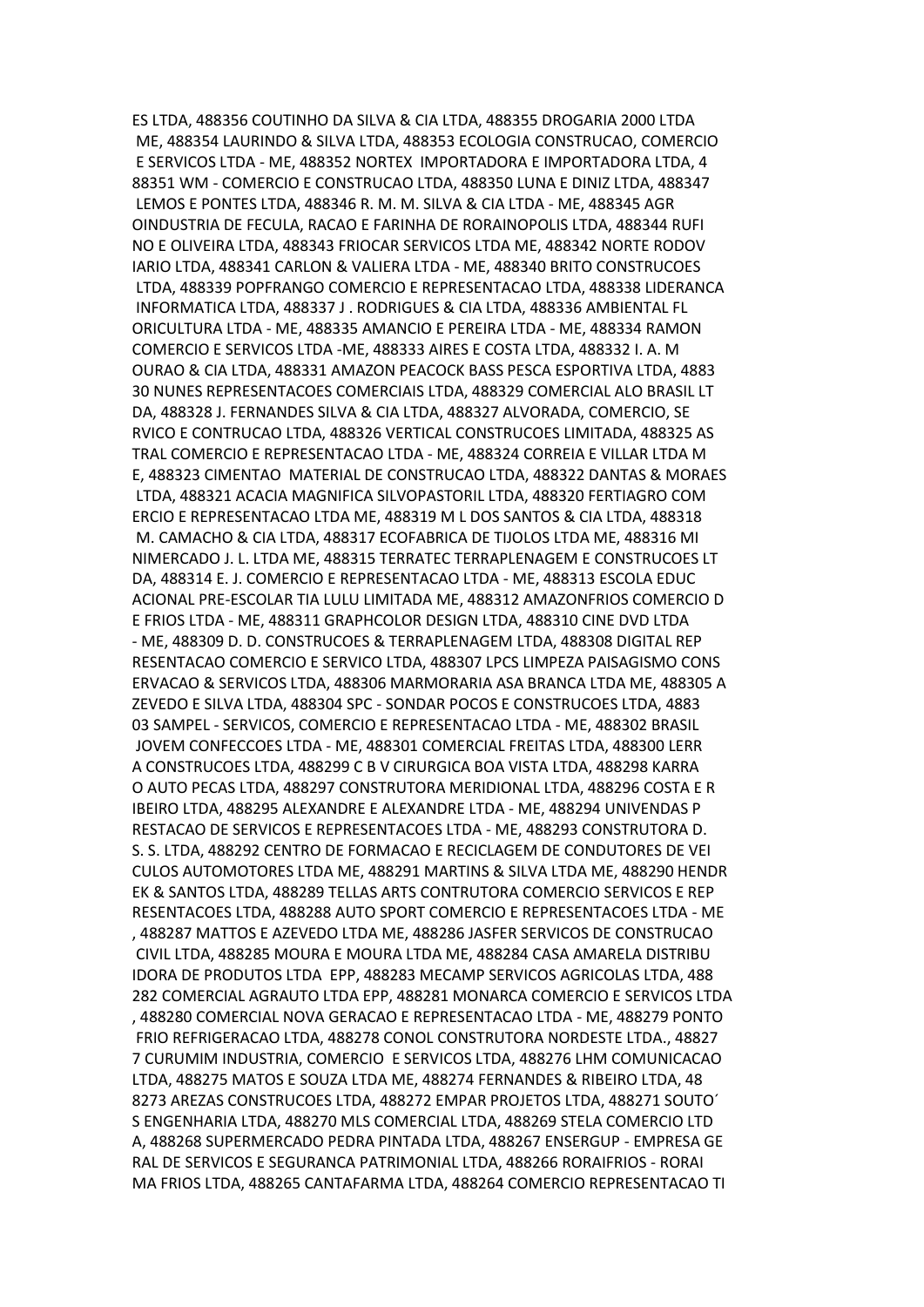AGO LTDA, 488263 MADEIREIRA PARAISO LTDA ME, 488262 LOJAS TRUMP LTDA ME , 488261 RIBEIRO & ALBUQUERQUE LTDA ME, 488260 EDITORA BEZERRA DE MENEZ ES LTDA ME, 488259 ESCOGEL CONSTRUTORA E LOCADORA DE MAO DE OBRA LTDA M E, 488258 MARCANTH E MARCANTH LTDA ME, 488257 CONSTRUTORA JUPTER LTDA, 488256 CUNHA CONSTRUCOES LTDA, 488255 GRAMADO PAISAGISMO CONSTRUCOES E SERVICOS LTDA - ME, 488254 AVISTAO RORAIMA PRESENTES LTDA-ME, 488253 T RINDADE & CIA LTDA - ME, 488252 CONSTRUTORA MARANATA LTDA - EPP, 488251 RAMOS E VASCONCELOS LTDA, 488250 TECNOMED LTDA, 488249 CASA DA SOGRA - MIUDEZAS E ARMARINHO LTDA - ME, 488248 TRANSPORTE RIO BRANCO LTDA, 488 247 COMERCIAL DE OURO CILON LTDA, 488246 FRANCISCO JURANDI CAUDAS & CIA LTDA, 488245 FERRORAIMA LTDA-EPP, 488244 PECOL PROJETOS E CONSTRUCOES LTDA-ME, 488243 MICRO CENTER LTDA, 488241 CONSERVADORA XIRIANA LTDA, 48 8240 C M C COMERCIAL DE COMBUSTIVEIS DE CARACARAI LTDA EPP, 488239 MINI NI & OLIVEIRA LTDA ME, 488238 PROJEX ENGENHARIA LTDA, 488237 PEREIRA E TEIXEIRA LTDA, 488235 A. P. ENGENHARIA E COMERCIO LTDA, 488234 FINACOM COMERCIO INTERNACIONAL LTDA, 488233 CONSTRUFERRO COMERCIO E SERRALHERIA LTDA, 488232 PEROLA INDUSTRIA COMERCIO E SERVICOS LTDA, 488231 RURAL B OA VISTA LTDA, 488230 AMORIM E BITTENCOURT LTDA ME, 488229 OBRASIL CONS TRUCOES E COMERCIO LTDA, 488228 J . CAMPOS & CIA LTDA - ME, 488227 COBR A AUTO PECAS LTDA ME, 488226 M.L. SAID LTDA, 488225 K. F. COMERCIAL LTD A, 488224 REDE RURAL - CONSULTORES ASSOCIADOS LTDA, 488223 NARCELIO & CIA LTDA-ME, 488222 EXPORTADORA BRASILEIRA LTDA EPP, 488221 MARTINS E VIEIRA LTDA, 488220 MAR E TERRA COMERCIO DE PECAS E MAQUINAS LTDA, 488 219 AGROSUL AGROPECUARIA LTDA EPP, 488218 SILVA FONSECA LTDA, 488217 AL BUQUERQUE E SOUZA LTDA, 488216 ASTEC - ASSISTENCIA DE APARELHOS MEDIDOR ES DE PETROLEO LTDA - ME, 488215 SEMONTEC- COMERCIAL IMPORTADORA E REPR ESENTACOES LTDA-ME, 488214 MEVIEL CONSTRUCAO E COMERCIO LTDA ME, 488213 PRADO E SILVA LTDA-ME, 488212 ARTE DE AMAR MENSAGEM LTDA ME, 488211 RI MESSA COMERCIO LTDA - ME, 488210 IMPORTADORA E EXPORTADORA DE EQUIPAMEN TOS AGROPECUARIOS LTDA, 488209 CONSTRUTORA RIO BRANCO LTDA, 488208 VITO RIA CONSTRUCOES LTDA, 488207 RADIO PIPOCA PRODUCOES LTDA ME, 488206 BRA NDAO & ALENCAR LTDA- ME, 488205 MA'OD INDUSTRIA E COMERCIO LTDA, 488204 REDE FERREIRA DE COMUNICACAO LTDA, 488203 M. LOPES DE ARAUJO E CIA LTD A - MEIYTEW, 488202 F P SANTOS E CIA LTDA ME, 488201 CEREALISTA PAMPA L TDA, 488200 AREQUE CONSTRUCAO, COMERCIO E REPRESENTACAO LTDA, 488199 G. S. SILVA E CIA LTDA, 488198 LOCADORA DE VEICULOS FLASH RENT A CAR LTDA, 488197 RICARDO DE SOUZA GUIMARAES E CIA LTDA ME, 488196 CONSTRUBELLA L TDA, 488195 NENA BRASIL COMERCIAL LTDA ME, 488194 OLIVEIRA & SILVA LTDA EPP, 488193 METAL COMERCIO LTDA-ME, 488192 FRONTEIRA FRUTIFERA AGROIND USTRIAL LTDA, 488191 AUTO POSTO GLOBO LTDA, 488190 TRANSPORTADORA EBEN EZER LTDA, 488189 ALERT SISTEMAS DE SEGURANCA LTDA, 488188 S. DE A. TEB ET E CIA LTDA, 488187 DROGARIA E FARMACIA LIDER JUNIOR LTDA ME, 488186 MEYRE ESTOFADOS LTDA, 488185 CEPHALUS ORGANIZACOES CONTABEIS LTDA, 4881 84 R. RIBEIRO COSTA E CIA LTDA, 488183 F MAIA E CIA LTDA ME, 488182 DRO GATENS LTDA- ME, 488181 CARACARANA CAMPING CLUB LTDA, 488180 TABELA COM ERCIAL VEICULOS LTDA, 488179 R. M. COMERCIO E REPRESENTACAO LTDA - ME, 488178 CHAVES E CANDIDA LTDA, 488177 ARAUJO E MAGALHAES LTDA ME, 488176 MICROMASTER SERVICOS DE INFORMATICA LTDA, 488175 IMPORTADORA E EXPORTA DORA COELHO LTDA, 488174 MURALHA CONSTRUCOES LTDA, 488173 AUTO PECAS G. B. LTDA ME, 488172 UBIRAMAR LIMA & CIA LTDA ME, 488171 IMPORTADORA MOV ILAR LTDA ME, 488170 CONSTRUTORA ZAMITH LTDA, 488169 CARNEIRO SILVA SER VICOS E COMERCIO LTDA ME, 488168 OCEANO REPRESENTACOES LTDA, 488167 EPO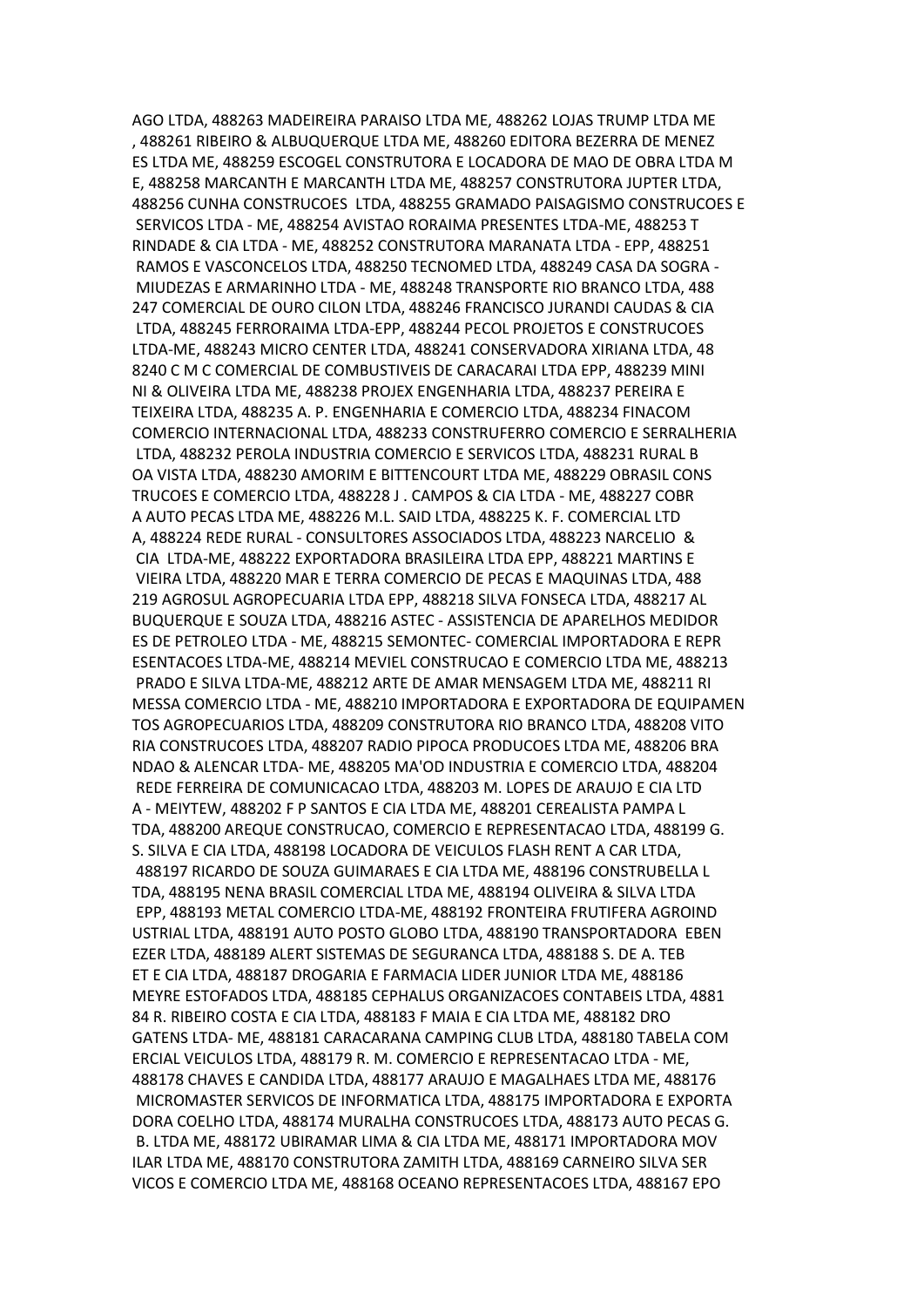CA CONSTRUCOES E COMERCIO LTDA, 488166 CONSERP - CONSTRUCOES SERVICO RE CUPERACAO DE PONTES LTDA, 488165 SUZUKI E VIEIRA LOPES LTDA, 488164 COM ERCIAL YASHIMA LTDA ME, 488163 AUTO MOTO PECAS E GUERRA LTDA, 488162 M .H. ISRAEL CIA LTDA -ME, 488161 MARAJO COMERCIO VAREJISTA DE MATERIAL D E CONSTRUCAO LTDA - ME, 488160 DIAS BALADELLI E CIA LTDA - ME, 488159 S ILVA & SOUZA LTDA-ME, 488158 PETRODIAS TRANSPORTE E COMERCIO LTDA, 488 157 AUTO IMPORT'S - COMERCIO DE PECAS E ACESSORIOS LTDA - ME, 488156 IM PORTADORA BRASLUBRI LTDA, 488155 GLOBO COMERCIO E REPRESENTACAO LTDA, 4 88154 CONSTRUTORA INDUSTRIAL DE RORAIMA LTDA, 488153 RODRIGUES E BEZE RRA LTDA ME, 488152 NETO E DERZI LTDA, 488151 CARDOSO & CARDOSO LTDA - ME, 488150 TABACARIA E ADEGA DOM QUIXOTE LTDA, 488149 TUPA TERRAPLANAGE M E CONSTRUCAO LTDA, 488148 SOBRAL E FERREIRA LTDA ME, 488147 VISA CONS TRUCOES E SERVICOS LTDA, 488146 PANIFICADORA BACABEIRA LTDA - ME, 48814 5 MAGAZINE ELCHARB E CONFECCOES LTDA ME, 488144 SILVACOM - MATERIAIS DE CONSTRUCAO LTDA ME, 488143 AMORIM E SILVA LTDA - ME, 488142 RORAIMA IN DUSTRIA E COMERCIO DE MADEIRA LTDA, 488141 GRAFICA MARABA LTDA ME, 4881 40 ATIVA - EMPREENDIMENTOS E SERVICOS LTDA, 488139 ATM - ASSESSORIA TEC NICA MUNICIPAL LTDA, 488138 AKI-TEM ATACADO COMERCIO E SERVICOS TECNOLO GICOS LTDA, 488137 MONTEIRO & LIMA LTDA, 488136 N. A. FRAXE LTDA, 48813 5 CONSTRUTORA NACIONAL LTDA, 488134 I CASTRO EDA & CIA LTDA, 488133 NOS SA LOJA COMERCIAL LTDA - ME, 488132 EMEDE COMUNICACOES EMPREENDIMENTOS EMPRESARIAIS LTDA, 488131 C F - CONSTRUCOES, COMERCIO E SERVICOS LTDA, 488130 FERNANDES & CIA LTDA ME, 488129 AJURI CONSTRUCOES E SERVICOS LTD A, 488128 GUIMARAES E PAIVA LTDA, 488127 COIMBRA & COIMBRA LTDA - ME, 4 88126 CERASA ENGENHARIA S/C LTDA, 488125 PROCED- ENGENHARIA CIVIL LTDA, 488124 J G CONSTRUCOES SERVICOS E COMERCIO LTDA, 488123 CONSTRUTORA SE RGE LTDA, 488122 PRE-MOBIL FABRICA DE PRE MOLDADOS LTDA - ME, 488121 SA RAIVA E TEIXEIRA LTDA ME, 488120 GALUCIO E CIA LTDA, 488119 TEOTONIO & SOUZA LTDA - ME, 488118 PANIFICADORA DULAR LTDA, 488117 LIRA & BESSA LT DA ME, 488116 CONFECCOES PASSARELAS LTDA ME, 488115 RORAICEL COMERCIO E CONSTRUCOES LTDA, 488114 TAXI AEREO RONDONIA LTDA, 488113 PEREI RA E GOMES LTDA-ME, 488112 ATACADAO PRICUMA LTDA, 488111 COMERCIO DE CA RNE FRIBALIZA LTDA, 488110 PAIVA E CIA LTDA, 488109 IPANA COMUNICACAO & MARKETING LTDA - EPP, 488108 MINOTTO E CIA LTDA EPP, 488107 IMPORTADOR A ARAGAO LTDA ME, 488106 PLAYCAR PECAS E SERVICOS LTDA, 488105 ARMARINH O MONTE RORAIMA LTDA- ME, 488104 J VEIRA GOMES & CIA LTDA ME, 488103 DO NDOCA´S COMERCIO INDUSTRIA E SERVICOS LTDA ME, 488102 KF - CENTER HOUSE EMPREENDIMENTOS IMOBILIARIOS LTDA, 488101 APAGA MATERIAL DE SEGURANCA LTDA-ME, 488100 PEDSOM AUDIO LTDA EPP, 488099 DISTRIBUIDORA BEBIDAS VAL E DO TACUTU LTDA, 488098 OSHKOSH VEICULOS LTDA, 488097 DISTRIBUIDORA U NIVERSAL LTDA, 488096 CONSTRUTORA BRASINORTE LTDA, 488095 EMEDE - COME RCIO CONSTRUCOES E SERVICOS LTDA, 488094 PEREIRA DE MELO & CIA. LTDA., 488093 MUNIZ E SILVA LTDA ME, 488092 DROGARIA CRISTINA & JUNIOR LTDA, 488091 CURSO PRE- VESTIBULAR ALPHA LTDA - ME, 488090 SUBEMPREITEIRA DE CONSTRUCAO ORION LTDA, 488089 EQUADOR CONSTRUCOES LTDA, 488088 ROCAMBOLLE COMERCIO LTDA - ME, 488087 COMERCIAL GIRUA LTDA, 488086 FO TO LIMA LTDA EPP, 488085 TIGRE COMERCIO REPRESENTACOES LTDA, 488084 EQU IPAR COM . E REPRES . LTDA, 488083 DIVULGADORA CULTURAL NORTE LTDA-ME, 488082 REAL CONSTRUCOES LTDA, 488081 TRANPORTADORA INTERNACIONAL F. C LIMA LTDA, 488080 NSAP - NORTE SERVICOS DE ARRECADACAO E PAGAMENTOS LT DA, 488079 COMERCIAL EUROPA DO BRASIL MINERACAO E CONSTRUCAO IMEX LTDA, 488078 MERCEARIA VALMIR LTDA - ME, 488077 CONSTRUTORA SERRA GRANDE S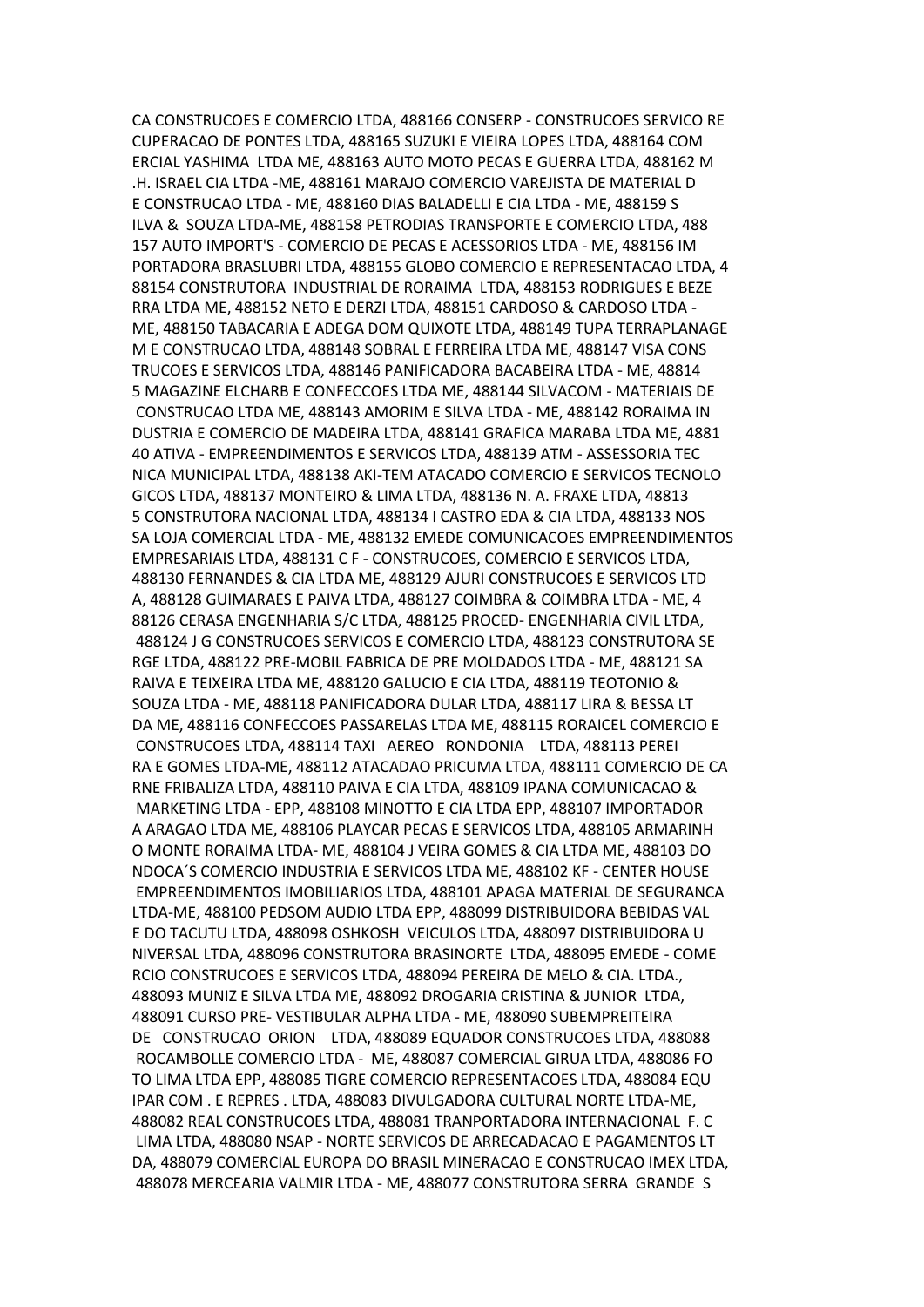ERVICOS GERAIS LTDA, 488076 AUTO MECANICA RORAIMA LTDA, 488075 AUTO P ECAS CAMALEAO LTDA, 488074 RIO VERDE EMPREITEIRA LTDA, 488073 NELORE AG ROPECUARIA LTDA, 488072 CORREA E FERREIRA LTDA ME, 488070 MERCANTIL NON DAS LTDA - ME, 488069 M CABRAL & CIA LTDA, 488068 ART LINEA IND. E COM. LTDA, 488067 LIVRO CENTER COM. E REP. LTDA - EPP, 488066 ENGEINFO - EN GENHARIA E INFORMATICA LTDA - ME, 488065 CONTAMA CONTABILIDADE E ASSESS ORIA S/C LTDA, 488064 INDUSTRIA E COMERCIO DE LATICINIOS BIS LTDA ME, 488063 GERMINORTH IMPORTACAO E EXPORTACAO LTDA, 488062 KIM- PUA- MADEIR EIRA PAISAGISMO & CONSTRUCOES LTDA, 488061 CASTRO & PAULINO LTDA - EPP, 488060 INJETRON INSTALACOES ELETRICAS & SERVICOS LTDA ME, 488059 CENTR O DE FORMACAO DE CONDUTORES JUCY LTDA, 488058 DROGAMINAS LTDA-ME, 48805 7 CABURAI TAXI AEREO LTDA, 488056 REPATEC MANUNTENCAO LTDA - ME, 488055 IMPORTADORA NACIONAL LTDA, 488054 CENTRO DE FORMACAO E APERFEICOAMENTO PROFISSIONAL LTDA ME, 488053 D F DE SOUZA & CIA LTDA EPP, 488052 TECHC ELL COMERCIO E SERVICOS LTDA, 488051 ALENCASTRE COMERCIO E REPRESENTACA O LTDA, 488050 RAMALHO E SENA LTDA ME, 488049 DIAS & COELHO LTDA, 48804 8 CLAP PRODUCOES LTDA, 488047 DISTRIBUIDORA RONDOFRIOS LTDA, 488046 J K COMERCIO E ASSISTENCIA LTDA, 488044 S O S SERVICOS RESIDENCIAIS E COME RCIAIS LTDA ME, 488043 CONSTRUTORA NATAN LTDA, 488042 TATICOS ARTIGOS M ILITARES LTDA, 488041 MULTI FREIRE COMERCIAL LTDA ME, 488040 DECKMANN & CIA LTDA ME, 488039 FINANTEC EMPREENDIMENTOS IMOBILIARIOS LTDA, 488038 PILARES CONSTRUCAO E COMERCIO LTDA, 488037 CERAMICA SANTA RITA INDUSTR IA E COMERCIO LTDA EPP, 488036 FRIGORIFICO BOA VISTA LTDA, 488035 JUNGE S & JUNGES LTDA - ME, 488033 SOLVER TECNOLOGIA DE INFORMACAO LTDA, 4880 32 BUENO & CARVALHO LTDA EPP, 488031 NUNES & CIA LTDA, 488029 MUNDIAL R EFRIGERACAO LTDA, 488028 FORTE ENGENHARIA LTDA, 488027 FUNCAO ENGENHARI A LTDA, 488026 GRAPHCOLOR - GRAFICA E EDITORA LTDA EPP, 488025 SD. IND. COMERCIO, IMPORTACAO E EXPORTACAO DE PRODUTOS MEDICOS HOSPITALARES LTD A., 488024 CECON MATERIAIS DE CONSTRUCAO LTDA, 488023 R.V. INDUSTRIA E COMERCIO DE ARTEFATOS DE COURO LTDA, 488022 CICS - CENTRO INTEGRADO DE CONSTRUCAO DO SABER LTDA, 488021 PERY LAGO CONSTRUTORA DE PONTES LTDA, 488020 WAIKIN SILVOPASTORIL LTDA, 488019 DON CARLOS SILVOPASTORIL LTDA, 488018 CONSTRUTORA ORIENTE LTDA, 488016 TRANSTEC - TRANSPORTE, TERRAPL ANAGEM E CONSTRUCAO LTDA, 488015 PLANECON PLANEJAMENTO E CONSTRUCOES LT DA, 488013 MERIDIONAL SERVICOS LTDA, 488012 CEREALISTA RIO BRILHANTE LT DA, 488011 CARAS DISTRIBUIDORA LTDA - ME, 488010 RIBEIRO & CIA LTDA - M E, 488009 TRI-LIGHT EMPREENDIMENTOS COMERCIAIS E SERVICOS LTDA, 488008 CAMPO GRANDE SILVOPASTORIL LTDA, OUTROS DOCUMENTOS DE INTERESSE EMPRESA /EMPRESARIO: 483046 LIDAN - SERVICOS DE LOCACAO DE MAO-DE-OBRA TEMPORAR IA LTDA - EPP, 483069 CASA DO LEITE LTDA - EPP, 483037 CASA DO ELETRICI STA COMERCIO E CONSTRUCAO LTDA, 483094 J. F. CONSTRUCOES E SERVICOS LTD A - ME, 483066 PLANART CONSTRUCOES E COMERCIO LTDA, 489459 BUENO & CIA LTDA - EPP, 489458 LOURETO E OLIVEIRA CONSTRUCOES LTDA - ME, 489434 NOR TE SUL ENGENHARIA E COMERCIO LTDA - EPP, 489416 P P CONSTRUCOES E SERVI COS LTDA - ME, 489414 CORUJA COM E SERV. LTDA - ME, 489386 UNIAO COMERC IO E SERVICOS LTDA - EPP, 489364 FEIRAO DOS TECIDOS LTDA, 489342 O MERC ADAO DAS FESTAS LTDA - EPP, 489337 SCHRAMM & SILVA ENGENHARIA LTDA, 489 326 VIP - GESTAO E LOGISTICA LTDA, 489316 CLINICA RENAL DE RORAIMA LTDA , 489309 M E D COMERCIO E SERVICOS LTDA - ME, 489300 CONPAV CONSULTORIA LTDA, 489304 RS CONSTRUCOES E COMERCIO LTDA - EPP, 483183 LOPES ALBUQU ERQUE E CIA LTDA - ME, 483189 MOURAO E LIRA LTDA - EPP, 483148 INFORR C OMERCIO E SERVICOS LTDA - EPP, 483157 PROCOMP INDUSTRIA ELETRONICA LTDA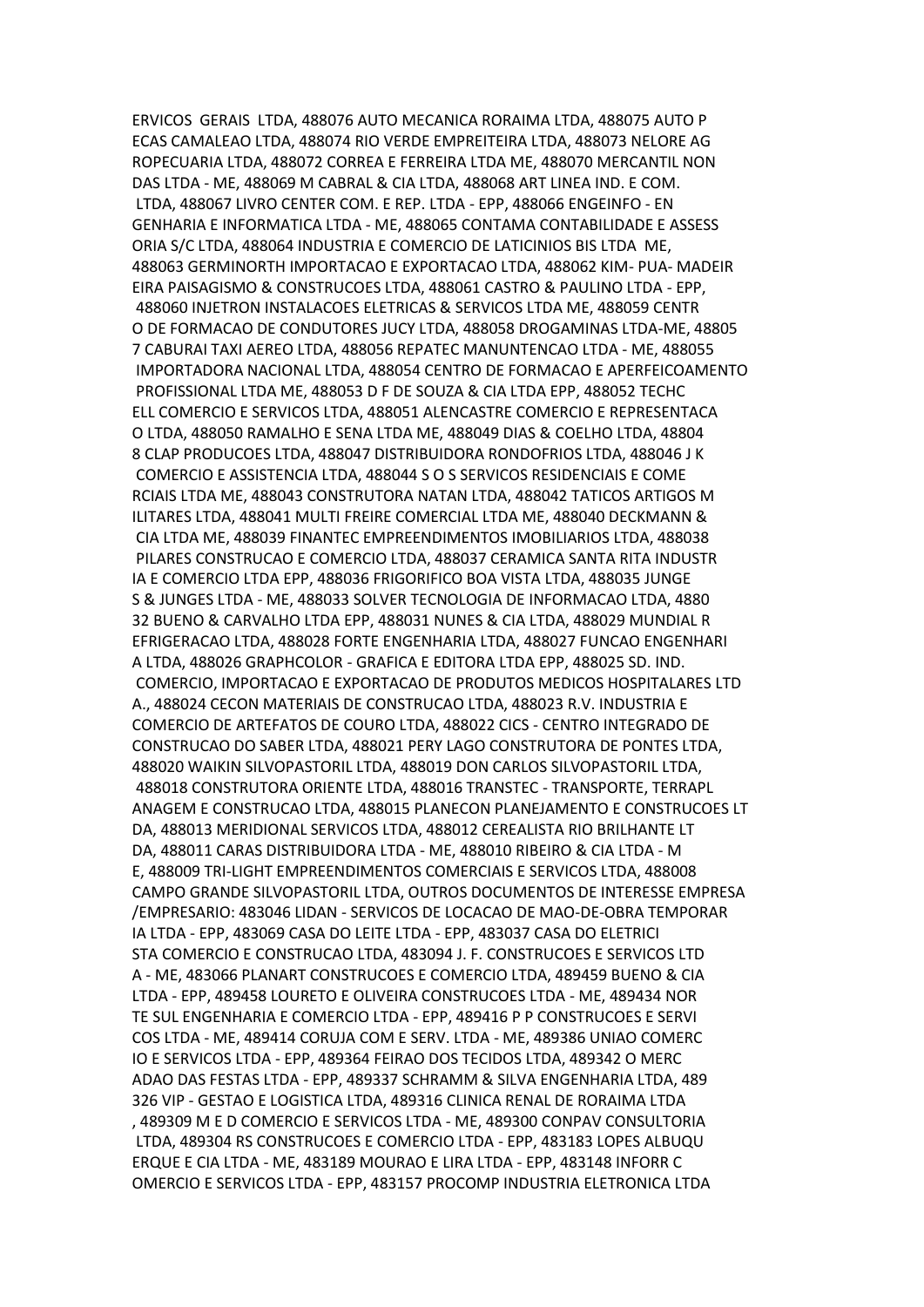, 483143 PREMOL INDUSTRIA COMERCIO E SERVICOS LTDA, 483120 PROXXI TECNO LOGIA LTDA, 483078 MOCAPEL AUTO POSTO LTDA, 483105 CABURAI TRANSPORTES LTDA - EPP, 483116 BIMEKO CONSTRUCAO IMP. E EXP. LTDA - EPP, 483067 REA L TUR TRANSPORTE & SERVICOS LTDA - ME, 483111 BORGES & BORGES LTDA ME, PROCURACAO (QUANDO ARQUIVADA INDIVIDUALMENTE) : 489360 VEIPECAS MOTO TR ADING LTDA, REENQUADRAMENTO DE EPP COMO MICROEMPRESA: 483062 VOX WOOD E XPORTACAO DE MADEIRA LTDA ME, 489381 H. A. C. DA SILVA CUNHA E CIA LTDA - ME, \*\*\*\*\* DOCUMENTOS EM EXIGÊNCIA: 170042073, 170076466, 170079104, 170076792, 170082334, 170085945, 170086909, 170086275, 170086224, 17008 5945, 170087085, 170078167, 170086933, 170077470, 170085767, 170079325, 170086933, 170078167, 170077470, 170078167, 170079759, 170079325, 1700 76830, 170071790, 170070620, 170078167, 170078140, 170086607, 170072258 , 170070620, 170151603, 170077624, 170152863, 170086691, 170074722, 170 086208, 170077624, 170087115, 170086119, 170151701, 170086666, 17008618 6, 170078973, 170085759, 170086372, 170077780, 170086780, 170064433, 17 0074501, 170074099, 170086640, 170063836, 170074587, 170074773, 1700746 92, 170077730, 170082211, 170047806, 170074250, 170077012, 170074790, 1 70074129, 170080390, 170079953, 170081214, 170080510, 170080803, 170078 850, 170078400, 170077721, 170066940, 170078280, 170077730, 170073580, 170077063, 170073807, 170067840, 170151425, 170087484, 170082211, 17015 3541, 170151727, 170151522, 170077012, 170087271, 170085830, 170074587, 170086429, 170078850, 170087425, 170074099, 170074129, 170086011, 1700 57739, 170085643, 170086232, 170074773, 170087301, 170074757, 170081214 , 170085716, 170086178, 170074846, 170074846, 170077772, 170077004, 170 078485, 170080439, 170074749, 170082148, 170077519, 170077519, 17007718 7, 170085601, 170081940, 170087379, 170086437, 170153789, 170081907, 17 0077519, 170076911, 170078000, 170078094, 170081907, 170081940, 1700801 37, 170080757, 170074714, 170080129, 170076997, 170078000, 170079511, 1 70080420, 170080455, 170074609, 170086038, 170086291, 170152821, 170153 631, 170153606, 170154068, 170151514, 170077810, 170080072, 170078469, 170077462, 170085872, 170078566, 170079309, 170079406, 170079406, 17007 4374, 170078566, 170082008, 170085651, 170153479, 170074978, 170079805, 170153991, 170078388, 170153576, 170086992, 170076938, 170153321, 1700 78655, 170069613, 170151417, 170080706, 170086402, 170087417, 170087476 , 170087263, 170086992, 170086062, 170086402, 170074960, 170085911, 170 081826, 170086305, 170077543, 170077390, 170086003, 170073394, 17008649 6, 170082091, 170056341, 170081974, 170085589, 170077241, 170086721, 17 0078655, 170062147, 170082024, 170078671, 170082172, 170076105, 1700747 06, 170081265, 170086712, 170086771, 170085937, 170076938, 170074676, 1 70086763, 170081834, 170081826, 170079880, 170082164, 170074960, 170081 761, 170082237, 170077543, 170080684, 170079821, 170082253, 170081842, 170078337, 170074676, 170071480, 170080692, 170078388, 170081265, 17007 9694, 170077985, 170080706, 170074668, 170081915, 170077381, 170074897, 170075990, 170081770, 170074951, 170074200, 170062686, 170078655, 1700 62147, 170078809, 170076636, 170040461, 170077535, 170073513, 170078744 , 170078655, 170078337, 170078671, 170077543, 170075990, 170079244, 170 078329, 170077667, 170076938, 170079694, 170079481, 170079333, 17007877 9, 170078639, 170078434, 170078388, 170078116, 170077985, 170077870, 17 0077837, 170077543, 170077381, 170077250, 170076741, 170076105, 1700720 10, 170071111, 170064638, 170054500, 170151468, 170153886, 170153657, 1 70153223, 170153720, 170080366, 170076920, 170081958, 170076920, 170086 381, 170080366, 170074552, 170071006, 170077861, 170081958, 170080846,